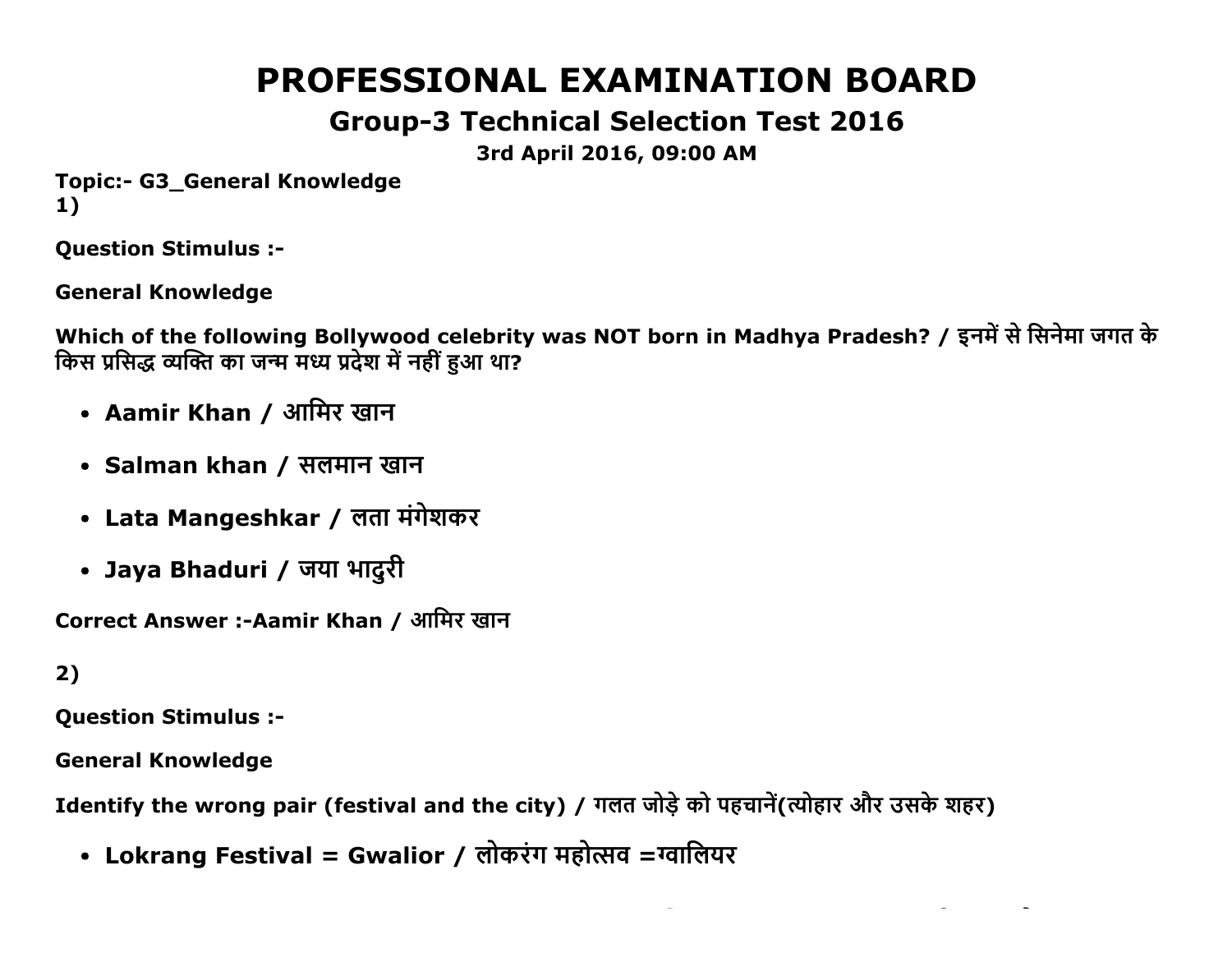- Akhil Bhartiya Kalidas Samaroh = Ujjain / अखिल भारतीय कालिदास समारोह =उज्जैन
- Bhagoria Haat Festival = Jhabua / भगोरिया हाट महोत्सव = झबुआ
- Khajuraho Festival = Khajuraho / खजुराहों महोत्सव =खजुराहों

Correct Answer :-Lokrang Festival = Gwalior / लोकरंग महोत्सव =ग्वालियर

 $3)$ 

**Ouestion Stimulus :-**

**General Knowledge** 

Which of the following state does not share its border with Madhya Pradesh? / इनमें से किस राज्य की सीमा मध्य प्रदेश के सीमा का हिस्सा नहीं हैं?

- Uttar Pradesh / उत्तर प्रदेश
- Chhattisgarh / छत्तीसगढ
- Maharashtra / महाराष्ट
- West Bengal / पश्चिम बंगाल

Correct Answer :-West Bengal / पश्चिम बंगाल

```
4)
```
**Ouestion Stimulus :-**

**General Knowledge** 

Which of the following city served as the capital of the Avanti kingdom during the second wave of Indian urbanization in the sixth century BCE? / इनमें से कौन सा शहर छठी शताब्दी ईसा पूर्व में भारतीय शहरीकरण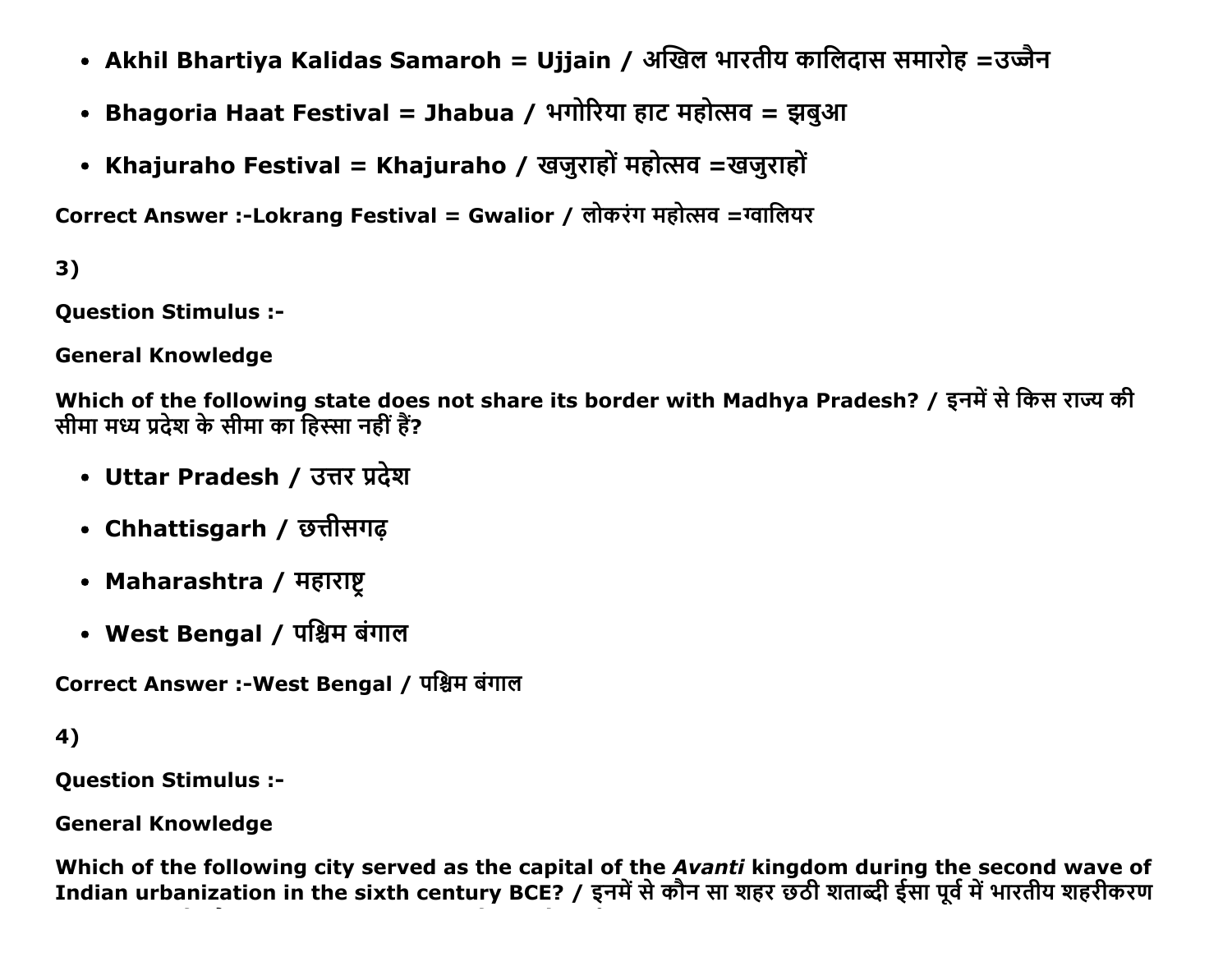की दूसरी लहर के दौरान अवंती राज्य की राजधानी के रूप में कार्य किया?

- Ujjain / उज्जैन
- Dewas / देवास
- Ratlam / रतलाम
- Murwara / मुरवारा

Correct Answer :-Ujjain / उज्जैन

# $5)$

**Question Stimulus :-**

**General Knowledge** 

The state tree of Madhya Pradesh is: / मध्य प्रदेश का राज्य वृक्ष क्या है?

- Sandal / चन्दन
- Coconut / नारियल
- Banyan / बरगद
- Mango / आम

Correct Answer :- Banyan / बरगद

 $6)$ 

**Question Stimulus :-**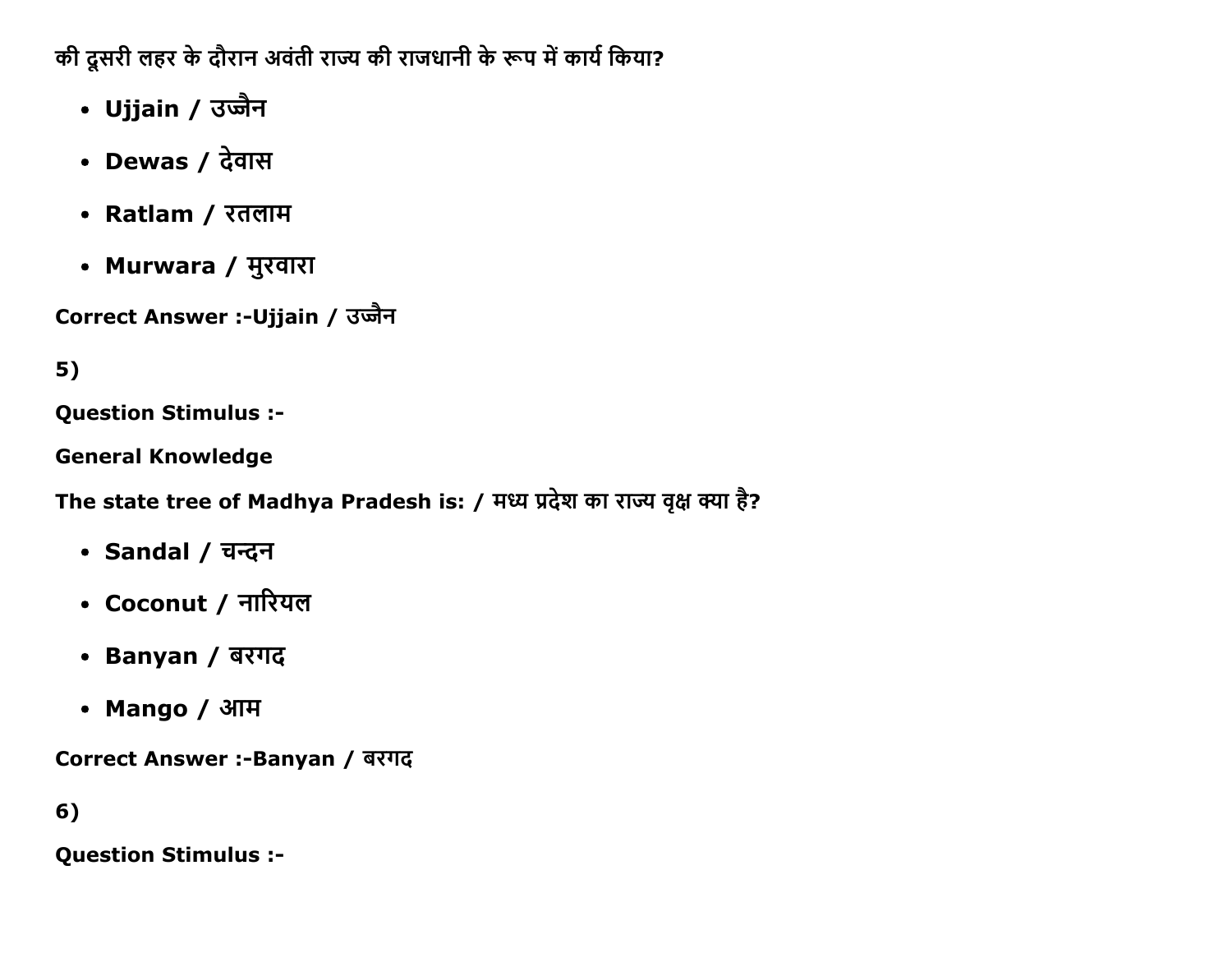#### General Knowledge

Identify the correct chronology of Chief Minister on Madhya Pradesh. / मध्य प्रदेश के मुख्यमंत्री कें सही कालक्रम को पहचानें:

- Dwarka Prasad Mishra Nareshchandra Singh Prakash Chandra Sethi Kailash Chandra Joshi / द्वारका प्रसाद मिश्रा - नरेशचंद्र सिंह – प्रकाश चंद्र सेठी - कैलाश चंद्र जोशी
- Nareshchandra Singh Dwarka Prasad Mishra Prakash Chandra Sethi Kailash Chandra Joshi / नरेशचंद्र सिंह - द्वारका प्रसाद मिश्रा - प्रकाश चंद्र सेठी - कैलाश चंद्र जोशी
- Kailash Chandra Joshi Nareshchandra Singh Dwarka Prasad Mishra Prakash Chandra Sethi / कैलाश चंद्र जोशी - नरेशचंद्र सिंह - द्रारका प्रसाद मिश्रा - प्रकाश चंद्र सेठी
- Prakash Chandra Sethi Dwarka Prasad Mishra Nareshchandra Singh Kailash Chandra Joshi / कैलाश चंद्र जोशी - द्रारका प्रसाद मिश्रा - नरेशचंद्र सिंह – प्रकाश चंद्र सेठी

Correct Answer :-Dwarka Prasad Mishra - Nareshchandra Singh - Prakash Chandra Sethi - Kailash Chandra Joshi / द्वारका प्रसाद मिश्रा - नरेशचंद्र सिंह – प्रकाश चंद्र सेठी - कैलाश चंद्र जोशी

7)

Question Stimulus :

General Knowledge

Which of the following is the largest (population) city of Madhya Pradesh? / इनमें से मध्य प्रदेश का सबसे ज्यादा जनसंख्या वाला शहर कौन है?

- Bhopal / भोपाल
- Jabalpur / जबलपुर
- Gwalior / ग्वालियर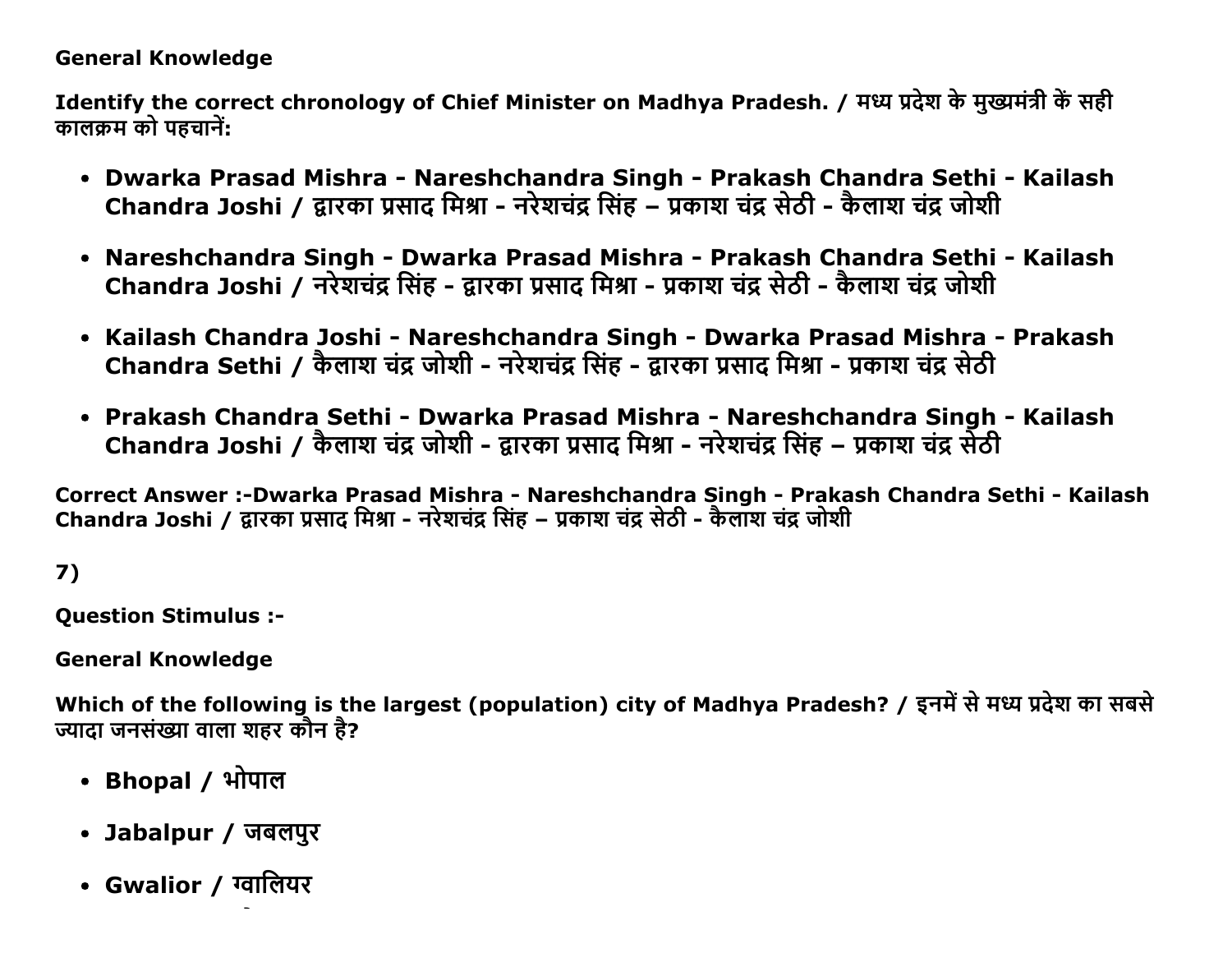• Indore / इंदौर

Correct Answer :-Indore / इंदौर

8)

**Ouestion Stimulus :-**

**General Knowledge** 

Which of the following scientist did not contribute in the domain of Modern Physics? / निम्नलिखित में से किस वैज्ञानिक द्वारा आधुनिक भौतिकी के क्षेत्र में योगदान नहीं किया गया था:

- Max Planck / मैक्स प्लांक
- Peter Higgs / पीटर हिग्स
- Albert Einstein / अल्बर्ट आइंस्टीन
- Dmitri Mendeleev / दमित्री मेंदेलीव

Correct Answer :-Dmitri Mendeleev / दमित्री मेंदेलीव

 $9)$ 

**Question Stimulus :-**

**General Knowledge** 

Because of its geographical location Madhya Pradesh is popularly also known as:- / मध्य प्रदेश अपनी<br>भौगोलिक स्थिति के कारण सार्वजनिक रूप से किस नाम से जाना जाता हैं।

- "Head of India" / "भारत का शीर्ष"
- "Bharatmata" / "भारतमाता"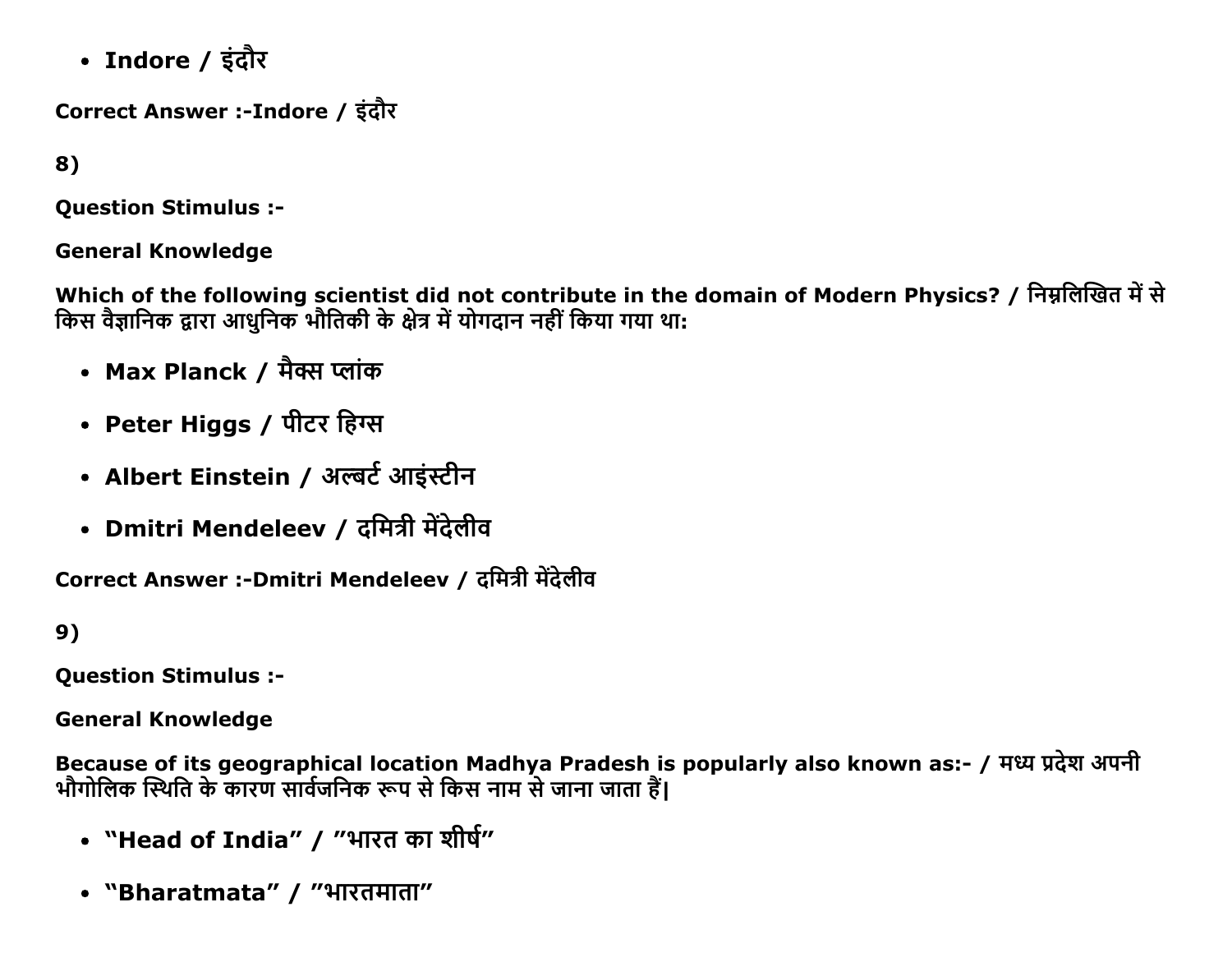- "Heart of India" / "भारत का दिल"
- "Mahakoshal" / "महाकोशल"

Correct Answer :-"Heart of India" / "भारत का दिल"

10)

**Ouestion Stimulus :-**

**General Knowledge** 

The state animal of Madhya Pradesh is: / मध्य प्रदेश का राज्य पशु क्या है:

- Wild buffalo / जंगली भैस
- Snow leopard / हिम तेंदुआ
- Giant squirrel / विशाल गिलहरी
- Swamp deer / जलमगन हिरण

Correct Answer :-Swamp deer / जलमगन हिरण

 $11)$ 

**Question Stimulus :-**

**General Knowledge** 

In India, if the area of all states is compared then rank order of Madhya Pradesh is: / भारत में,अगर संपूर्ण राज्यों की तुलना की जाती है तो उसमें मध्य प्रदेश की श्रेणी क्रम क्या है:

• Second / दूसरा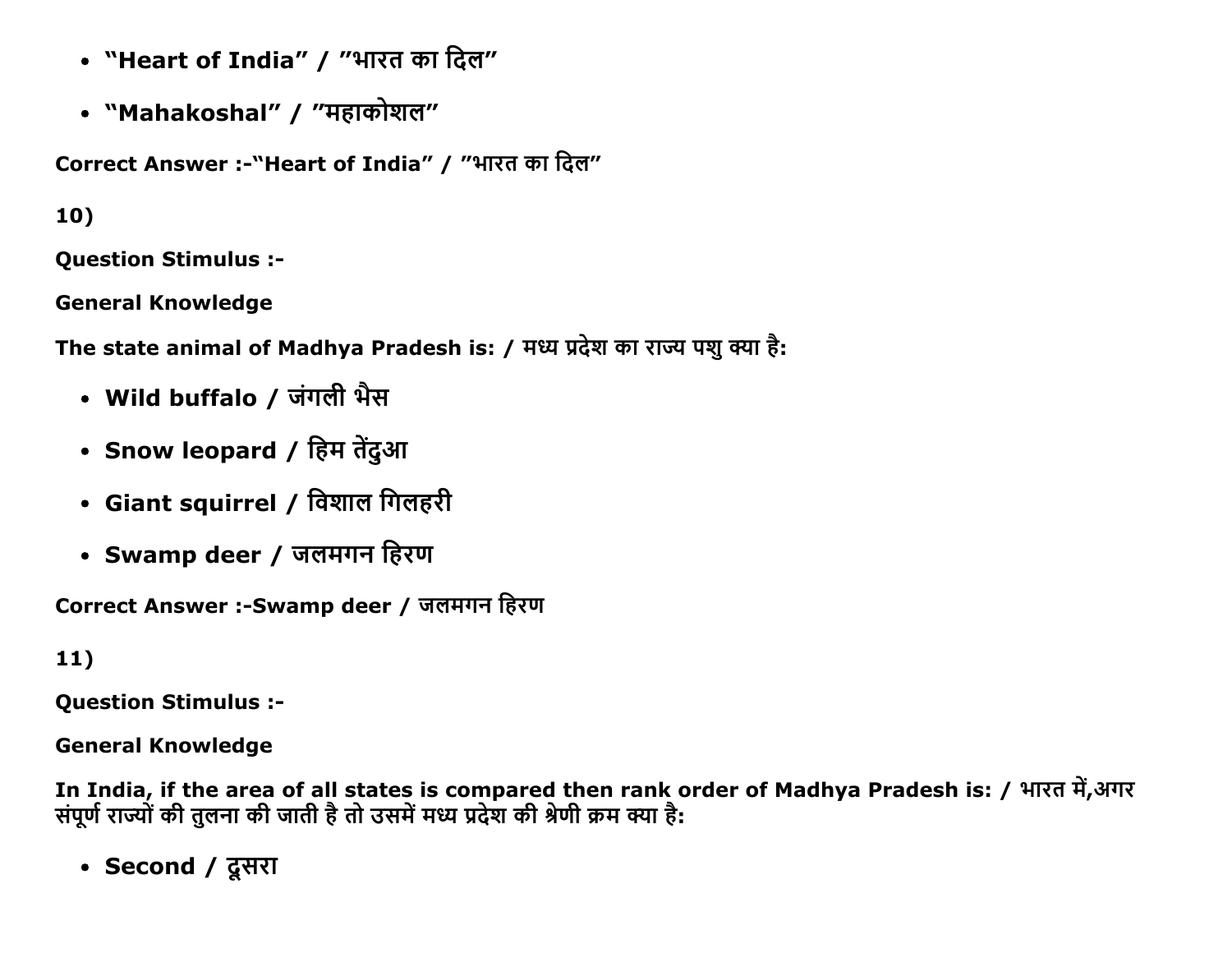- Third / तीसरा
- Fourth / चौथा
- Fifth  $/$   $\overline{u}$  riadi

Correct Answer :-Second / दूसरा

12)

Question Stimulus :

General Knowledge

The strength of the legislative assembly of Madhya Pradesh is: / मध्य प्रदेश की विधान सभा की सदस्य संख्या क्या है:

- $-210/220$
- $220 / 220$
- $-230/230$
- $-240 / 280$

Correct Answer :-230 / २३०

13)

Question Stimulus :

General Knowledge

Official Language of Madhya Pradesh is: / मध्य प्रदेश की राज्य भाषा क्या है: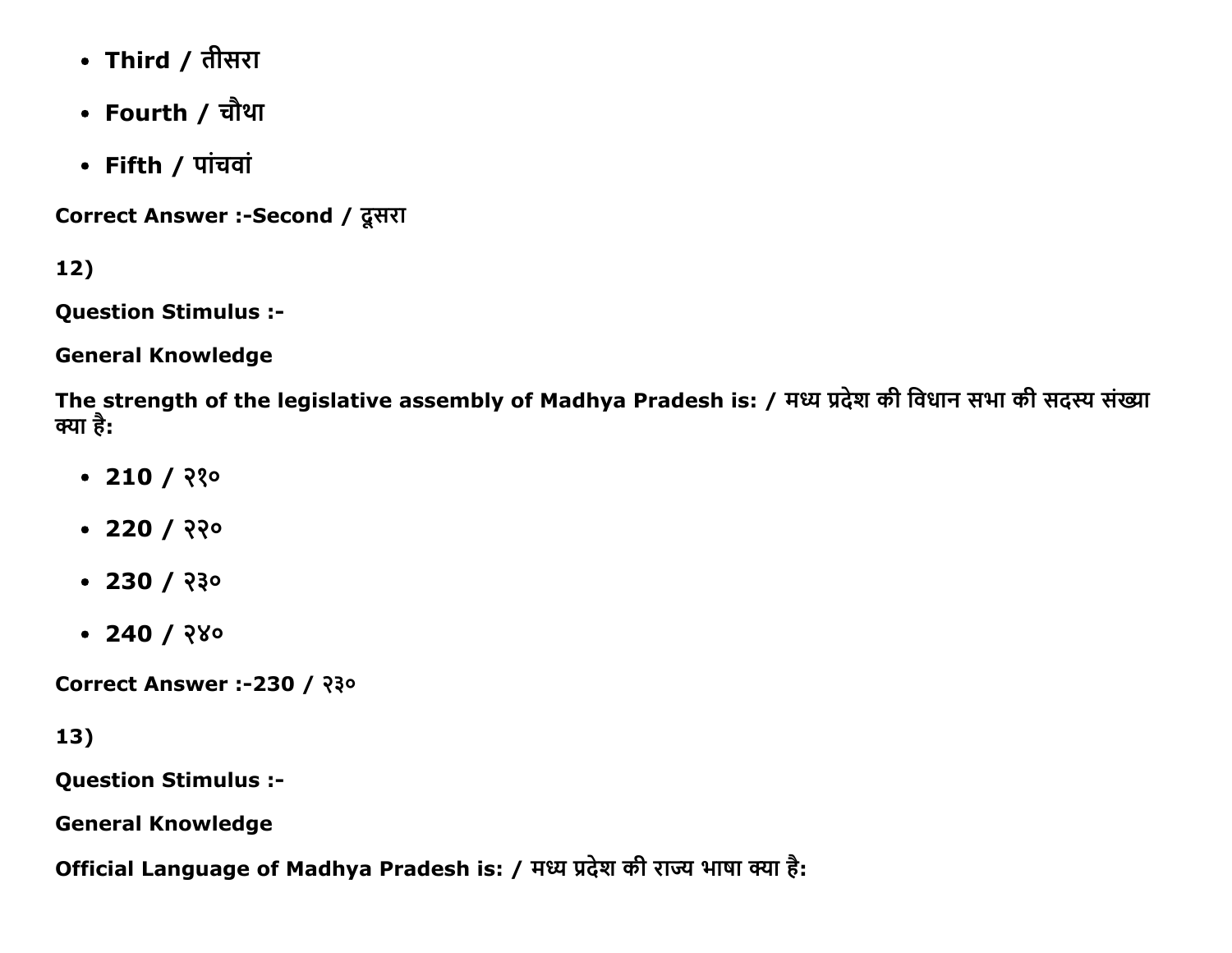- Awadhi / अवधि
- Hindi / हिंदी
- Rajasthani / राजस्थानी
- Sindhi / सिंधी

Correct Answer :-Hindi / हिंदी

14)

**Ouestion Stimulus :-**

**General Knowledge** 

The Government of India honored Satyajit Ray with the Bharat Ratna award in 1992 for his<br>outstanding work in the field of:- / १९९२ में सत्यजीत रे को भारत सरकार द्वारा प्राप्त भारत रत्न पुरस्कार किस क्षेत्र में उनके उत्कृष्ट कार्य के लिए सम्मानित किया गया था:-

- Politics / राजनीति
- Social work / सामाजिक कार्य
- Film making / फिल्म निर्माण
- Scientific research / वैज्ञानिक अनुसंधान

Correct Answer :-Film making / फिल्म निर्माण

15)

**Question Stimulus :-**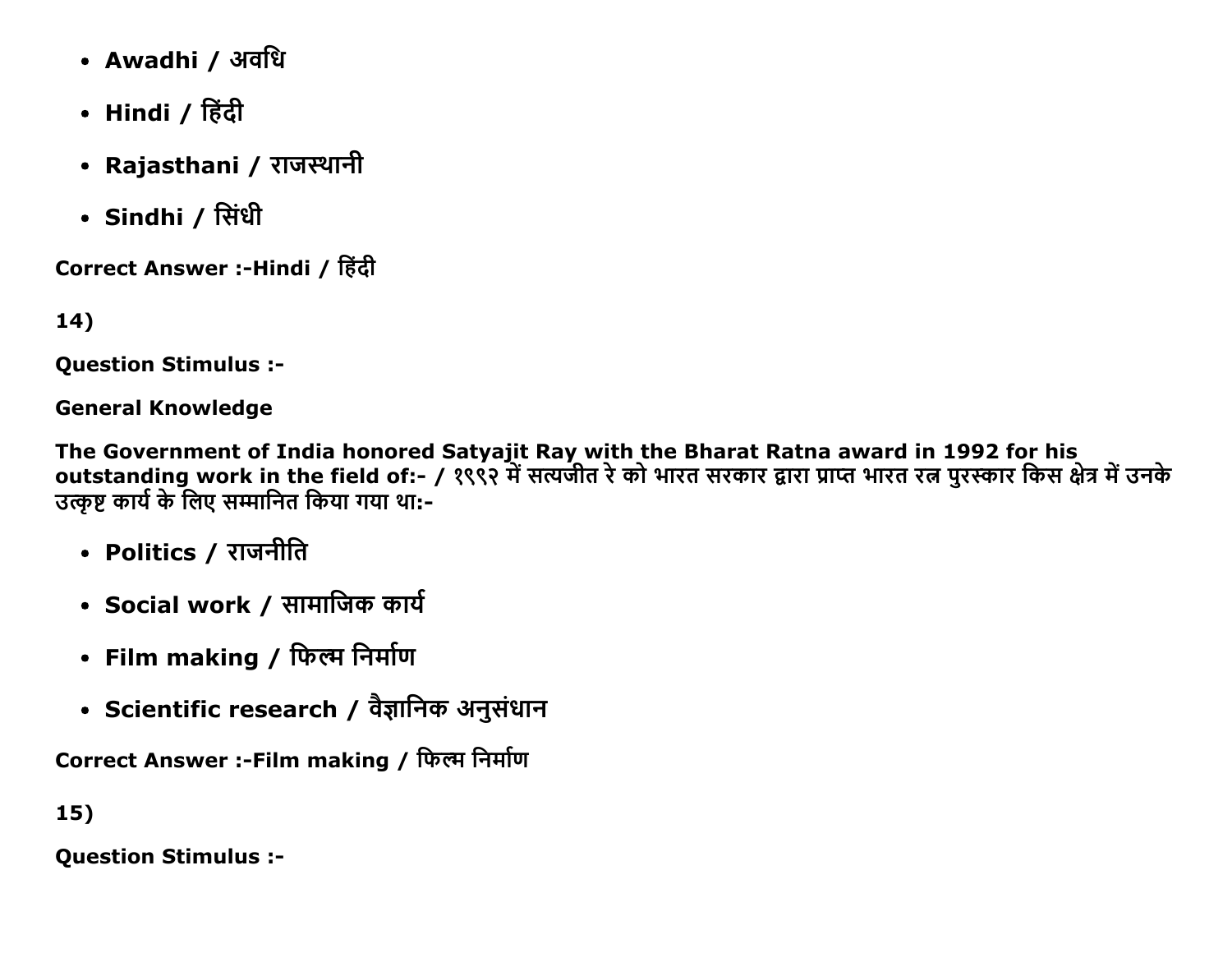#### **General Knowledge**

Which of the following Indian national institute has no center in Madhya Pradesh? / निम्नलिखित में से किस भारतीय राष्टीय संस्थान का मध्य प्रदेश में कोई केंद्र नहीं हैं?

- IIT (Indian Institute of Technology) / आईआईटी (इंडियन इंस्टिट्यूट ऑफ टेक्नोलॉजी)
- IIM (Indian Institute of Management) / आईआईएम (इंडियन इंस्टिट्यूट ऑफ मैनेजमेंट)
- IISER (Indian Institutes of Science Education and Research) / आईआईएसईआर(इंडियन इंस्टिट्यूट ऑफ साइंस एजुकेशन एंड रिसर्च)
- ISI (Indian Statistical Institute) / आईएसआई (इंडियन स्टैटिस्टिकल इंस्टिट्यूट

Correct Answer :-ISI (Indian Statistical Institute) / आईएसआई (इंडियन स्टैटिस्टिकल इंस्टिट्यूट

**Topic:- G3\_General Hindi**  $1)$ 

**Question Stimulus :-**

**Hindi** 

`क्षणिक' शब्द का विलोम होगा-

- शाश्वत
- संक्षेप
- विरह
- क्षुद्र

**Correct Answer :-शाश्वत**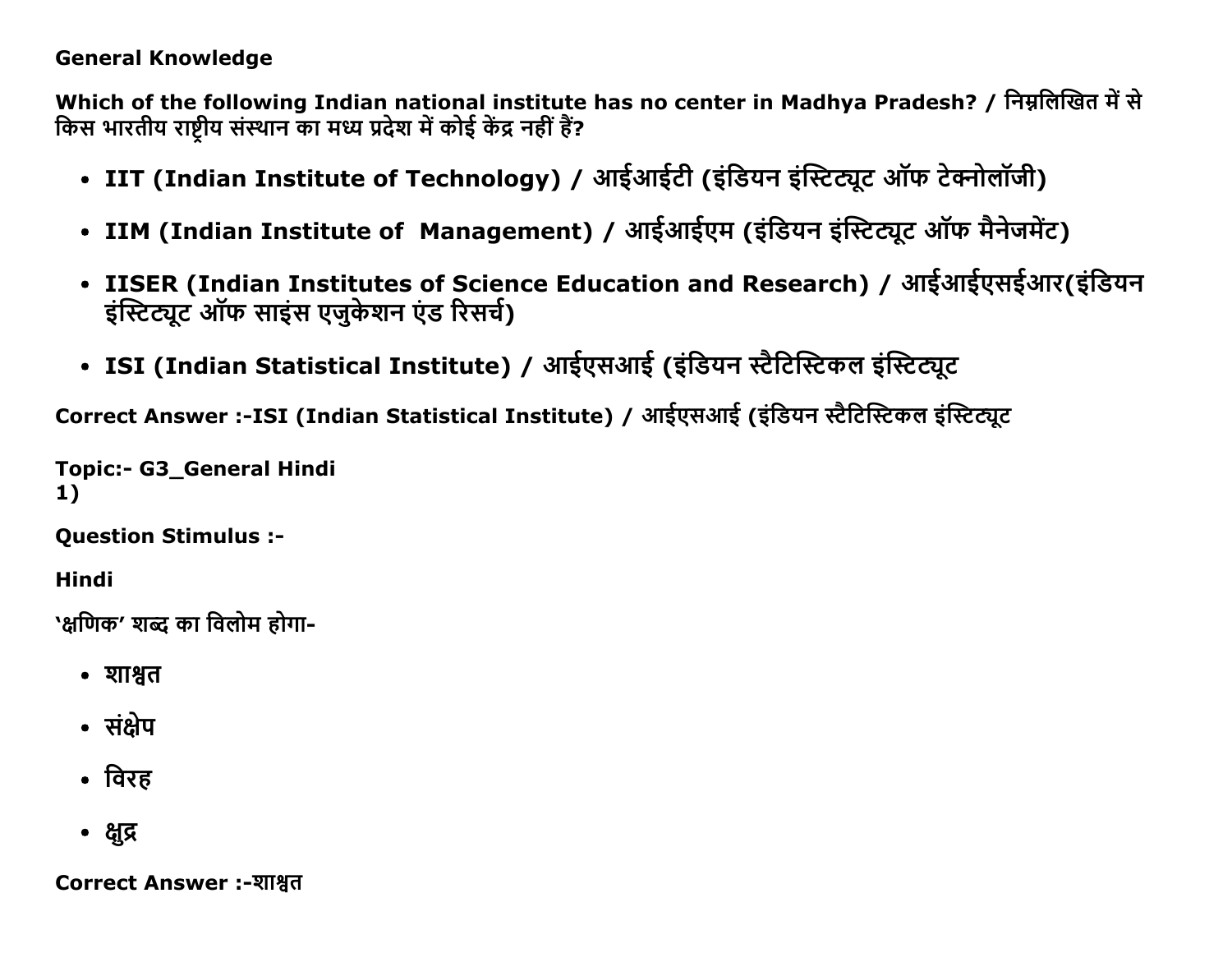2)

Question Stimulus :

Hindi

निम्नलिखित में शुद्ध वाक्य चयन कीजिए-

- वह दण्ड देने योग्य है
- वह दण्ड के योग्य है
- वह दण्ड लेने योग्य है
- वह दण्ड पाने योग्य है

Correct Answer :-वह दण्ड के योग्य है

3)

Question Stimulus :

Hindi

'पागलपन' में प्रत्यय ज्ञात कीजिए-

- $\cdot$  पागल
- $\cdot$   $\Pi$
- **पन**
- इनमें से कोई नहीं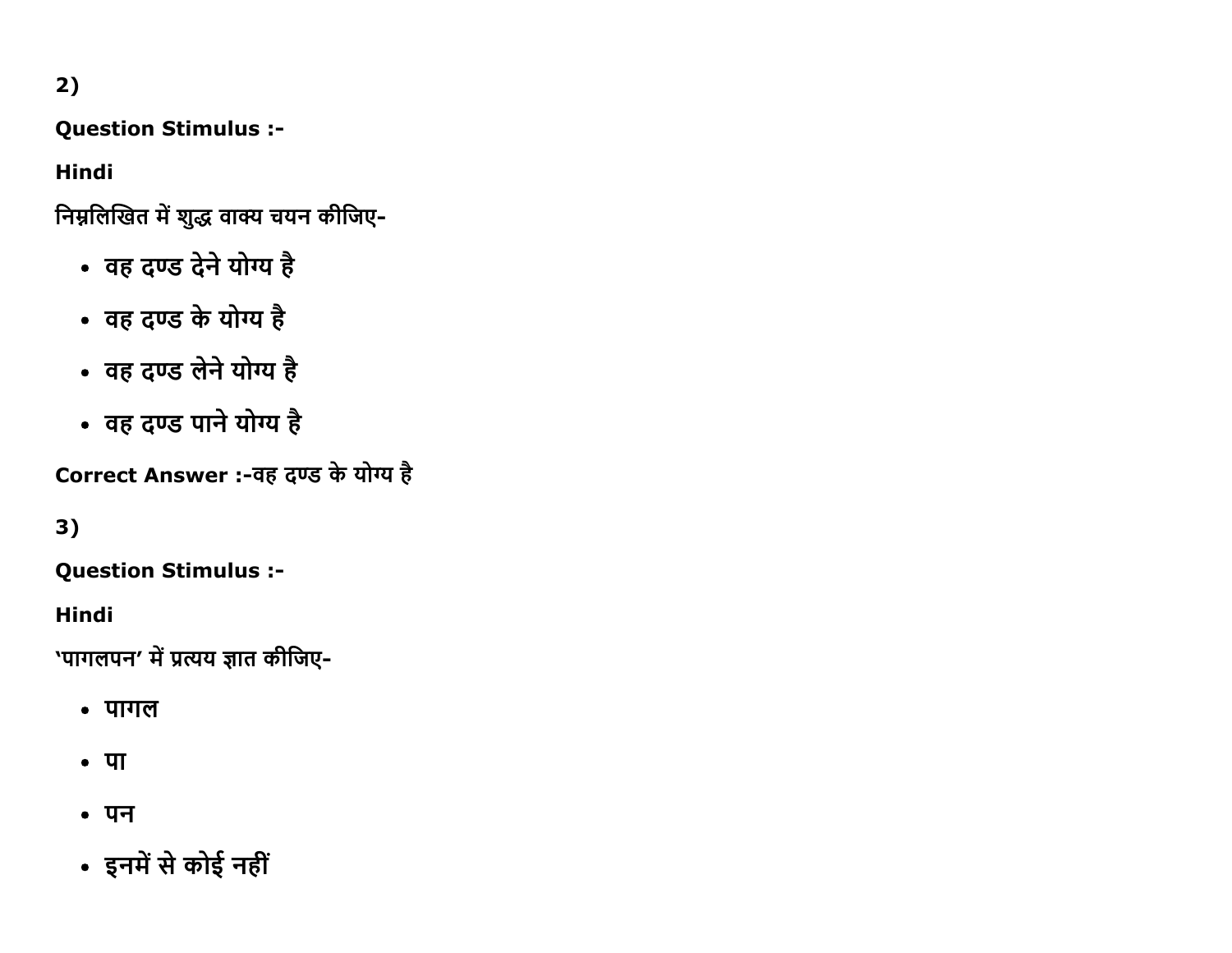**Correct Answer:-पन** 

4)

**Question Stimulus :-**

**Hindi** 

'हिन्दी दिवस' कब मनाया जाता है?

- 5 सितम्बर
- 14 सितम्बर
- 15 नवम्बर
- 2 अक्टूबर

Correct Answer :-14 सितम्बर

 $5)$ 

**Question Stimulus :-**

**Hindi** 

`अंधा युग' किस प्रकार की रचना है?

- उपन्यास
- काव्य
- नाटक
- काव्य नाटक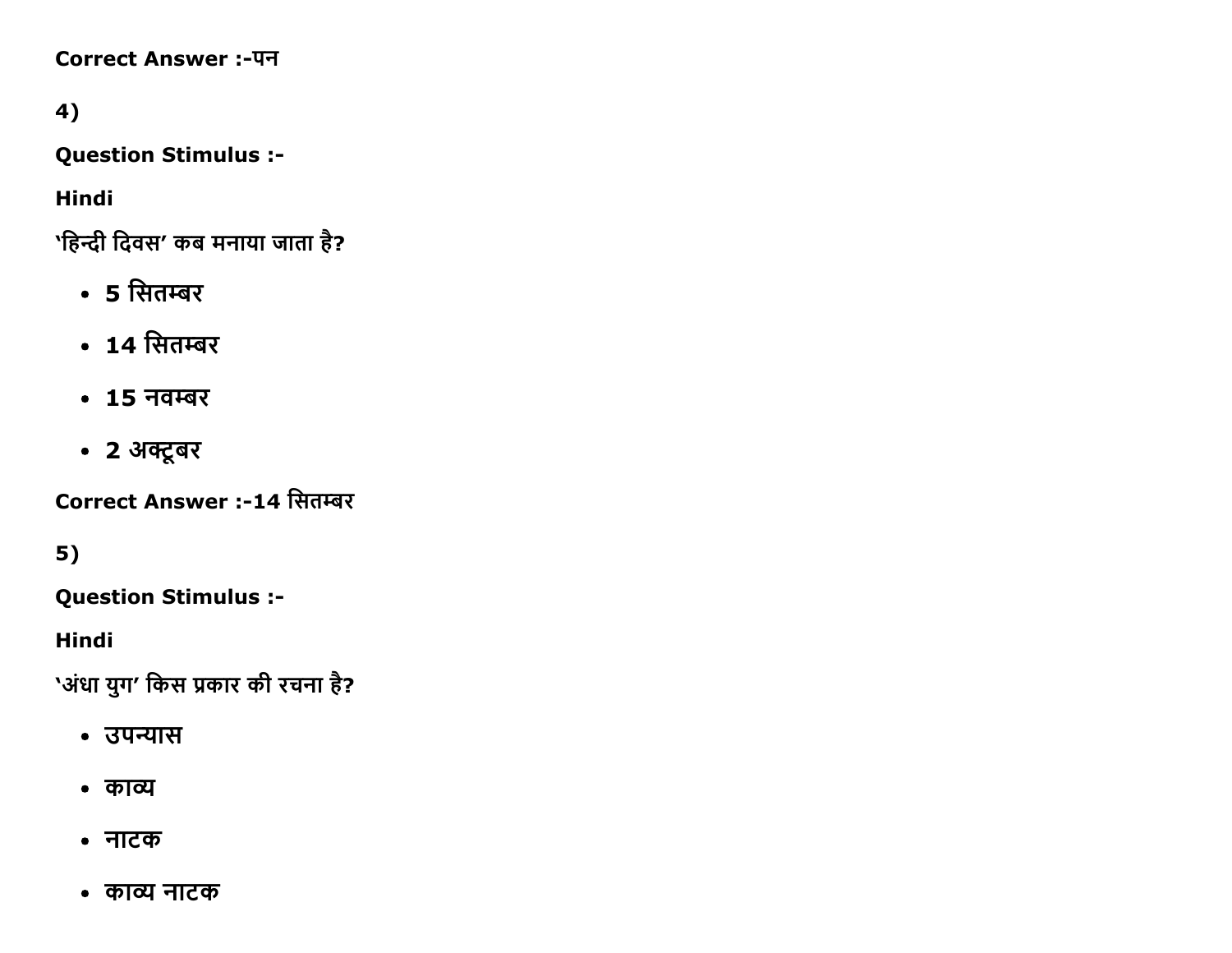Correct Answer :-काव्य नाटक

6)

**Question Stimulus :-**

**Hindi** 

'अम्बु' का उचित पर्यायवाची शब्द होगा-

- देवी
- $\bullet$  जल
- माता
- इन्दी

Correct Answer :-जल

 $7)$ 

**Question Stimulus :-**

**Hindi** 

नीचे लिखे शब्दों में से कौन सा शुद्ध शब्द होगा-

- विस्वास
- विश्वास
- वीश्वास
- विष्वास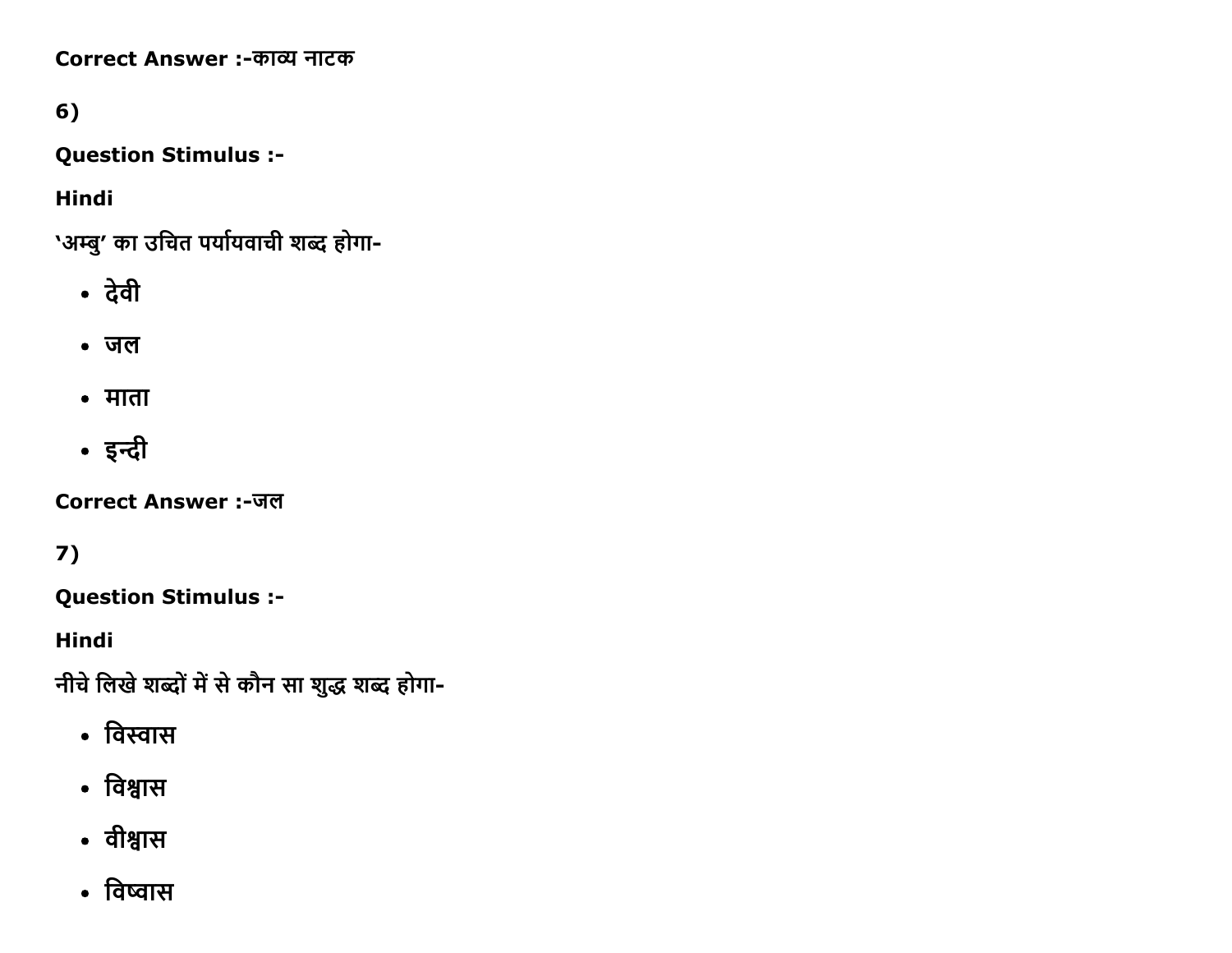Correct Answer :-विश्वास

8)

**Question Stimulus :-**

**Hindi** 

'इत्यादि' में कौन सी संधि होगी-

- गुण संधि
- यण संधि
- विसर्ग संधि
- वृद्धि संधि

**Correct Answer :-यण संधि** 

9)

**Question Stimulus :-**

**Hindi** 

'नीति-निपुण' में समास होगा-

- तत्पुरूष
- बहुब्रीही
- द्वन्द्व
- द्विगु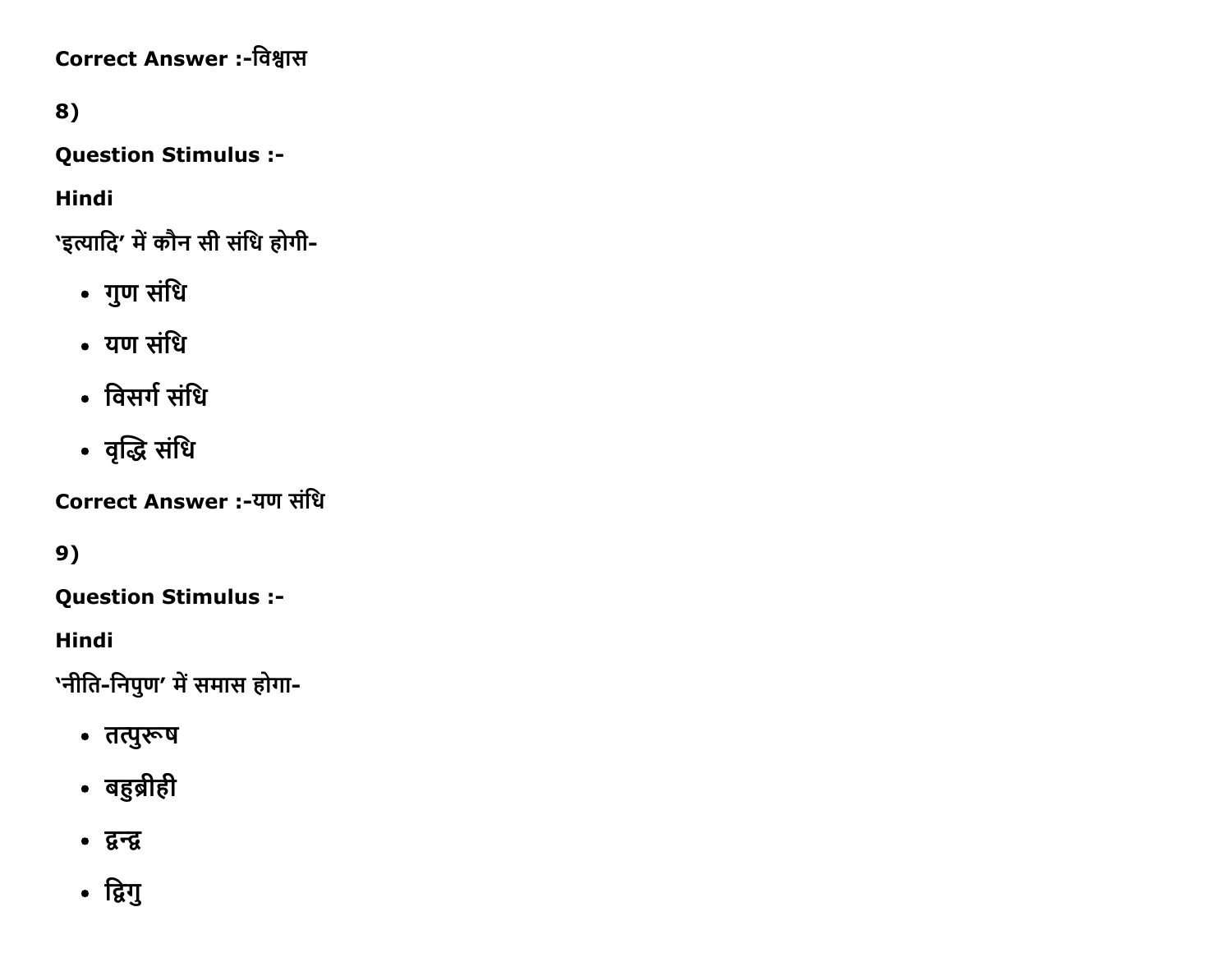Correct Answer :-तत्पुरूष

# 10)

**Question Stimulus :-**

**Hindi** 

निम्नलिखित शब्दों में से भिन्न शब्द का चयन कीजिए-

- सजा
- $\bullet$  act
- शक्ति
- सेना

**Correct Answer:-सजा** 

11)

**Question Stimulus :-**

**Hindi** 

निराशा' में संधि विच्छेद होगा-

- $\bullet$  निर + आशा
- निः + आशा
- निरा + शा
- उपर्युक्त सभी सही हैं।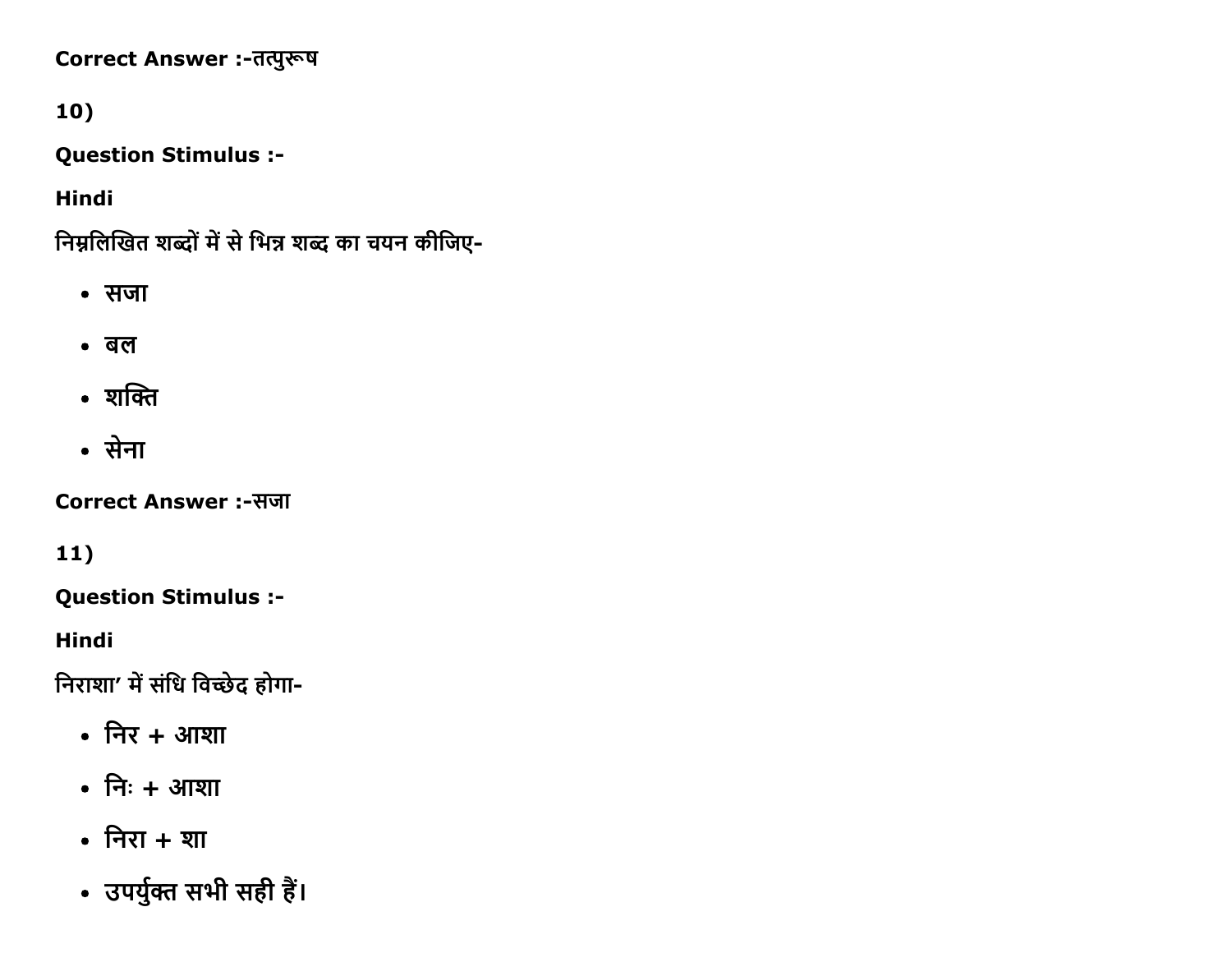Correct Answer :-निः + आशा

12)

**Question Stimulus :-**

**Hindi** 

निम्नलिखित में कौन 'ट' वर्ग नहीं है-

- $\bullet$  3
- ढ
- $\bullet$   $\overline{u}$
- $\bullet$   $\overline{q}$

**Correct Answer :-व** 

13)

**Question Stimulus :-**

**Hindi** 

'पापड़ बेलना' मुहावरे का अर्थ होगा-

- पापड़ बनाना
- मुसीबत उठाना
- खाना बनाना
- पतली रोटी बेलना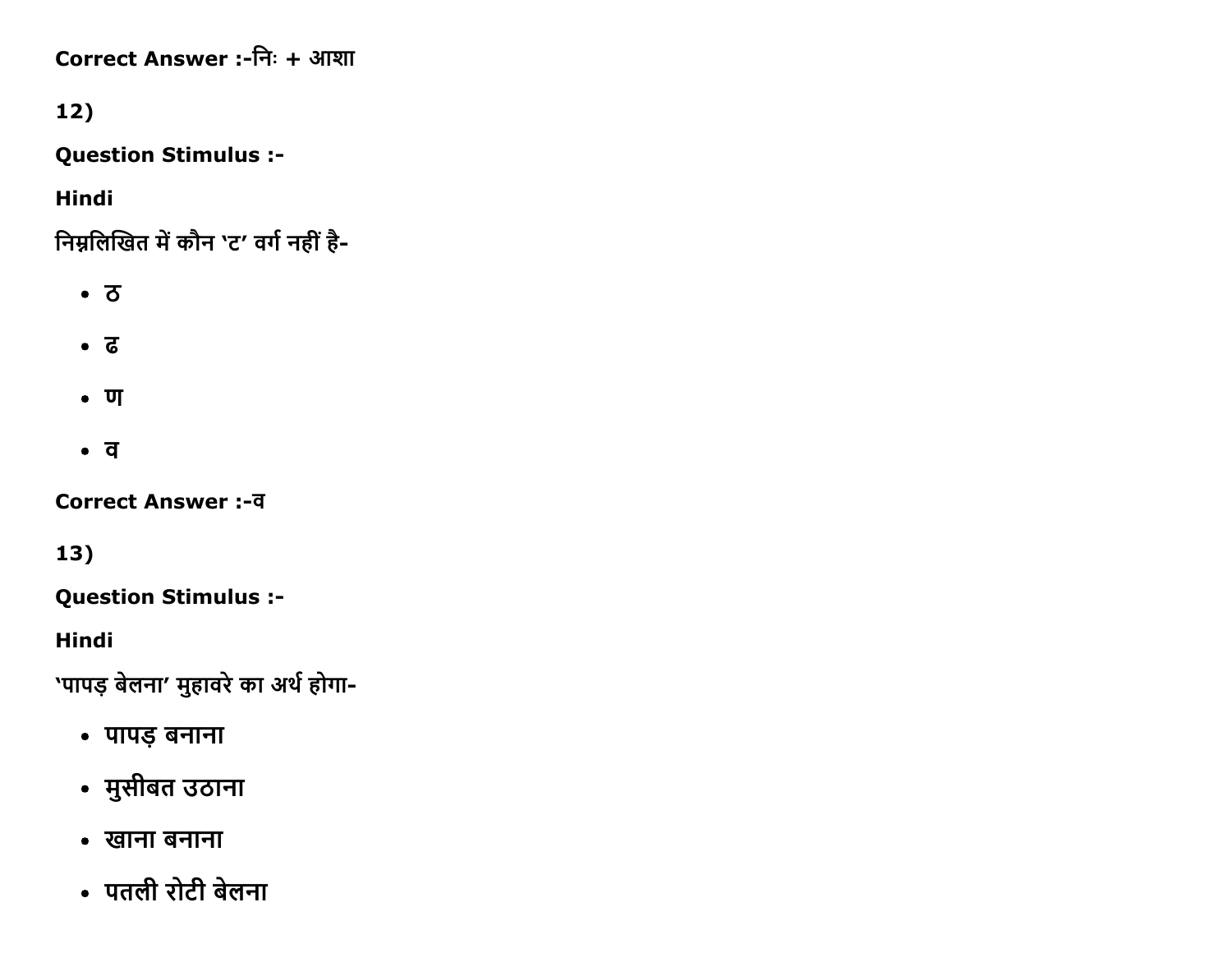Correct Answer :-मुसीबत उठाना

# 14)

**Question Stimulus :-**

**Hindi** 

निम्नलिखित में से किस शब्द में 'वि' उपसर्ग नहीं है-

- विटप
- विमाता
- विदेश
- विहीन

**Correct Answer :-विटप** 

15)

**Question Stimulus :-**

**Hindi** 

अनेक शब्दों के लिए एक शब्द का चयन कीजिए-

'लम्बे केशों वाली नारी'

- केशिनी
- दीर्घकेशी
- लूजमती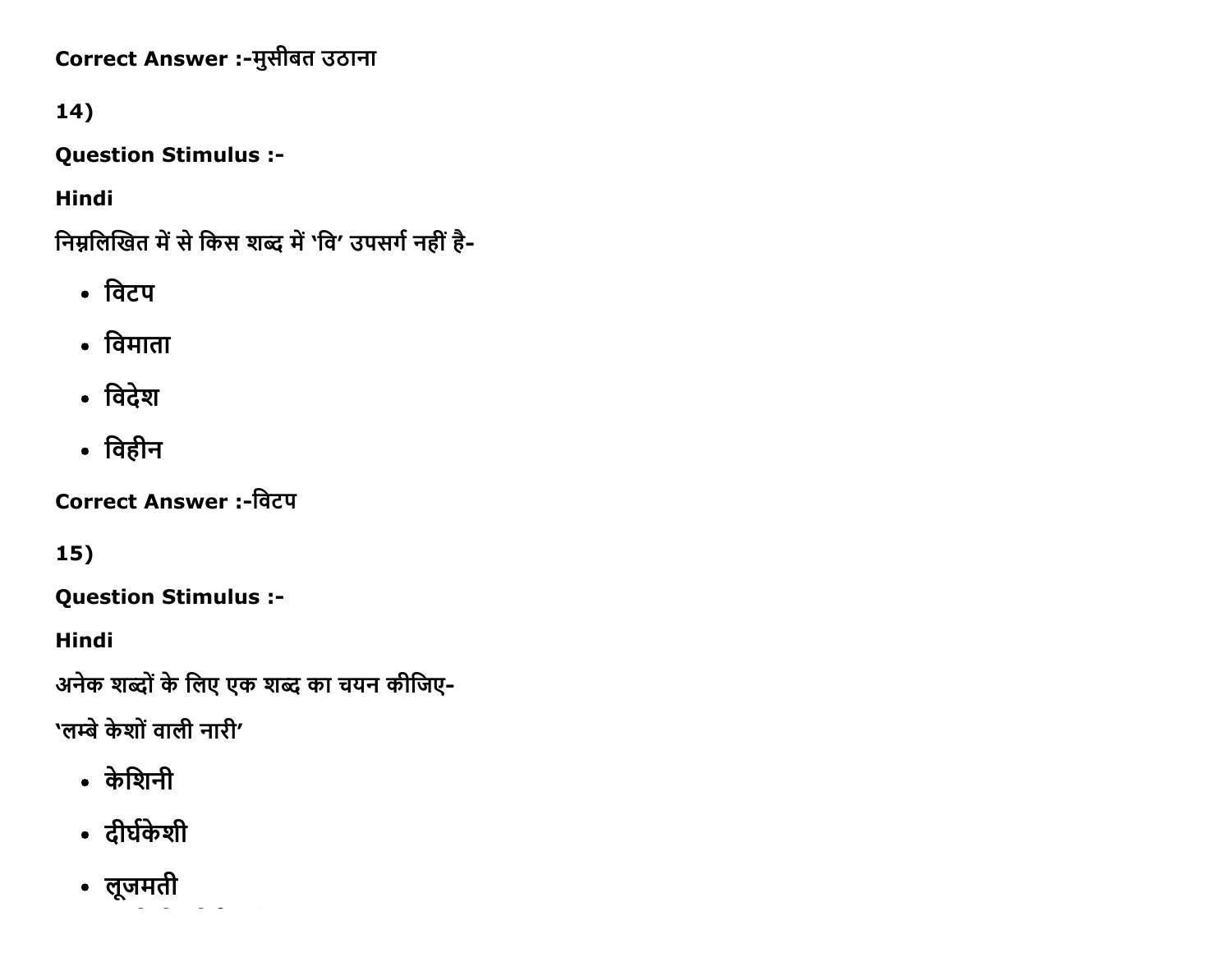• इनमें से कोई नहीं

Correct Answer :-केशिनी

Topic:- G3\_General English 1)

Question Stimulus :

English

Fill in the blank:

She was so \_\_\_\_\_\_\_\_\_ that she couldn't keep her eyes open.

- bored
- sleepy
- rude
- unhappy

**Correct Answer :- sleepy** 

2)

Question Stimulus :

English

Fill in the blank:

He \_\_\_\_\_\_ in front of the altar in the church yesterday.

• kneel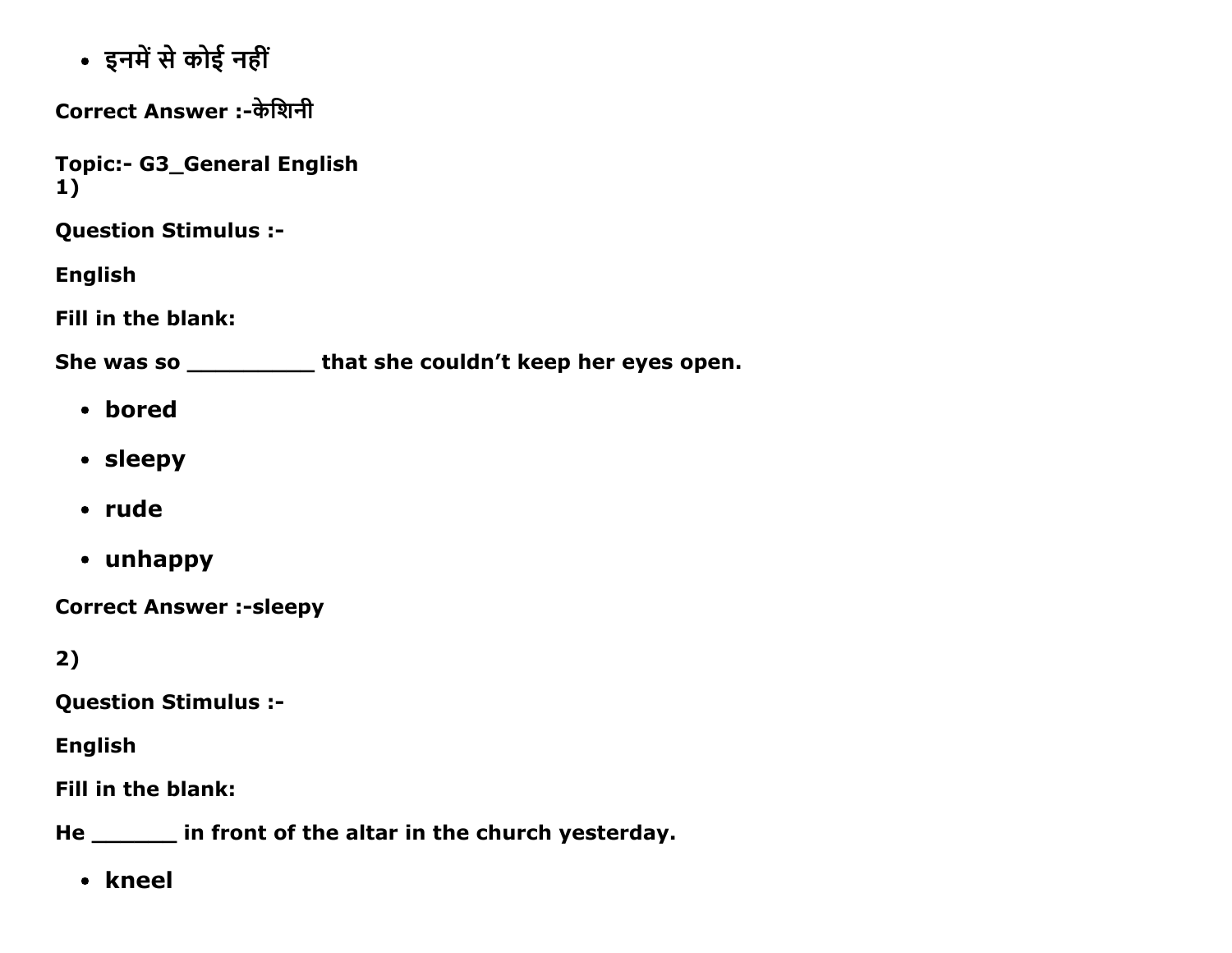- is kneeling
- kneels
- knelt

**Correct Answer :- knelt** 

3)

Question Stimulus :

English

Which of the below given words is spelt correctly?

- Sufficient
- Suficient
- Sufficcient
- Suficcient

**Correct Answer :- Sufficient** 

4)

Question Stimulus :

English

What is the synonym of: dirty

• Pure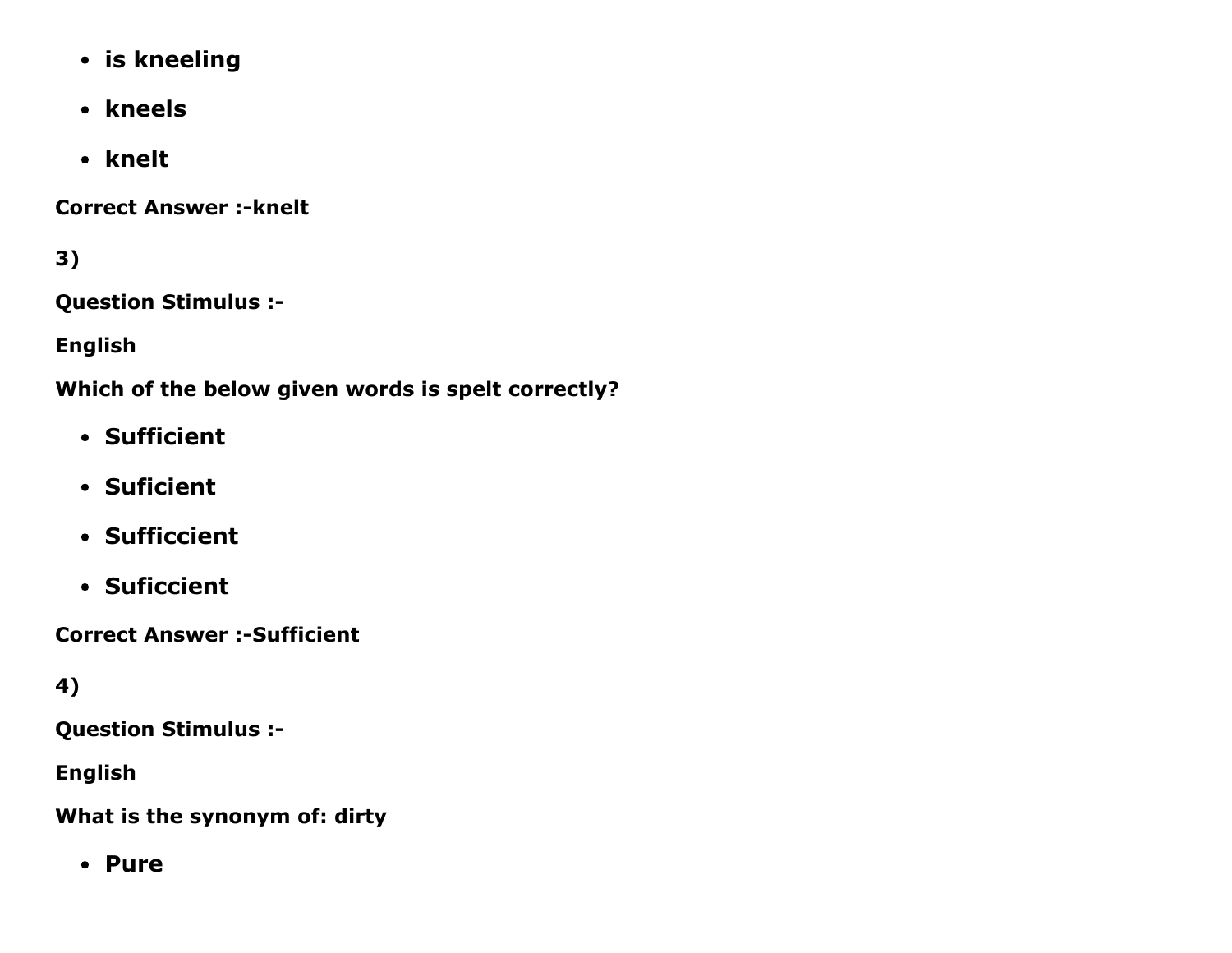- Filthy
- Clean
- Unsoiled

**Correct Answer :- Filthy** 

5)

Question Stimulus :

English

Fill in the blank:

He studies all the time. He is one of the most \_\_\_\_\_\_\_\_\_\_\_\_ students in the class.

- happy
- sincere
- boring
- complicated

**Correct Answer :- sincere** 

```
6)
```
Question Stimulus :

English

Find the odd word out: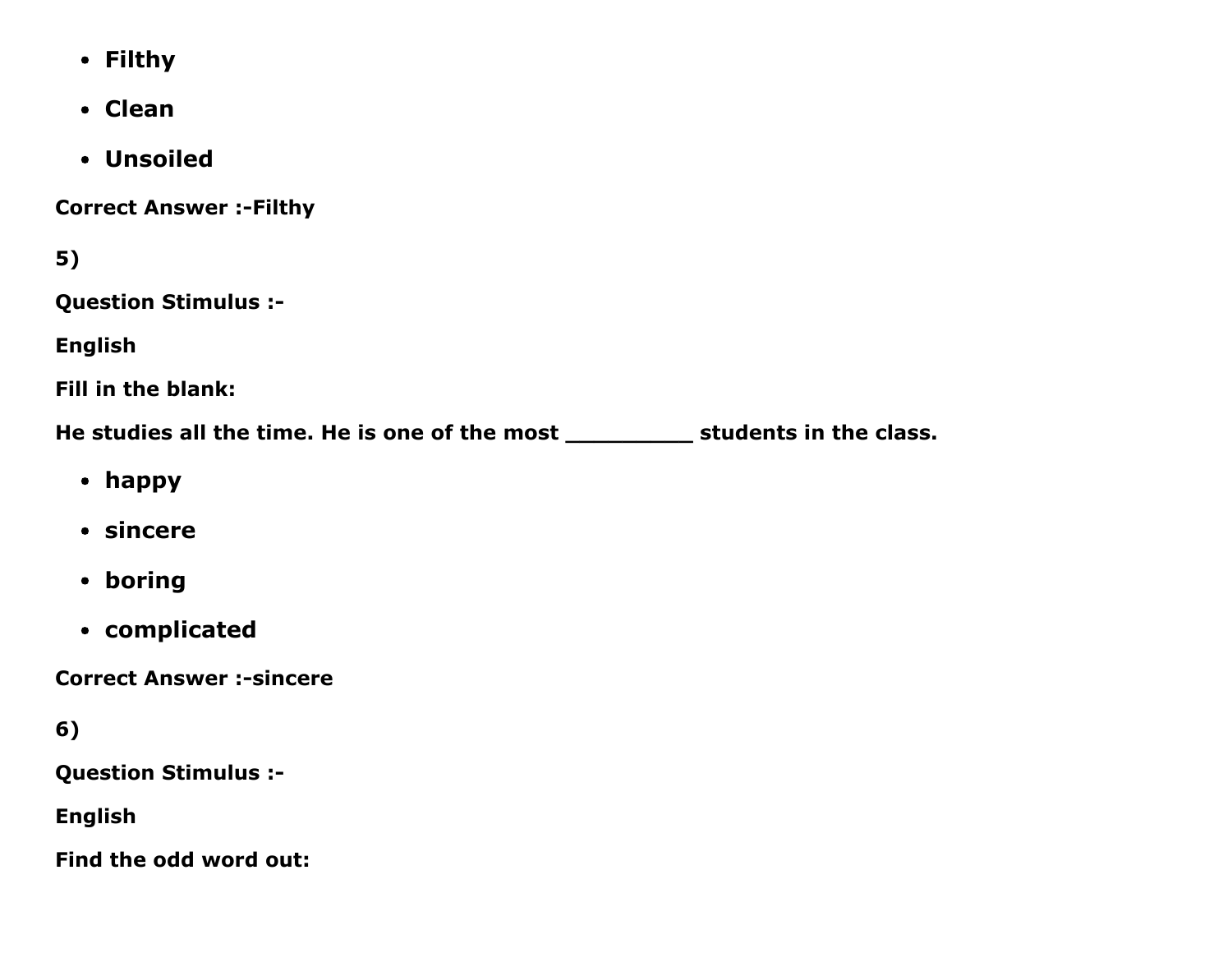Write, scribble, draw, type

- Write
- Scribble
- Draw
- Type

**Correct Answer :-Type** 

7)

Question Stimulus :

English

Complete the idiom:

She won the competition. Therefore she was on cloud \_\_\_\_\_\_\_\_\_\_\_\_.

- sky
- starts
- nine
- two

**Correct Answer :-nine** 

8)

Question Stimulus :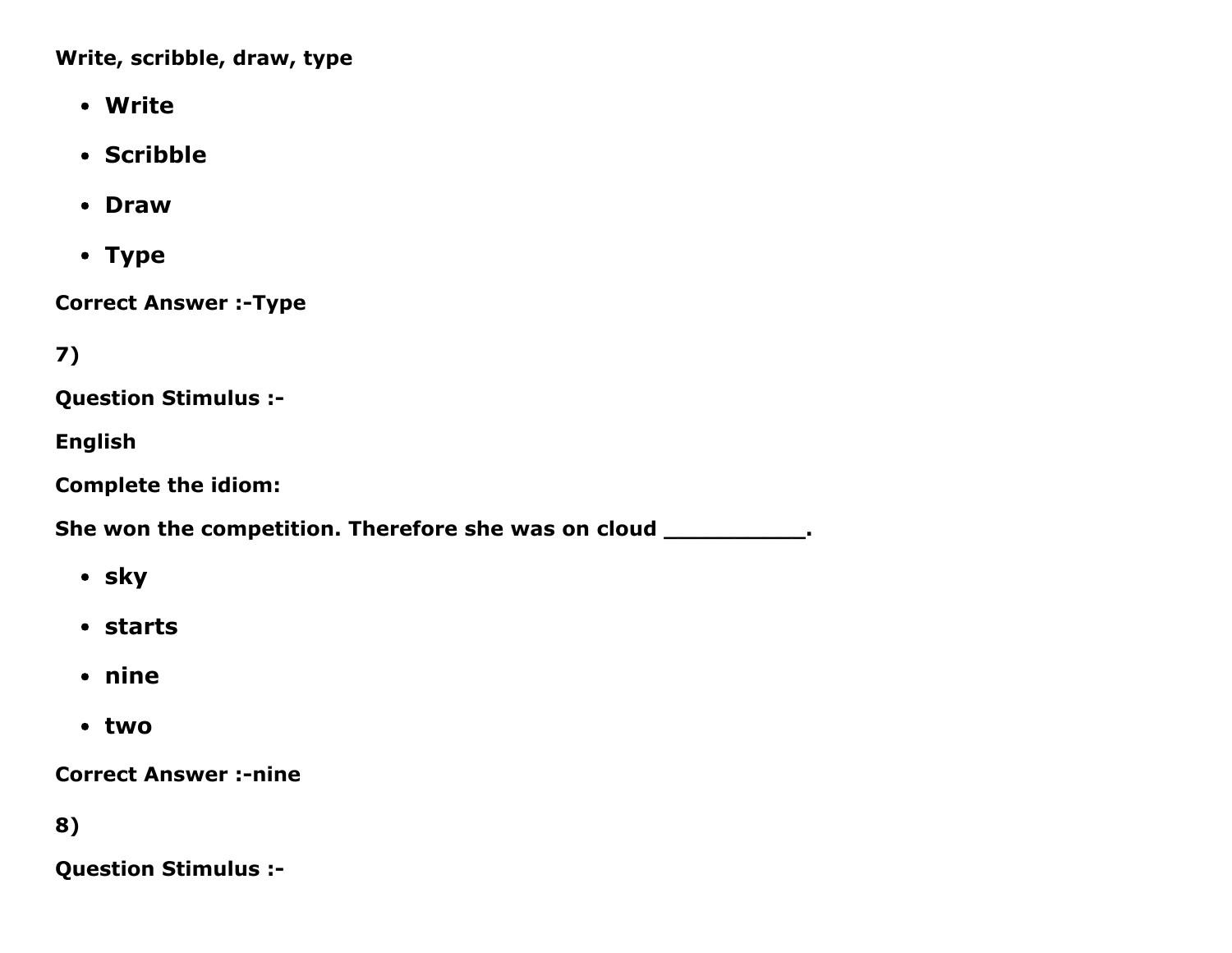### English

What is the antonym of: lazy

- Idle
- Active
- Slow
- Unemployed

**Correct Answer :- Active** 

9)

Question Stimulus :

English

Which of the below given words is spelt correctly?

- Supres
- Supress
- Suppress
- Suppres

**Correct Answer :- Suppress** 

10)

Question Stimulus :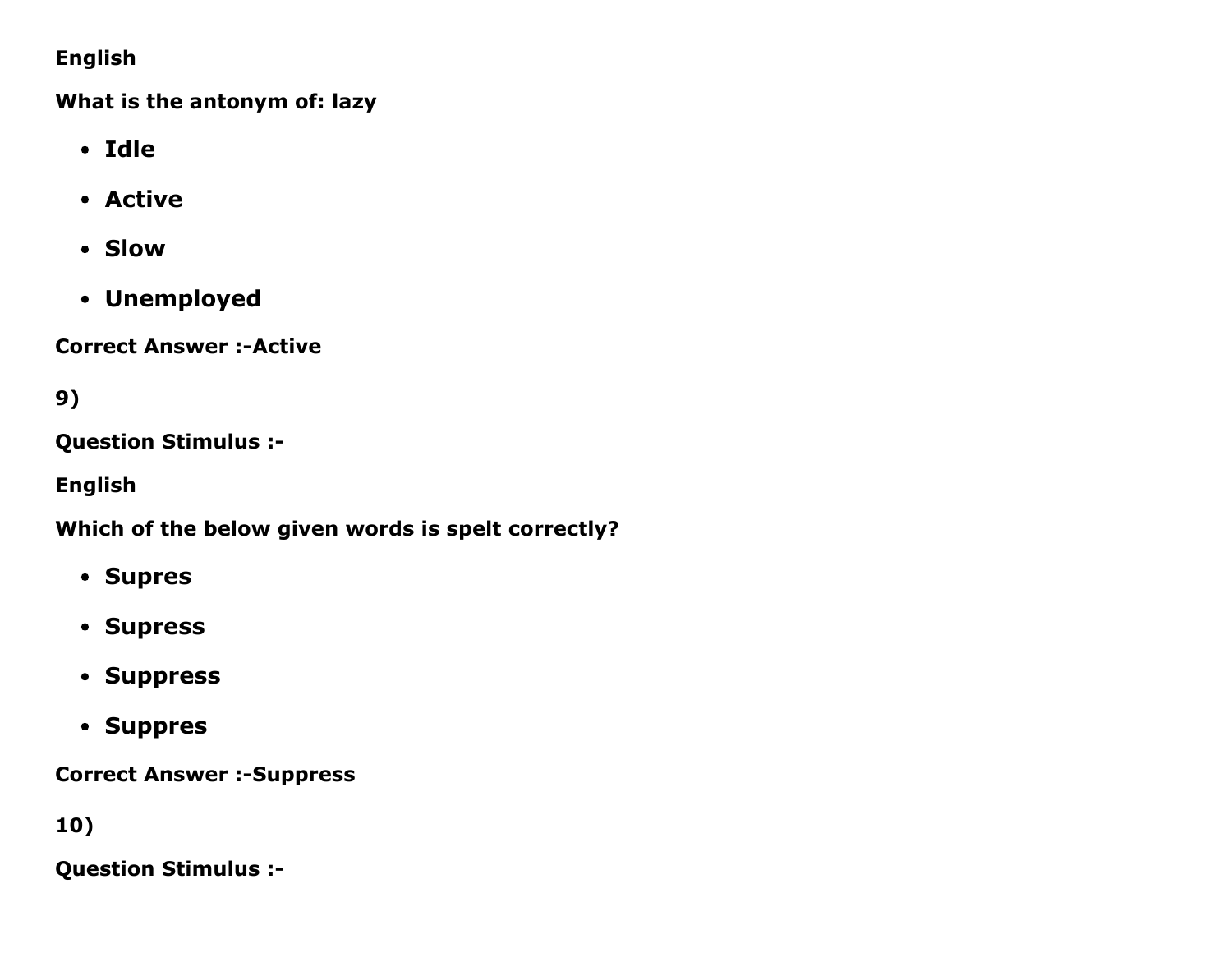### English

Identify the given sentence:

He went through the jungle because he wanted to find the bird.

- Imperative
- Simple
- Compound
- Complex

**Correct Answer :- Complex** 

11)

Question Stimulus :

English

Identify the given sentence:

She is a really beautiful dancer.

- Declarative
- Imperative
- Interrogative
- Exclamatory

**Correct Answer :-Declarative**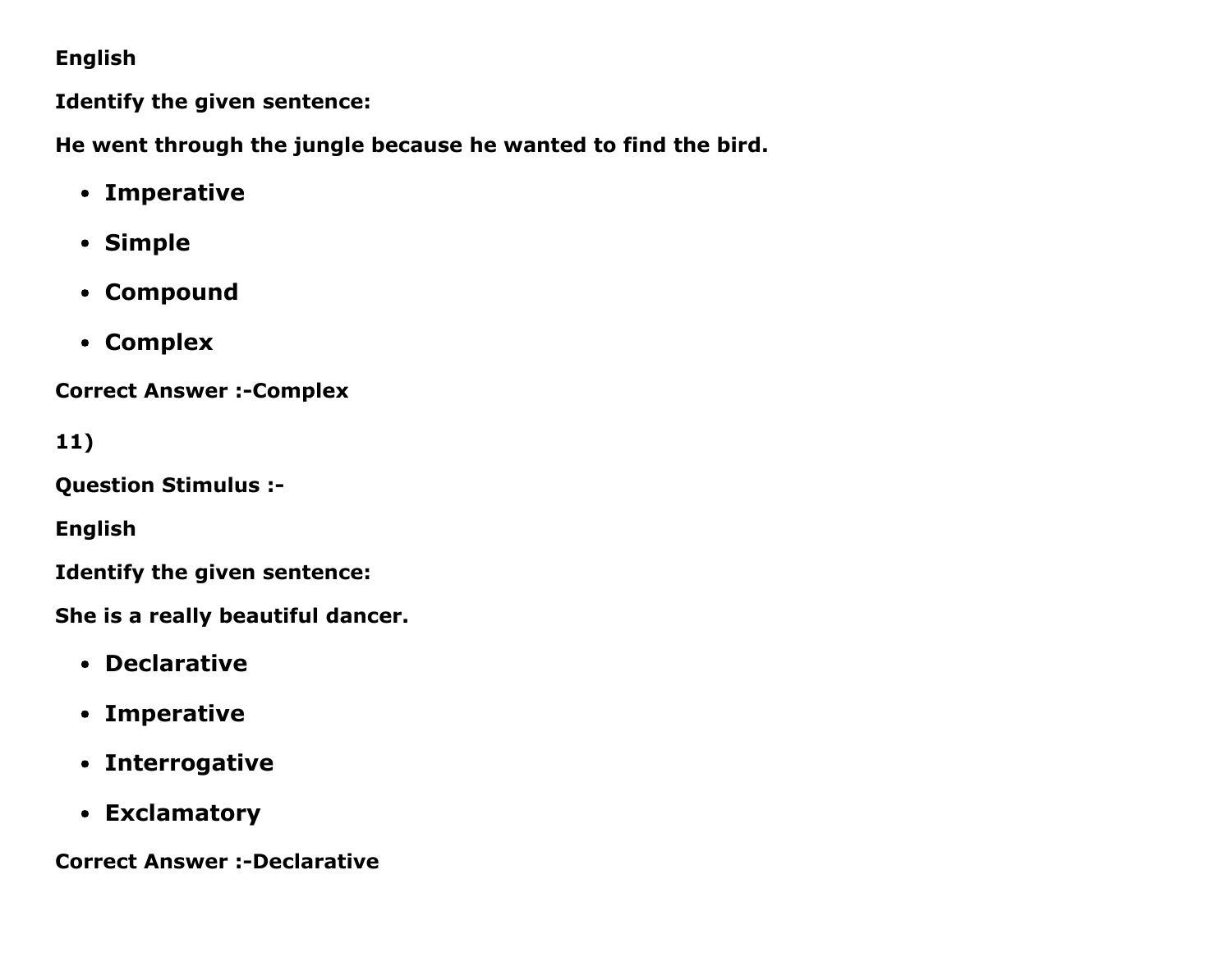12)

Question Stimulus :

English

Find the odd word out:

Easy, simple, complex, uncomplicated

- Easy
- Simple
- Complex
- Uncomplicated

**Correct Answer :- Complex** 

13)

Question Stimulus :

English

What does the given idiom mean?

Zip your lip.

- Keep quiet
- Show support
- Tease someone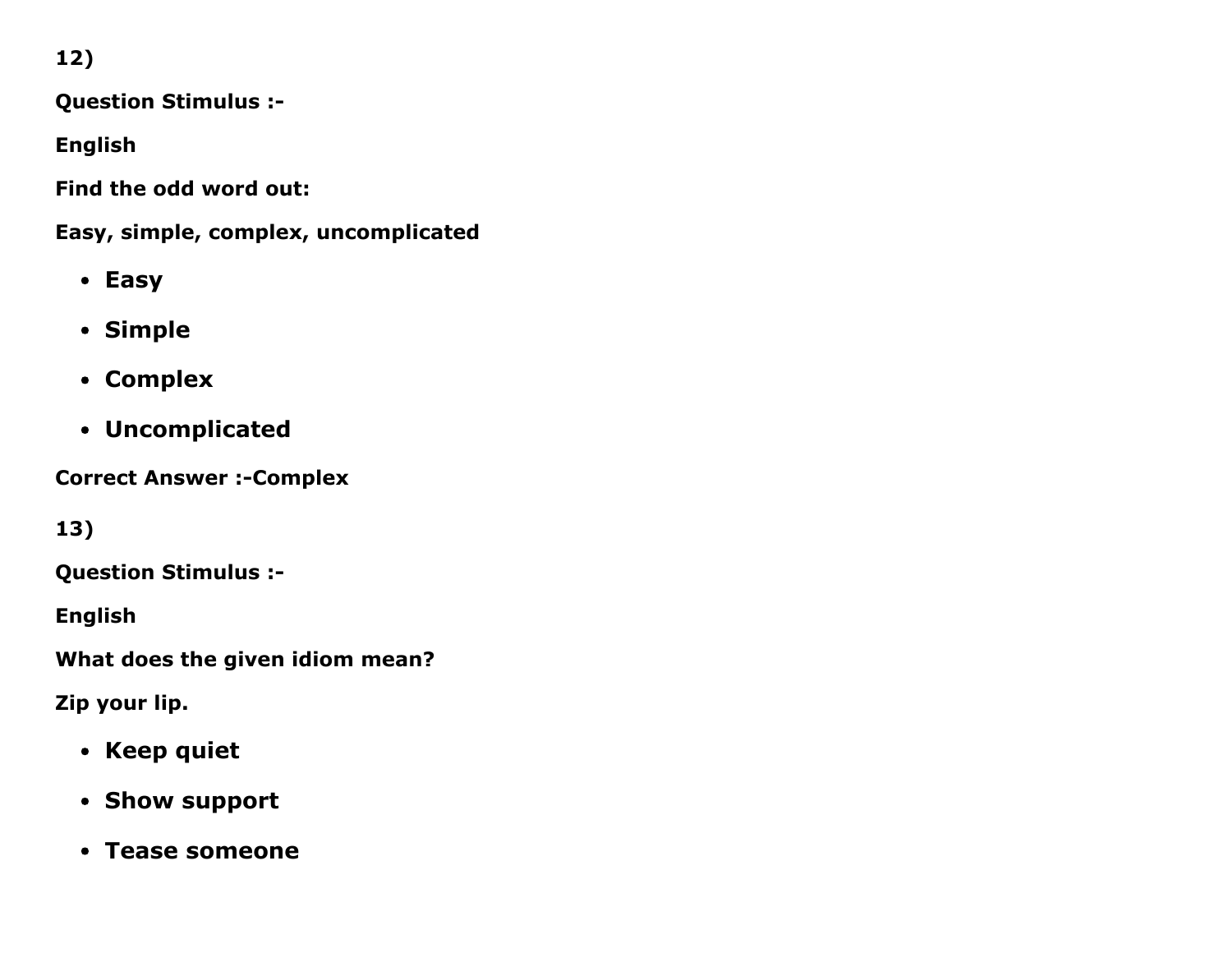• Fight with someone

**Correct Answer :- Keep quiet** 

14)

**Question Stimulus :-**

**English** 

Fill in the blank:

It is way too \_\_\_\_\_\_\_ inside. Someone should turn on the lights.

- $\bullet$  dark
- light
- bright
- shiny

**Correct Answer:-dark** 

```
Topic:- G3_General Maths
1)
```
**Question Stimulus :-**

**Maths** 

What is the mean absolute deviation of the numbers: 1, 2, 3, 4 and 5? / संख्यायों का पूर्ण विचलन का माध्य क्या है: १, २, ३, ४ और ५?

 $-1/3$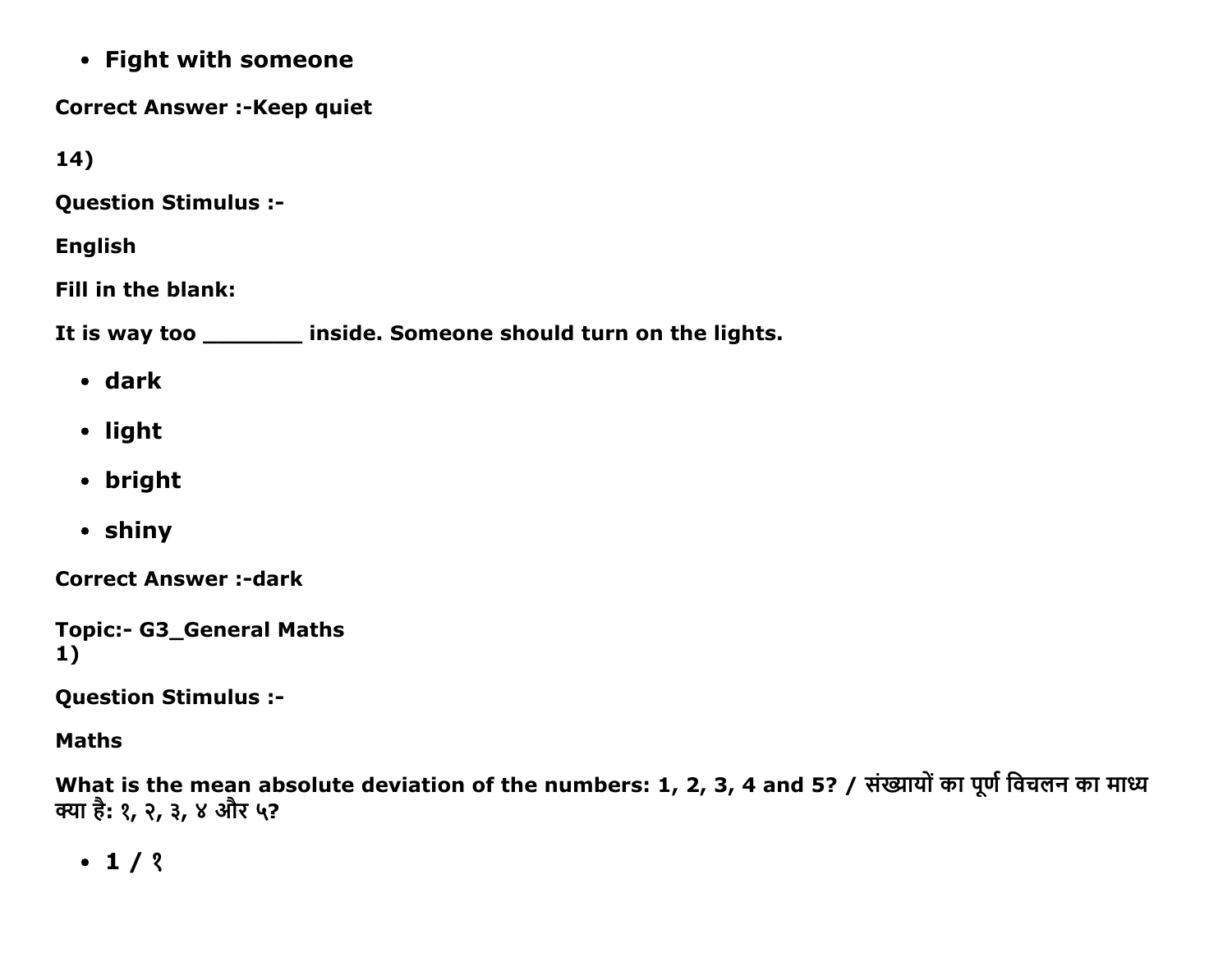- $\cdot$  1.2 / ?.?
- $\cdot$  1.3 /  $\frac{2}{3}$
- $\cdot$  1.25 / १.२५

**Correct Answer :-1.2 / ?.?** 

2)

Question Stimulus :

Maths

If one of the roots of the equation x<sup>2</sup> – 3x + p = 0 is 4, what is the value of p? / यदि समीकरण x<sup>२</sup> – ३x + p का एक मूल ४ है तो पी(p) का मान क्या होगा?

- $-4/8$
- $0 / 0$
- $-2/ -2$
- $-4 / -8$

Correct Answer :-- 4 / -8

### 3)

Question Stimulus :

Maths

By selling a watch for Rs. 4950, a shopkeeper incurs a loss of 10%. What is the cost price of the watch for the shopkeeper? / एक घड़ी को ४९५० में बेच कर दूकानदार १०% हानि उठाता है|तो दूकानदार के लिए घड़ी की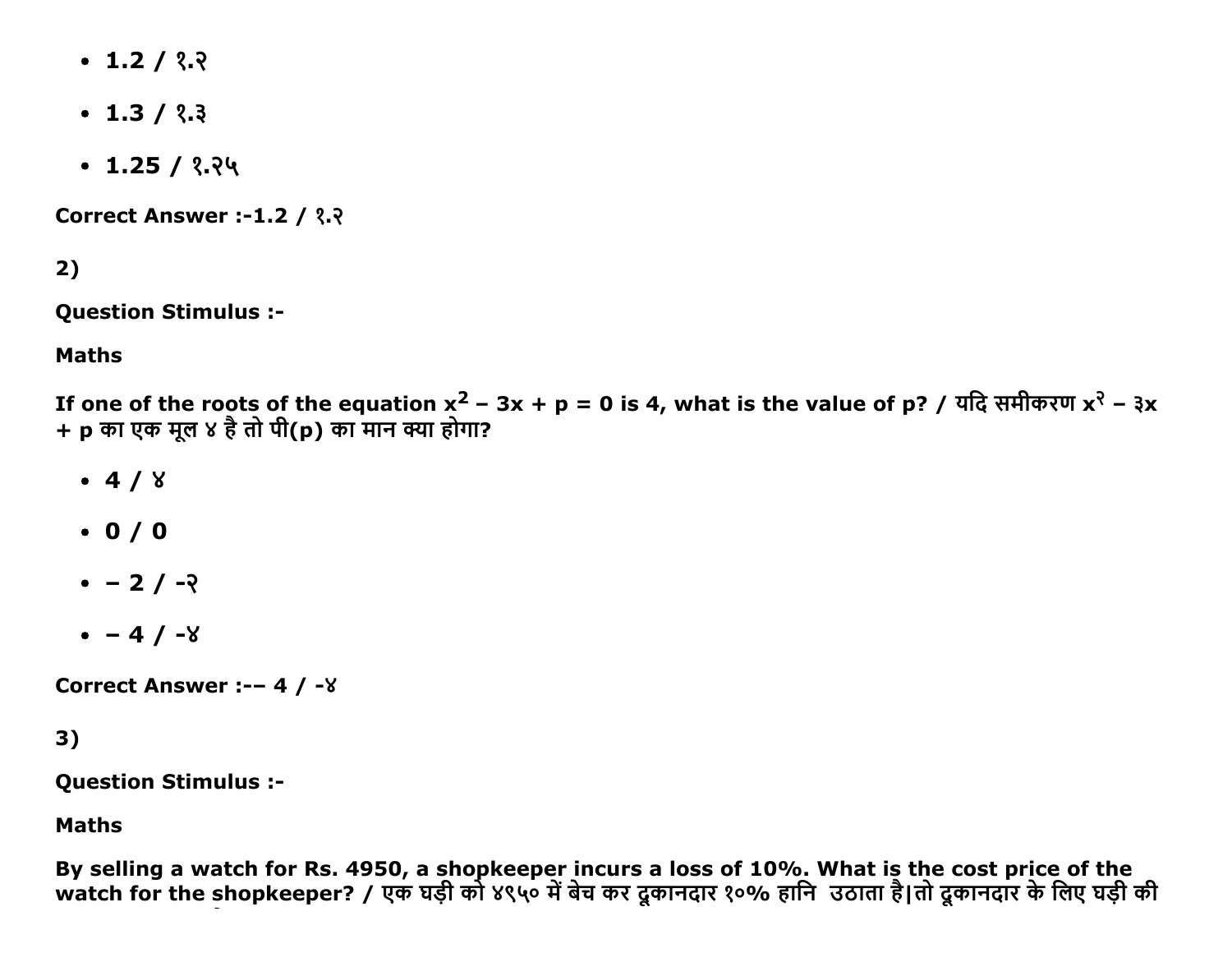लागत कीमत क्या है?

- $\cdot$  Rs. 5650 / ५६५०
- $\cdot$  Rs. 5550 / 4440
- $\cdot$  Rs. 5500 / 4400
- $\cdot$  Rs. 5450 / 4840

Correct Answer :- Rs. 5500 / 4400

# 4)

Question Stimulus :

#### Maths

Find the area of the parallelogram determined by the vectors  $i + 2j + 3k$  and  $3i - 2j + k$ . / समानांतर चतुर्भुज का क्षेत्रफल निकालें जिन्हें वैक्टर i + २j + ३k और ३i – २j + k द्वारा निर्धारित किया गया है।

- 8 sq units / ८ स्क्वायर मी
- $\sqrt{48}$  sq units /  $\sqrt{8}$ ८ स्क्वायर मी
- 8√3 sq units / ८√३ स्क्वायर मी
- $3√8$  sq units /  $3√6$  स्क्वायर मी

Correct Answer :-8√3 sq units /  $\angle\sqrt{3}$  स्क्वायर मी

### 5)

Question Stimulus :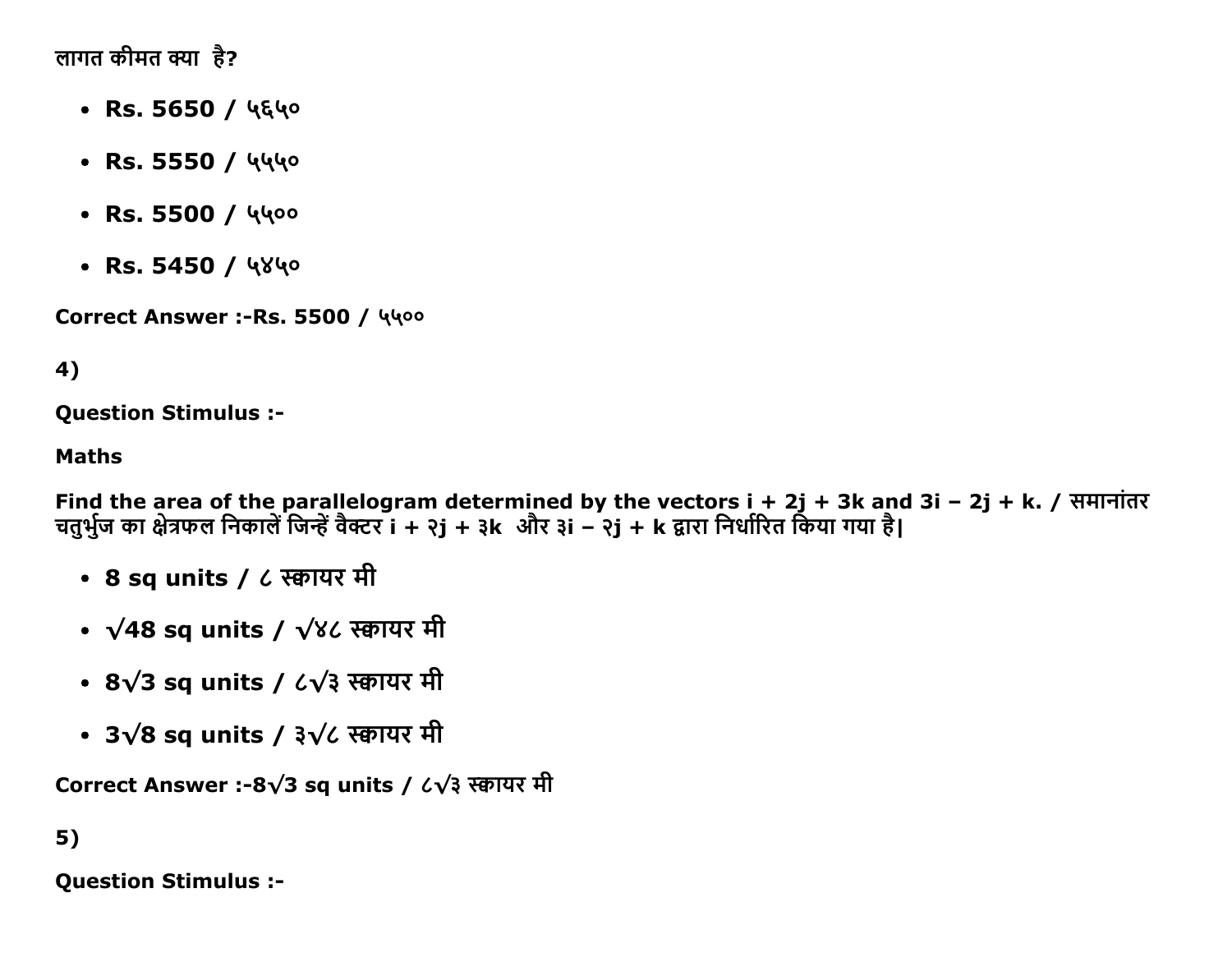#### **Maths**

What is the quadratic equation whose roots are (2 + $\sqrt{3}$ ) and (2 -  $\sqrt{3}$ )? / (२ + $\sqrt{3}$ ) और (२ -  $\sqrt{3}$ ) मूल का द्रिघातीय समीकरण क्या है?

• 
$$
x^2 - 7x + 7 = 0 / x^2 - 6x + 6 = 0
$$
  
\n•  $x^2 - 4x + 1 = 0 / x^2 - 8x + 8 = 0$   
\n•  $x^2 + 4x + 1 = 0 / x^3 + 8x + 8 = 0$   
\n•  $x^2 - 4x + 7 = 0 / x^3 - 8x + 6 = 0$ 

Correct Answer :- $x^2$  – 4x + 1 = 0 /  $x^2$  –  $8x + 2 = 0$ 

#### 6)

**Question Stimulus :-**

#### **Maths**

The present ages of Madhu and Puja is in the ratio 2 : 6. After 5 years, the ratio of their ages will be 

- 11 years / ११ साल
- 12 years / १२ साल
- 13 years / १३ साल
- 14 years / १४ साल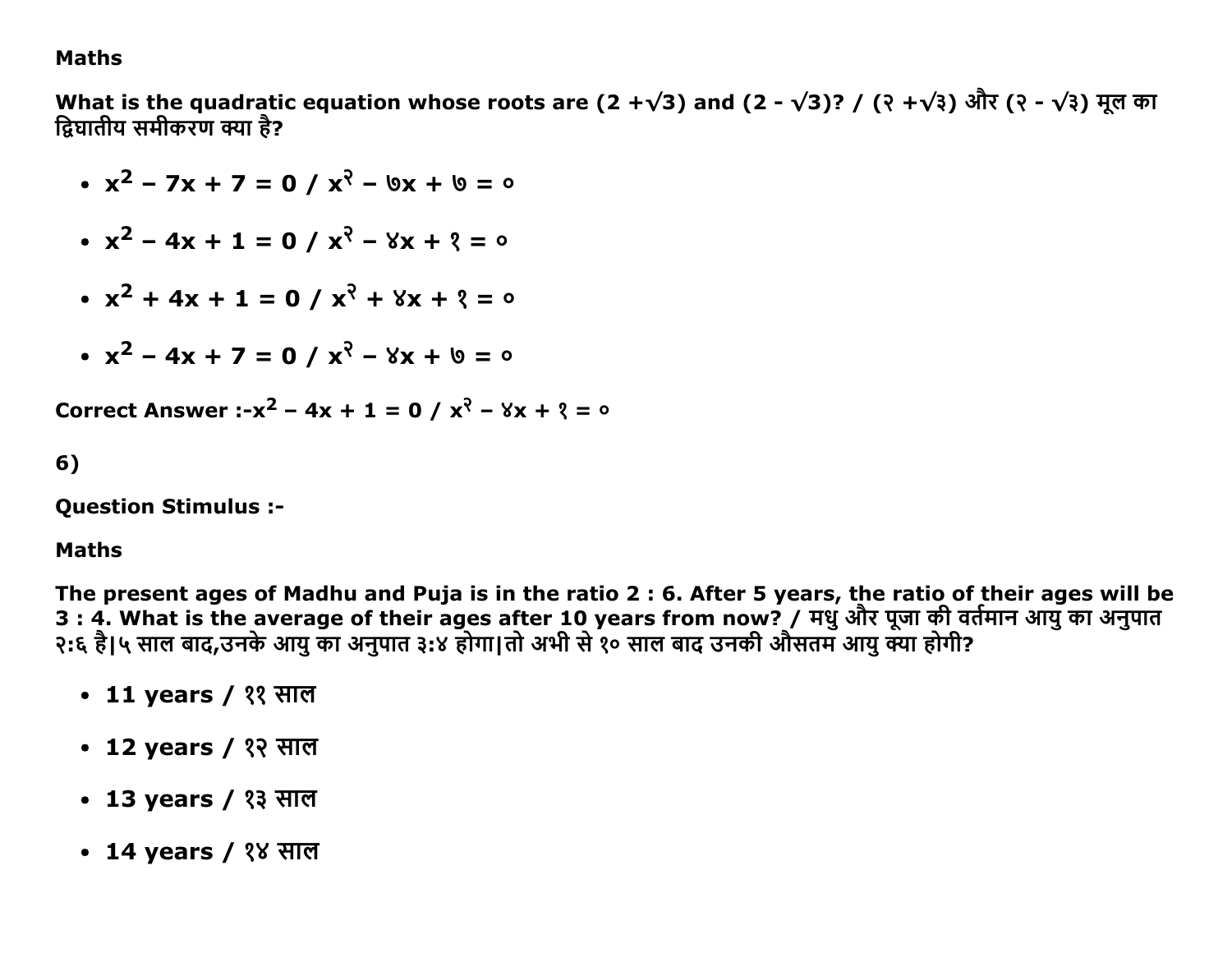Correct Answer :-12 years / १२ साल

7)

Question Stimulus :

Maths

If P(A) = ¼, P(B) = 2/5 and P(A + B) = ½; find P(AB) / अगर P(A) = ?/४, P(B) = ?/५ और P(A + B) =  $\sqrt{?}$  हैं;तो P(AB) निकालें

- $\cdot$  1/5/ $\frac{2}{4}$
- $\cdot$  3/20 /  $3/3$ <sup>o</sup>
- $\cdot$  7/20 / ७/२०
- $\cdot$  3/5 /  $3/4$

Correct Answer :-3/20 /  $3$ /२०

8)

Question Stimulus :

#### Maths

If x = 2bt and y = bt<sup>2</sup>, (t is the parameter and b is any arbitrary constant), what is the value of dy/dx? / यदि x = 2bt और y = bt<sup>2</sup> हैं, (t(टी) प्राचल(पैरामीटर) है और b(बी) कोई एकपक्षीय अचल(आरबिटरेरी कांस्टेंट)  $\hat{\vec{a}}$ ), dy/dx का मान क्या होगा?

- t / t
- t $^2$  / t $^2$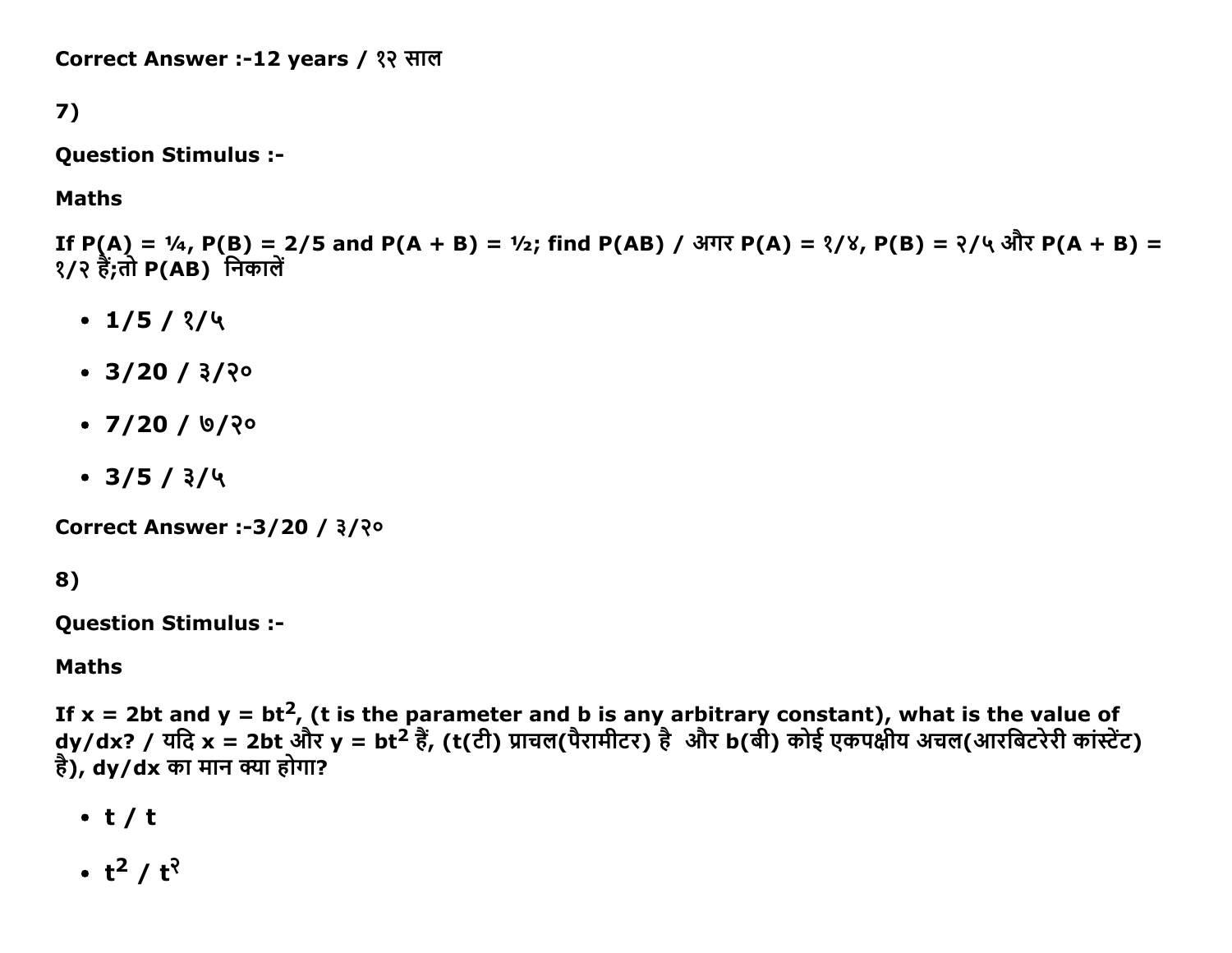- $\bullet$  bt / bt
- $\bullet$  b / b

**Correct Answer :- t / t** 

# 9)

**Ouestion Stimulus :-**

**Maths** 

PQRS is the greatest number of 4 digits which when divided by any of the numbers 6, 9, 12 or 17 leaves a remainder of 2 in each case. What is the value of  $(P + R)/(Q + S)$ ? / पीक्यूआरएस(PQRS) ४ अंकों वाली वह सबसे बड़ी संख्या है जिसे अगर संख्याएं ६, ९, १२ या १७ से भाग देने पर हर बार शेष २ हीं बचता है।(P + R)/(Q + S)का मान निकालें?

- $-18/32$
- $\cdot$  18/11 / 26/22
- $\cdot$  11/18 / 33/36
- $\cdot$  9/11 /  $\frac{8}{22}$

**Correct Answer :-18/11 / 36/33** 

10)

**Ouestion Stimulus :-**

**Maths** 

Due to some technical problem in the machine of his motorbike, Arihant had to decrease the speed to 75% of the normal speed and hence he was late for work by 2 hrs. What is the normal time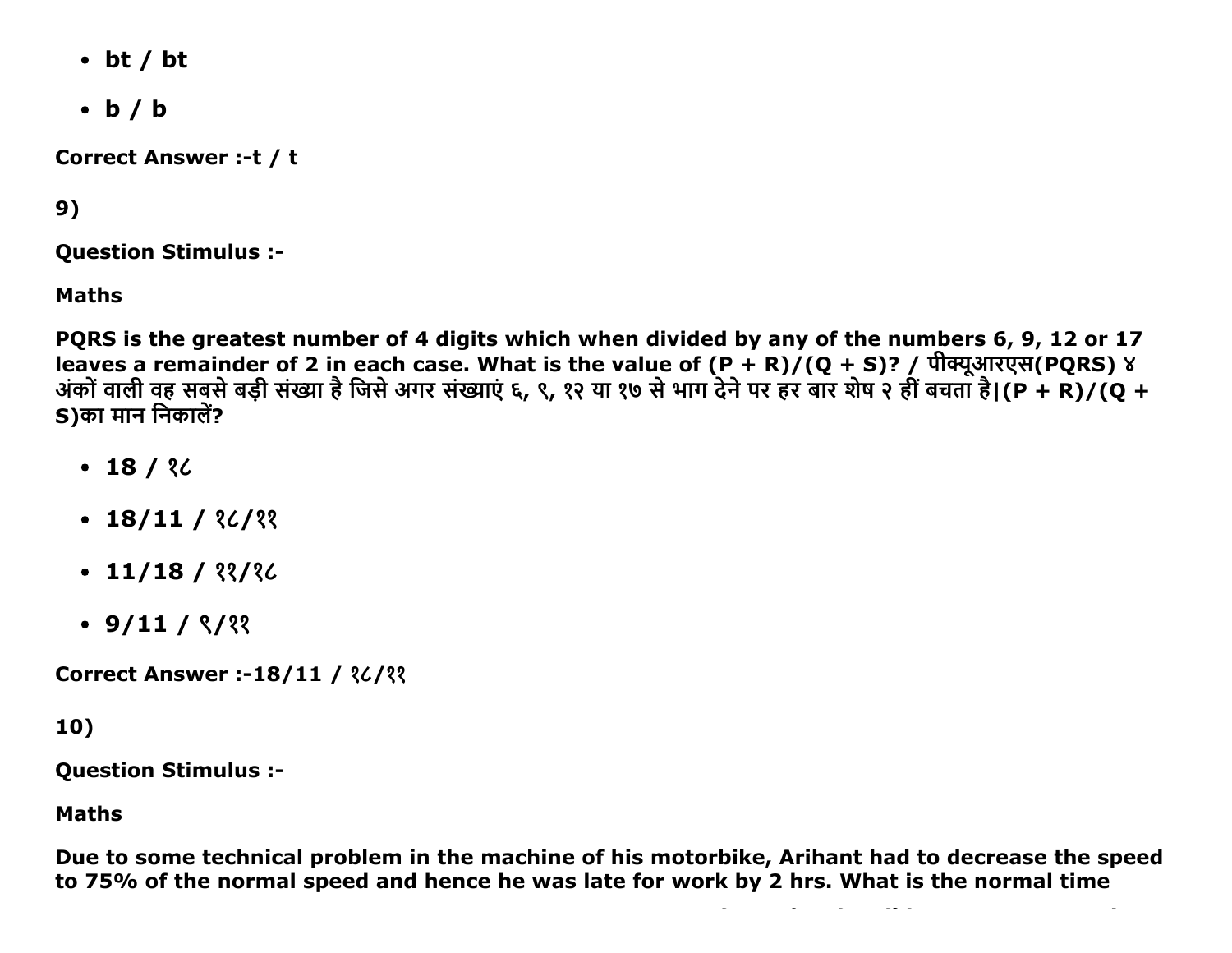taken by him to reach for his work at the normal speed? / मोटर साईकल के पुर्जों में कुछ तकनिकी खराबी के कारण, अरिहंत उसकी गति सामान्य गति के ७५% तक घटाता है और इस तरह वह अपने काम पर २ घंटे की देरी से पहुँचता है. सामान्य गति से अपने कार्यस्थल तक पहुँचने में उसे सामान्यतया कितना समय लगता है?

- $\cdot$  6 hrs / & घंटे
- 8 hrs /  $\zeta$   $\overrightarrow{u}$
- 7 hrs /  $\circ$   $\overrightarrow{4}$
- 4 hrs /  $8 \overrightarrow{4}$

Correct Answer :-6 hrs / ६ घंटे

 $11)$ 

**Question Stimulus :-**

**Maths** 

What is the average of the first 6 multiples of 7? \ ७ के पहले ६ गुणकों का औसत क्या है?

- $\cdot$  21 / ??
- $-28/26$
- $\cdot$  24.5 / २४.५
- $\cdot$  25 / २५

Correct Answer :-24.5 / २४.५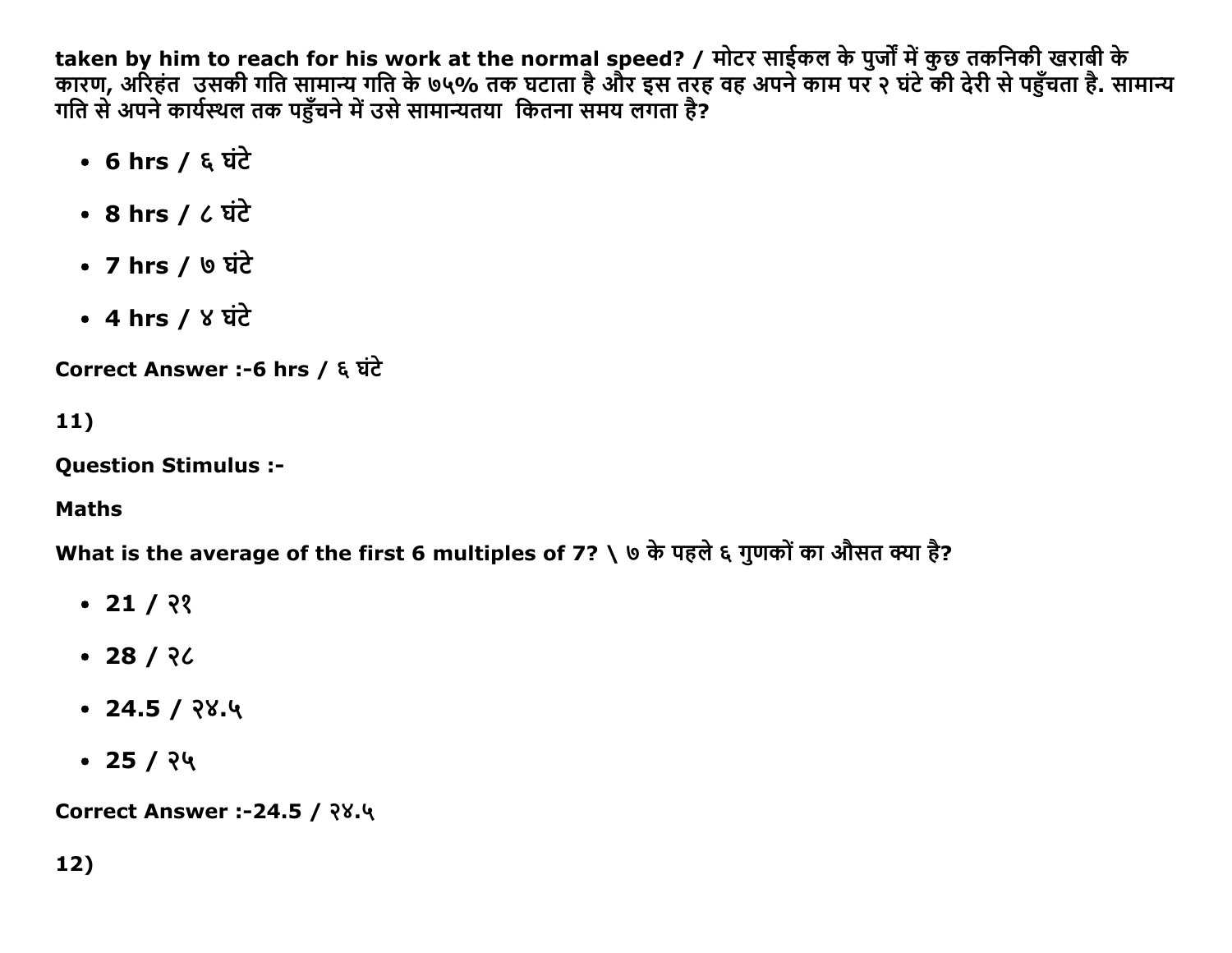#### Question Stimulus :

## Maths

Product A and B cost ₹ 2000 and ₹ 1400 respectively. If the price of A and that of B is increased by 20% and 30% respectively, then what is the price of 1 dozen A and 2 dozen B? / उत्पाद ए(A) और बी(Β) की कीमत क्रमशः रु. २००० और रु.१४०० है. अगर ए(A) औरबी(Β) की कीमत क्रमशः २०% और ३०%बढ़ जाती है, तो एक दर्जन ए(a) और २ दर्जन बी(B) की कीमत क्या होगी?

- $\cdot$  72480 / ७२४८०
- $\cdot$  73840 / 03680
- $\cdot$  71420 / ७१४२०
- $\cdot$  74580 / ७४५८०

**Correct Answer :-72480 / ७२४८०** 

# 13)

Question Stimulus :

#### Maths

The population of a village at time t=0 is 200,000. The rate of increase in the population is 10% per annum year over year. What will be the population at the start of the third year or at time t = 3? / समय टी(t)=॰ में गाव की जनसंख्या २००,००० है|जनसंख्या की दर में वृद्धि सालाना 10% प्रति वर्ष होती है| तीसरे वर्ष की शुरुआत में या समय टी=३ में जनसंख्या दर क्या होगी?

- $-121000 / ?$
- $-242000 / 282000$
- $-133000 / 233000$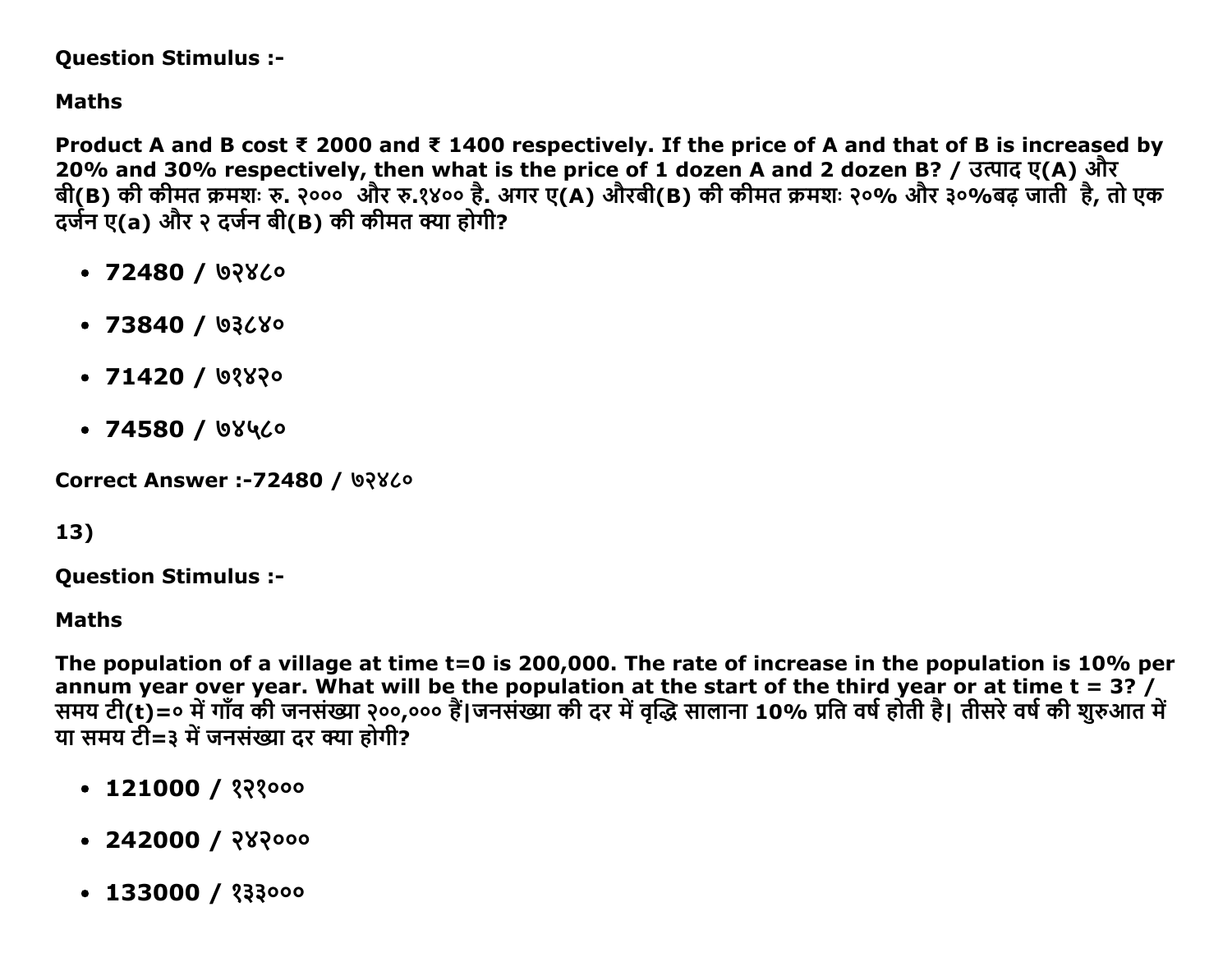$\cdot$  266000 / २६६०००

**Correct Answer :-242000 / २४२०००** 

 $14)$ 

**Ouestion Stimulus :-**

**Maths** 

ABCD is a square of side `a' cm. Its side is increased by 30%. What is the change in its area? /<br>एबीसीडी (ABCD) एक वर्ग है जिसकी भुजा `ए(a)' सेमी है|यदि इसकी एक भुजा को ३०% बढ़ा दें तो उसके क्षेत्रफल में क्या बदलाव आयेगा?

- $\cdot$  60% / &  $\circ$ %
- $\cdot$  62.5% / ६२.५%
- $\cdot$  63% / ६३%
- $\cdot$  69% / ६९%

Correct Answer :-69% / ६९%

**Topic:- G3 General Reasoning**  $1)$ 

**Question Stimulus :-**

**Reasoning** 

If in a Four Digit number, the sum of the first two digits is equal to that of the last two digits and the sum of the first and last digits is equal to the third digit when the sum of the fourth and the second digits is twice the sum of other two digits, then the third digit of the number shall be / यदि एक चार अंकों की संख्या में, पहले दो अंकों का योग अंतिम दो अंकों के योग के बराबर हो और पहले और अंतिम अंकों का योग तीसरे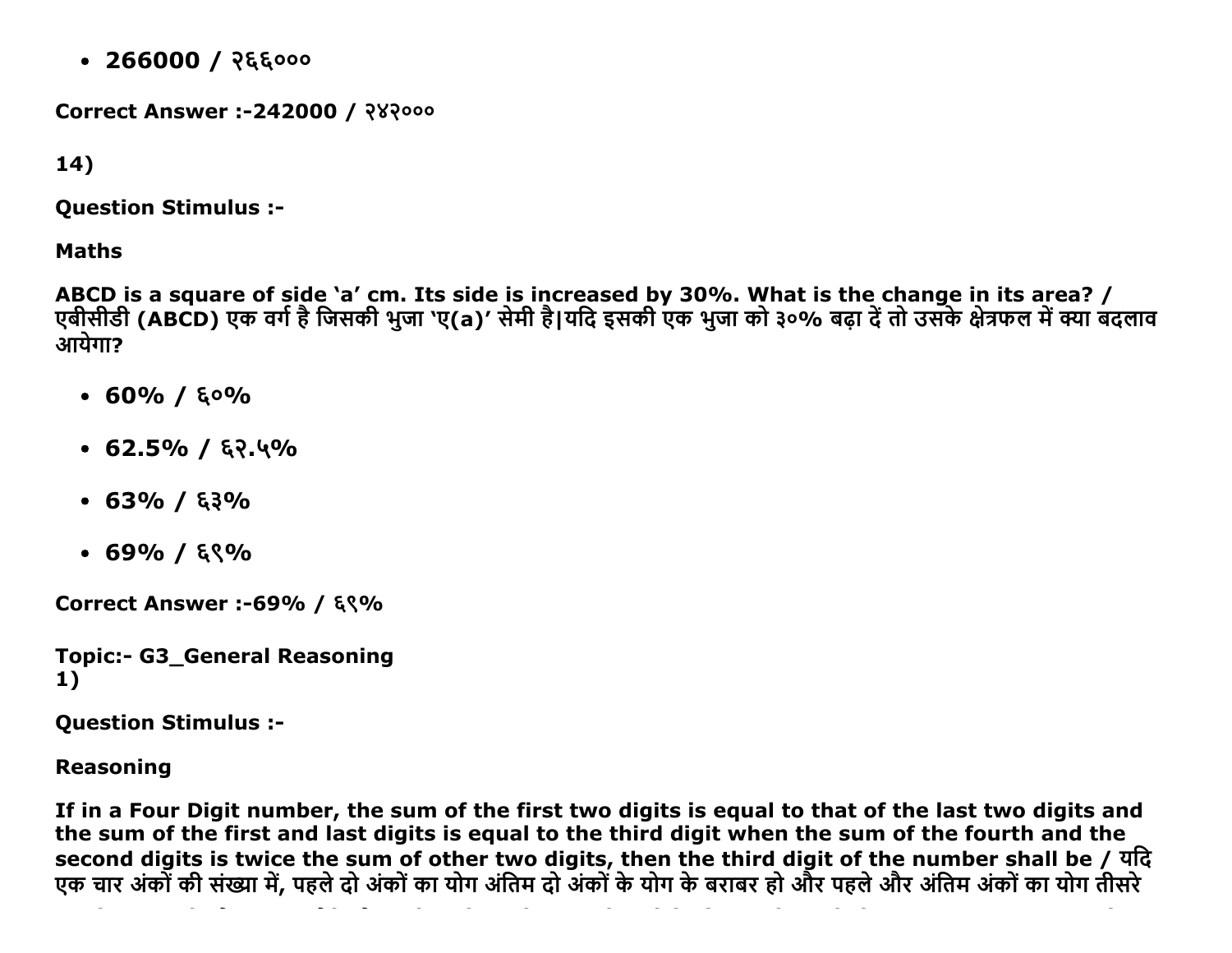अंक के बराबर हो और जबकि चौथे और दूसरे अंकों का योग अन्य दो अंकों के योग का दोगुना हो तो इस संख्या का तीसरा अंक होगा:

- $\bullet$  8/6
- $-4/8$
- $-1/2$
- $-5/4$

Correct Answer :- 5 / ५

# 2)

**Question Stimulus :-**

### **Reasoning**

Looking at the person standing in front of her, Falguni said, "That person's son's sister is the daughter of my husband". How is Falguni related to that person / अपने सामने खड़े व्यक्ति की ओर देखते हुए<br>फाल्गुनी ने कहा, "इस व्यक्ति के पुत्र की बहन मेरे पति की पुत्री हैं"। फाल्गुनी उस व्यक्ति से किस प्रकार सम्बंधित है?

- Wife / पत्नी
- Mother / माँ
- Sister / बहन
- Daughter / पुत्री

Correct Answer :-Wife / पत्नी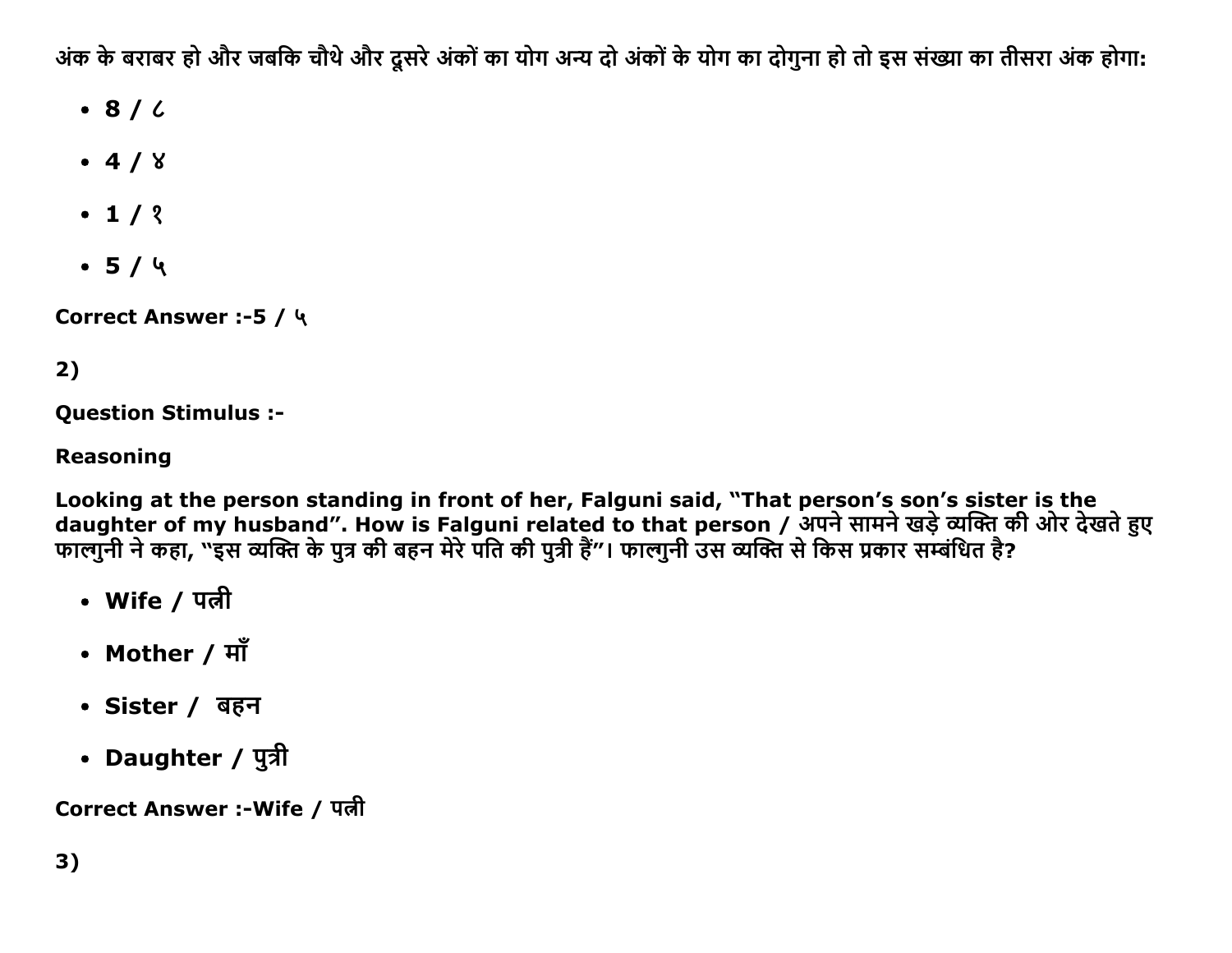**Question Stimulus :-**

**Reasoning** 

Read the following information and answer the question that follows/ निम्नलिखित सूचना को पढ़ें और उन पर आधारित प्रश्नों के उत्तर दें:

Five National level Table Tennis Players named Amar, Akbar, Anthony, Arvinder and Arihant own a Table Tennis Racket made by different manufacturing Companies named Sporty, Sportus, Sporting, Sporotel and Sporter, each of which is of a different colour, namely, Green, Yellow, Red, Black and Blue. / पांच राष्टीय स्तर के टेबल टेनिस खिलाड़ी जिनके नाम अमर, अकबर, अंथोनी, अरविंदर और अरिहंत हैं, कुछ टेबल टेनिस रैकेटों के मालिक हैं जो कि विभिन्न निर्माण कंपनियों स्पोर्टी, स्पोरटस, स्पोर्टिंग, स्पोरटेल और स्पोर्टर द्वारा बनाये गए हैं, इनमें से प्रत्येक का रंग भिन्न है: क्रमशः हरा, पीला, लाल, काला और नीला।

It is also known that / यह भी ज्ञात है कि:

Amar's Racket isn't made by Sportus Company nor is it Yellow in Colour / अमर का रैकेट न तो स्पोरटस कंपनी द्वारा बनाया गया है न ही यह पीला है;

Akbar's Racket is Yellow but not made by Sporter / अकबर का रैकेट पीला है लेकिन स्पोर्टर द्वारा नहीं बनाया गया है;

Arihant's Racket isn't made by Sporotel nor is it coloured Red / अरिहंत का रैकेट न तो स्पोरोटेल द्वारा बनाया गया है न ही यह लाल रंग का है:

Akbar's Racket is made by Sportus but isn't Black in Colour; & / अकबर का रैकेट स्पोरटस द्वारा बनाया गया है लेकिन यह काले रंग का नहीं है: और

Arvinder's Racket is not made by Sporting Company and is coloured Black / अरविंदर का रैकेट स्पोर्टिंग कंपनी द्रारा नहीं बनाया गया है और यह काले रंग का है

Now answer / अब उत्तर दें:

If Arihant's Racket is made by Sporter, then most likely it is coloured / यदि अरिहंत का रैकेट स्पोर्टर द्वारा बनाया गया हो तो इसके निम्नलिखित रंग के होने की सबसे अधिक सम्भावना है:

• Red / लाल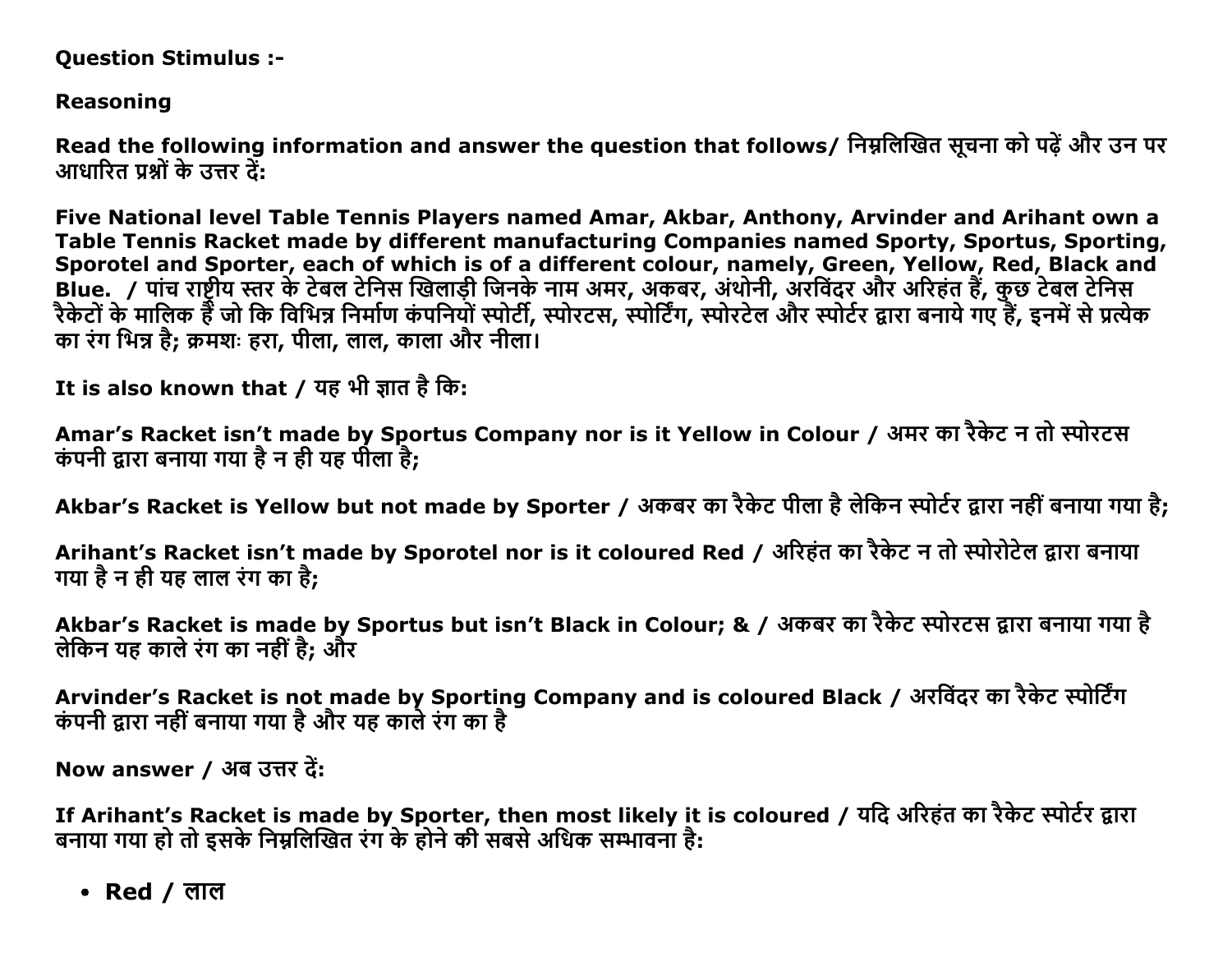- Black / काला
- Blue / नीला
- Green / हरा

Correct Answer :-Blue / नीला

4)

**Question Stimulus :-**

**Reasoning** 

Vinay was born on the same day on which India got her Independence, though not in the same year. In the year 2006, Vinay celebrated his birthday on a Tuesday. Which year shall his Birthday<br>again fall on a Tuesday / विनय उसी दिन पैदा हुआ जिस दिन भारत को स्वतंत्रता मिली, हालाँकि स्वतंत्रता के वर्ष में नहीं। वर्ष<br>

- $\cdot$  2017 / २०१७
- $\cdot$  2013 / २०१३
- $\bullet$  2016 / २०१६
- $\cdot$  2014 / २०१४

**Correct Answer :-2017 / २०१७** 

 $5)$ 

**Ouestion Stimulus :-**

**Reasoning**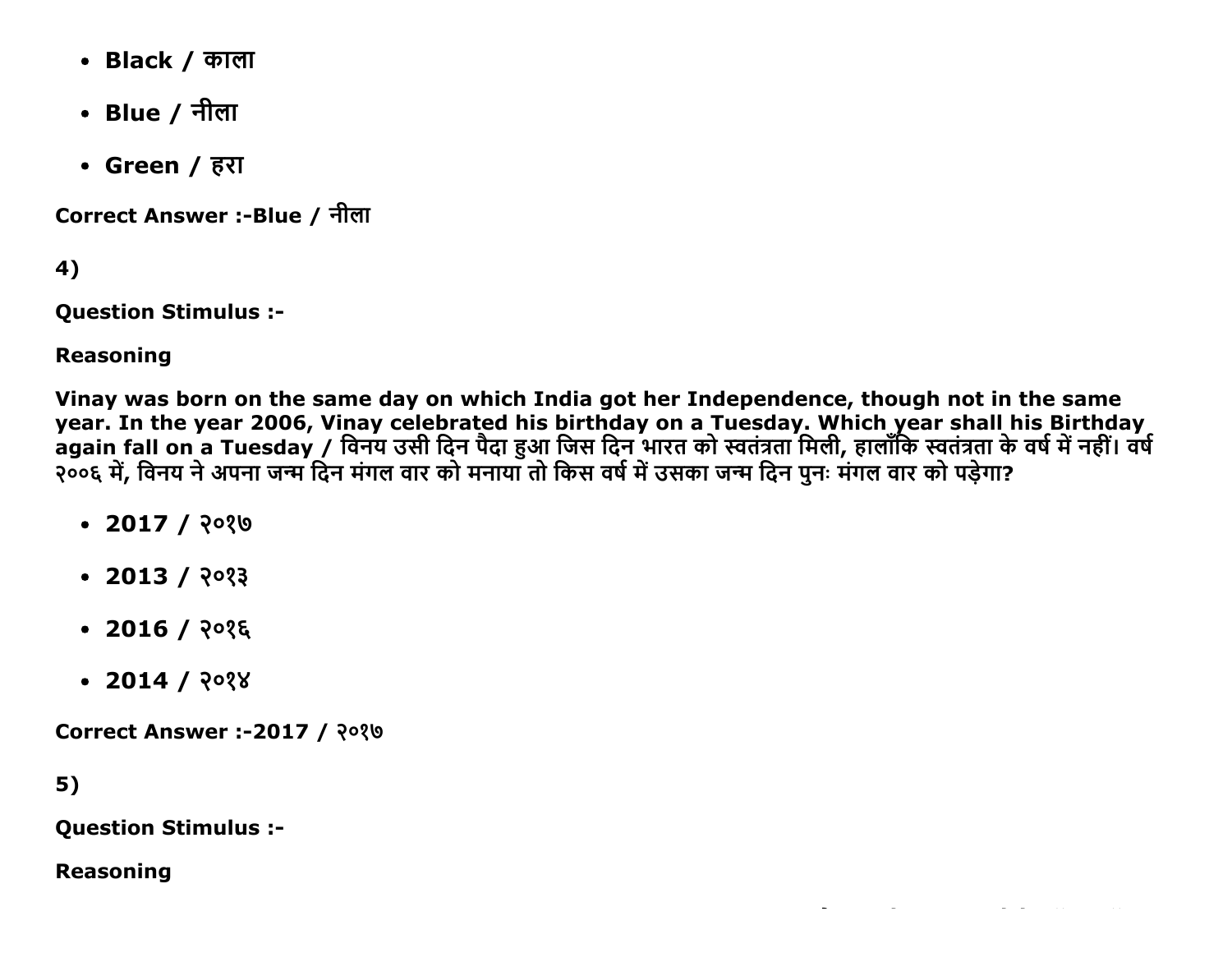# Box Office Performance of Films of Amitabh and Abhishek / अमिताभ और अभिषेक की फिल्मों के बॉक्स ऑफिस प्रदर्शन



Given is the Box Office performance of two Bollywood actors, Amitabh and Abhishek in %age terms. If overall Abhishek has acted in 40 Films and Amitabh in 60 films respectively, find out the approximate difference in the number of films that Amitabh has acted in as compared to Abhishek पर औसत कारोबार किया हो।

- $-38/32$
- $-18/32$
- $\cdot$  20 / २०
- $-63/63$

Correct Answer :-20 / २०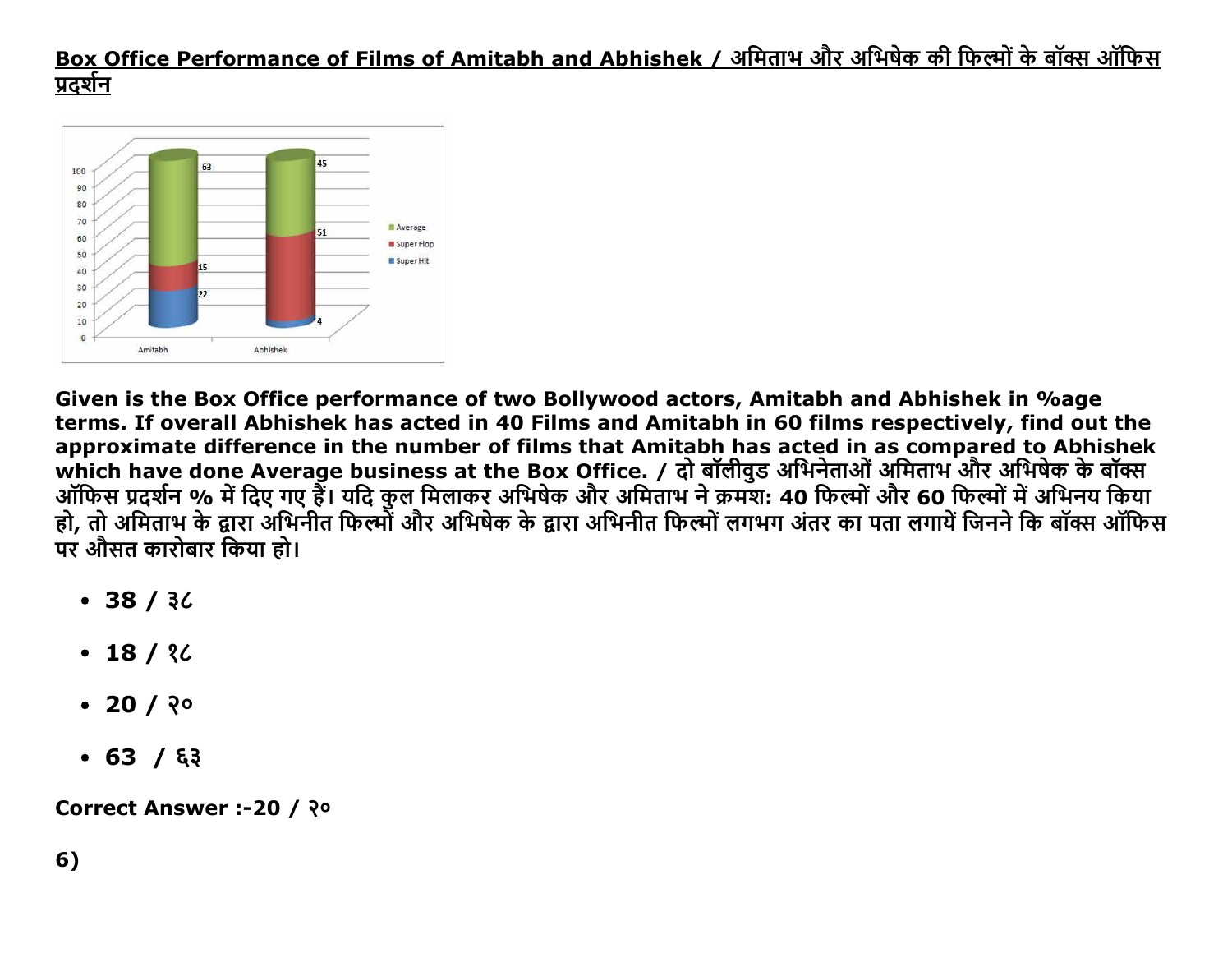### **Question Stimulus :-**

## **Reasoning**

If all Boxes are Square and all Squares are Rectangular, then which of the following can conclusion can be surely deduced / यदि सभी बॉक्स वर्ग हों और सभी वर्ग आयंत हों, तो निम्न में से कौन सा उपसंहार अवश्य ही प्राप्त किया जा सकता है:

- Some Squares are Boxes / कुछ वर्ग बॉक्स हैं
- All Boxes are Rectangular / सभी बॉक्स आयताकार हैं
- All Rectangles are Boxes / सभी आयत बॉक्स हैं
- Some Squares are not Rectangular / कुछ वर्ग आयत नहीं हैं

Correct Answer :-All Boxes are Rectangular / सभी बॉक्स आयताकार हैं

# 7)

**Ouestion Stimulus :-**

### **Reasoning**

Raveena is driving when she sees a Vehicle approaching from behind in the rear view mirror of her car on which the word AMBULANCE is written. What shall be the Fifth Alphabet that she shall be able to read from Right to Left in her mirror / रवीना कार चलते हुए अपनी कार के पृष्ठ दृश्य दर्पण में एक वाहन को अपनी ओर आते हुए देखती है जिसमें AMBULANCE शब्द लिखा हुआ है। दर्पण में दिखाई देने वाले इस शब्द का वह पांचवा शब्द क्या होगा जो वह दायें से बाएं पढने में सफल होगी?

- $\bullet$  A
- $\bullet$  L
- $\bullet$  U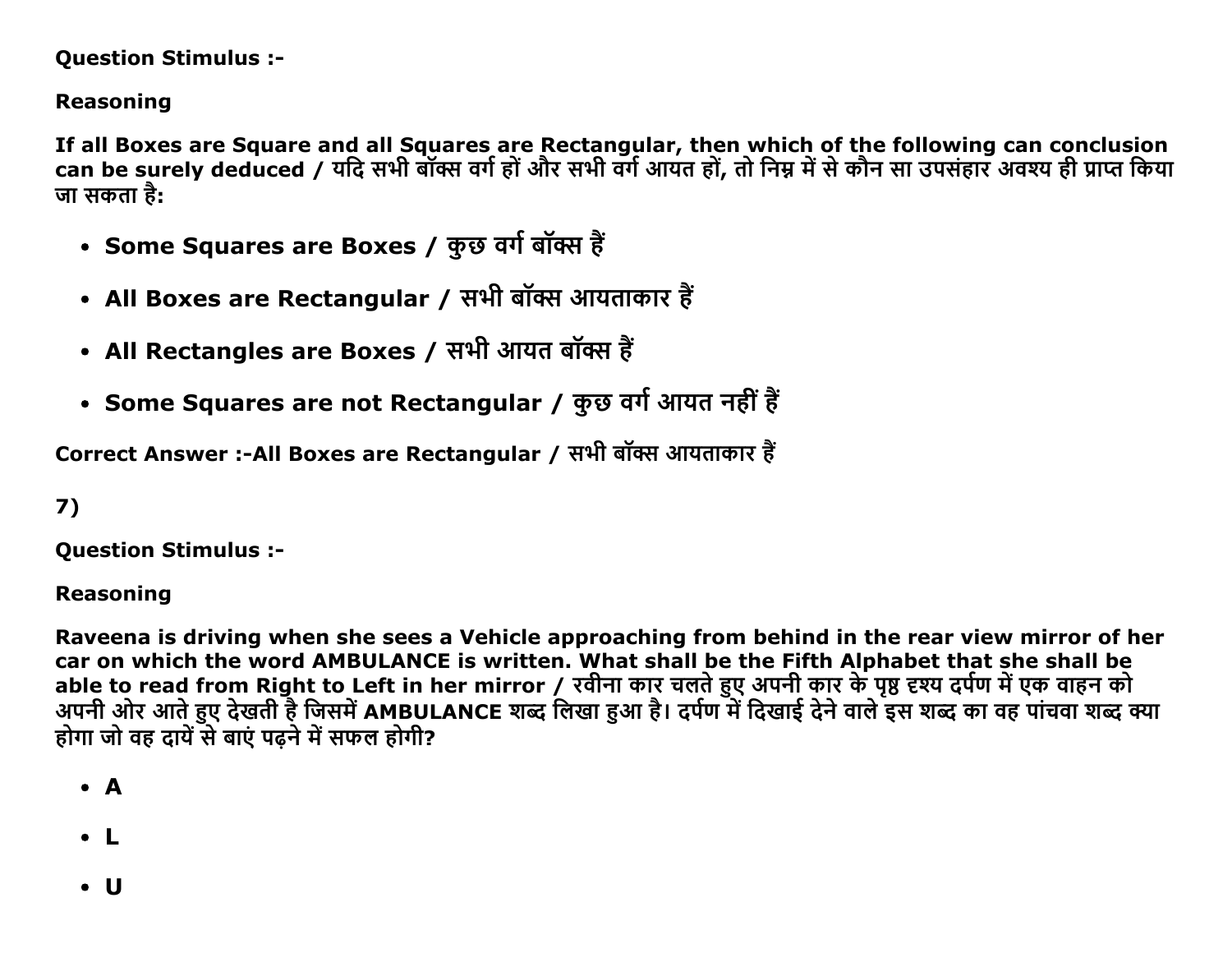$\bullet$  N

**Correct Answer:-I** 

8)

**Question Stimulus :-**

**Reasoning** 

A cube of side 12 cm is painted red on all faces and cut into smaller cubes each of 3 cm each. What is the total number of smaller cubes having none of their faces painted / एक १२ सेमी के घन को उसके सभी पृष्ठों पर लाल रंग से रंग गया है और इसे प्रत्येक ३ सेमी के छोटे छोटे घनों में काट दिया जाता है। तो उन छोटे घनों की कुल संख्या क्या होगी जिन में से किसी के भी पृष्ठों को रंग नहीं गया हो?

- $\cdot$  8/6
- $\cdot$  12 / १२
- $\cdot$  16 / १६
- $\cdot$  24 / २४

**Correct Answer:-8 / 6** 

## $9)$

**Question Stimulus :-**

**Reasoning** 

If the sequence of letters of English Alphabets is to be reversed completely, then which letter shall appear Eighth in the sequence starting from Right side / यदि अंग्रेजी वर्णमाला में वर्णों का क्रम पूर्ण रूप से पलट दिया जाए. दायीं ओर से प्राम्भ करने पर कौन सा वर्ण आठवें स्थान पर आएगा?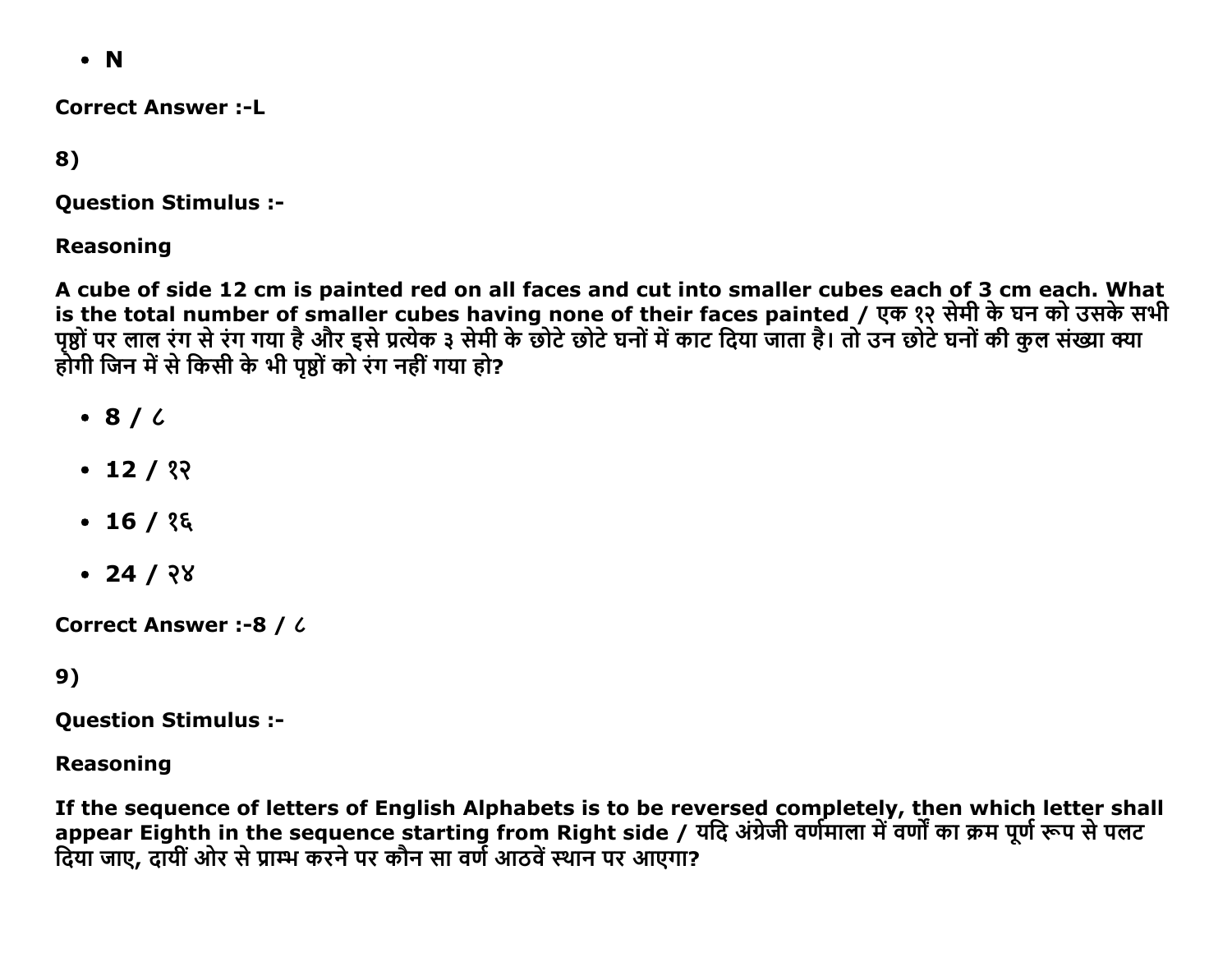- $\bullet$  K
- $\bullet$  S
- $\bullet$  T
- $\bullet$  H

**Correct Answer:-H** 

10)

**Question Stimulus :-**

**Reasoning** 

If in a coded language / यदि एक कोड भाषा में:

bat is written as cbu bat / को cbu लिखा जाए

the is written as *uif the / को uif लिखा जा*ए

zip is written as ajk zip / को ajk लिखा जाए

then in that language, prevention is better than cure shall be written as / तो उस भाषा में prevention is better than cure को क्या लिखा जायेगा:

- · qsfwfuojop jt cuffsf uibo dvsf
- · qsfwfoujpo jt cfuufs uibo dvsf
- · qsfwfuojpo jt cfuufs uibo dvsf
- · qsfwfoujpo jt cfuusf uibo dvsf

Correct Answer :- *qsfwfoujpo jt cfuufs uibo dvsf*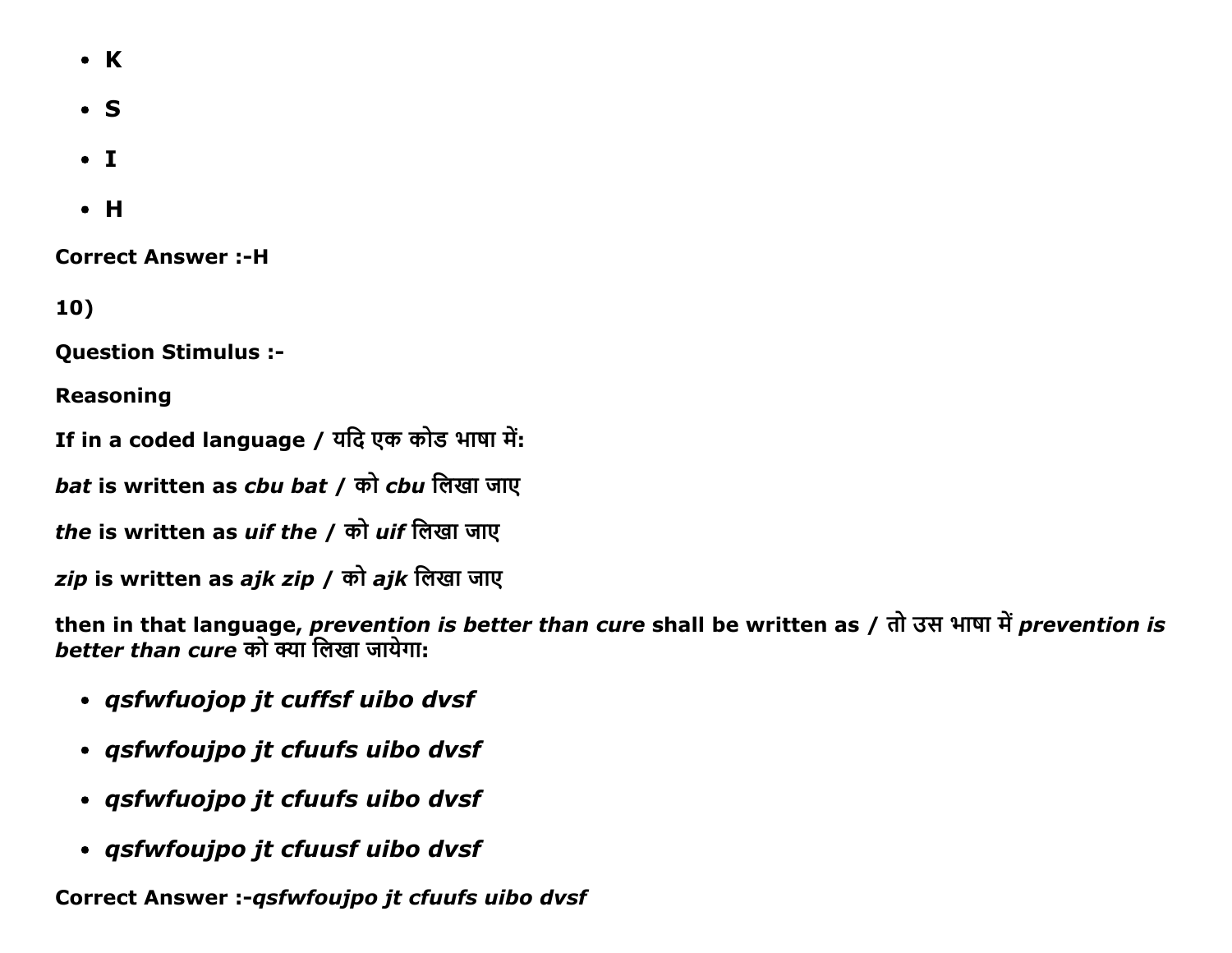$11)$ 

#### **Question Stimulus :-**

## **Reasoning**

If the following numbers are to be rewritten by interchanging the digits in hundreds place in the tens place and the digits in the tens place in the hundreds place then what shall be the second digit of the third changed number / यदि निम्नलिखित संख्या को सौवें स्थान और दसवें स्थान और दसवें स्थान को सौवें स्थान के अंकों को आपस में अदल बदल कर पुनः लिखा जाना हो तो तीसरी परिवर्तित संख्या का दूसरा अंक क्या होगा?

456 789 123 234 567 / ४५६७८९१२३२३४५६७

- $\cdot$  1/ ?
- $\cdot$  2/  $\sqrt{2}$
- $3/3$
- $-5/4$

**Correct Answer :-1 / ?** 

# 12)

**Question Stimulus :-**

**Reasoning** 

Rajat, Ranjeeta, Ravi and Rakesh are to be seated in a row, but Ravi and Rakesh can't be seated adjacent to each other, further, Ranjeeta can't be seated third, then which of the following has to<br>be false? / रजत, रंजीता, रवि और रमेश को एक पंक्ति में बैठने वाले हैं, लेकिन रवि और राकेश एक दूसरे के अगल बगल नहीं बैठाये<br>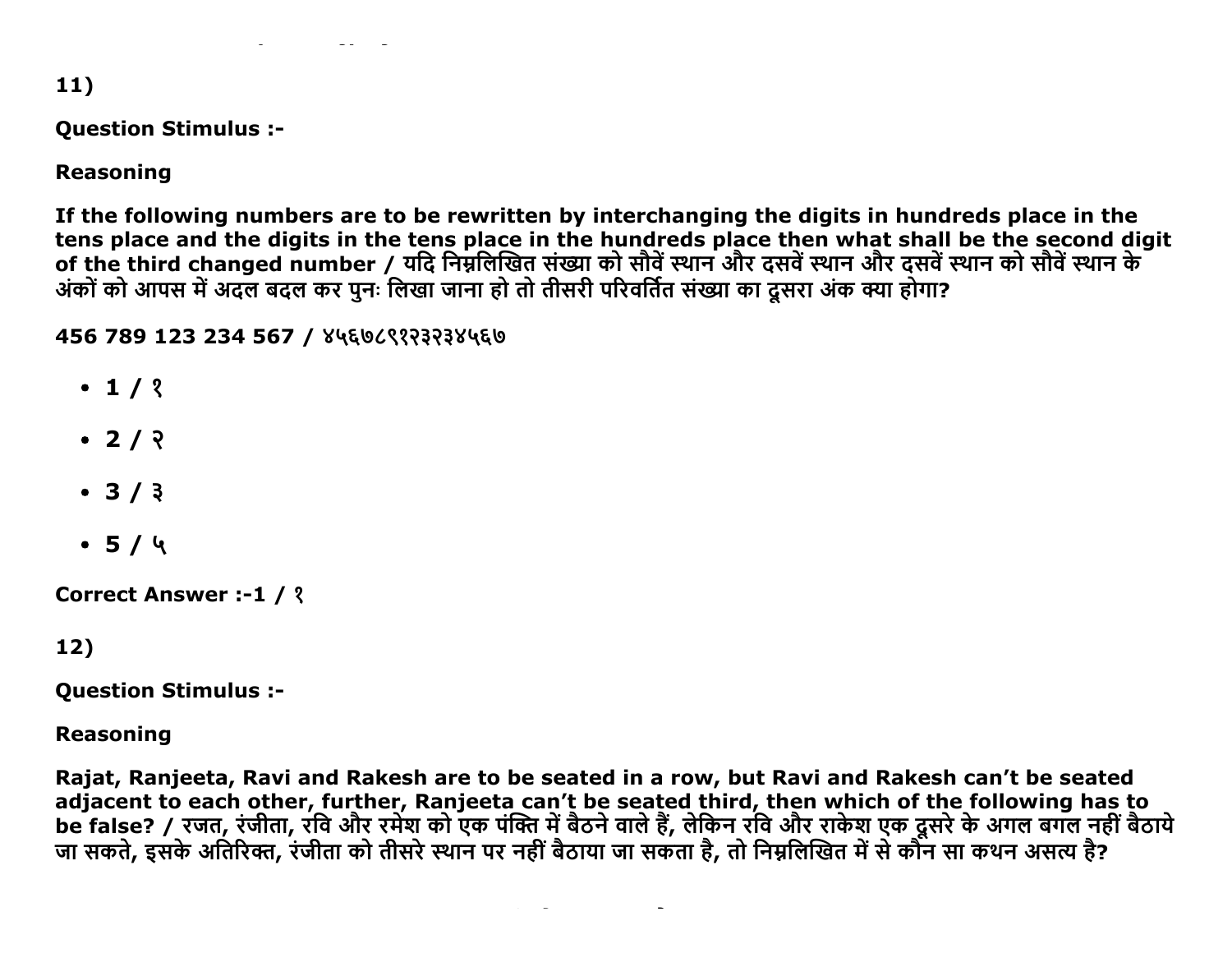- Rajat is in the third place / रजत तीसरे स्थान पर है
- Rajat is in the fourth place / रजत चौथे स्थान पर है
- Rajat is in the first place / रजत पहले स्थान पर है
- Rajat is in the second place / रजत दूसरे स्थान पर है

Correct Answer :-Rajat is in the first place / रजत पहले स्थान पर है

13)

Question Stimulus :

### Reasoning

Paromita sets out of her house which faces North and starts walking towards East, then she turns Left. Later on she walks towards her West and after walking for the same time and at the same speed that she walked eastwards from her house, she stops. / पारोमिता अपने घर से निकलती है जो कि उत्तर दिशा की ओर खुलता है, वह पूर्व दिशा की ओर चलती है, फिर वह अपने बाए मुड़ जाती है। बाद में वह स्वय की पश्चिम दिशा में चलती है और कुछ समय उसी गति से जिससे कि वह अपने घर से पूर्व की ओर चली थी, चलने के पश्चात वह अंततः रुक जाती है।

At this point, she shall be located at what direction from her house. / इस बिंदु पर वह अपने घर से किस दिशा में उपस्थित होगी।

- South / दक्षिण
- West / पश्चिम
- East /  $\Psi$
- North / उत्तर

Correct Answer :-North / उत्तर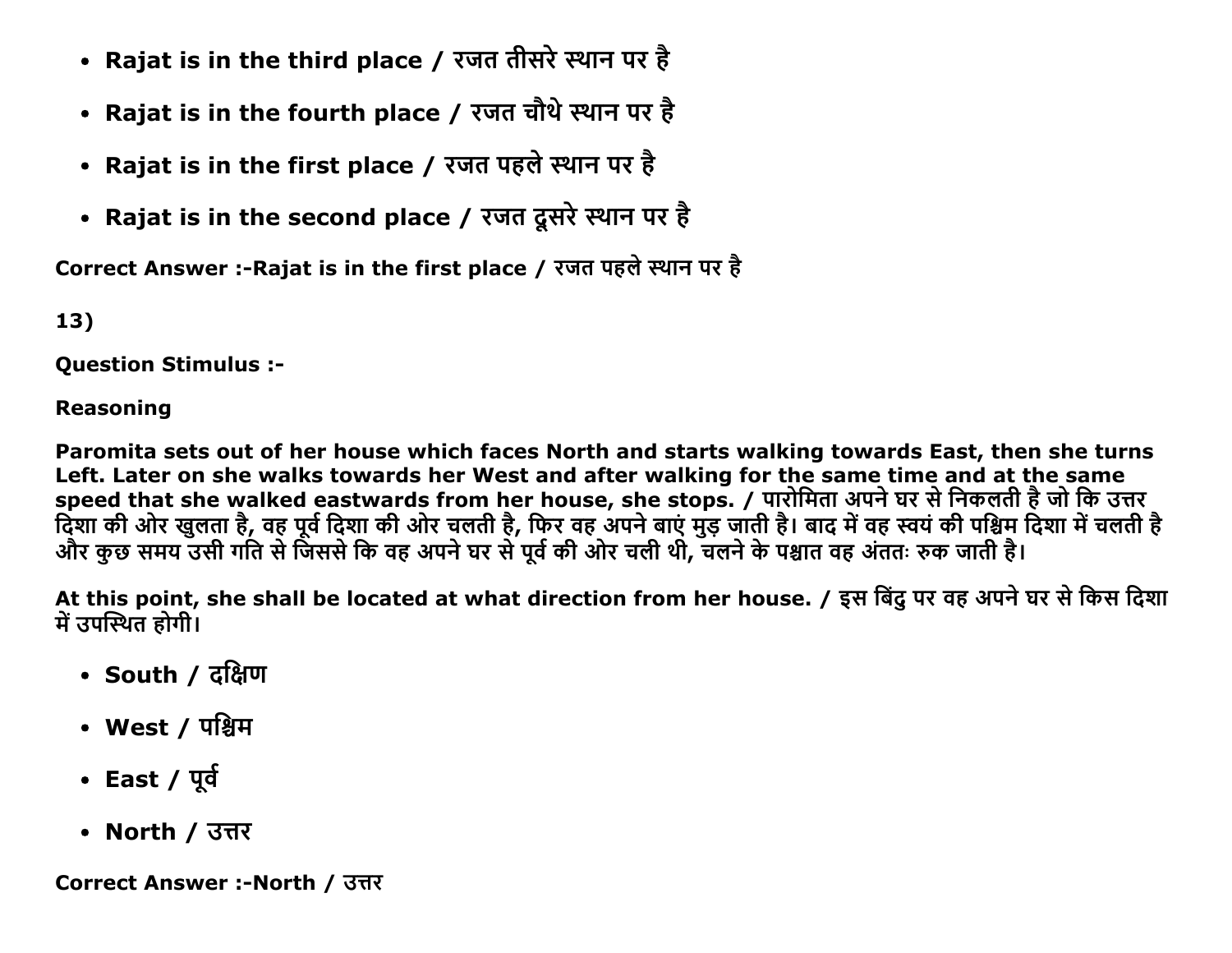14)

### **Question Stimulus :-**

# **Reasoning**

One Pink Pencil, Three Green Pencils and Two Black Pencils are arranged in a straight line, next to each other in such a way that No two pencils of same colour lie adjacent to one another and also the pencils at the two far ends of the line are necessarily of different colour. / एक गुलाबी पेंसिल, तीन हरी पेंसिल और दो काली पेंसिलों को एक सीधी रेखा में समायोजित इस तरह से किया गया है कि समान रंग की कोई भी पेंसिलें एक दूसरे के अगल बगल न हों और साथ ही साथ दो किनारों की पेंसिलें भी एकाग अलग रंग की ही हों।

Here, the pencils can be arranged with these conditions in how many different ways / यहाँ, पेंसिलें इन शर्तों के साथ कितने भिन्न तरीकों से समायोजित की जा सकती हैं?

- $.9/8$
- $-6/6$
- $2/2$
- $-4/8$

Correct Answer :-6 /ξ

```
Topic:- G3_General Science
1)
```
**Question Stimulus :-**

**General Science** 

The process of pollination is helped most by which of the following biotic components? / निम्नलिखित में से कौन से जैविक अवयव (घटक) द्वारा परागण की प्रक्रिया सर्वाधिक उपकृत होती है?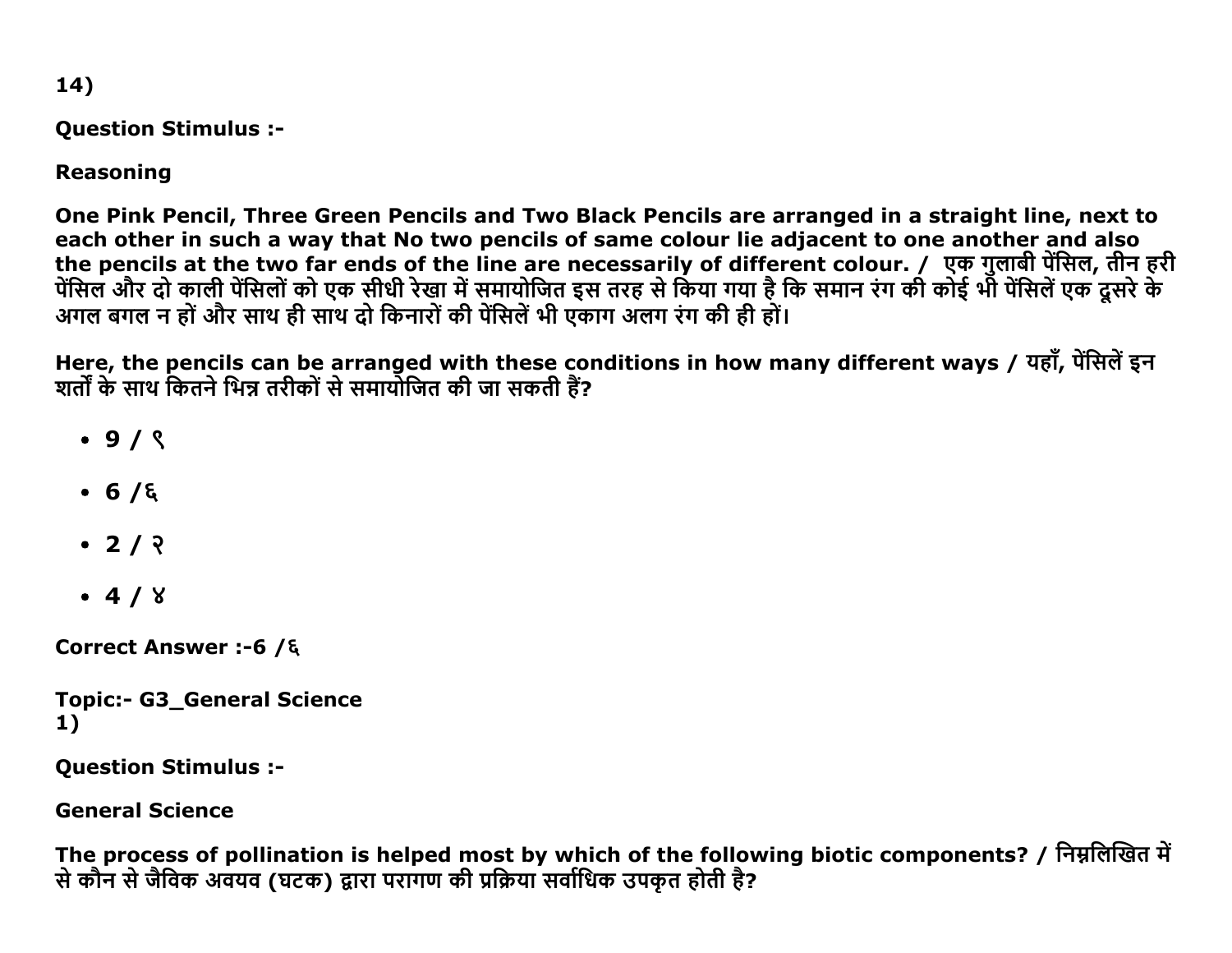- Diesel Vehicles / डीज़ल वाहन
- Wind / पवन
- Water / जल
- Insects / कीट

Correct Answer :-Insects / कीट

 $2)$ 

**Question Stimulus :-**

**General Science** 

Gout is caused due to accumulation of: / इसके संचयन के कारण संधिवात (गठिया) होता है:

- Urea / युरिया
- Uric Acid / युरिक अम्ल
- Ammonia / अमोनिया
- Guanine / गुआनिन

Correct Answer :- Uric Acid / युरिक अम्ल

 $3)$ 

**Question Stimulus :-**

**General Science** 

The silkworm is a \_\_\_\_\_\_\_\_\_\_. / रेशम-कीट है एक \_\_\_\_\_\_\_\_\_\_\_\_\_\_\_\_\_\_\_\_\_\_\_\_\_\_\_\_\_\_\_\_\_\_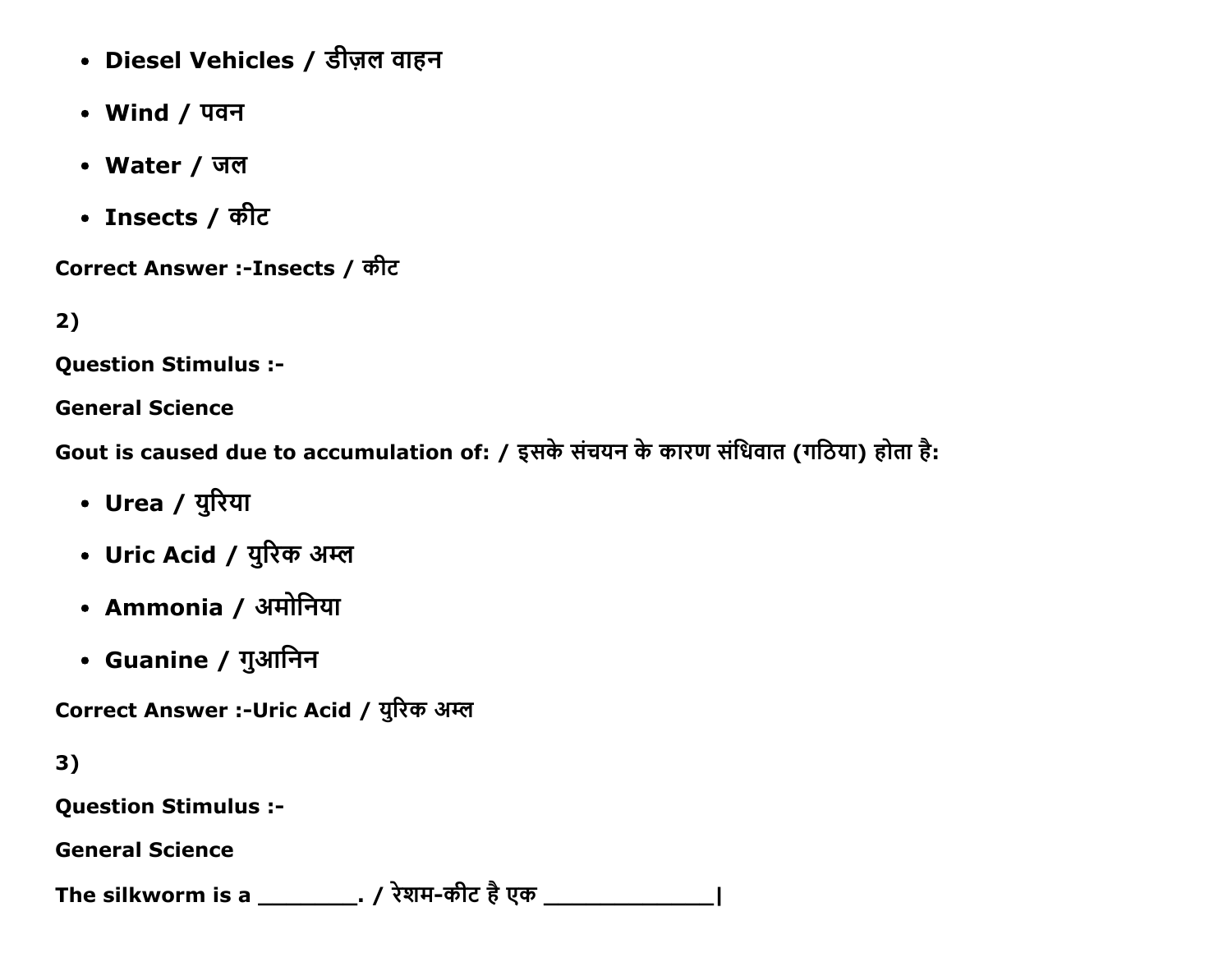- caterpillar / सुंडी (इल्ली)
- pupa / शुक कीट (प्यूपा)
- both caterpillar and pupa / उभय सुंडी (इल्ली) एवं शुक-कीट (प्यूपा)
- None of these / इनमें से कोई नहीं

```
Correct Answer :-caterpillar / सुंडी (इल्ली)
```

```
4)
```
Question Stimulus :

General Science

What is absolute zero on the Celsius scale? / सेल्सियस मापदंड पर परम शून्य क्या है?

- $\cdot$   $-273^{0}$  /  $-203^{0}$
- $\cdot$   $-373^{0}$  /  $-303^{0}$
- $\cdot$  273  $^{\circ}$  / २७३ $^{\circ}$
- $\cdot$  373  $^{\circ}$  /  $303^{\circ}$

Correct Answer :-- 273  $^{\circ}$  / -२७३ $^{\circ}$ 

```
5)
```
Question Stimulus :

General Science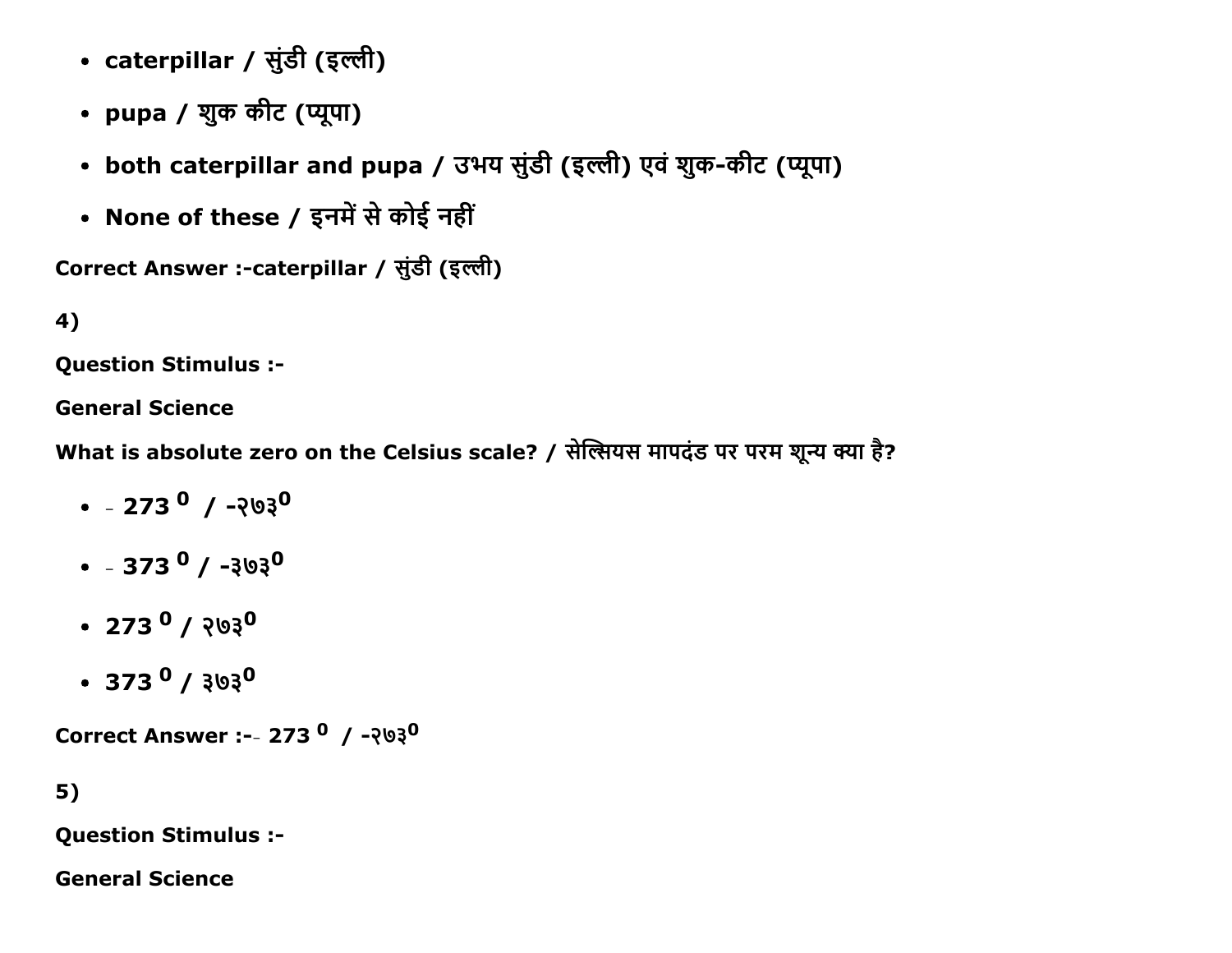If the cylinder in which gas is stored in vacuum were to suddenly burst, then the temperature of<br>gas shall: / यदि किसी ऐसे सिलिंडर (बेलनाकार पात्र) में आकस्मिक विस्फोट होता है जिसमें निर्वात की स्थिती में गैस भंडारित हो, तो गैस का तापमान:

- Become Zero / शून्य हो जाएगा
- Increase / वर्धित होगा
- Decrease / ह्रास होगा
- Remain Constant / स्थिर रहेगा

Correct Answer :-Remain Constant / स्थिर रहेगा

 $6)$ 

**Ouestion Stimulus :-**

**General Science** 

Largest ecosystem of the World is: / विश्व का बृहत्तम पारिस्थितिकी तंत्र है:

- Lakes / सरोवर
- Oceans / महासागर
- Forests / वन
- Mountains / पर्वत

Correct Answer :-Oceans / महासागर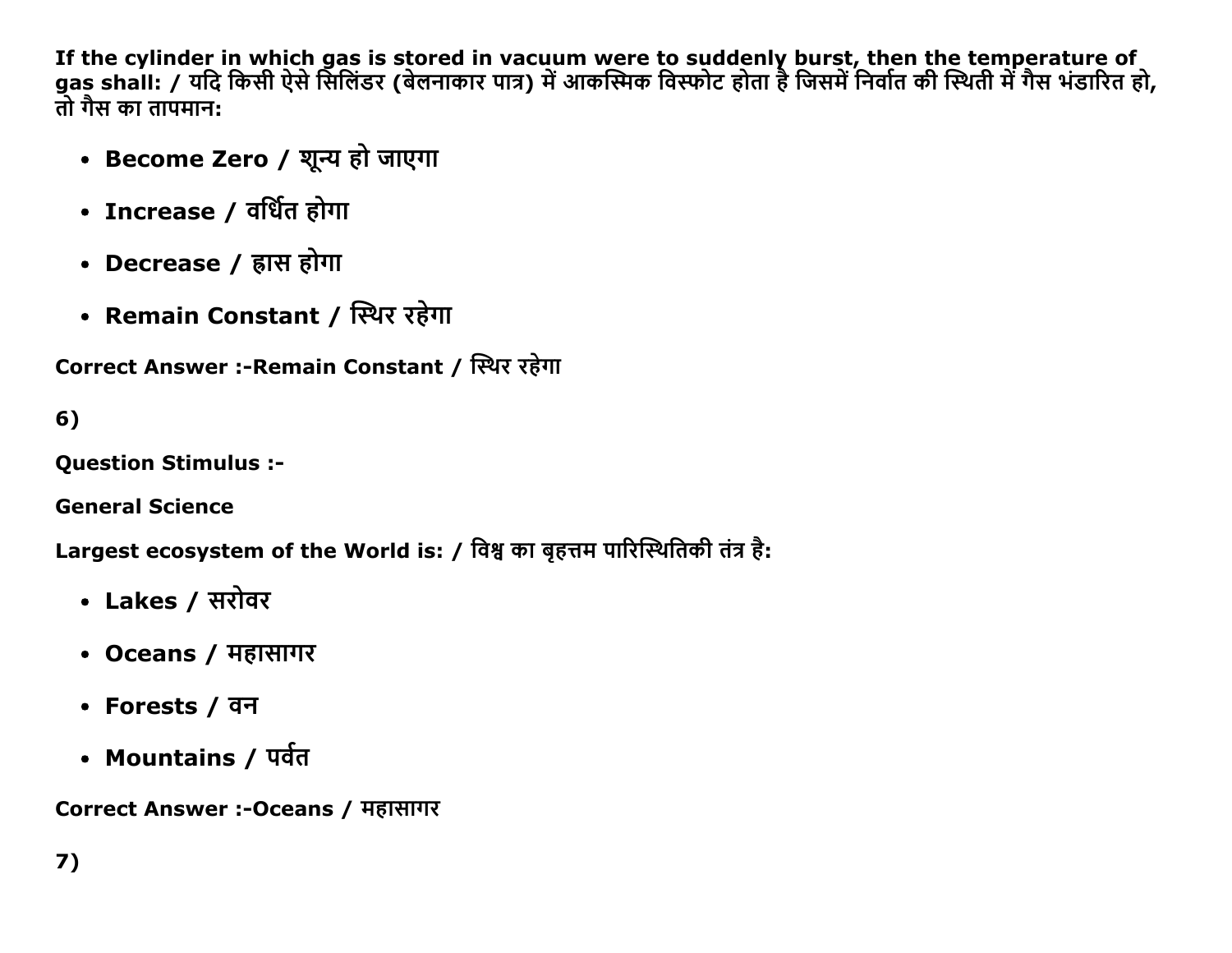#### Question Stimulus :

### General Science

Electromagnets are made of soft iron because soft iron has: / वैदुयतिक चुंबक नमनीय (नर्म) लौह से बनाया जाता है क्योंकि नमनीय लौह में होता है:

- High Susceptibility and Low Retentivity / उच्च सुग्राह्यता (आग्राहिता) एवं निम्न अवधारण क्षमता
- Low Susceptibility and High Retentivity / निम्न सुग्राह्यता (आग्राहिता) एवं उच्च अवधारण क्षमता
- Low Susceptibility and Low Retentivity / निम्न सुग्राह्यता (आग्राहिता) एवं निम्न अवधारण क्षमता
- High Susceptibility and High Retentivity / उच्च सुग्राह्यता (आग्राहिता) एवं उच्च अवधारण क्षमता

Correct Answer :-High Susceptibility and Low Retentivity / उच्च सुग्राह्यता (आग्राहिता) एवं निम्न अवधारण क्षमता

### 8)

Question Stimulus :

#### General Science

The number of electrons emitted by a surface exposed to light Is directly proportional to the: / प्रकाश में अनावृत (उजागर) किसी पृष्ठ (सतह) से उत्सर्जित इलेक्ट्रान की संख्या इसके आनुपातिक होता है:

- Velocity of Light / प्रकाश की गति
- Frequency of Light / प्रकाश की आवृत्ति
- Intensity of Incident Light / पतित प्रकाश की तीव्रता
- Wavelength of Light / प्रकाश का तरंग दैर्घ्य

Correct Answer :-Intensity of Incident Light / पतित प्रकाश की तीव्रता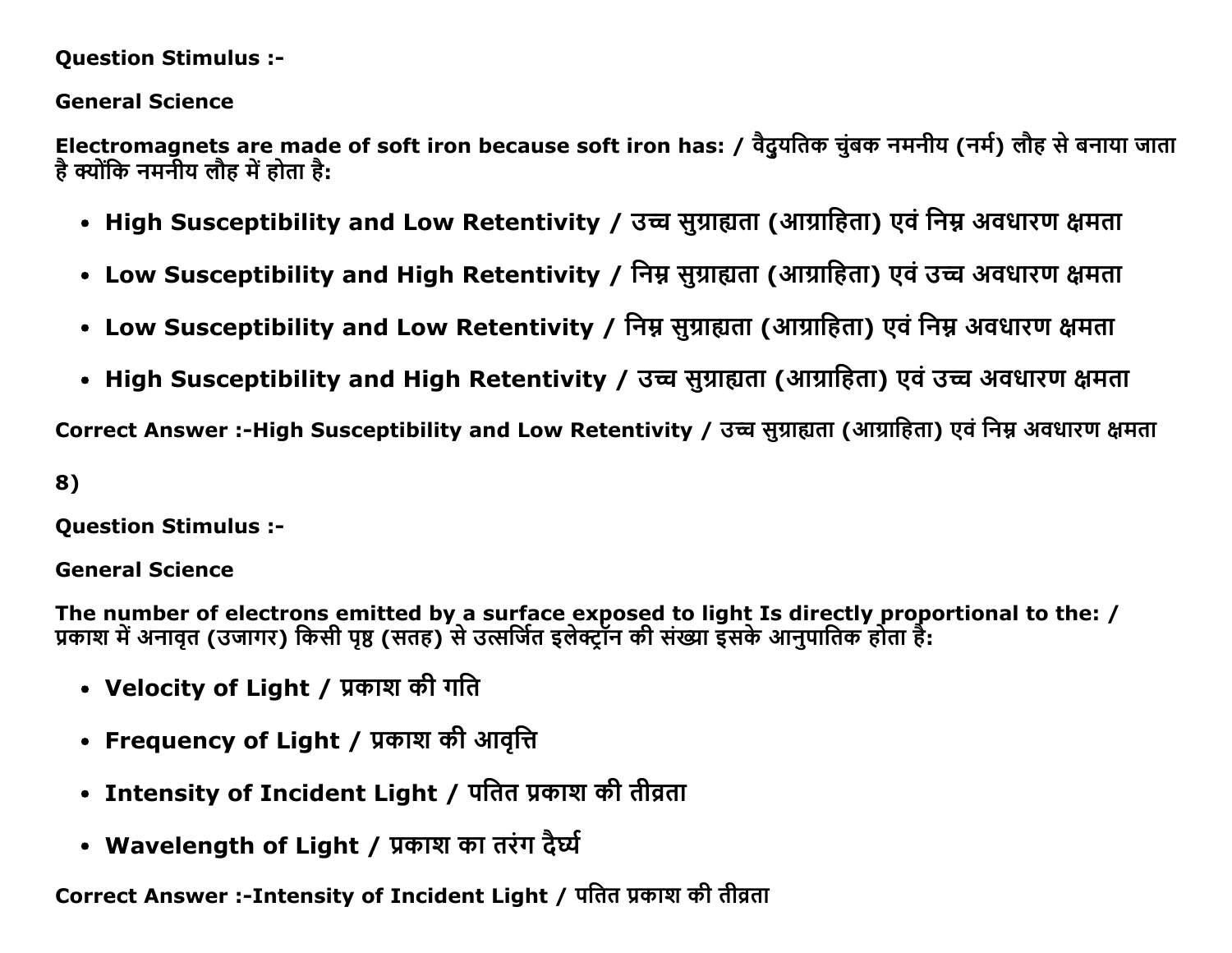$9)$ 

**Question Stimulus :-**

**General Science** 

If the ratio of amplitude of wave is 2:1, then the ratio of maximum and minimum intensity shall be: / यदि तरंग के विस्तार का अनुपात २: १ है, तो अधिकतम एवं न्यूनतम तीव्रता का अनुपात होगा:

- $\bullet$  9:1/ ९:१
- $\bullet$  1:4/ ?: 8
- $-4:1/8:3$
- $\cdot$  1:9/ ?: ९

**Correct Answer :-9: 1 / ९: १** 

 $10)$ 

**Question Stimulus :-**

**General Science** 

Chloropicrin is used as: / क्लोरोपिक्रीन का उपयोग इस प्रकार होता है:

- Perfume / सुगन्धि
- Solvent / द्रावक (विलायक)
- Anaesthetic / निश्चेतक
- Tear Gas / अश्नु गैस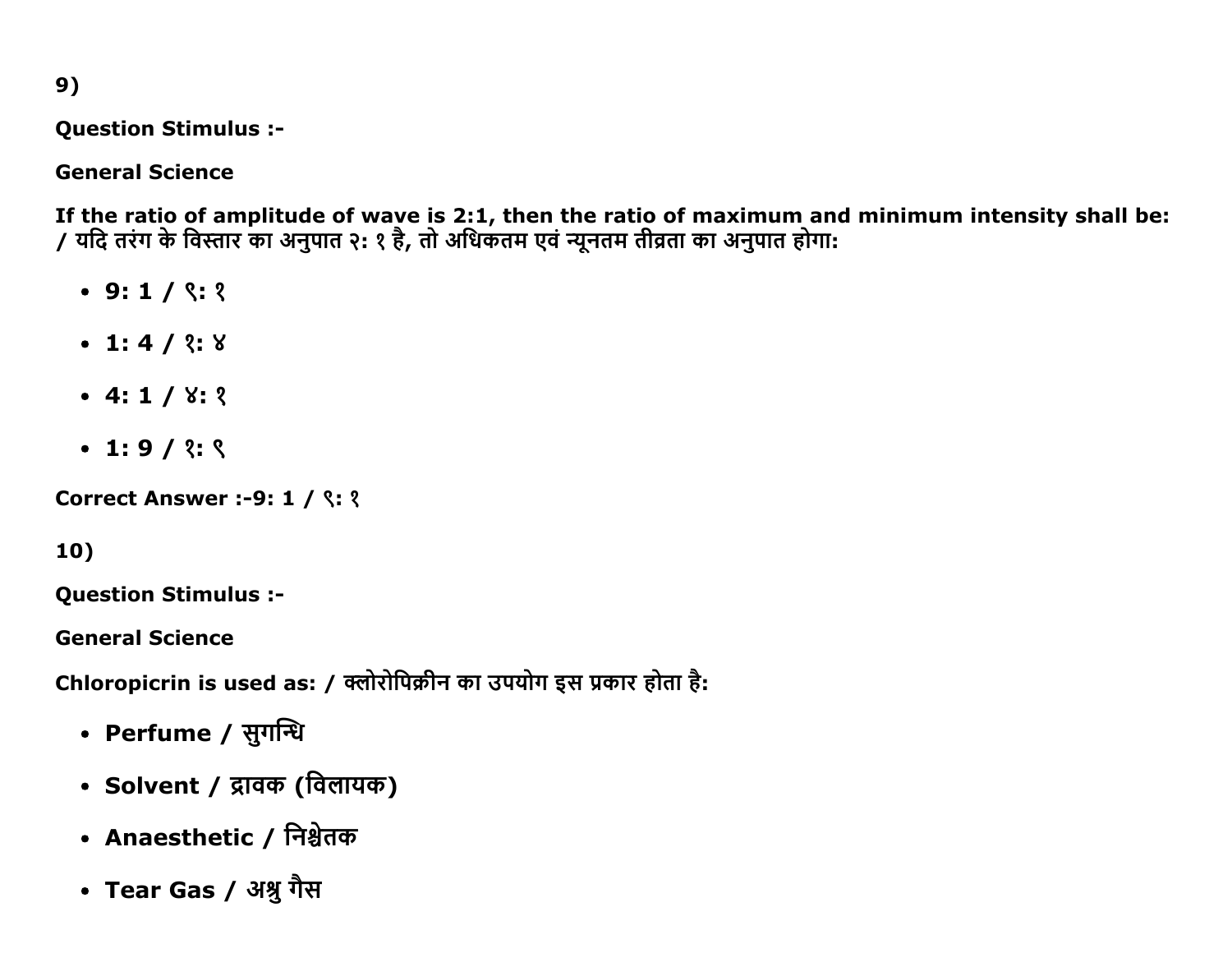Correct Answer :-Tear Gas / अश्नु गैस

11)

Question Stimulus :

General Science

Which of the following is said to be "Stable"? / निम्नलिखित में से किसे "स्थिर" माना जाता है?

- Proton / प्राणु (प्रोटोन)
- Neutron / निरावेशाणु (न्यूट्रॉन)
- Positron / धनावेशाणु (पॉज़िट्रॉन)
- Electron / विदुयदणु (इलेक्ट्रॉन)

Correct Answer :-Neutron / निरावेशाणु (न्यूट्रॉन)

12)

Question Stimulus :

General Science

Which of the following is NOT a part of the brain ? / निम्नलिखित में से क्या मस्तिष्क का अंश नहीं है?

- Cerebellum / अनुमस्तिष्क (पश्चमस्तिष्क)
- Cortex / मस्तिष्क-आवरण
- Pinna / कर्णपाली
- Medulla / मज्जा (अंतस्था)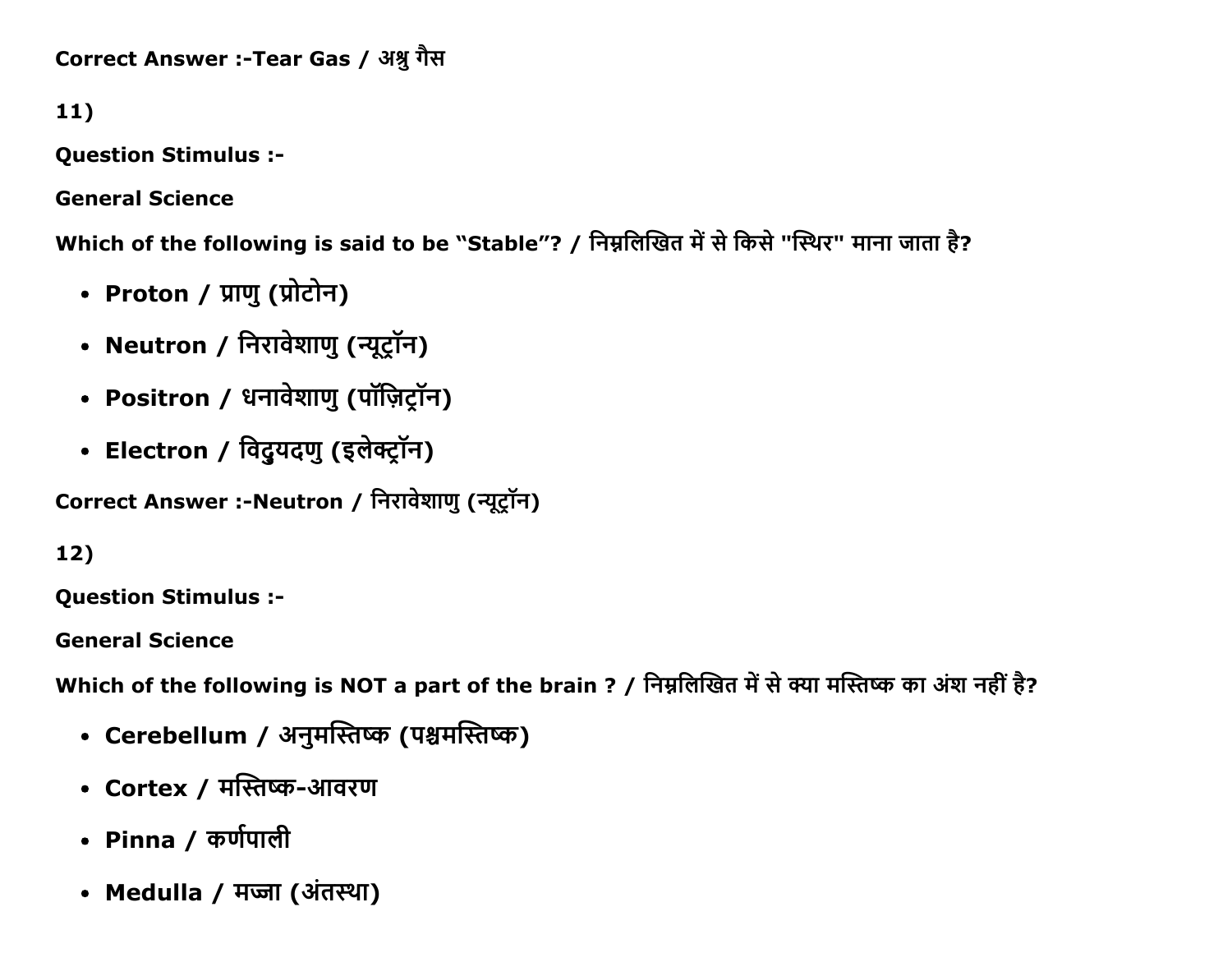Correct Answer :-Pinna / कर्णपाली

13)

Question Stimulus :

General Science

Which of the following is NOT a type of screen of Television / निम्नलिखित में से क्या दूरदर्शन (टेलीविज़न) वीक्षक (मॉनिटर) का एक प्रकार नहीं है:

- $\cdot$  CRT / सीआरटी
- $\cdot$  LED / एलईडी
- VHS / व्हीएचएस
- LCD / एलसीडी

Correct Answer :-VHS / व्हीएचएस

14)

Question Stimulus :

General Science

Metals are good conductors of electricity because they contain: / धातु विदुयत के सुचालक होते हैं क्योंकि उनमें होता है:

- Ionic Bonds / आयनिक आबंध
- Free Electrons / मुक्त विदुयदणु (इलेक्ट्रॉन)
- Very few valence electrons / अत्यल्प संयोजक विदुयदणु (इलेक्ट्रॉन)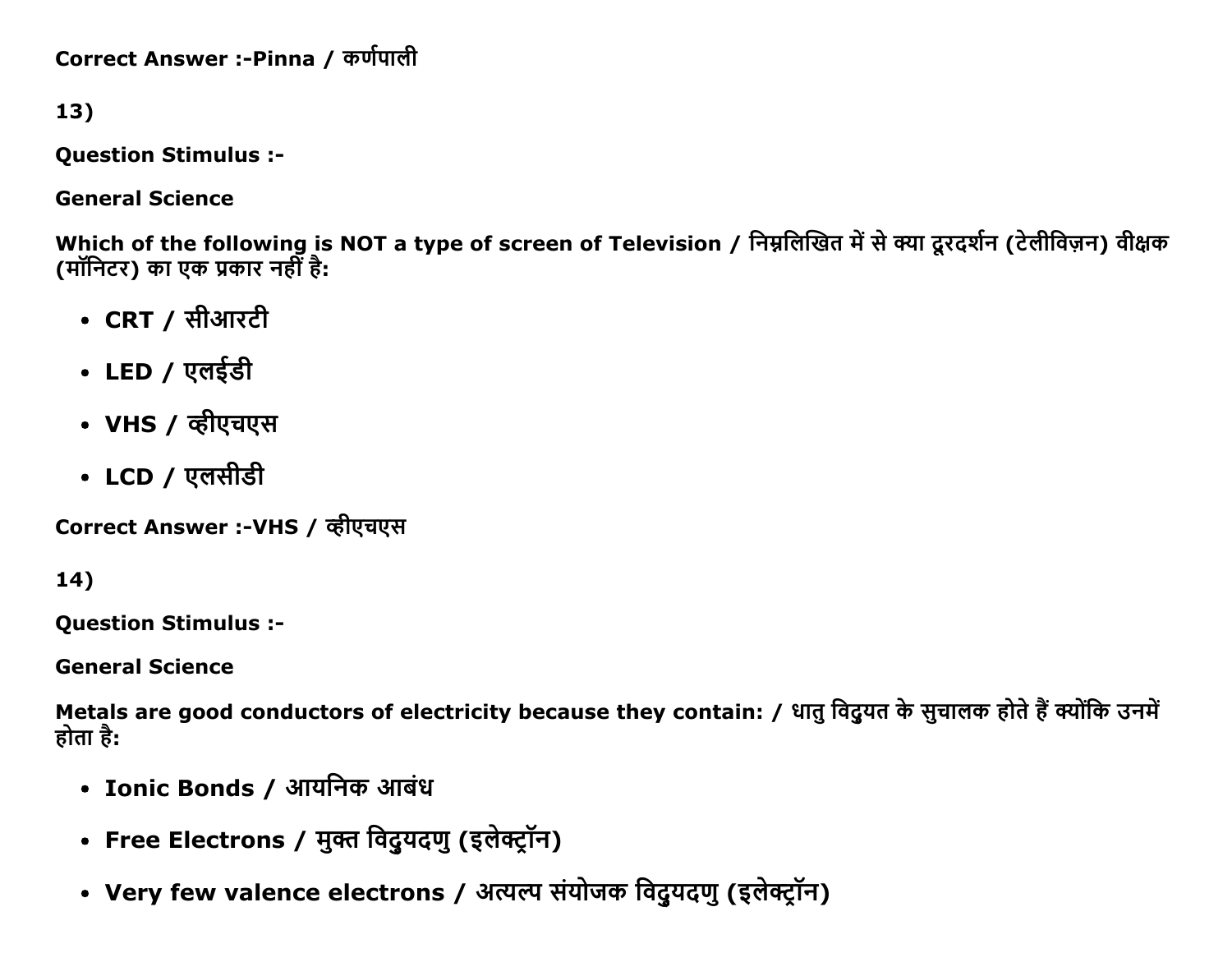• A network structure / एक संजाल संरचना

Correct Answer :-Free Electrons / मुक्त विदुयदणु (इलेक्ट्रॉन)

```
Topic:- G3_General Computer Knowledge
1)
```
**Question Stimulus :-**

**Computer** 

ABACUS was first used in: / गिनतारा का उपयोग सर्वप्रथम यहाँ हुआ था:

- India / भारत
- China / चीन
- Japan / जापान
- USA / यूएसए

Correct Answer :-China / चीन

 $2)$ 

**Question Stimulus :-**

**Computer** 

What is the capacity of 3.5 inch floppy disk? / ३.५ इंच नमनीय चक्रिका (फ्लॉपी डिस्क) की क्षमता कितनी है?

- 2GB / २ जीबी
- 1.44MB / १.४४ एमबी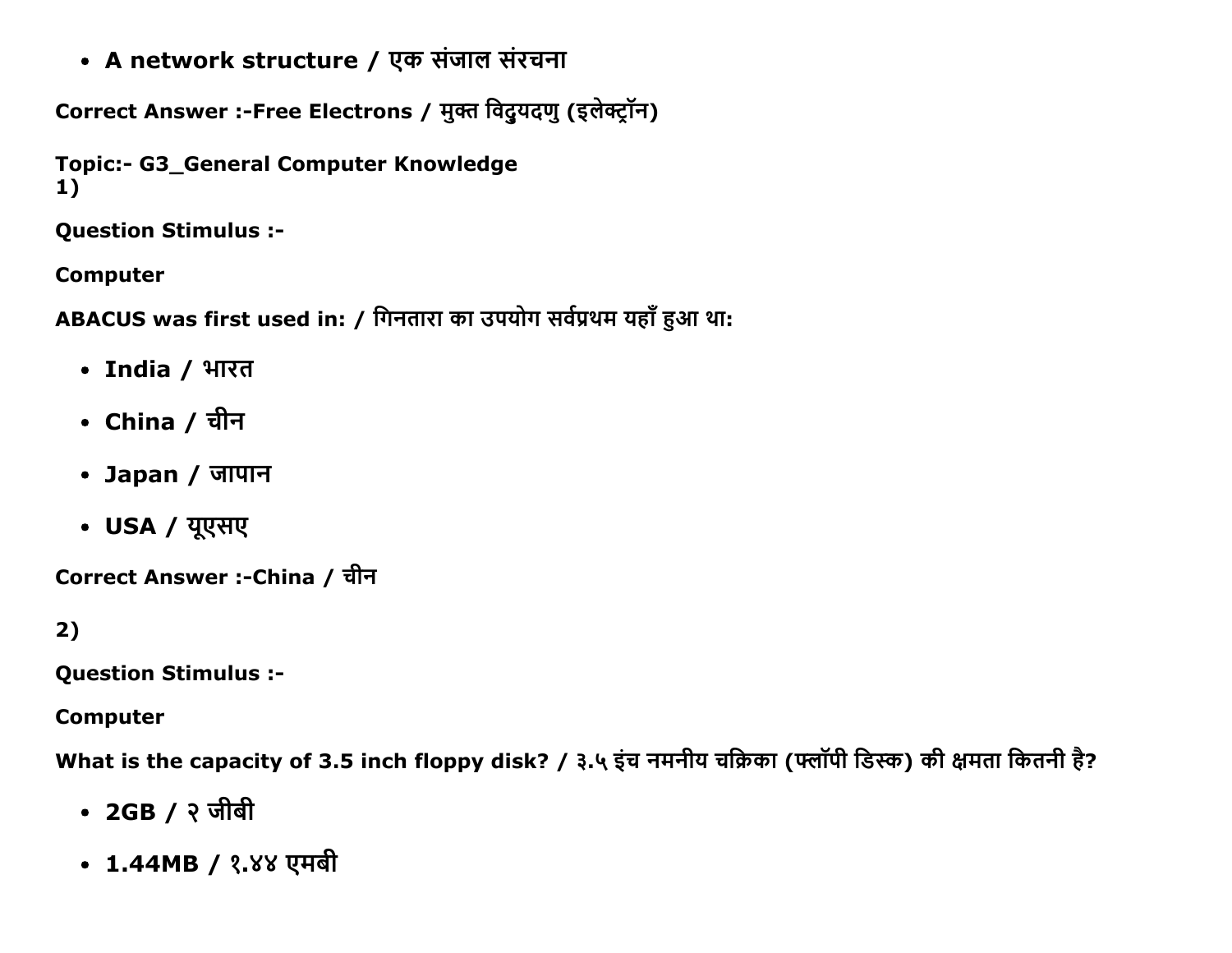- 1.44 GB / १.४४. जीबी
- 1.4MB / १.४ एमबी

Correct Answer :-1.44MB / १.४४ एमबी

3)

Question Stimulus :

Computer

OSI reference model consists of how many layers? / ओएसआई उद्धरण प्रतिमान (रिफरेन्स मॉडल) कितने स्तरों से निर्मित होता है?

- 7 / ͞
- $-6/6$
- $-5/4$
- $-4/8$

Correct Answer :-7 /  $\theta$ 

# 4)

Question Stimulus :

Computer

What is the full form of SMTP? / एसएमटीपी (SMTP) का विस्तृत रूप क्या है?

• simple mail transfer protocol / सामान्य डाक स्थानांतरण क्रमाचार (सिंपल मेल ट्रांसफर प्रोटोकॉल)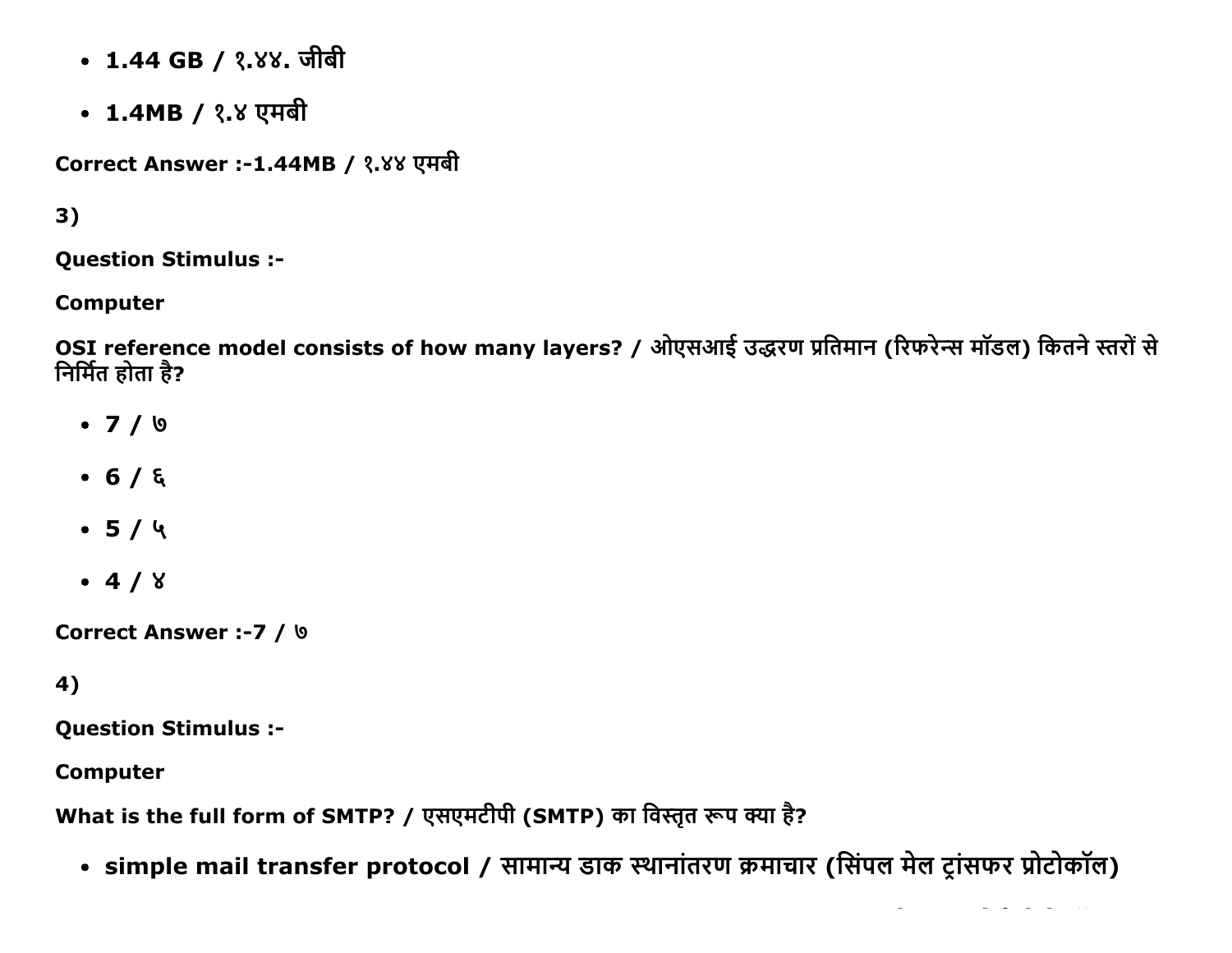- simple mail transport protocol / सामान्य डाक परिवहन क्रमाचार (सिंपल मेल ट्रांसपोर्ट प्रोटोकॉल)
- simple mail interrupt protocol / सामान्य डाक अवरोध क्रमाचार (सिंपल मेल इंटरप्ट प्रोटोकॉल)
- simple mail training protocol / सामान्य डाक प्रशिक्षण क्रमाचार (सिंपल मेल ट्रेनिंग प्रोटोकॉल)

Correct Answer :-simple mail transfer protocol / सामान्य डाक स्थानांतरण क्रमाचार (सिंपल मेल टांसफर प्रोटोकॉल)

 $5)$ 

**Question Stimulus :-**

**Computer** 

What is the full form of DNS? / डीएनएस (DNS) का विस्तृत रूप क्या है?

- Domain name system / प्रक्षेत्र नाम प्रणाली (डोमेन नेम सिस्टम)
- Domain network system / प्रक्षेत्र तंत्रजाल प्रणाली (डोमेन नेटवर्क सिस्टम)
- Dynamic name system / गतिशील नाम प्रणाली (डायनामिक नेम सिस्टम)
- Distributed name system / वितरित नाम प्रणाली (डिस्ट्रिब्यूटेड नेम सिस्टम)

Correct Answer :-Domain name system / प्रक्षेत्र नाम प्रणाली (डोमेन नेम सिस्टम)

 $6)$ 

**Question Stimulus :-**

**Computer** 

A Master file contains: / एक प्रधान मिसिल में समाविष्ट होते हैं:

• Temporary data / अस्थायी तथ्य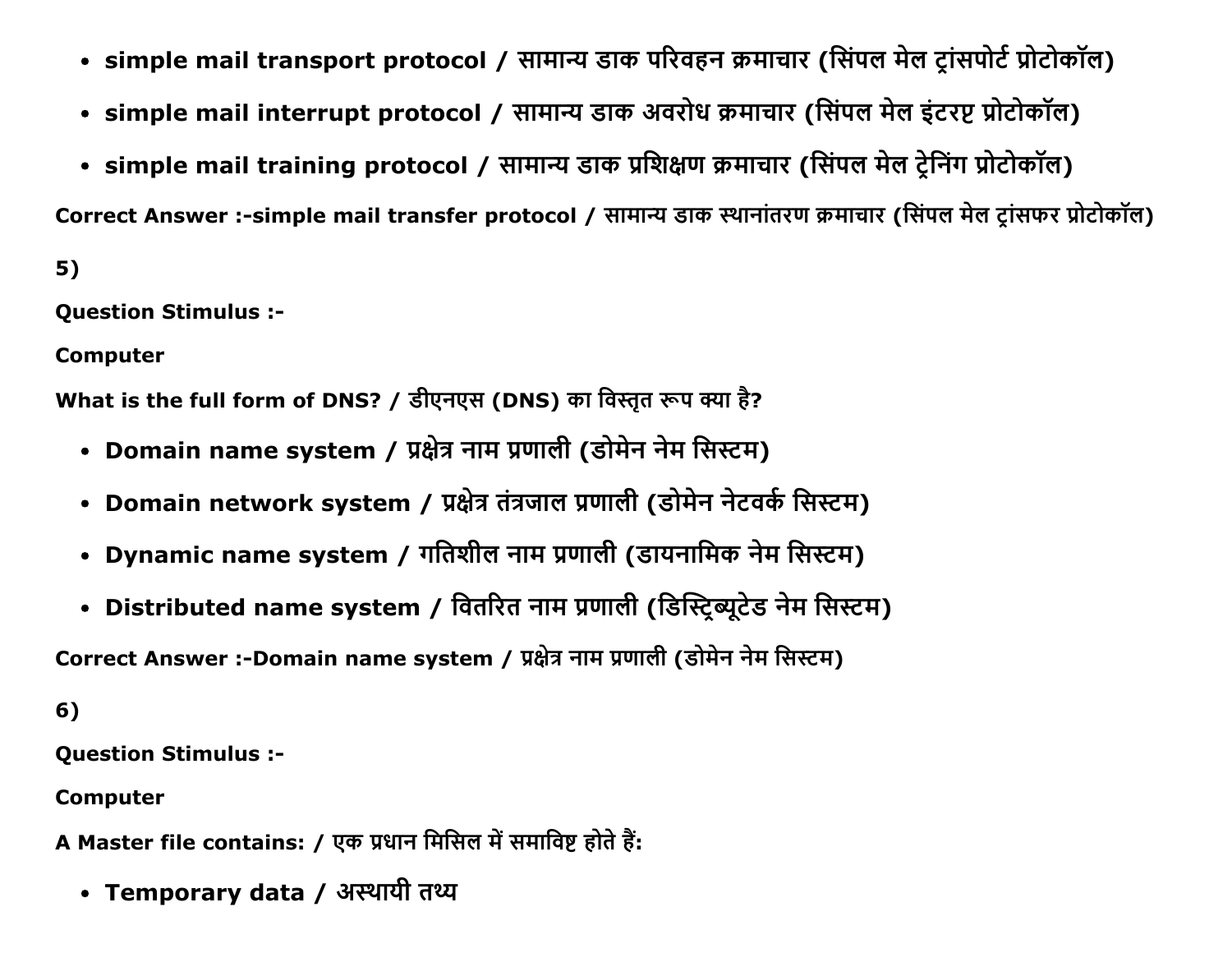- Permanent data / स्थायी तथ्य
- Both of the above / उपरोक्त उभय
- None of the above / उपरोक्त में से कोई नहीं

Correct Answer :-Permanent data / स्थायी तथ्य

7)

Question Stimulus :

Computer

What is the full form of VGA? / व्हीजीए (VGA) का विस्तृत रूप क्या है?

- visual graphic display / दृश्यमान चित्रित प्रदर्शनी (विज़ुअल ग्राफ़िक डिस्प्ले)
- video graphic display / चलचित्र चित्रित प्रदर्शनी (वीडियो ग्राफ़िक डिस्प्ले)
- video adapter display / चलचित्र अनुकूलक प्रदर्शनी (वीडियो एडाप्टर डिस्प्ले)
- none of the above / उपरोक्त में से कोई नहीं

Correct Answer :-none of the above / उपरोक्त में से कोई नहीं

8)

Question Stimulus :

Computer

In C language, square brackets are used in: / सी भाषा में, आयताकार कोष्ठकों का उपयोग यहाँ होता है:

• functions / प्रकार्य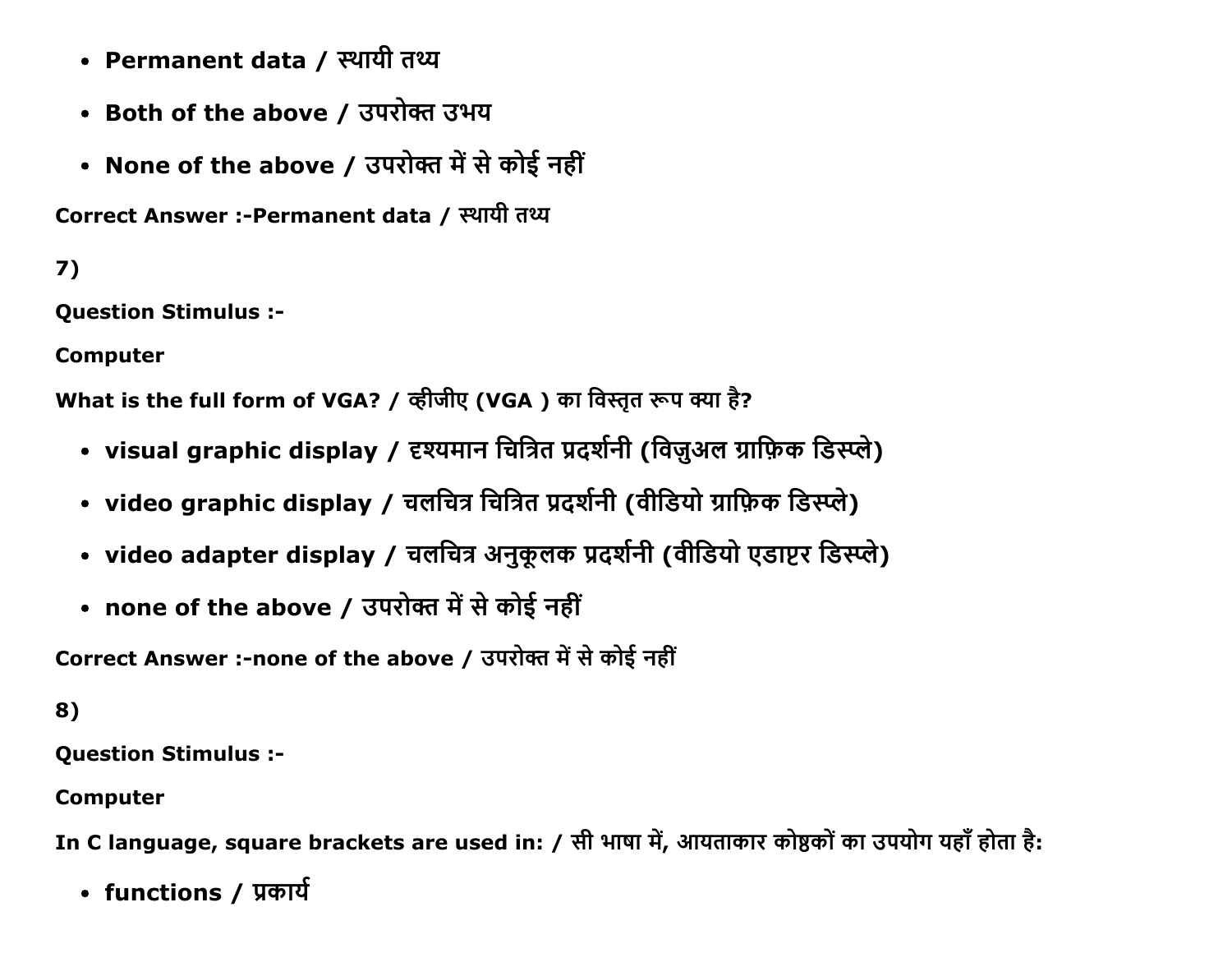- array / सारणी
- files / मिसिल
- all of the above / उपरोक्त सभी

Correct Answer :-array / सारणी

 $9)$ 

**Ouestion Stimulus :-**

**Computer** 

Which among the following is a formatted input/output statement in C language? / निम्नलिखित में से क्या सी भाषा में एक प्रारूपबद्ध निवेश/निर्गम कथन है?

- printf and scanf / प्रिंटएफ (printf) एवं स्कैनएफ (scanf)
- gets and puts / गेट्स एवं पुट्स
- both of the above / उपरोक्त उभय
- all of the above / उपरोक्त सभी

Correct Answer :-printf and scanf / प्रिंटएफ (printf) एवं स्कैनएफ (scanf)

10)

**Question Stimulus :-**

**Computer** 

Which of the following file organization is the most efficient type of organization? / निम्नलिखित में से कौन सा मिसिल व्यवस्थापन सर्वाधिक कार्यक्षम व्यवस्थापन का प्रकार है?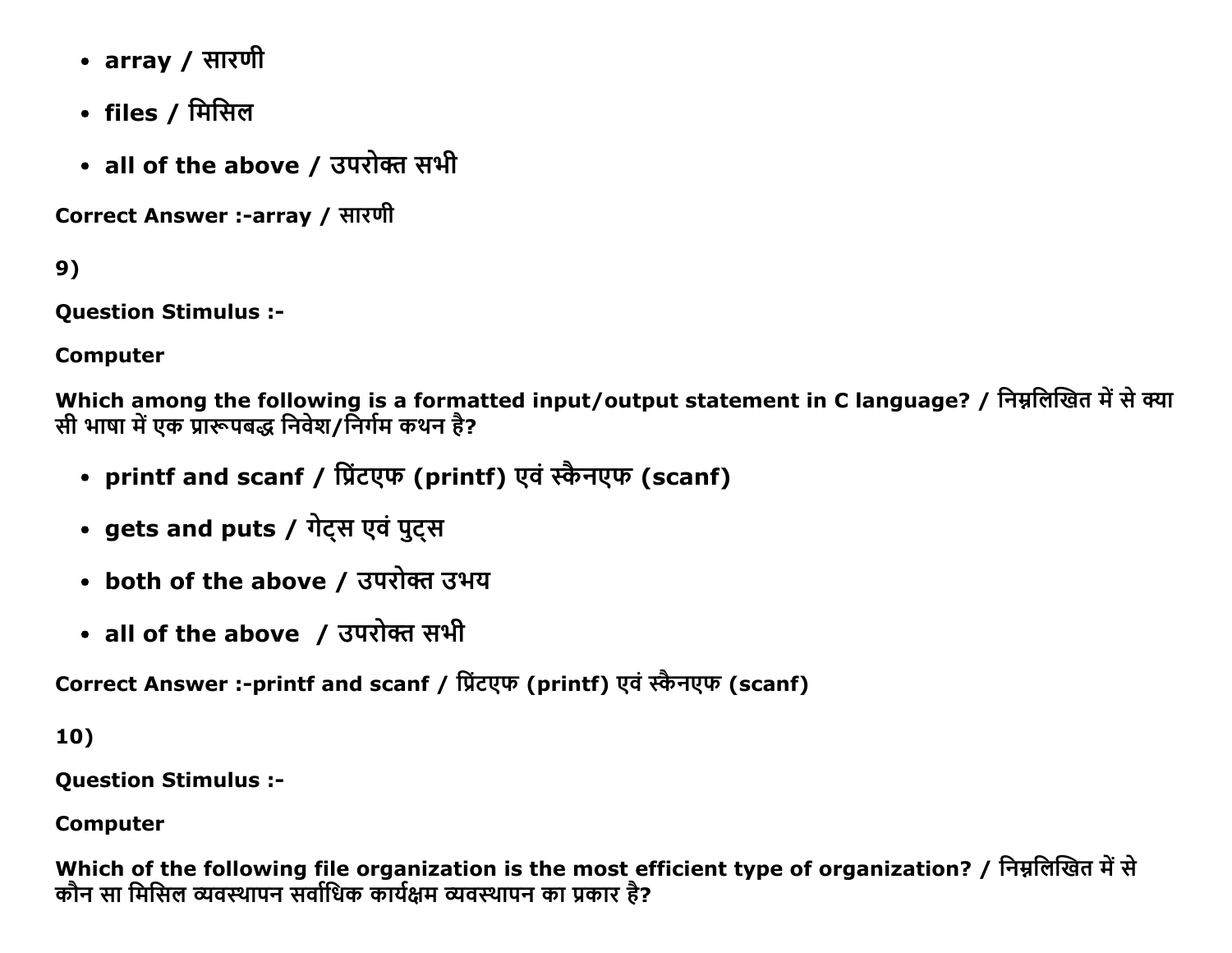- VASM / व्हीएएसएम
- Sequential / क्रमबद्ध
- B-tree file / बी-वृक्ष मिसिल
- None of the above / उपरोक्त में से कोई नहीं

Correct Answer :-Sequential / क्रमबद्ध

11)

Question Stimulus :

## Computer

Which of the following short keys can be used to move the cursor to the end of the document? / निम्नलिखित में से कौन से लघुपथ कुंजियों का उपयोग संकेतक को आलेख के अंत में ले जाने के लिए किया जा सकता है?

 $\mathcal{L}(\mathcal{A})$  and  $\mathcal{L}(\mathcal{A})$  are the set of the set of the set of the set of  $\mathcal{L}(\mathcal{A})$ 

- ctrl+End / कंट्रोल + एंड
- ctrl+shift / कंट्रोल + शिफ्ट
- Ctrl+shift+del / कंट्रोल + शिफ्ट + डेल
- None of the above / उपरोक्त में से कोई नहीं

Correct Answer :-ctrl+End / कंट्रोल + एंड

12)

Question Stimulus :

Computer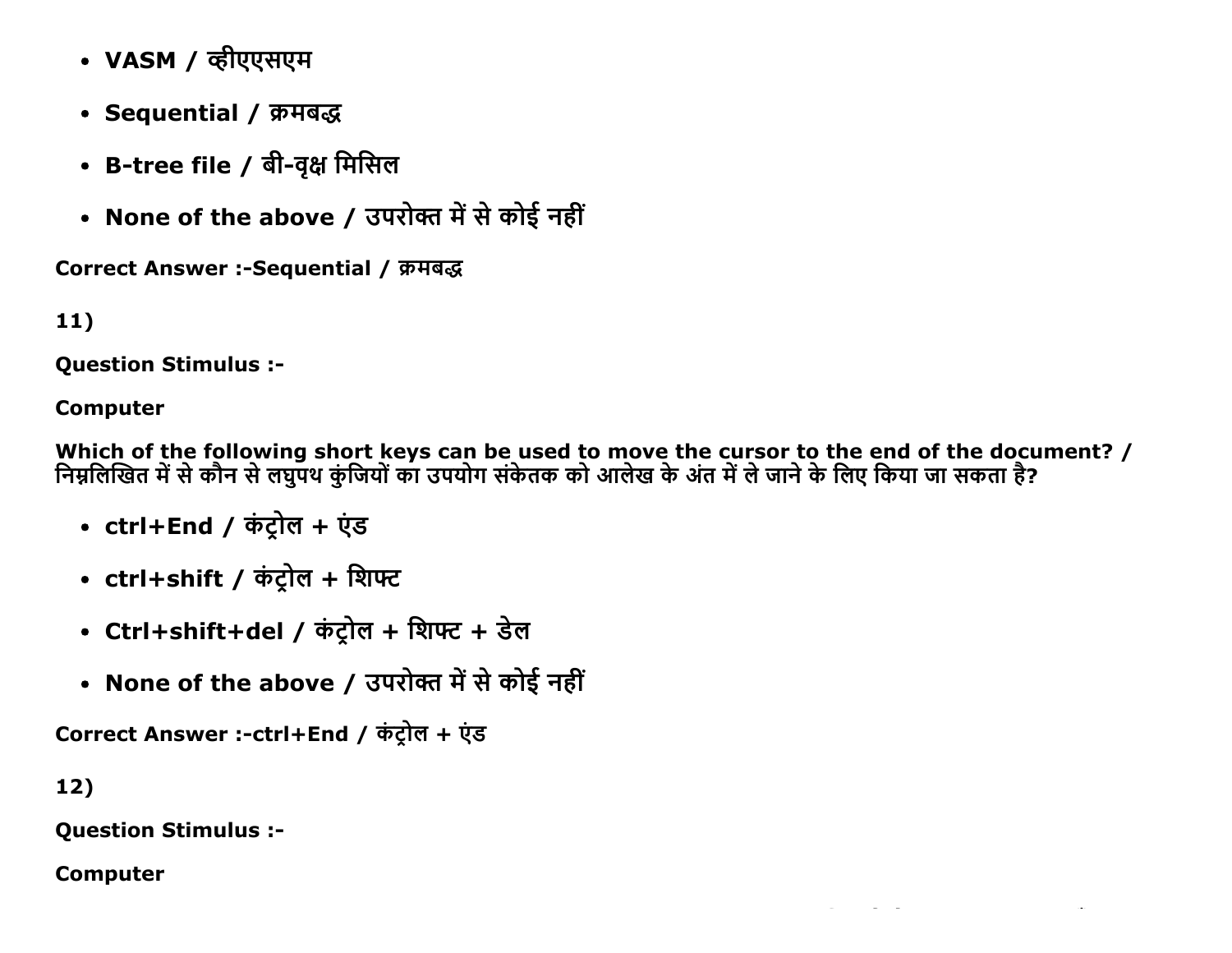Which among the following are known as the system threats?/ निम्नलिखित में से क्या परितंत्र विपत्तियाँ (सिस्टम थ्रेट्स) कहलाते हैं?

- worms / कीट (वर्म)
- virus / विषाणु (वायरस)
- Trojans / गुप्त-योद्धा (ट्रोजन्स)
- None of the above / उपरोक्त में से कोई नहीं

Correct Answer :-None of the above / उपरोक्त में से कोई नहीं

13)

Question Stimulus :

Computer

Which of the transmission media is the slowest one? / कौन सा संचार माध्यम न्यूनतम गतिसंपन्न है?

- optical fiber / प्रकाशिक तंतु
- coaxial cable / समाक्षीय तार
- twisted pair / विकृत युग्म
- satellite media / उपग्रह माध्यम

Correct Answer :-twisted pair / विकृत युग्म

14)

Question Stimulus :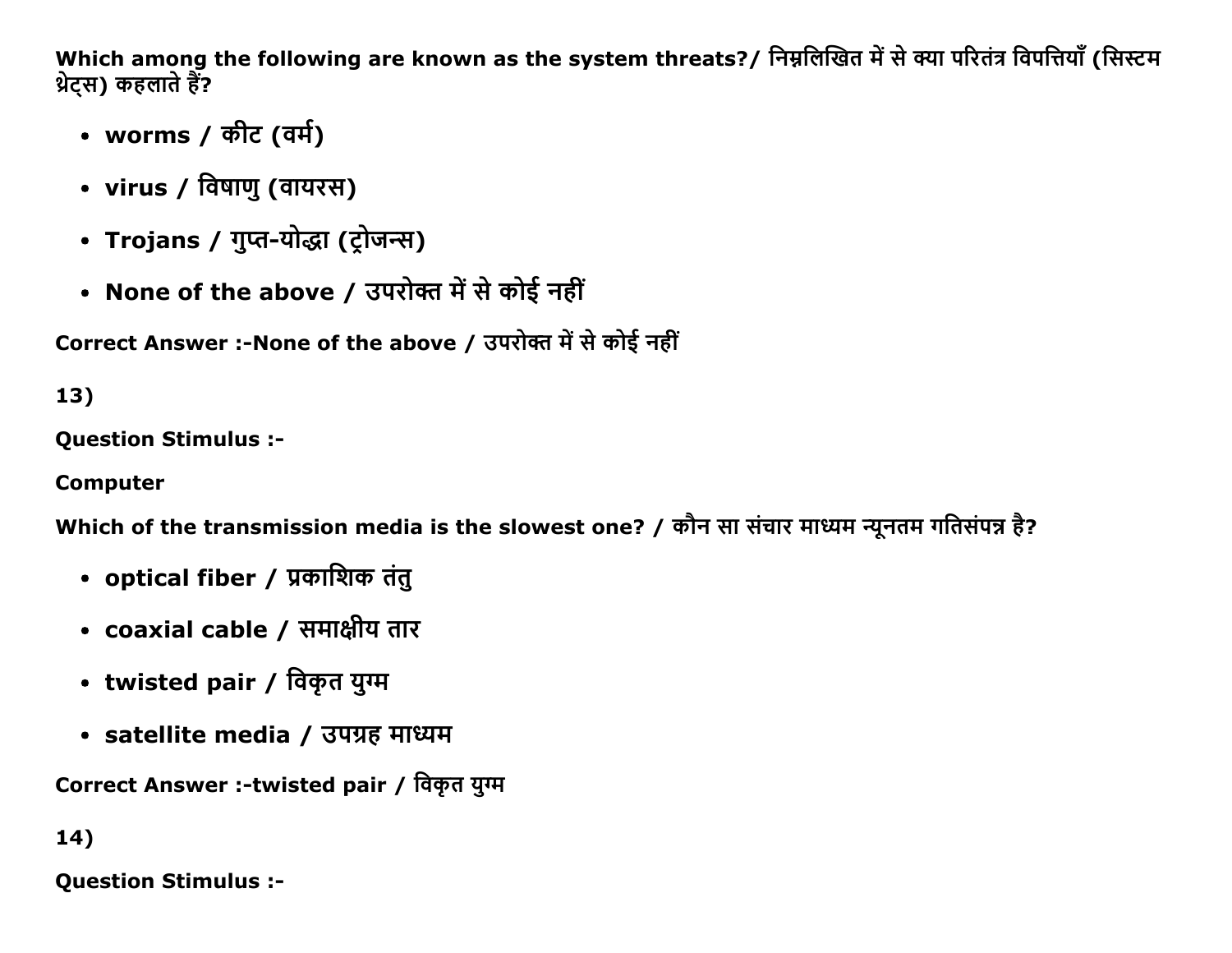### **Computer**

Which of the following is a common business oriented language? / निम्नलिखित में से क्या एक साधारण व्यापार निष्ठ भाषा (कॉमन बिज़नेस ओरिएंटेड लैंग्वेज) है?

- Cobol / कोबोल
- pascal / पास्कल
- Fortran / फोरट्रान
- C / सी

Correct Answer :-Cobol / कोबोल

**Topic:- G3\_Civil**  $1)$ 

**Question Stimulus :-**

**Civil** 

What is the ratio of weight of water to the weight of solids? / पानी के वजन से ठोस के वजन का अनुपात क्या है?

- degree of saturation / संतृप्ति के परिमाण
- water content / पानी की मात्रा
- void ratio / शून्य अनुपात
- porosity / सरंध्रता

Correct Answer :-water content / पानी की मात्रा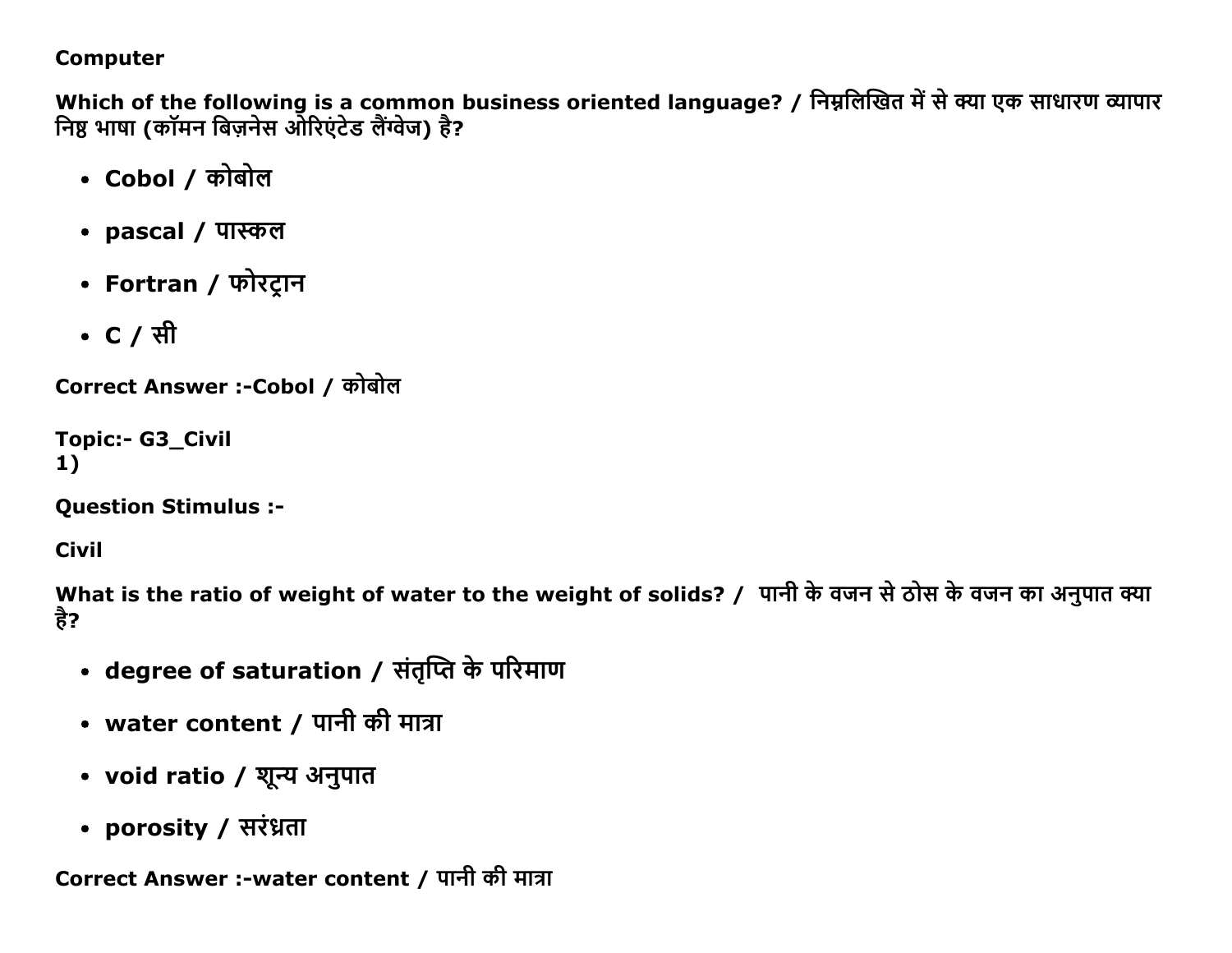$2)$ 

**Question Stimulus :-**

**Civil** 

Approximate ratio of the strength of the cement concrete of 7 days to that of 28 days is / 7 दिनों के सीमेंट के कंक्रीट तथा 28 दिनों के सीमेंट के कंक्रीट के शक्ति का अनुमानित अनुपात क्या होगा?

- $.0.56$
- $0.85$
- $\cdot$  1
- $1.15$

**Correct Answer: -0.56** 

# $3)$

**Ouestion Stimulus :-**

**Civil** 

From the following, how are the Bacteria in sewage? / निम्नलिखित में से, मल-जल में बैक्टीरिया कैसा होता है?

- Anaerobic / अवायवीय
- Pathogenic / रोगजनक
- Saprophytic / मृतोपजीवी
- None of these / इनमें से कोई नहीं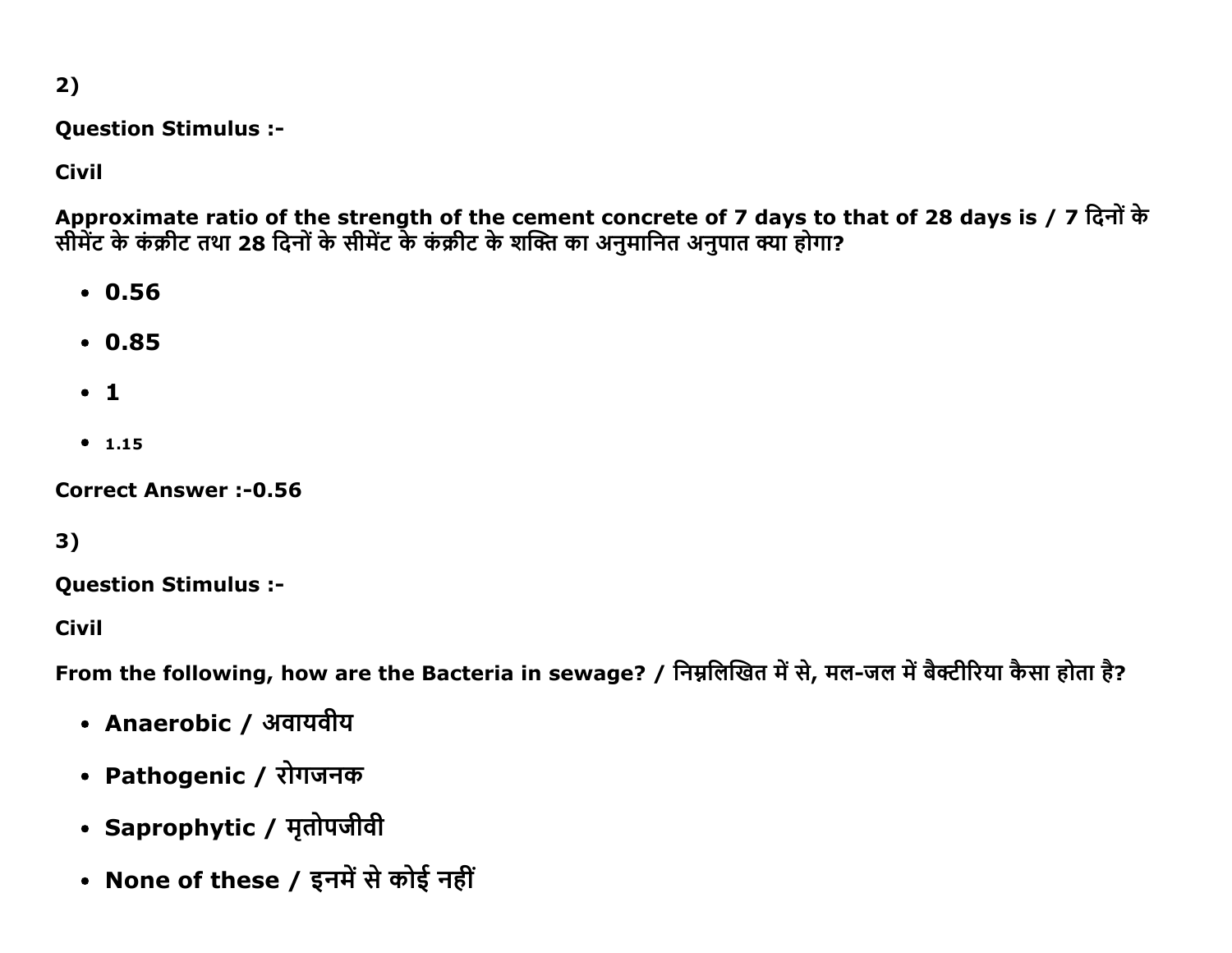```
Correct Answer :-Anaerobic / अवायवीय
```
4)

**Question Stimulus :-**

**Civil** 

The pressure of free ammonia in sewage is detected by / मल-जल में मुफ्त अमोनिया के दबाव का पता कैसे चलता है

- boiling / उबालने से
- adding potassium permanganate / पोटेशियम परमैंगनेट डालने से
- adding sulphuric acid / सल्फ्यूरिक अम्ल डालने से
- adding phenol / फिनोल डालने से

Correct Answer :-boiling / उबालने से

 $5)$ 

**Ouestion Stimulus :-**

**Civil** 

At what efficiency does a single speed centrifugal pump, feeding a small water supply distribution<br>system of a block of houses, work at? / घरों के एक ब्लॉक के एक छोटे से पानी की आपूर्ति वितरण प्रणाली के लिए काम करने वाला एकल गतिक केन्द्रापसारक पम्प किस क्षमता पर कार्य करता है?

- Maximum efficiency / अधिकतम क्षमता
- Minimum efficiency / न्यूनतम दक्षता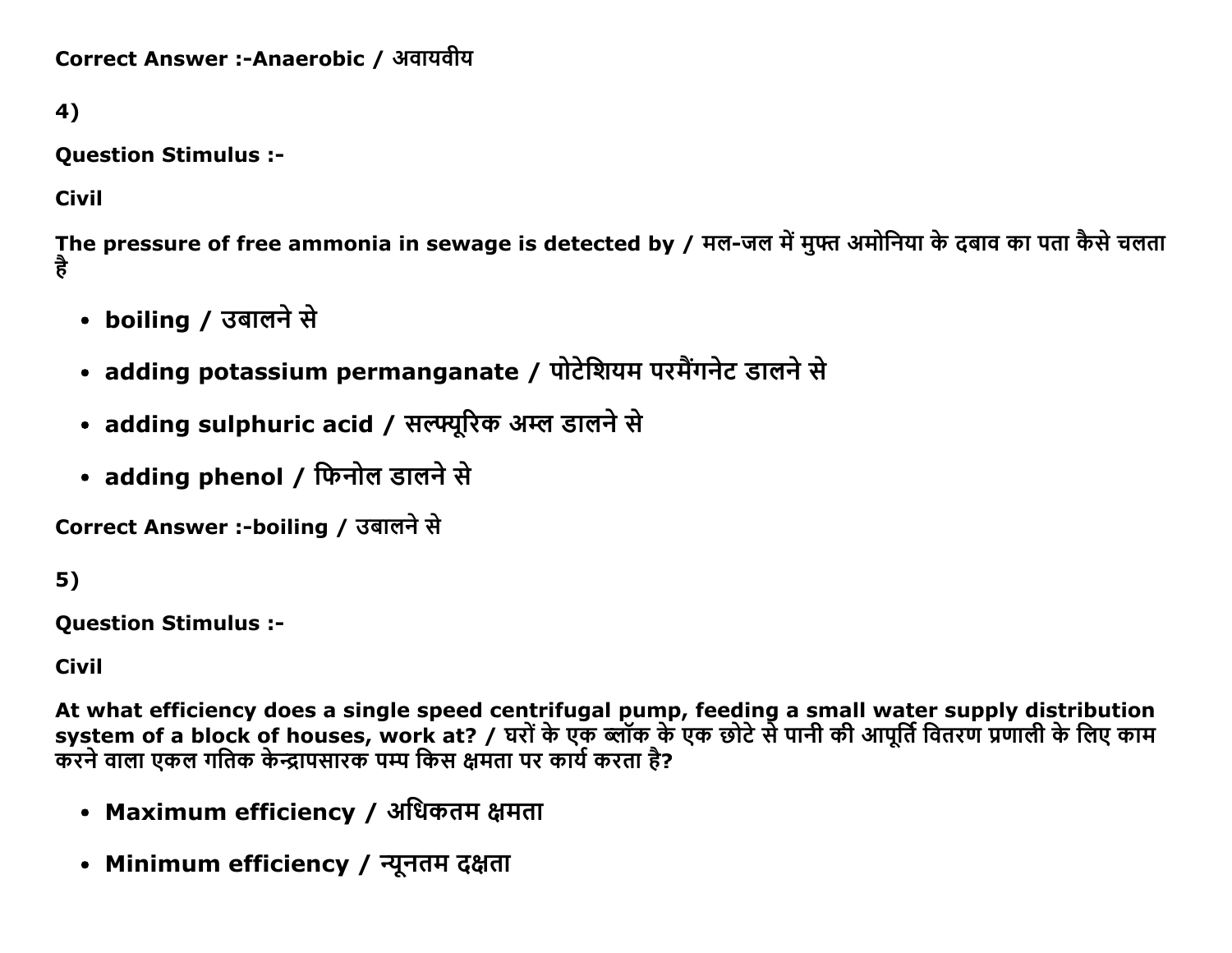- Reduced efficiency / कम दक्षता
- None of these / इनमें से कोई नहीं

Correct Answer :- Reduced efficiency / कम दक्षता

# $6)$

**Question Stimulus :-**

**Civil** 

When `L' is the distance between the axles and `R' is the radius of the curve, then what is the mechanical widening width? / जब 'एल' अक्षों और बीच की दूरी है 'आर', वक्रता की त्रिज्या है, तो यांत्रिक चौड़ा करने की चौडाई

- $\frac{L^2}{R}$
- 
- $\frac{L^2}{2R}$
- 
- $\frac{2L^2}{R}$
- 
- $\overline{L}$
- $2R$

**Correct Answer:-2R** 

7)

**Question Stimulus :-**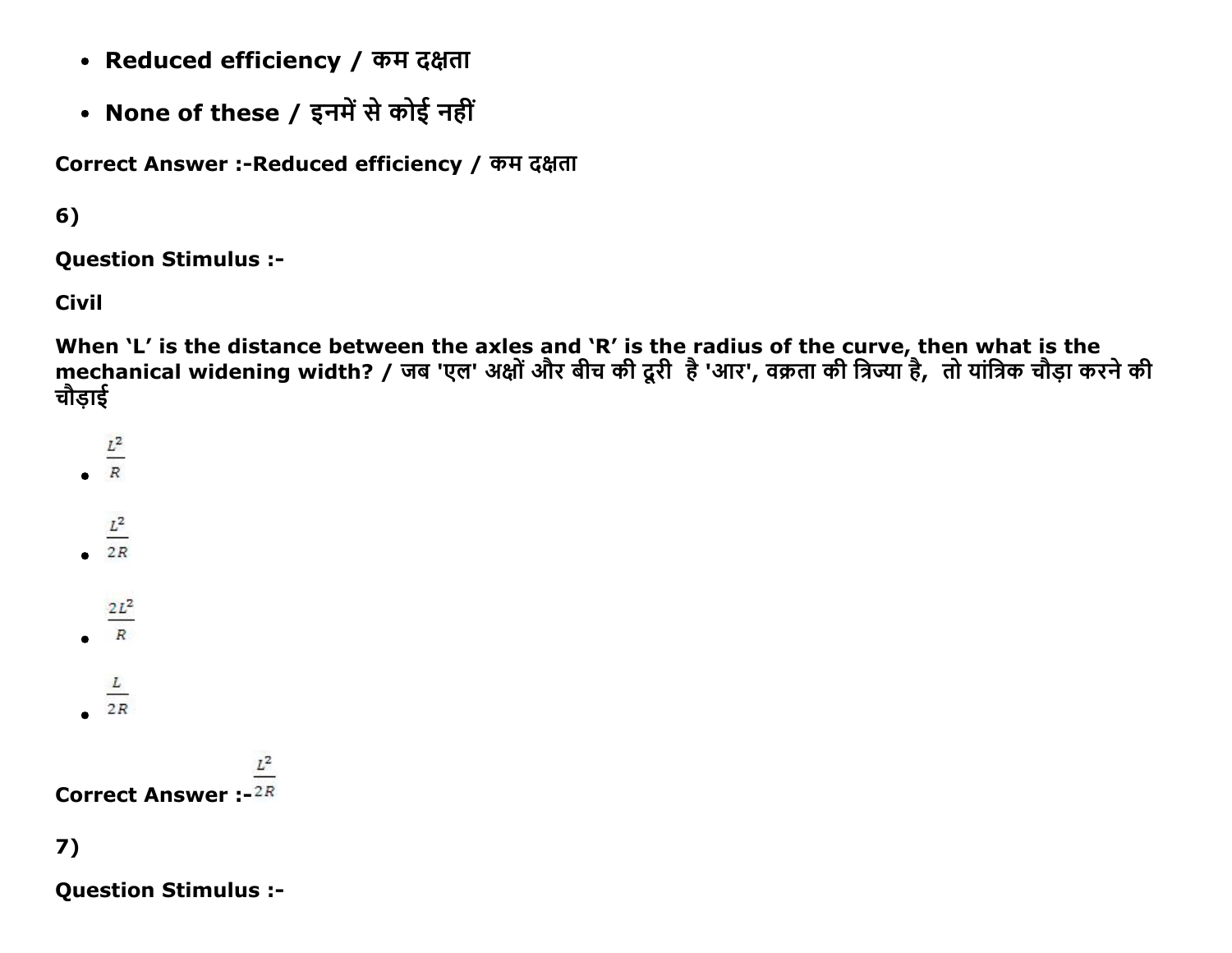## **Civil**

If the influence factor is 0.005, then the radius of tenth circle for a Newmark's chart, when it is divided into 20 sectors will be / यदि प्रभाव कारक 0.005, तो एक न्यूमार्क के चार्ट के दसवें चक्र की त्रिज्या कितनी होगी, जब इसे 20 खंडों में विभाजित किया जाता है

- $\cdot$  2.54 / 2.54
- $\cdot$  3.54 / 3.54
- unity / एकात्मकता
- infinite / अनंत

Correct Answer :-infinite / अनंत

```
8)
```
**Question Stimulus :-**

Civil

An arch resists the external load by / एक मेहराब किसके द्वारा बाहरी भार का विरोध करता है

- normal load / सामान्य भार
- normal thrust and bending moment / सामान्य प्रणोद और बंकन आघूर्ण
- bending moment and radial shear / बंकन आघूर्ण और अरीय अपरूपण
- normal thrust, radial shear and bending moment / सामान्य प्रणोद, अरीय अपरूपण और बंकन आघूर्ण

Correct Answer :-normal thrust, radial shear and bending moment / सामान्य प्रणोद, अरीय अपरूपण और बंकन आघूर्ण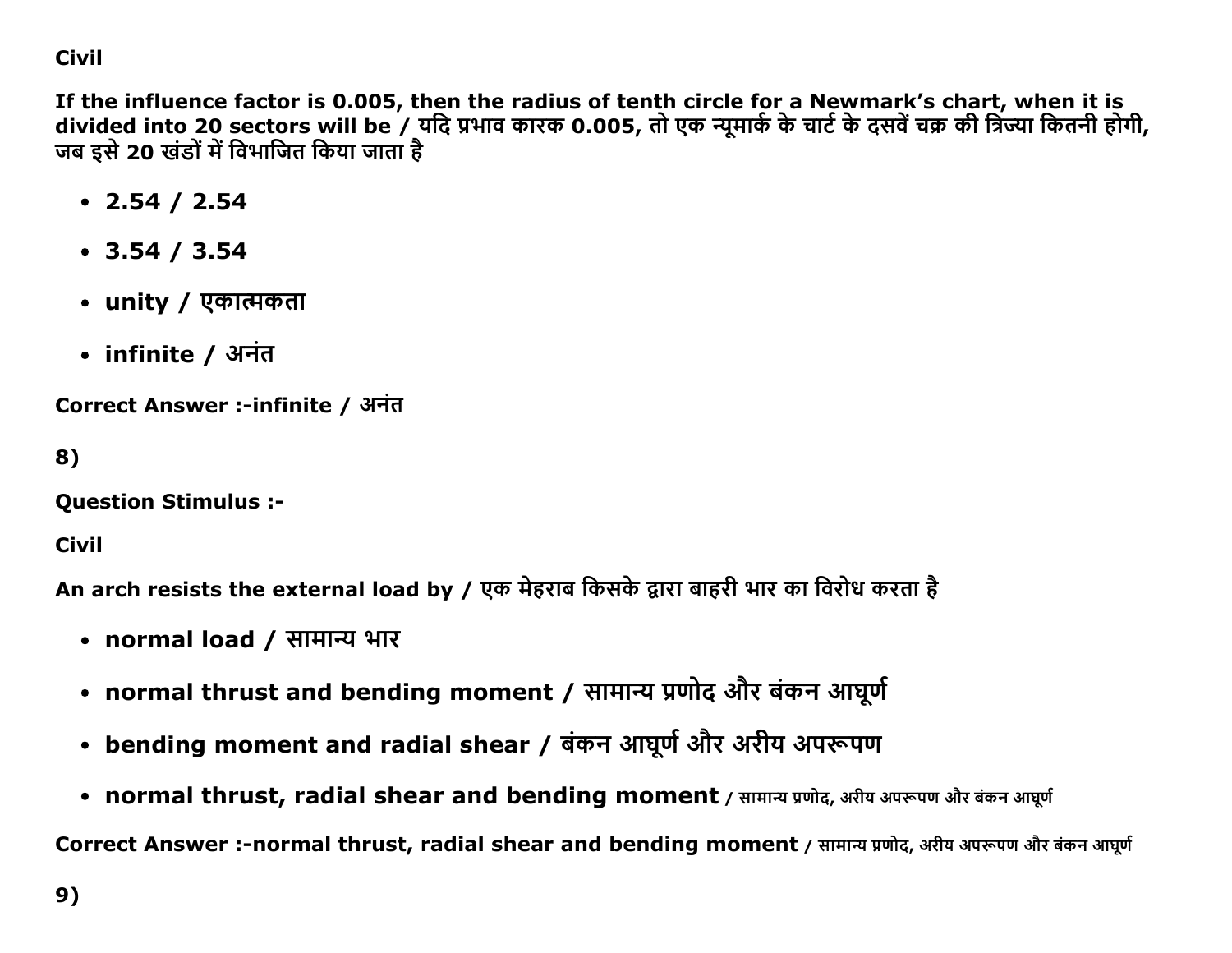### **Question Stimulus :-**

**Civil** 

Compared to working stress method of design, to what level is concrete taken by limit state method? / डिजाइन के कार्यकारी तन्यता विधि की तुलना में, सीमित स्थिति विधि द्वारा किस स्तर तक कंक्रीट को ले जाया जाता है?

- a higher stress level /उच्च स्तर के तनाव
- a lower stress level / कम स्तर के तनाव
- the same stress level / समान स्तर के तनाव
- sometimes higher but generally lower stress level / कभी कभी उच्च लेकिन सामान्य रूप से कम तनाव के स्तर

Correct Answer :-a higher stress level /उच्च स्तर के तनाव

10)

**Question Stimulus :-**

**CANCELLED** 

**Civil** 

What is the minimum vertical space of the main reinforcement in the R.C.C. beams? / आर.सी.सी. बीम (धरन) में मुख्य सुदृढीकरण के लिए न्यूनतम ऊर्ध्वाधर स्थान क्या है?

- the diameter of the larger bar or 5 mm more than the nominal maximum size of coarse aggregate / बड़ा बार के व्यास या मोटे गिट्टी के नाममात्र के अधिकतम आकार की तुलना में 5 मिमी अधिक
- the diameter of the larger bar or two-third the nominal maximum size of coarse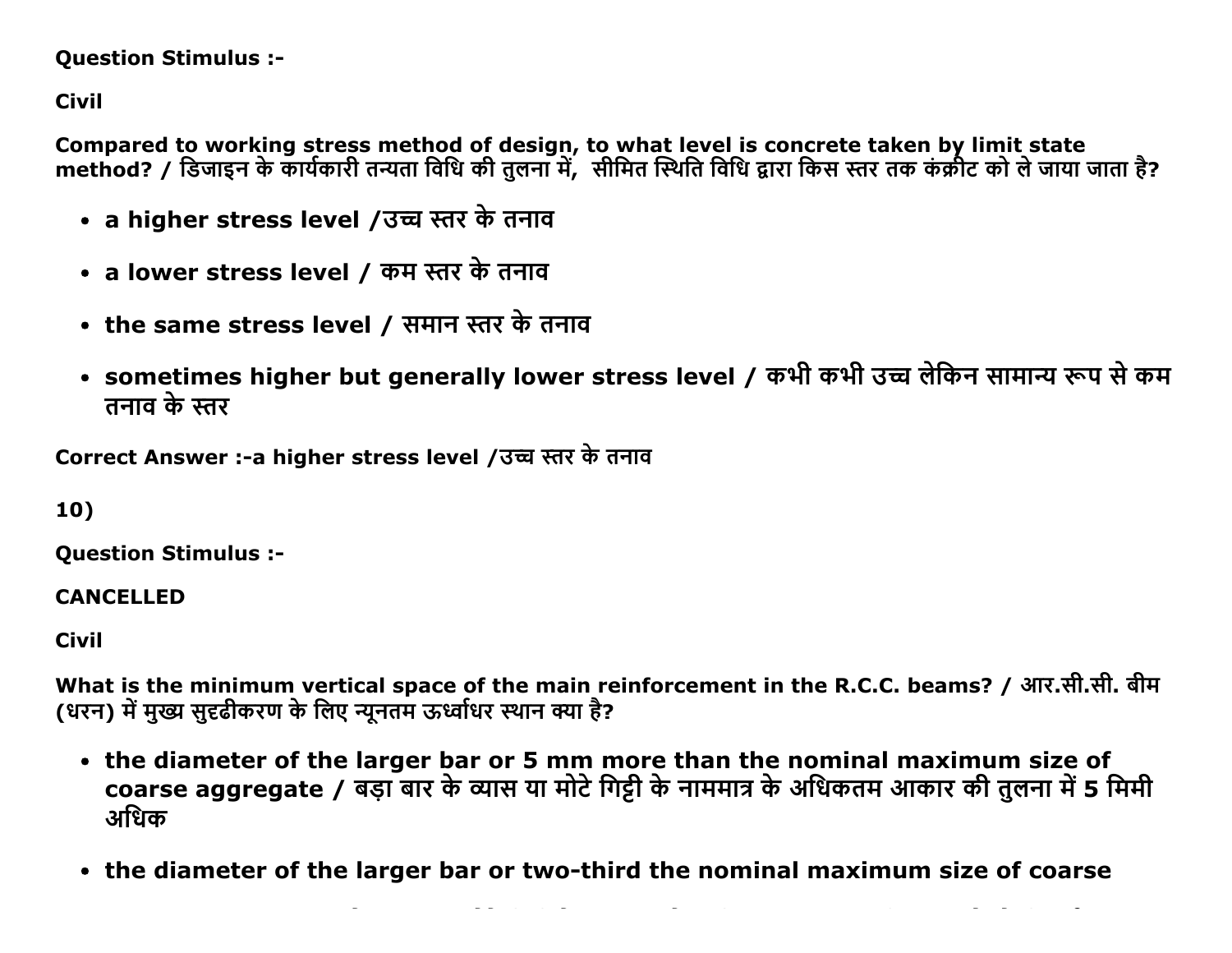aggregate / बड़ा बार के व्यास या मोटे गिट्टी के नाममात्र के अधिकतम आकार की तुलना में दो-तिहाई

- 5 mm more than the diameter of the bar / बार के व्यास से 5 मिमी अधिक
- 15 mm / 15 मिमी

Correct Answer :-the diameter of the larger bar or two-third the nominal maximum size of coarse aggregate / बड़ा बार के व्यास या मोटे गिट्टी के नाममात्र के अधिकतम आकार की तुलना में दो-तिहाई

 $11)$ 

**Question Stimulus :-**

**Civil** 

What is the specific gravity of sewage? / सीवेज (गंदे पानी) का विशिष्ट गुरुत्व क्या है?

- zero / शून्य
- slightly less than 1 / 1 से थोड़ा कम
- equal to  $1/1$  के बराबर
- slightly greater than 1 / 1 से थोड़ा अधिक

Correct Answer :-slightly greater than 1 / 1 से थोड़ा अधिक

 $12)$ 

**Question Stimulus :-**

**Civil** 

What is the psychological widening of a pavement on horizontal curve of radius 230 m for rulling<br>speed 80 kmph? / 80 किलोमीटर प्रति घंटे की गति से चलाने के लिए 230 मीटर की त्रिज्या वाले क्षैतिज वक्र पर एक फुटपाथ की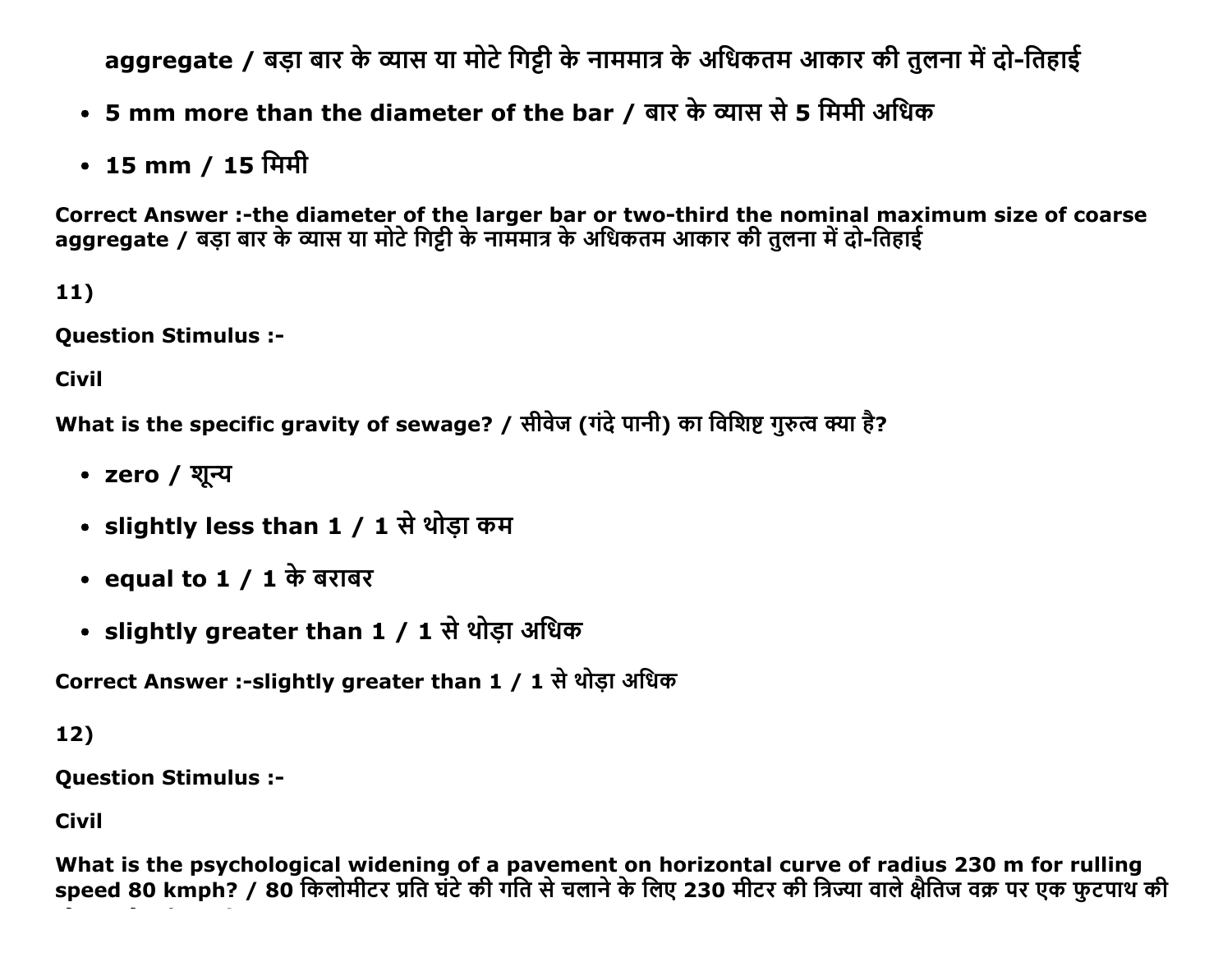भौतिक चौड़ाई क्या होगी?

- 0.455m / 0.455 मीटर
- 0.555m / 0.555 मीटर
- 0.186 m / 0.186 मीटर
- 0.136 m / 0.136 मीटर

Correct Answer :-0.555m / 0.555 मीटर

13)

**Question Stimulus :-**

**Civil** 

What is the moment distribution method best suited for? / आघूर्ण वितरण करने की सबसे उपयुक्त विधि कौन है?

- in determinate pin jointed truss / परिमित पिन संयुक्त ट्रास (कैंचीनुमा संरचना)
- rigid frames / कठोर फ्रेम
- space frames / स्थान फ्रेम
- trussed beam / ट्रासड (कैंचीनुमा) बीम

Correct Answer :-rigid frames / कठोर फ्रेम

 $14)$ 

**Question Stimulus :-**

**Civil**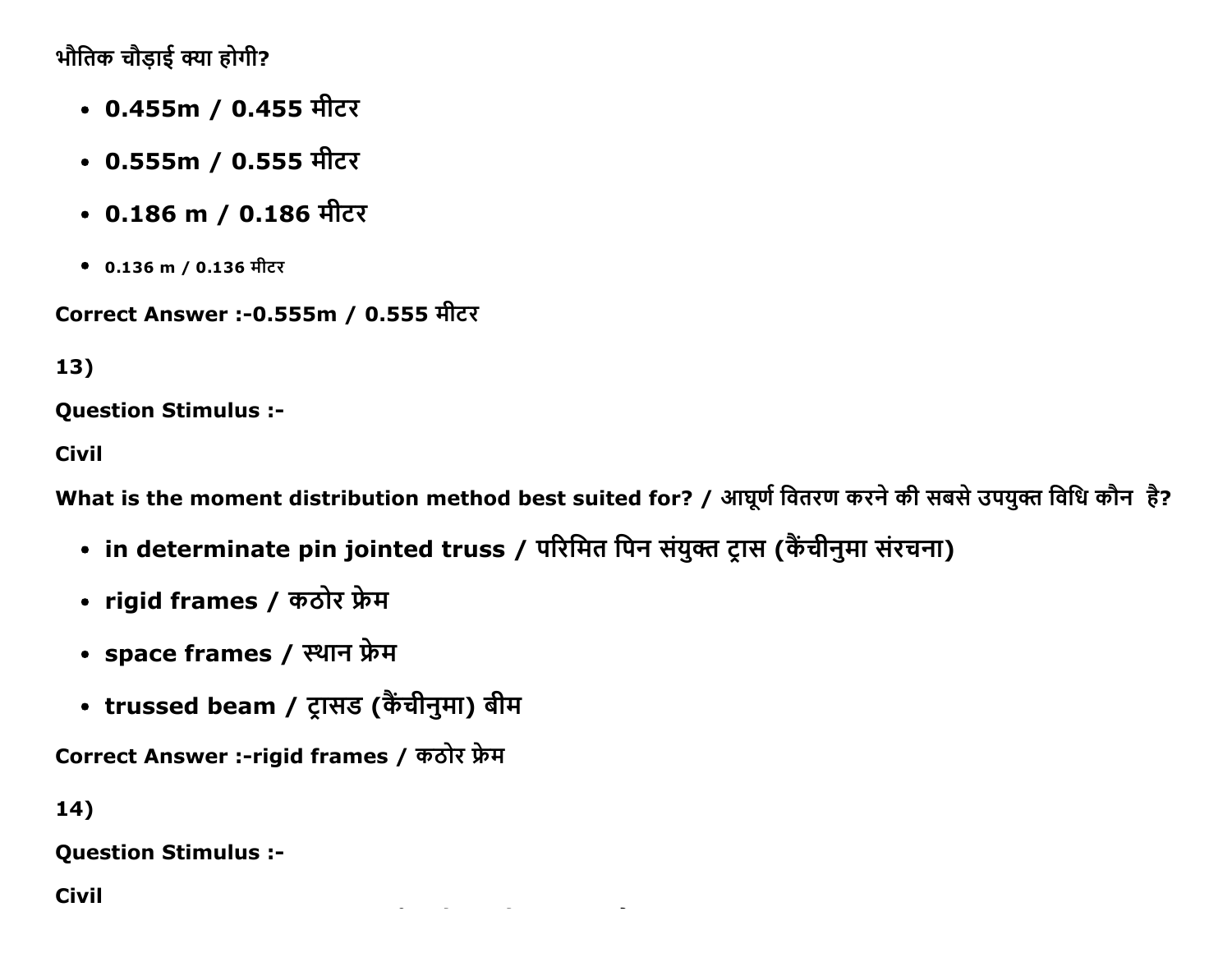Humidity is measured by: / आर्द्रता को किससे मापा जाता है:

- Hydrometer / हाइड्रोमीटर
- Hygrometer / आर्द्रतामापी
- Hyetometer / होटोमीटर
- Anemometer / एनीमोमीटर

Correct Answer :- Hygrometer / आर्द्रतामापी

# 15)

**Question Stimulus :-**

### **CANCELLED**

**Civil** 

The cable for a prestressed concrete simply supported beam subjected to uniformly distributed load होना चाहिए

- placed at the centre of cross section over the entire span / संपूर्ण प्रसार में पार-अनुभाग के केंद्र में रखा जाना चाहिए
- placed at some eccentricity over the entire span / संपूर्ण प्रसार में कुछ विकेन्द्र स्थानों में रखा जाना चाहिए
- varying linearly from the centre of cross section at the ends to maximum eccentricity at the middle section / सिरों पर पार अनुभाग के केंद्र मध्य भाग में अधिकतम विकेन्द्र पर रैखिक तरीके से बदलते रहना चाहिए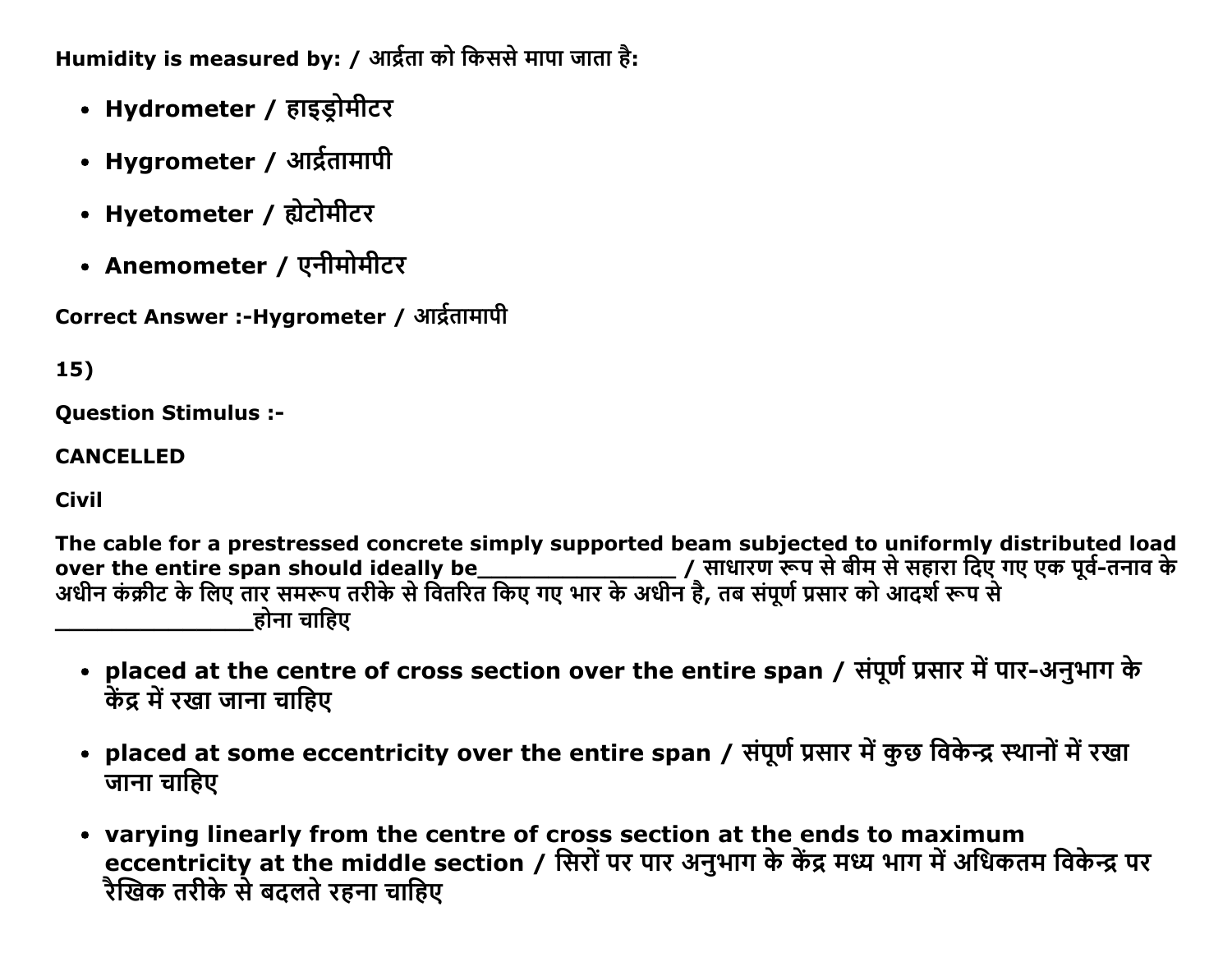• parabolic with zero eccentricity at the centre of the span / प्रसार के केंद्र में शून्य विकेन्द्र के साथ परवलयिक

Correct Answer :-parabolic with zero eccentricity at the centre of the span / प्रसार के केंद्र में शुन्य विकेन्द्र के साथ परवलयिक

16)

**Question Stimulus :-**

**Civil** 

From the following options what is the necessary condition for the flow to be steady? / निम्न विकल्पों में से प्रवाह के स्थिर होने के लिए आवश्यक शर्त क्या है?

- the velocity does not change from place to place / वेग स्थान-स्थान पर नहीं बदलता है
- the velocity is constant at a point with respect to time / वेग समय के साथ एक बिंदू पर स्थिर रहता है
- the velocity changes at a point with respect to time / समय के साथ एक बिंदु पर वेग परिवर्तित होते रहता है
- none of these / उपरोक्त में से कोई नहीं

Correct Answer :-the velocity is constant at a point with respect to time / वेग समय के साथ एक बिंद पर स्थिर रहता है

17)

**Question Stimulus :-**

**Civil**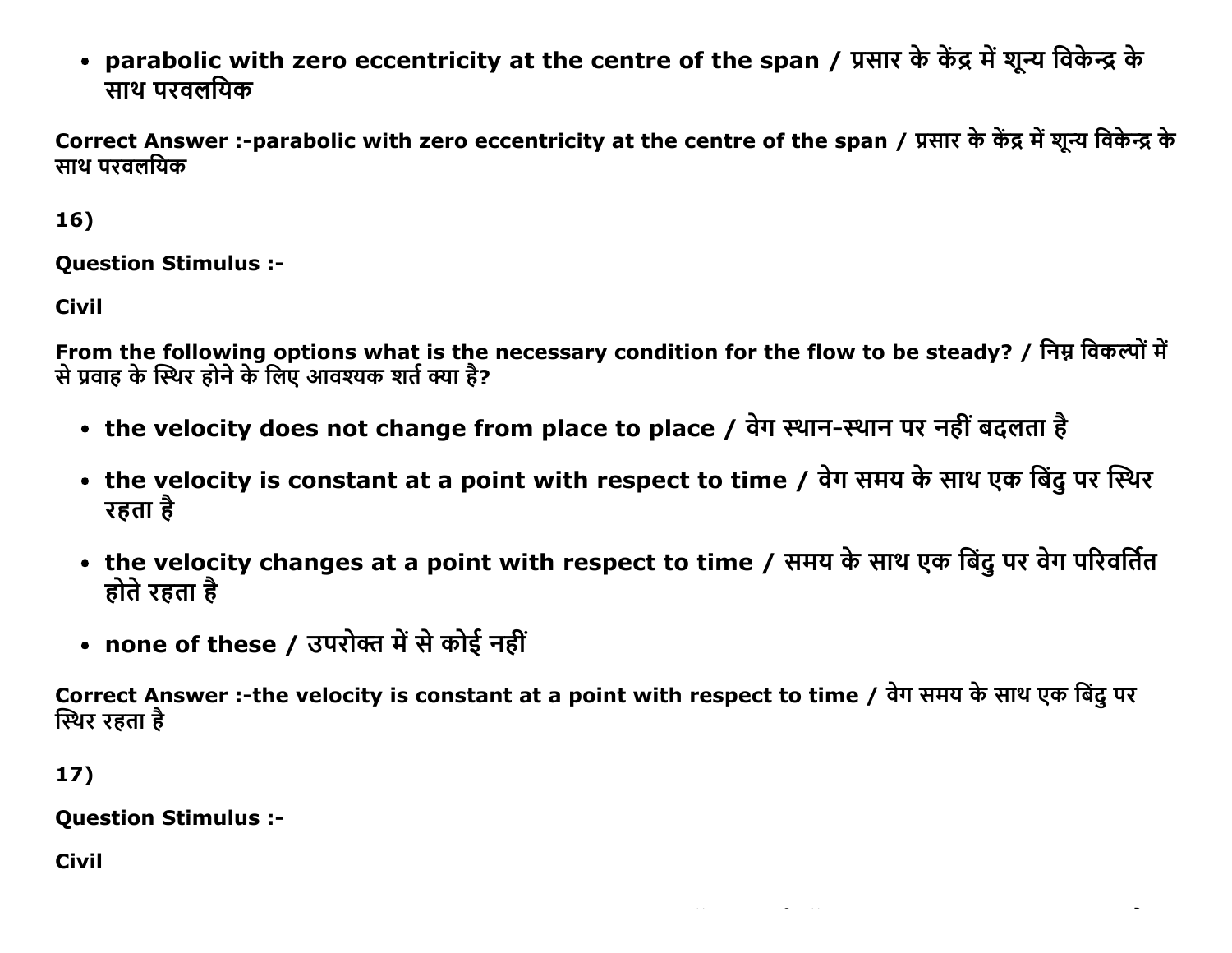The optical square is based on the principle of optical / ऑप्टिकल वर्ग ऑप्टिकल का सिद्धांत किस पर आधारित है

- reflection / प्रतिबिंब
- refraction / अपवर्तन
- double reflection / दोगुना परावर्तन
- double refraction / दोगुना अपवर्तन

Correct Answer :-double reflection / दोगुना परावर्तन

# 18)

**Question Stimulus :-**

**Civil** 

While designing the pile as a column, what are the end conditions? / स्तुप की योजना एक स्तंभ के रूप में बनाते समय, अंत की स्थिति क्या होगी?

- both ends hinged / दोनों सिरा कब्जेदार होगा
- both ends fixed / दोनों सिरा नियत होगा
- one end fixed and other end hinged / एक छोर नियत होगा और दूसरे छोर कब्जेदार होगा
- one end fixed and other end free / एक छोर नियत होगा और दूसरे छोर मुक्त होगा

Correct Answer :-one end fixed and other end hinged / एक छोर नियत होगा और दूसरे छोर कब्जेदार होगा

19)

**Ouestion Stimulus :-**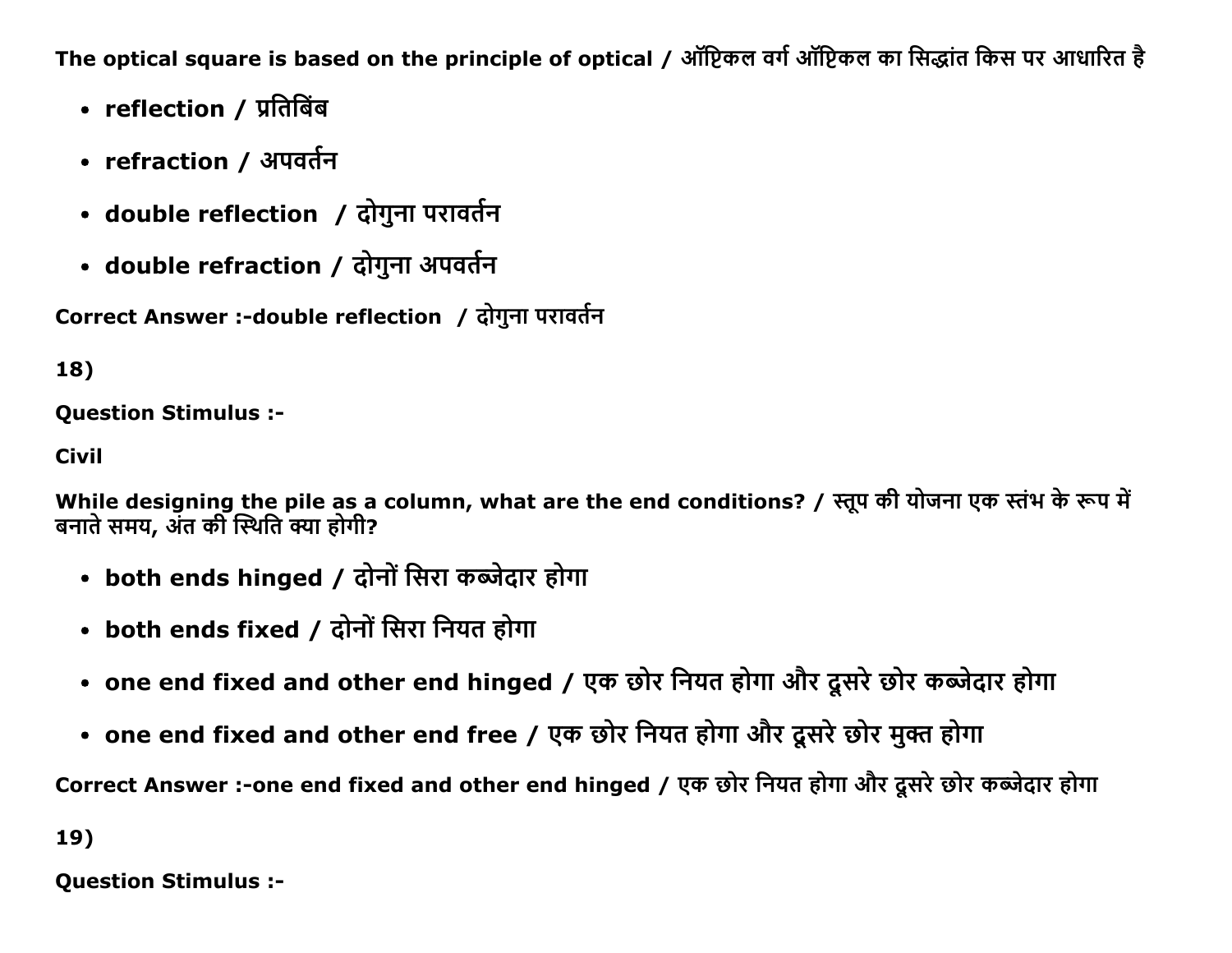## **Civil**

The method of levelling used to carry out reconnaissance of area is / क्षेत्र की पैमाइश करने के लिए उपयोग की जाने वाली समतल करने की विधि क्या है

- Check levelling / पड़ताल समतलन
- Fly levelling / उड़न समतलन
- Profile levelling / प्रोफाइल समतलन
- Simple levelling / सामान्य समतलन

**Correct Answer :- Fly levelling / उड़न समतलन** 

 $20)$ 

**Question Stimulus :-**

**Civil** 

For better strength and stability, what are the coarse grained and fine grained soils respectively compacted as? / बेहतर शक्ति और स्थिरता के लिए, मोटे कणों और सूक्ष्म कणों वाली मिट्टी को क्रमशः किसके रूप में जमा किया जाता है?

- dry of OMC and wet of OMC / ओएमसी के शुष्क और ओएमसी के नम
- wet of OMC and wet of OMC / ओएमसी के नम और ओएमसी के नम
- wet of OMC and dry of OMC / ओएमसी के नम और ओएमसी के शुष्क
- dry of OMC and dry of OMC / ओएमसी के शुष्क और ओएमसी के शुष्क

Correct Answer :-dry of OMC and wet of OMC / ओएमसी के शुष्क और ओएमसी के नम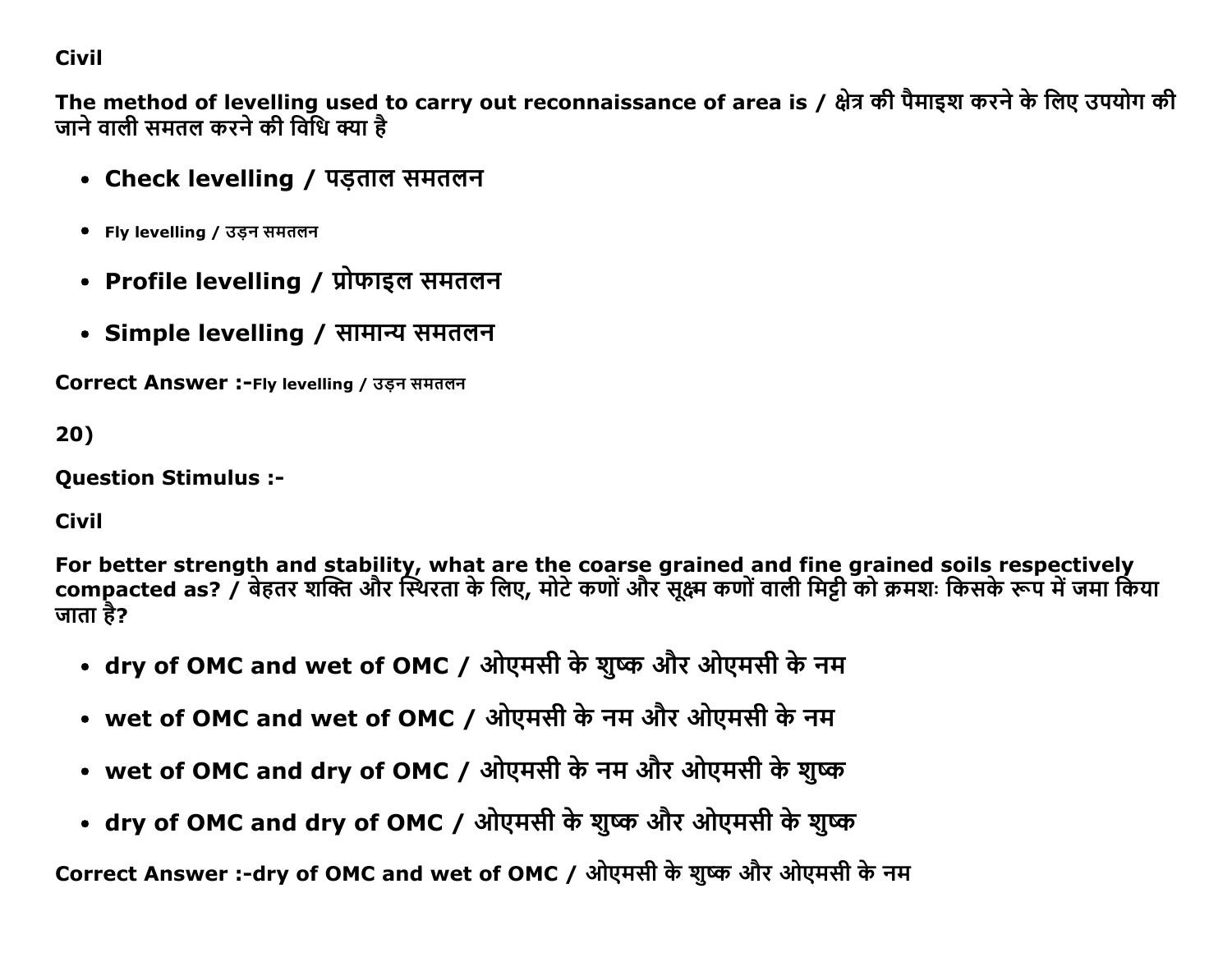21)

Question Stimulus :

Civil

From the options given below, in which situations, the viscous force is unimportant? / नीचे दिए गए विकल्पों में से, किन परिस्थितियों में, स्यानता का बल महत्वहीन हो जाता है?

- flow of incompressible fluids in closed pipes / बंद पाइप में असंपीड्य तरल पदार्थ के प्रवाहित होने पर
- motion of aeroplanes / हवाई जहाज की गति पर
- capillary waves is channels / चैनलों में केशिका तरंगों पर
- resistance to motion of a ship / एक जहाज की गति के प्रतिरोध पर

Correct Answer :-capillary waves is channels / चैनलों में केशिका तरंगों पर

22)

Question Stimulus :

Civil

A contour canal is / एक समोच्च नहर है

- irrigates only on one side / केवल एक ही ओर सिंचाई के लिए उपयुक्त
- is most suitable in hilly areas / पहाड़ी क्षेत्रों में सबसे अधिक उपयुक्त है
- is generally aligned parallel to the contour of the area / आम तौर पर क्षेत्र के समोच्च के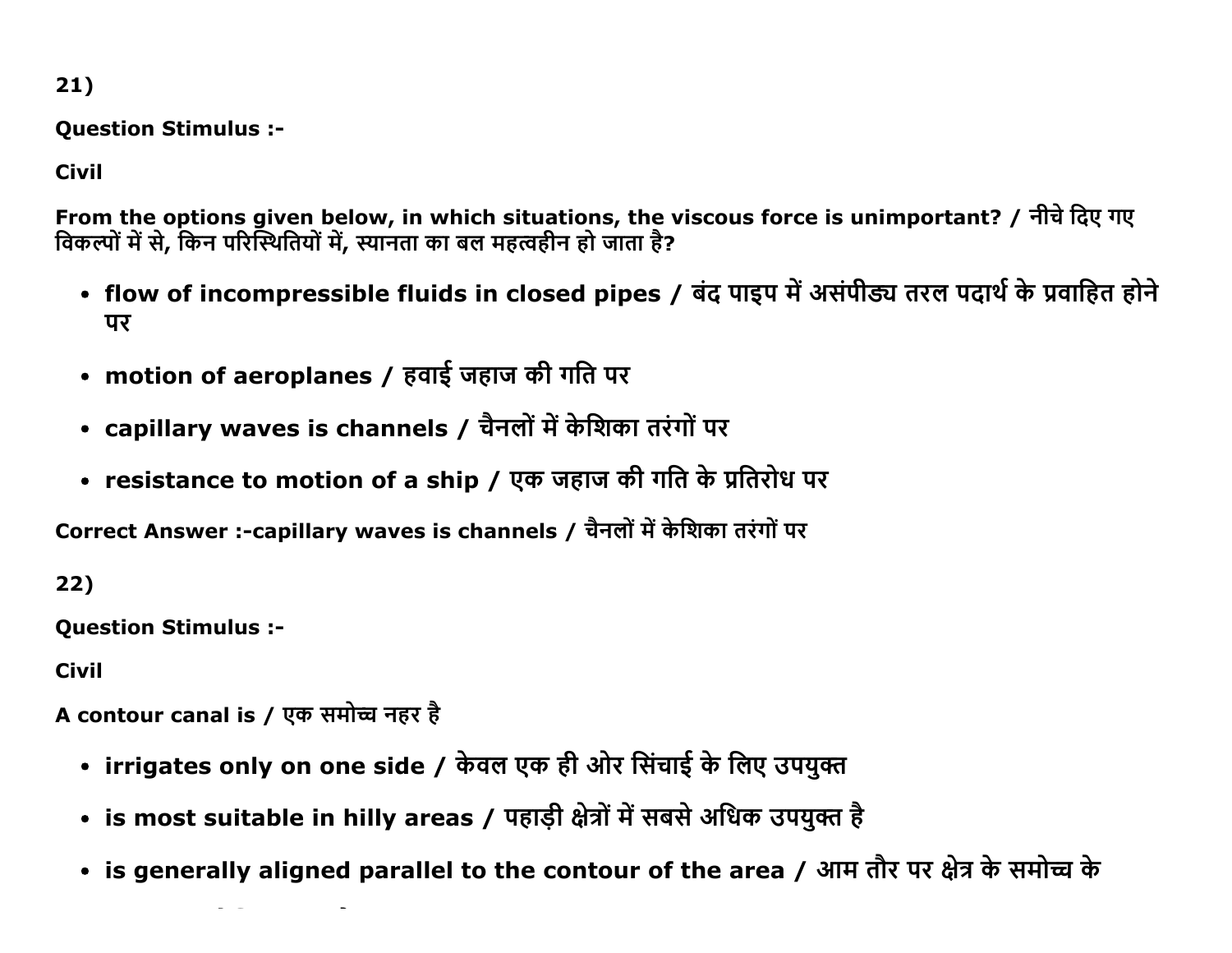समानांतर संरेखित रहता है

• All of these / ये सभी

Correct Answer :-All of these / ये सभी

 $23)$ 

**Ouestion Stimulus :-**

**Civil** 

Lining of irrigation channel / सिंचाई प्रणाली का अस्तर

- increases the water-logging area / जल-जमाव क्षेत्र में वृद्धि करता है
- decreases the water-logging area / जल-जमाव क्षेत्र में कमी करता है
- does not change water-logging area / जल-जमाव क्षेत्र में परिवर्तन नहीं करता है
- None of these / उपरोक्त में से कोई नहीं

Correct Answer :-decreases the water-logging area / जल-जमाव क्षेत्र में कमी करता है

24)

**Ouestion Stimulus :-**

**Civil** 

When mild steel conforming to Grade II is to be used with the design details having been worked out on the basis of Grade I Steel, the area of reinforcement should: / जब ग्रेड II के अनुकूल हल्के स्टील का<br>उपयोग उस डिजाइन के साथ किया जाना जिसे ग्रेड I स्टील के आधार पर तैयार किया गया है, तब सुदृढीकरण का क्षेत्र क्या हो चाहिए: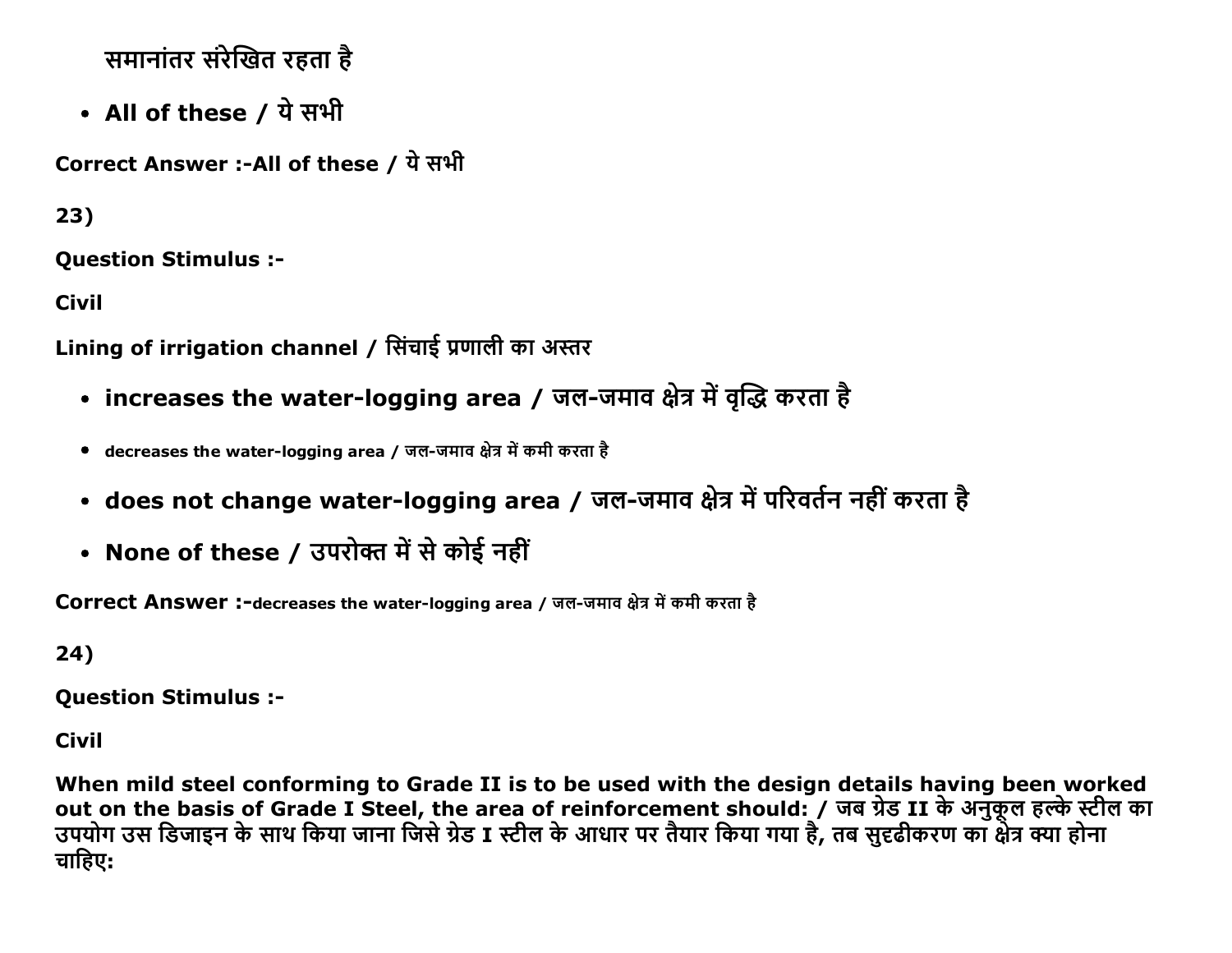- be decreased by 10% / 10% कम होनी चाहिए
- be increased by 10% / 10% की वृद्धि होनी चाहिए
- be increased by 20% / 20% की वृद्धि होनी चाहिए
- remain the same as it is / समान बने रहना चाहिए

Correct Answer :-be increased by 10% / 10% की वृद्धि होनी चाहिए

 $25)$ 

**Ouestion Stimulus :-**

**Civil** 

Which elements of a pitched roof industrial steel building primarily resists lateral load parallel to the ridge? / औद्योगिक इस्पात निर्माण में ढालोंवाली छत का कौन से तत्व मुख्य रूप से मेड के समानांतर पार्श्व लोड का विरोध करता है ?

- bracings / जोड़नेवाला (ब्रैसिंग)
- purlins / शहतीर
- truss / टेक (ट्स)
- columns / स्तंभ

Correct Answer :-bracings / जोडनेवाला (ब्रैसिंग)

26)

**Question Stimulus :-**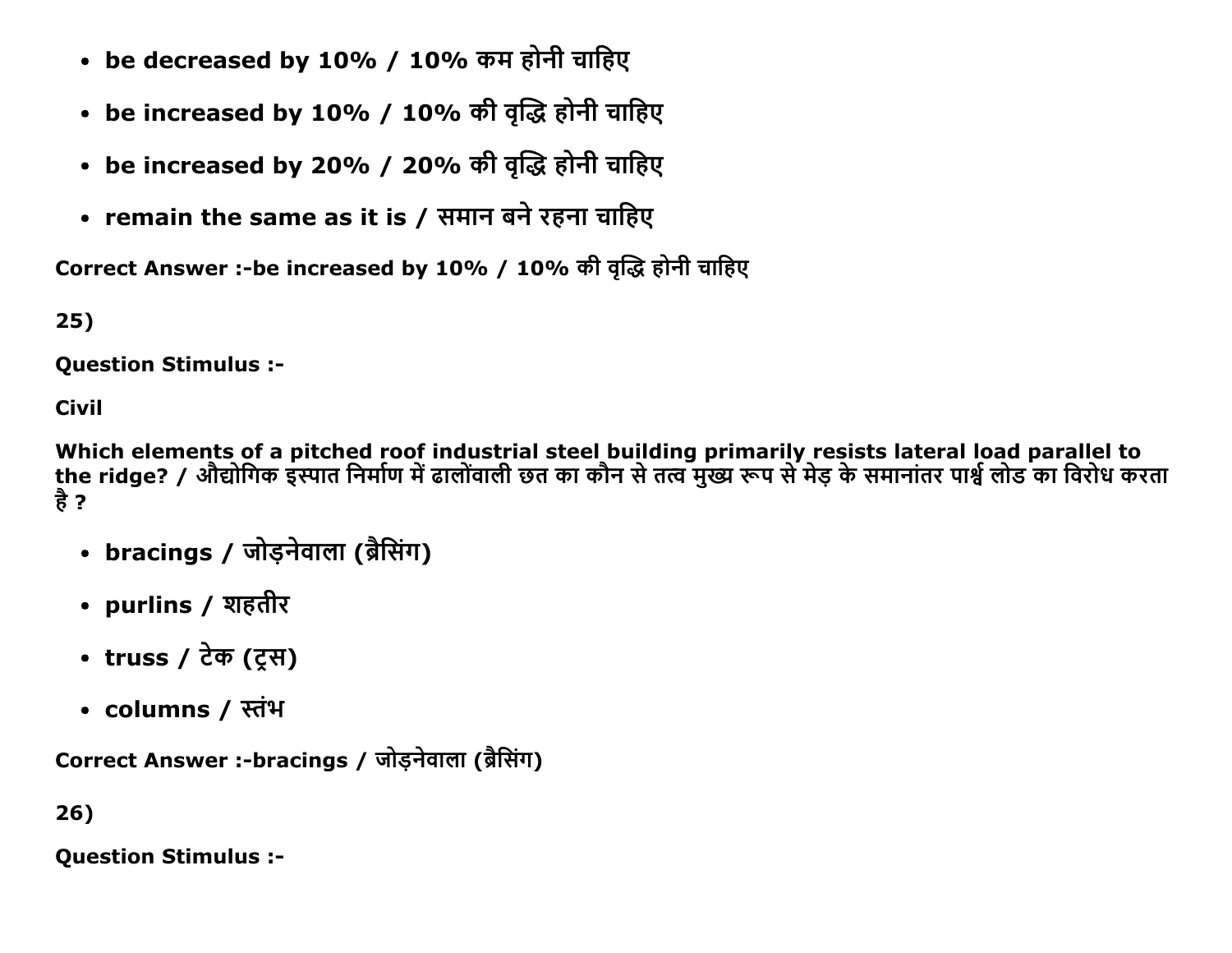## Civil

What is the approximate value of M 10 grade of concrete? / कंक्रीट के एम 10 ग्रेड के अनुमानित मूल्य क्या है?

- 1 : 1 : 2 mix / 1 : 1 : 2 मिश्रण
- $1:3:6$  mix /  $1:3:6$  मिश्रण
- 1 : 2 : 4 mix / 1 : 2 : 4 मिश्रण
- 1: 1.5 : 3 mix / 1 : 1.5 : 3 मिश्रण

Correct Answer :-1 : 3 : 6 mix / 1 : 3 : 6 मिश्रण

# 27)

Question Stimulus :

Civil

From the following options, which type of valve is provided on the suction pipe in a tube well? / निम्नलिखित विकल्पों में से, किस प्रकार का वाल्व एक नलकूप में सक्शन पाइप पर लगाया जाता है?

- Air relief valve / एयर रिलीफ वाल्व
- Reflux valve / रिफ्लक्स वाल्व
- Pressure relief valve / प्रेशर रिलीफ वाल्व
- Sluice valve / स्लूस वाल्व

Correct Answer :-Reflux valve / रिफ्लर्क्स वाल्व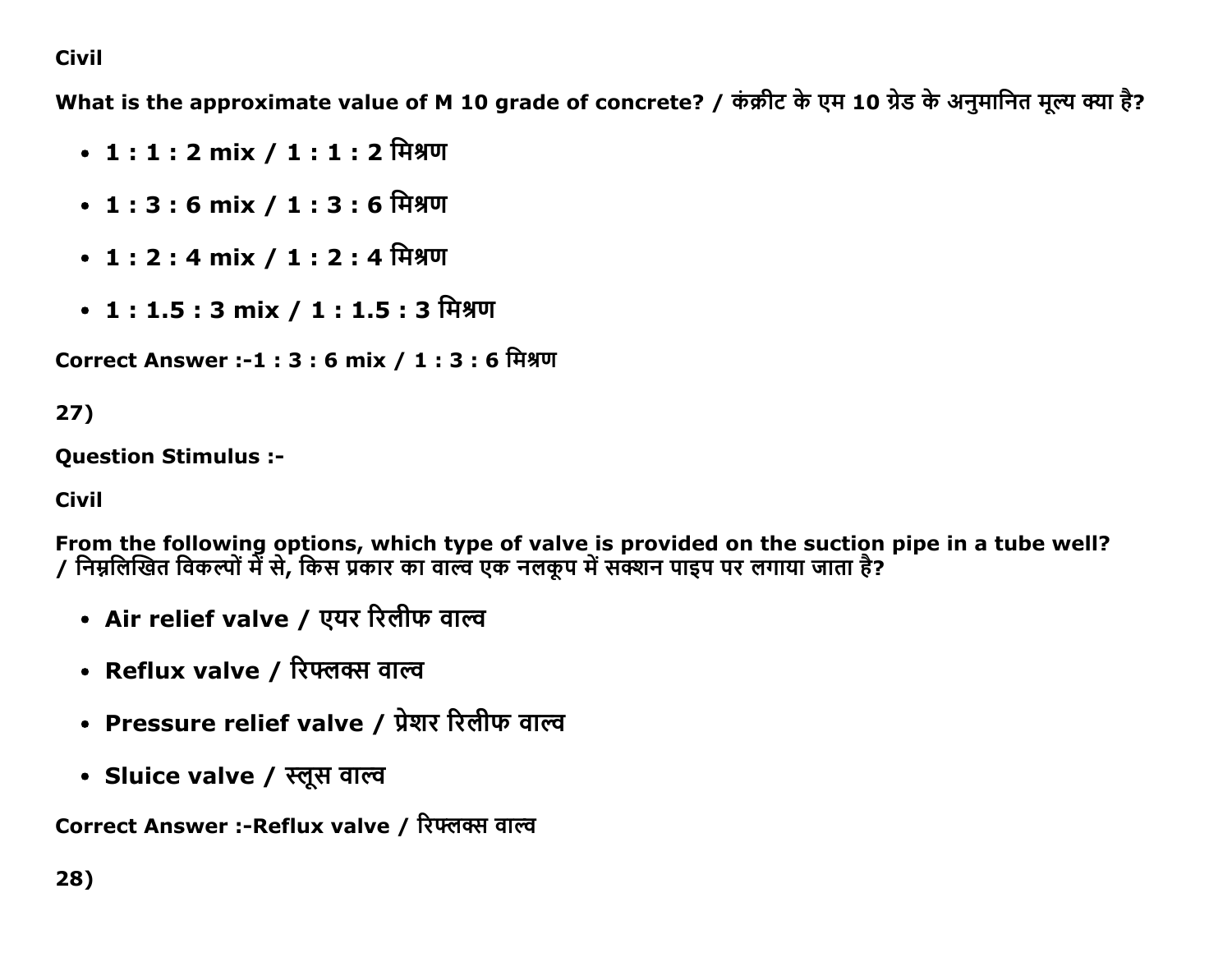#### **Question Stimulus :-**

**Civil** 

A cantilever beam is shown in the figure. What is the moment to be applied at free end for zero vertical deflection at that point? / चित्र में एक भुजोत्तोलक बीम दिखाया गया है। उस बिंदु पर मुक्त सिरे पर शून्य ऊर्ध्वाधर विक्षेपन के लिए कितना आघूर्ण आरोपित किया जाना चाहिए?



- 9 kNm clockwise / 9 केएनएम दक्षिणावर्त
- 9 kNm anti clockwise / 9 केएनएम वामावर्त
- 12 kNm clockwise / 12 केएनएम दक्षिणावर्त
- 12 kNm anti clockwise / 12 केएनएम वामावर्त

Correct Answer :-12 kNm clockwise / 12 केएनएम दक्षिणावर्त

29)

**Question Stimulus :-**

**Civil** 

Rise of water table upto the ground surface in case of a cohesionless soil will reduce the ultimate bearing by approximately by how much? / ससंजनविहीन मृदा के मामले में भू-सतह तक जल-स्तर में वृद्धि के कारण अंतत: धारण करने की क्षमता लगभग कितनी प्रतिशत कम हो जाएगी।

 $\cdot$  10%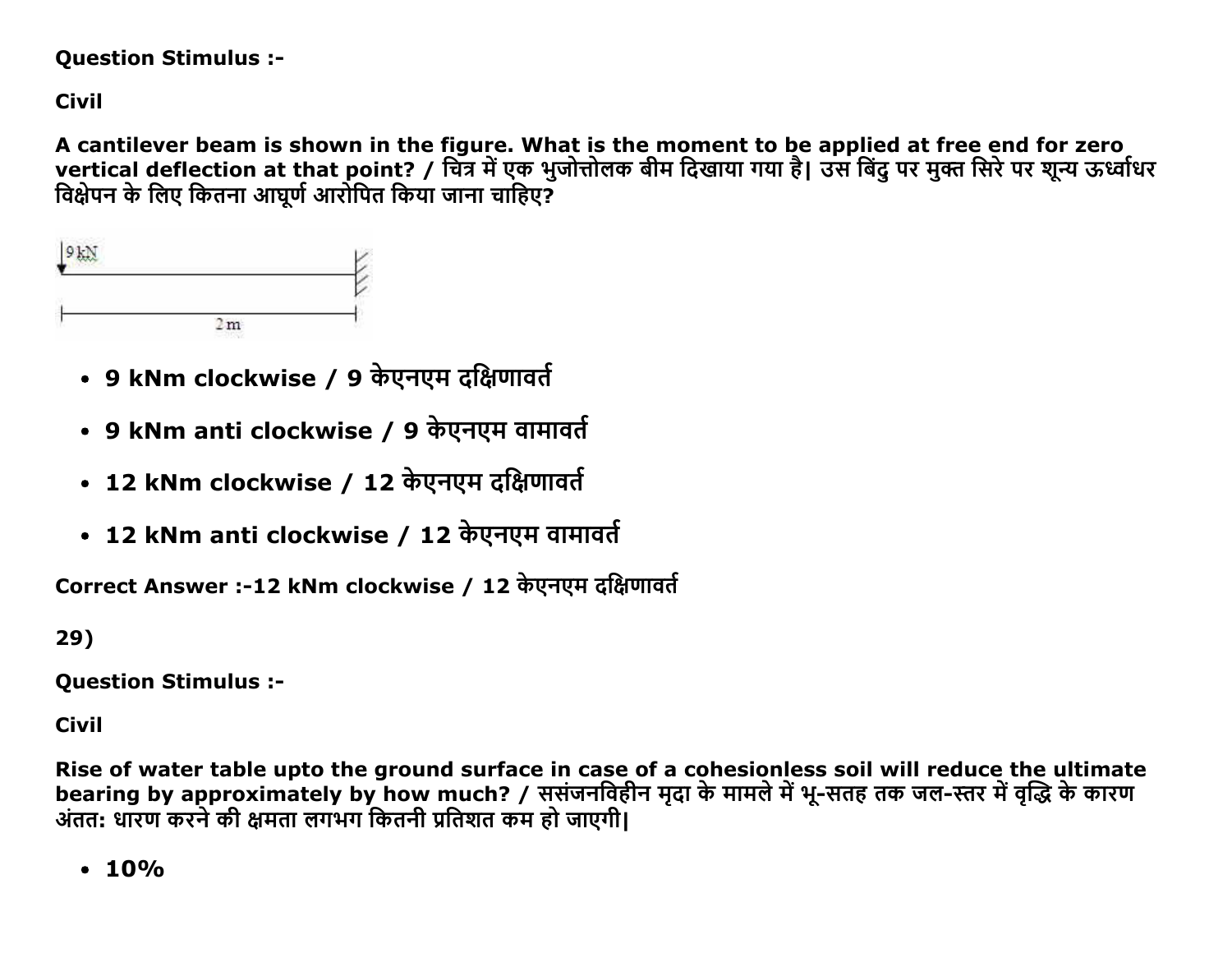- $\cdot$  25%
- $\cdot$  50%
- $\cdot$  75%

**Correct Answer:-50%** 

30)

**Question Stimulus :-**

**Civil** 

What is the number of members (n) and number of joints (j) in a perfect frame is given by? / उस पूर्ण<br>फ्रेम में सदस्यों की संख्या (एन) और जोड़ (जे) की संख्या क्या होगी, जिसे निम्नांकित सूत्र द्वारा व्यक्त किया जाता है?

- $n = 3j 2$
- $n = 2j 3$
- $\bullet$  | = 3n 3
- $k = 5n 2$

Correct Answer :-  $n = 2j - 3$ 

 $31)$ 

**Question Stimulus :-**

**Civil** 

From the following options, what does magnetic declination do? / निम्नलिखित विकल्प में से, चुंबकीय झुकाव क्या करता है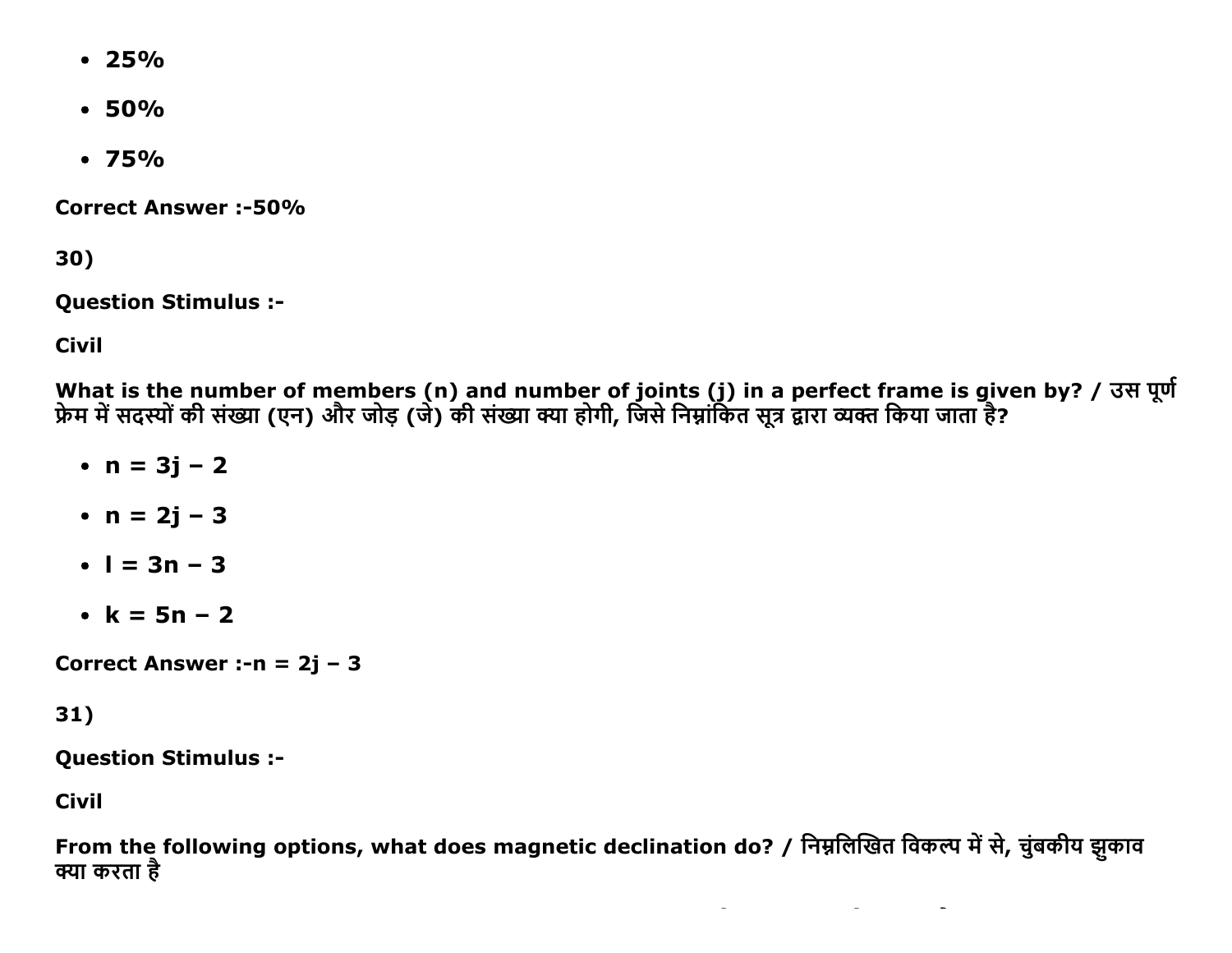- removes same at different places / अलग-अलग स्थानों पर समान को हटाता है
- varies from place to place / जगह जगह पर भिन्न होता है
- does not vary with temperature / तापमान के साथ बदलता नहीं है
- None of these / उपरोक्त में से कोई नहीं

Correct Answer :-varies from place to place / जगह जगह पर भिन्न होता है

32)

Question Stimulus :

Civil

The sag correction in surveys is always /सर्वेक्षण में शिथिलता सुधार हमेशा होता है

- positive / सकारात्मक
- negative / नकारात्मक
- zero / शून्य
- None of these / इनमें से कोई नहीं

Correct Answer :-negative / नकारात्मक

33)

Question Stimulus :

Civil

From the following options which is the correct increasing order of specific surface i.e., surface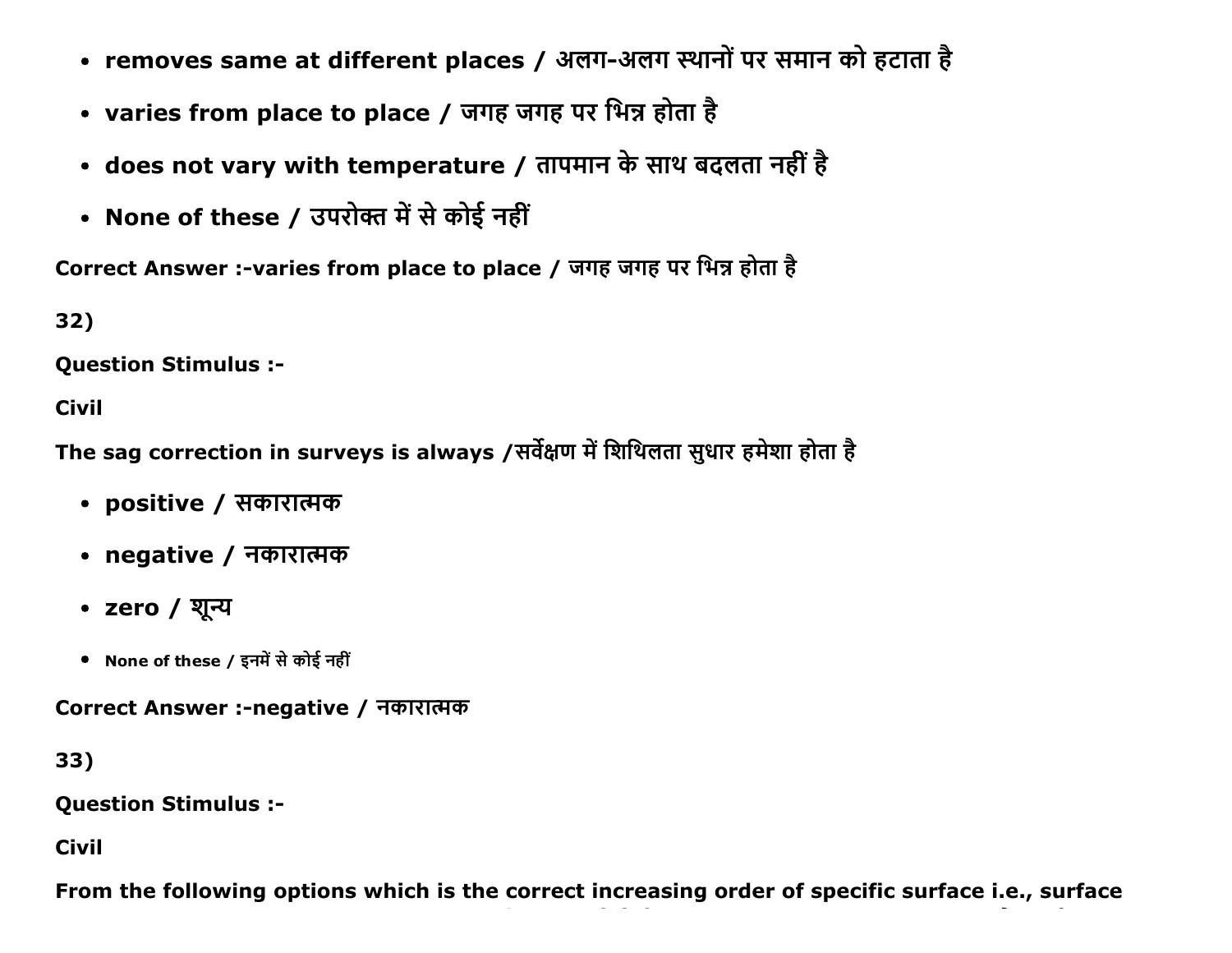area per mass of the given soils. / निम्नलिखित विकल्पों में से विशिष्ट पृष्ठ का सही बढ़ता हुआ क्रम क्या है, अर्थात, दिए गए मिट्टी के प्रति पिंड का सतह क्षेत्रफल।

- silt, sand, colloids, clay / गाद, रेत, कोलाइड, चिकनी मिट्टी
- sand, silt, clay, colloids / रेत, गाद, चिकनी मिट्टी, कोलाइड
- sand, silt, colloids, clay / रेत, गाद, कोलाइड, चिकनी मिट्टी
- clay, silt, sand, colloid / चिकनी मिट्टी, गाद, रेत

Correct Answer :-sand, silt, colloids, clay / रेत, गाद, कोलाइड, चिकनी मिट्टी

34)

Question Stimulus :

Civil

What is the Uniformity coefficient of filter sand? / छनित रेत का एकरूपता गुणांक क्या है?

- $D_{50}/D_5$
- $D_{50}/D_{10}$
- $\cdot$  D<sub>60</sub>/D<sub>5</sub>
- $D_{60}/D_{10}$

Correct Answer :-D<sub>60</sub>/D<sub>10</sub>

35)

Question Stimulus :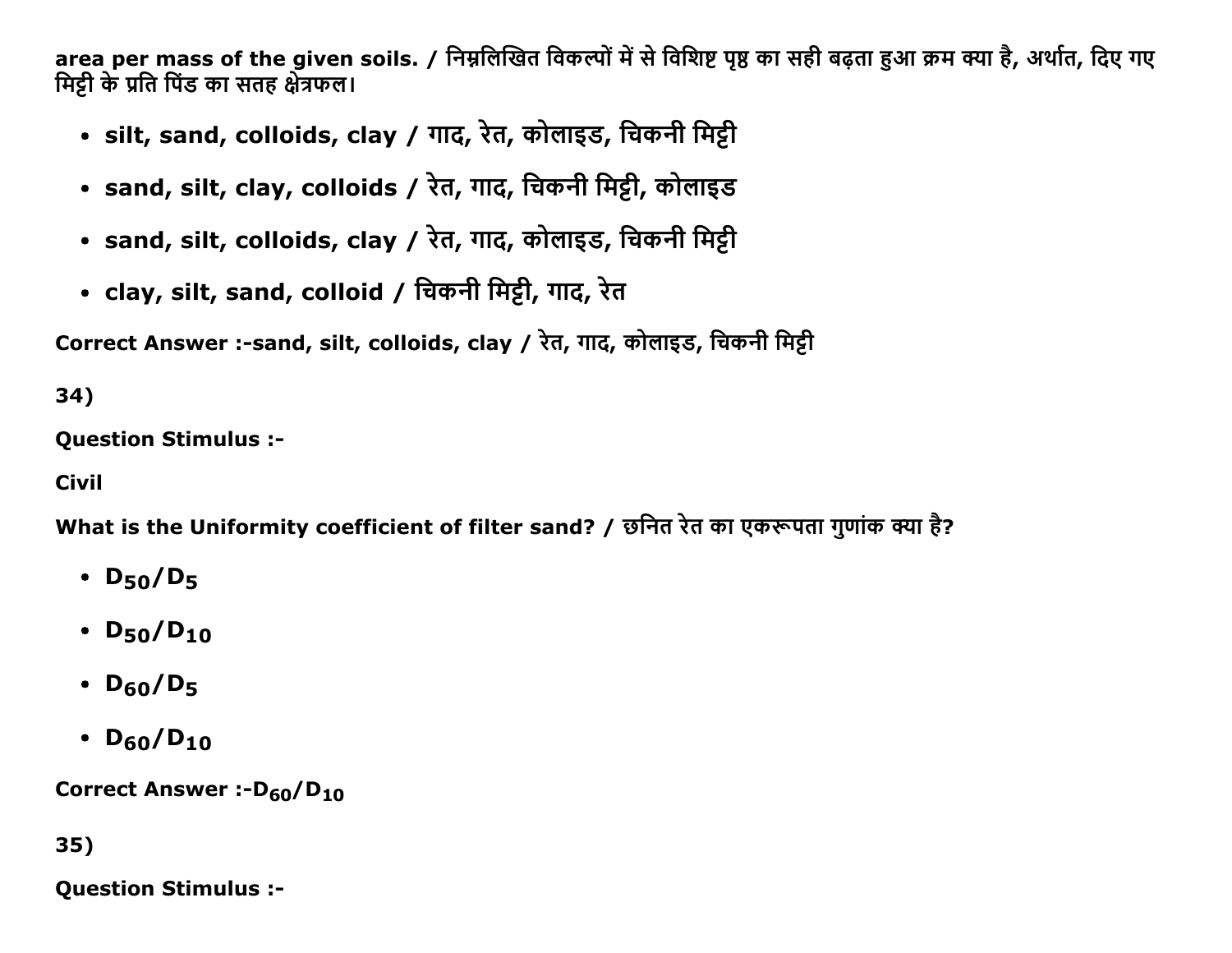# **Civil**

Low temperature during concrete laying\_\_\_\_\_\_\_\_ / कंक्रीट बिछाने के दौरान कम तापमान होने से इसकी \_\_\_\_\_\_\_\_

- increases strength / शक्ति बढ़ जाती है
- decreases strength / शक्ति कम हो जाती है
- has no effect on strength / शक्ति पर कोई प्रभाव नहीं है
- depends on other factors / अन्य कारकों पर निर्भर करता है

Correct Answer :-increases strength / शक्ति बढ जाती है

36)

**Ouestion Stimulus :-**

**Civil** 

When both ends of a column are fixed, the crippling load is F. If one end of the column is made free, the value of crippling load will be changed to / जब एक स्तंभ के दोनो सिरे नियत होते हैं, यदि गंभीर (पंगु करने देने वाला) भार एफ है। यदि स्तंभ के एक छोर को मुक्त कर दिया जाता है, तो गंभीर (पंगु करने देने वाला) भार का मान कितना परिवर्तित होगा?

- $F/4 / \sqrt{4}$
- $F/2 / \sqrt{F/2}$
- F/16 / एफ/16
- 4F / 4 एफ

Correct Answer :-F/16 / एफ/16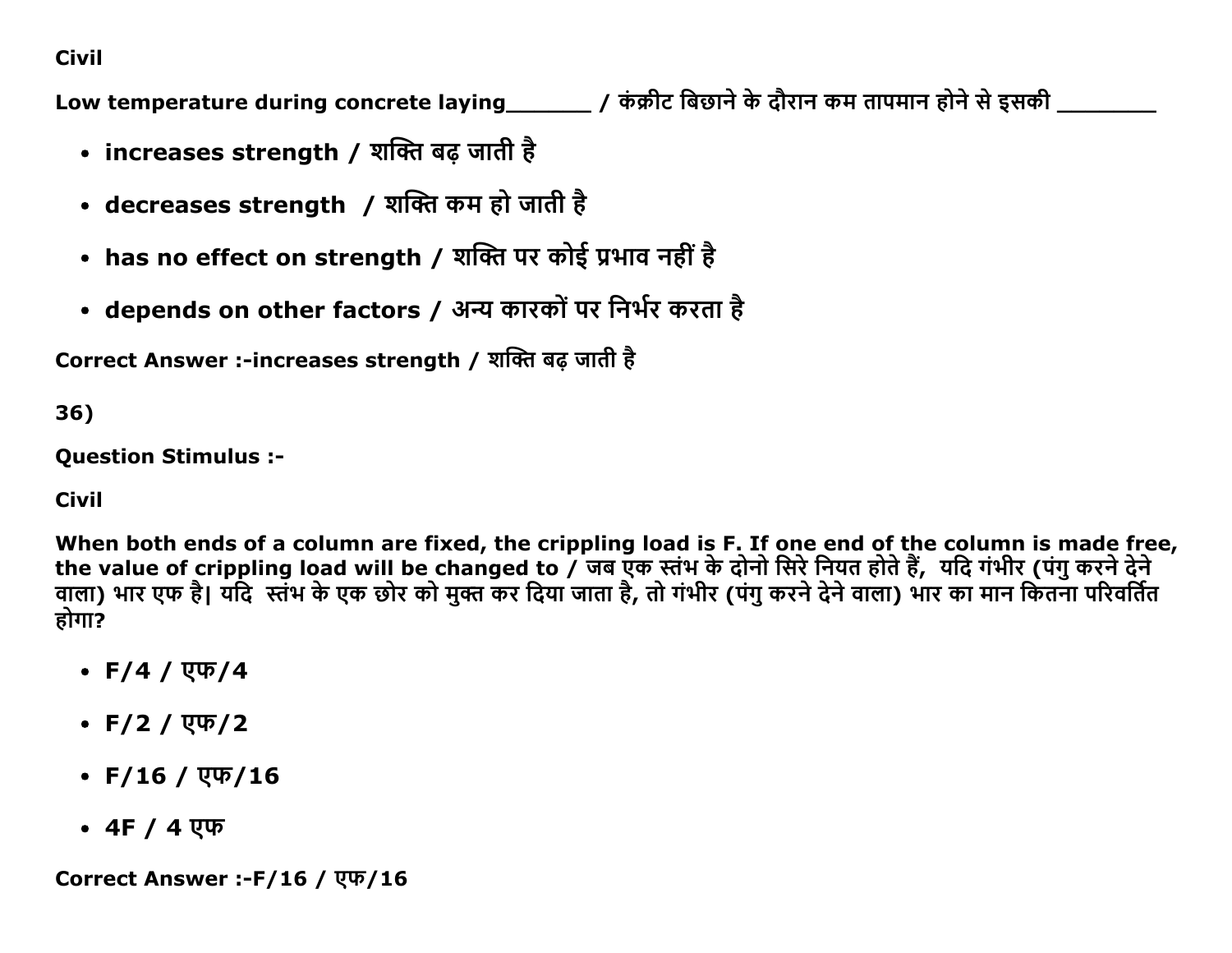Question Stimulus :

#### Civil

# Match the following:/ निम्नलिखित का मिलान करें

| ∣Young<br>$ 1 $ Modulus / यंग<br>∥प्रत्यास्थता गुणांक |    | Lateral strain to linear strain within<br> A  elastic unit / प्रत्यास्थ इकाई के भीतर<br>रिखिक तनाव से पार्श्व तनाव    |
|-------------------------------------------------------|----|-----------------------------------------------------------------------------------------------------------------------|
| Poisson's<br> 2∥ratio ∕ प्वासों<br>∥का अनुपात         | 'B | Stress strain with elastic limit<br>  / प्रत्यास्थ सीमा के भीतर तनाव विकृति                                           |
| Bulk Modulus<br>ं आयतन<br>∥प्रत्यास्थता गुणांक        |    | Shear stress to shear strain within<br>C  elastic limit / प्रत्यास्थ सीमा के भीतर<br> अपरूपण प्रतिबल से अपरूपण विकृति |
| Rigidity<br>Modulus<br>कठोर<br> प्रत्यास्थता गुणांक   |    | Direct stress to corresponding<br>  volumetric strain / विशाल<br> (आयतनमितीय) तनाव के तदनुरूप प्रत्यक्ष<br>तनाव       |

- $-1-B$ , 2-A, 3-D, 4-C
- $\cdot$  1-C, 2-A, 3-D, 4-B
- $\bullet$  1-C, 2-D, 3-A, 4-B
- $\bullet$  1-B, 2-D, 3-A, 4-C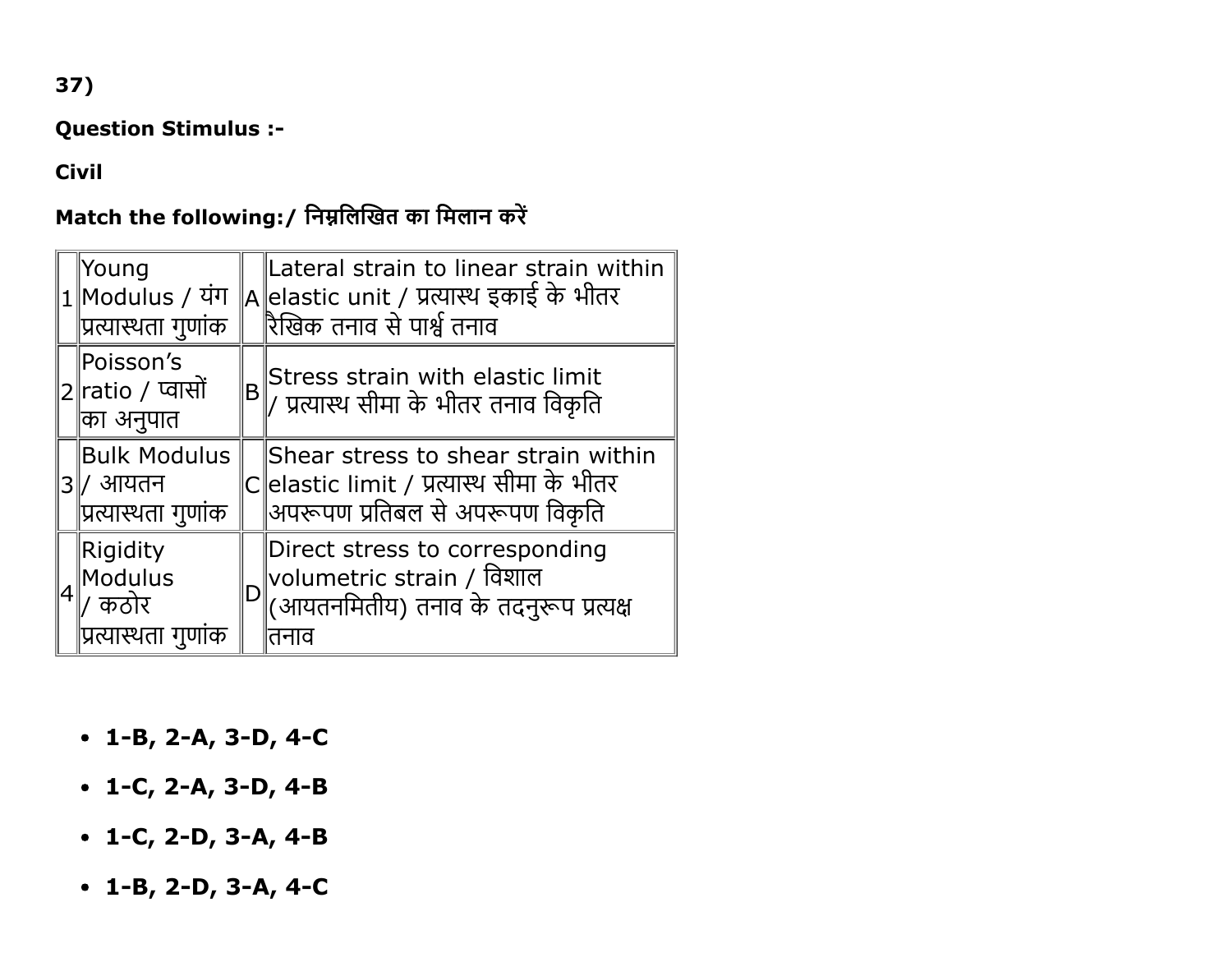Correct Answer :-1-B, 2-A, 3-D, 4-C

38)

Question Stimulus :

Civil

The strain energy of a beam is / एक बीम की विकृति ऊर्जा होती है

- independent of shear force in the beam / बीम में अपरूपण बल से स्वतंत्र
- independent of bending moment in the beam / बीम में बंकन आघूर्ण से स्वतंत्र
- same as total potential energy / कुल स्थितिज ऊर्जा के बराबर
- None of these / इनमें से कोई नहीं

Correct Answer :-None of these / इनमें से कोई नहीं

39)

Question Stimulus :

Civil

In compass surveying / कम्पास सर्वेक्षण में

- the direction and lengths of survey line is measured by compass / सर्वेक्षण रेखा की दिशा और लंबाई की माप कम्पास से की जाती है
- the direction is measured by compass / दिशा की माप कम्पास से की जाती है
- the lengths of survey line is measured by chain or tape / सर्वेक्षण रेखा की लंबाई चेन या टेप से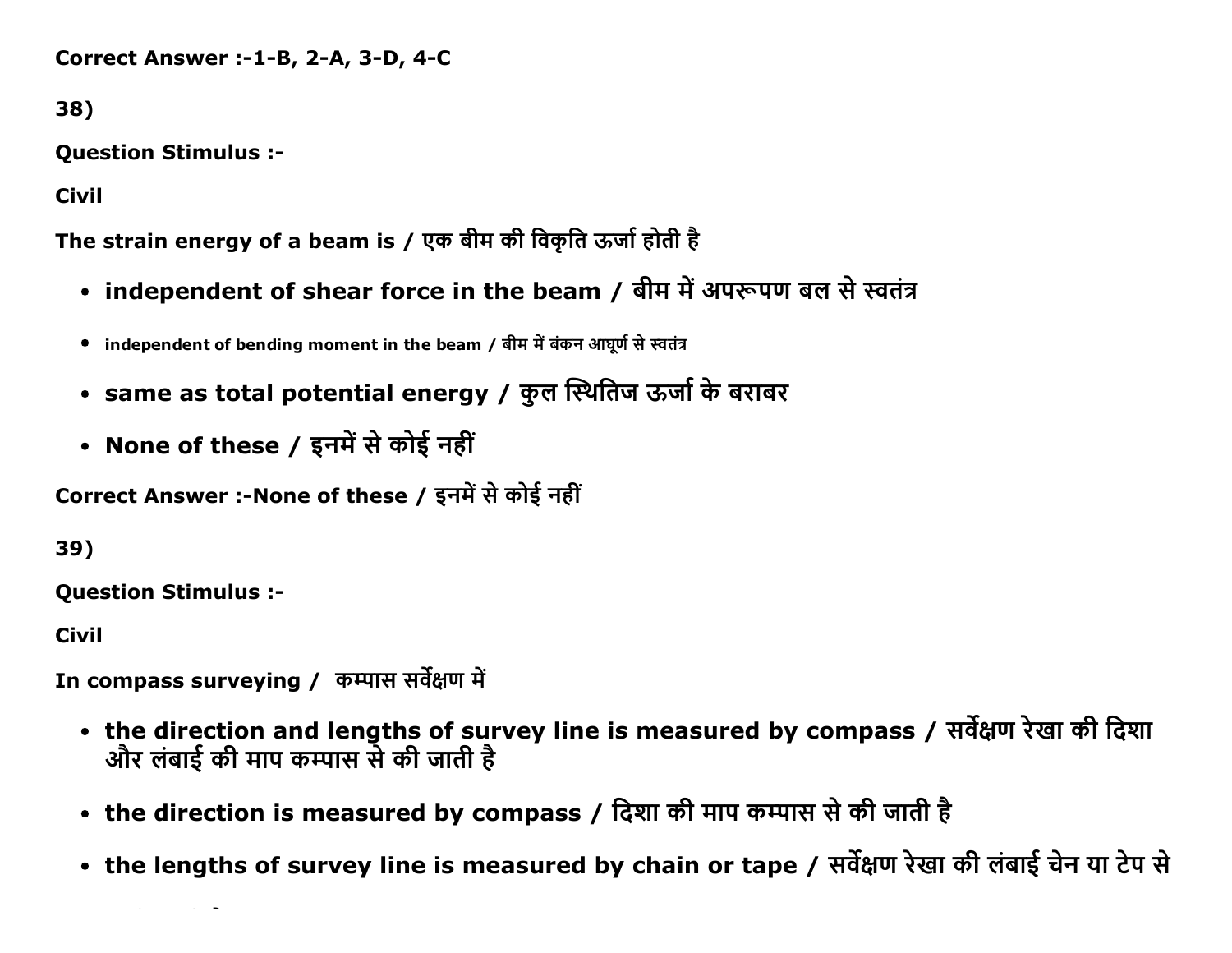मापी जाती है

• Both [2] and [3] / दोनों [2] और [3]

Correct Answer :-Both [2] and [3] / दोनों [2] और [3]

40)

**Ouestion Stimulus :-**

**Civil** 

The traffic volume is equal to / यातायात का घनत्व किसके बराबर होता है

- traffic density x traffic speed / यातायात घनत्व x यातायात की गति
- traffic density/ traffic speed / यातायात घनत्व/ यातायात की गति
- traffic speed/traffic density / यातायात की गति / यातायात घनत्व
- None of these / इनमें से कोई नहीं

Correct Answer :-traffic density x traffic speed / यातायात घनत्व x यातायात की गति

41)

**Question Stimulus :-**

**Civi** 

Torsion resisting capacity of a given reinforce concrete section / एक दिए गए प्रबलित कंक्रीट खंड के मोडने के मरोड विरोध करने की क्षमता

• decreases with decrease in stirrup spacing / रकाब के स्थान में कमी के साथ कम हो जाती है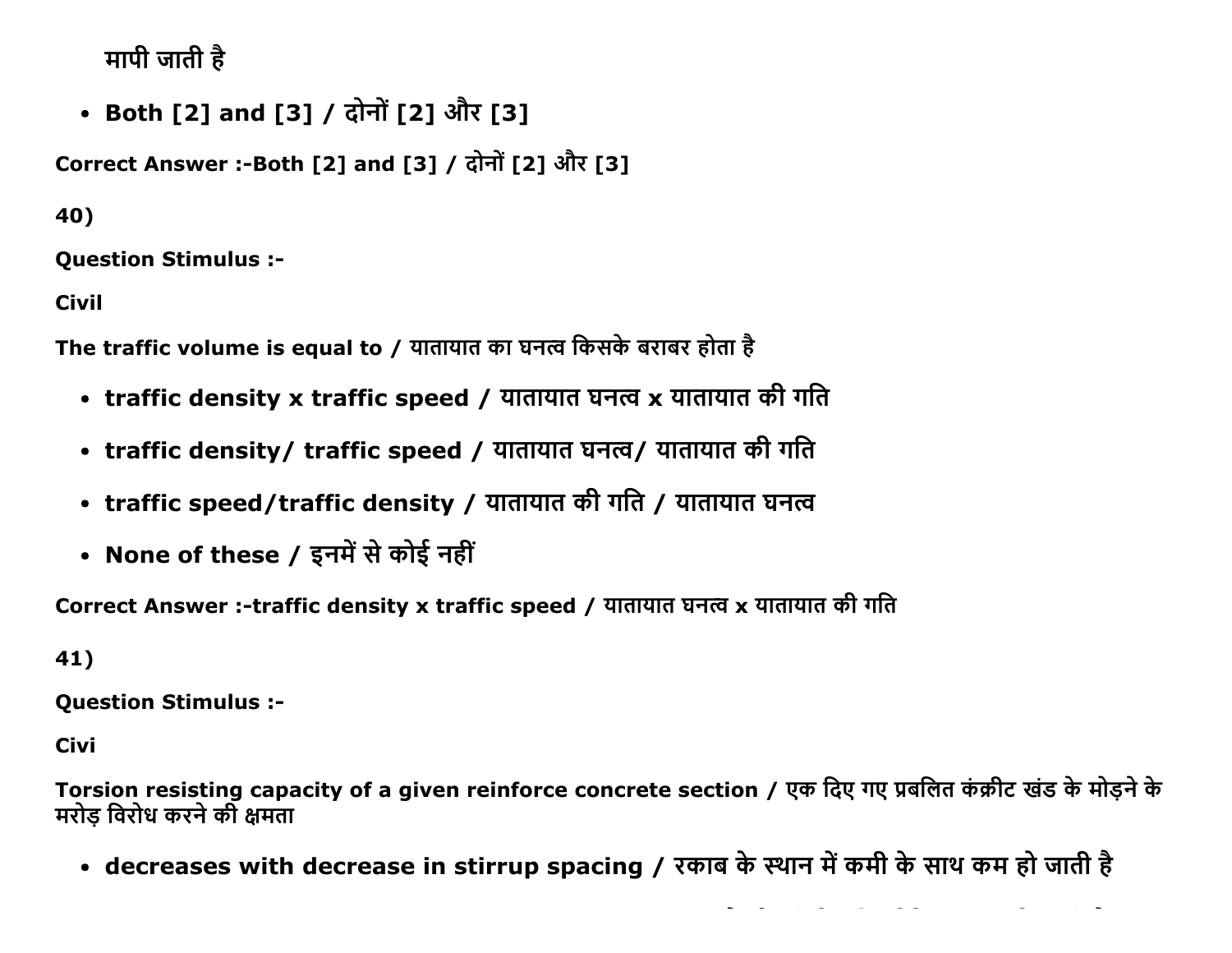- decreases with increase in longitudinal bars / अनुदैर्ध्य पट्टी में वृद्धि होने पर कम हो जाती है
- does not depend upon stirrup and longitudinal steels / रकाब और अनुदैर्ध्य इस्पात पर निर्भर नहीं करती है
- increases with the increase in stirrup and longitudinal steels / रकाब और अनुदैर्ध्य स्टील्स में वृद्धि के साथ बढ़ जाती है

Correct Answer :-increases with the increase in stirrup and longitudinal steels / रकाब और अनुदैर्ध्य स्टील्स में वद्धि के साथ बढ जाती है

42)

**Question Stimulus :-**

**Civil** 

A moist sample of soil weighs 24 grams in a tin lid. The tin lid above weighs 14 grams. The oven dry weight of tin and sample is 22 grams. What is the water content of the soil? / नम मिट्टी के एक नमूना का वजन एक टिन के ढक्कन पर 24 ग्राम होता है। इसके ऊपर टिन के ढक्कन का वजन 14 ग्राम है। नमूने और टिन के ओवन का शुष्क वजन 22 ग्राम है। तो मिट्टी में पानी की मात्रा ज्ञात करें?

- $\cdot$  15.5%
- $\cdot$  39.5%
- $\cdot$  25%
- $.60%$

**Correct Answer :-25%**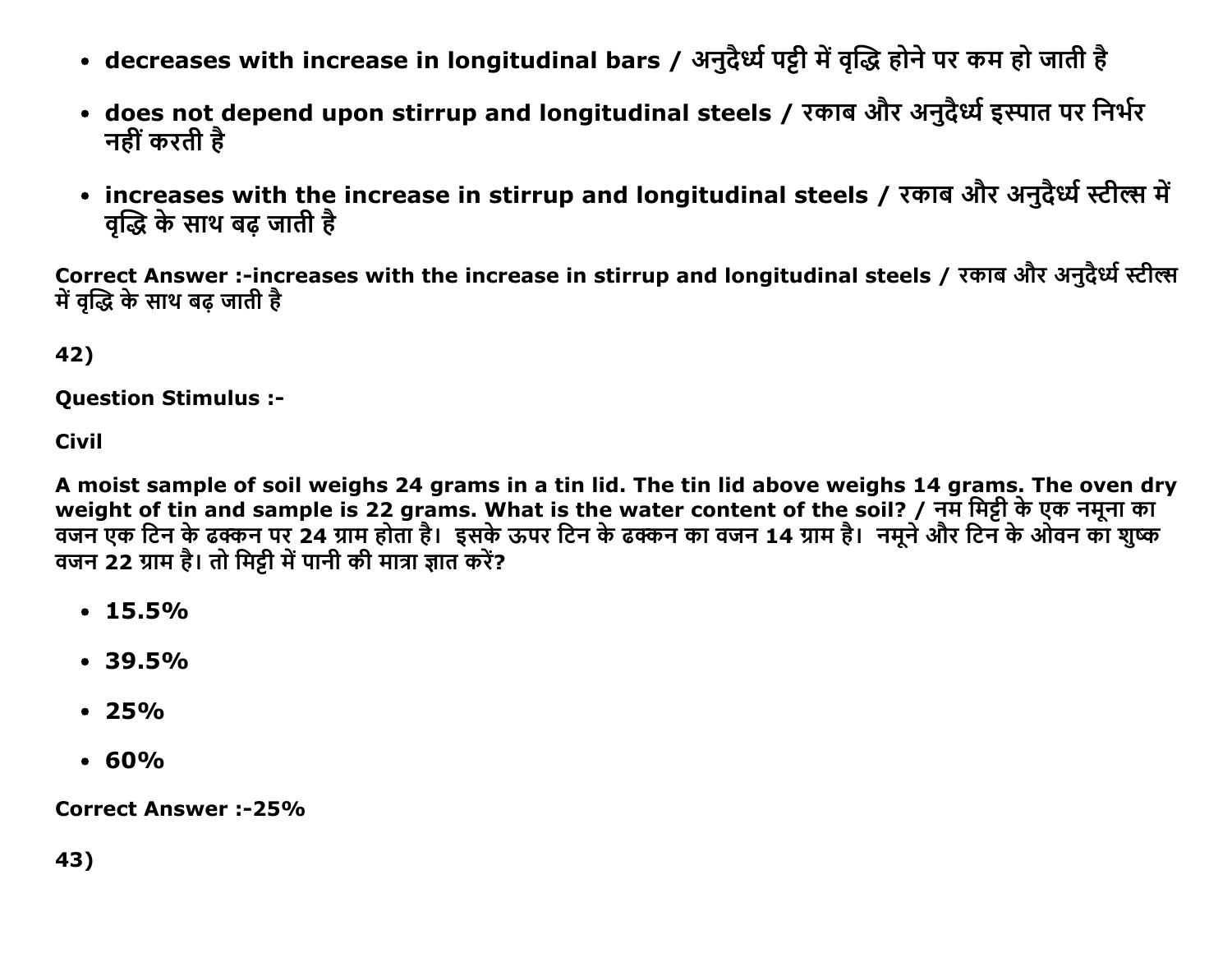#### **Question Stimulus :-**

**Civil** 

The point in the immersed body through which the resultant pressure of the liguid may be taken to प्रयुक्त होता है, उसे \_\_\_\_\_\_\_\_\_\_\_\_\_\_\_ कहा जाता है।

- centre of gravity / गुरुत्वाकर्षण का केंद्र
- centre of buoyancy / उछाल का केंद्र
- centre of pressure / दबाव का केंद्र
- metacentre / आप्लवकेंद्र

Correct Answer :- centre of pressure / दबाव का केंद्र

```
44)
```
**Ouestion Stimulus :-**

**Civil** 

When a ship moving on seawater enters a river and moves inland, it is expected to / जब एक जहाज समुद्र से नदी में प्रवेश करता है, तो इससे अपेक्षा की जाती है

- rise a little / थोड़ा ऊपर उठने की
- sink a little / थोड़ा डूबने की
- maintain the same level of draft / समान तलछट बनाए रखने की
- rise or fall depending on whether it is made of wood or steel / ऊपर उठने की या इबने की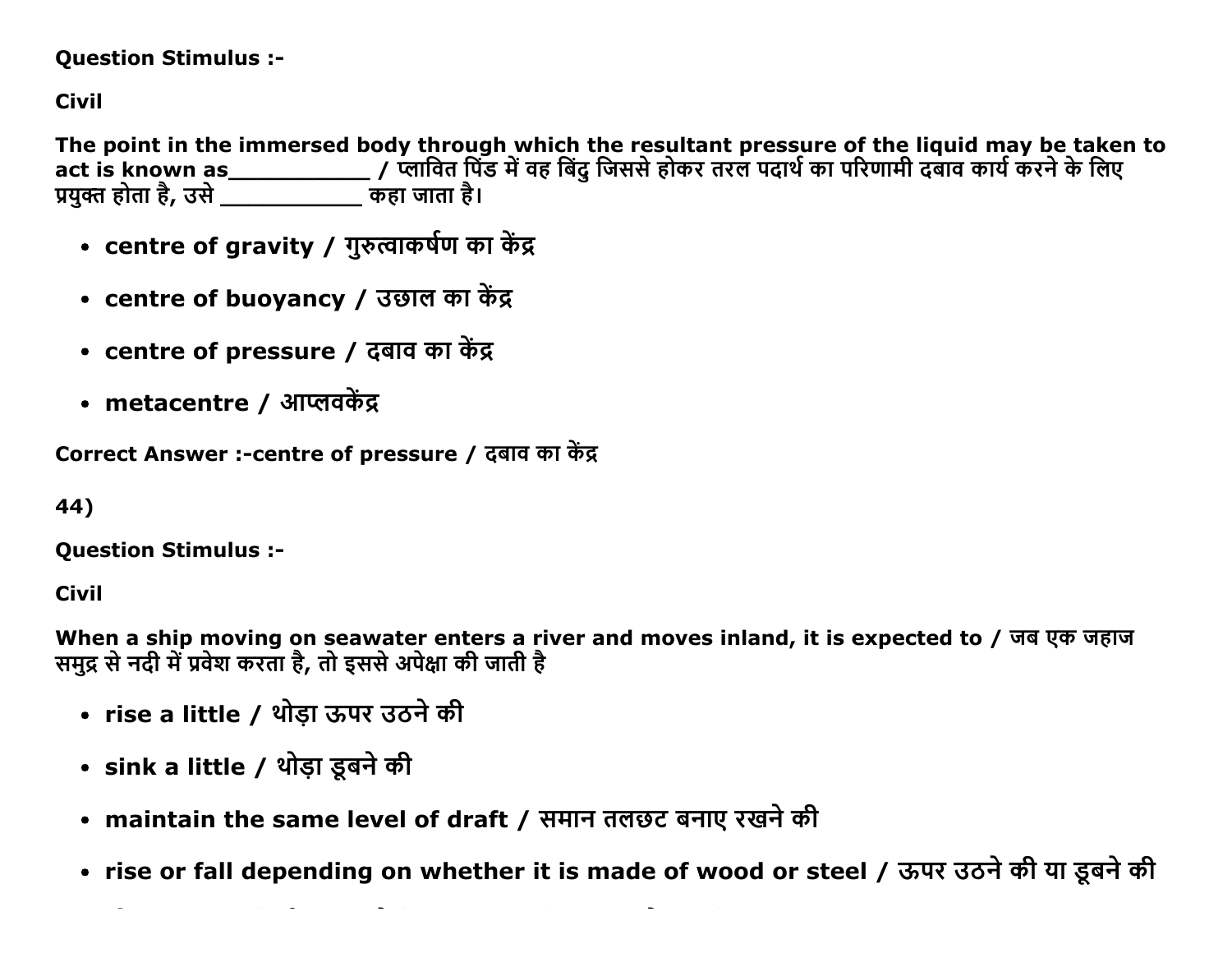# जो इस बात पर निर्भर करता है कि जहाज लकड़ी का बना है या स्टील का

Correct Answer :-sink a little / थोड़ा डूबने की

45)

**Question Stimulus :-**

**Civil** 

how much is the average delta of rice crop? / धान की फसल के लिए औसत डेल्टा कितना होना चाहिए

- 30 cm / 30 सेमी
- 60 cm / 60 सेमी
- 120 cm / 120 सेमी
- 150 cm / 150 सेमी

Correct Answer :-120 cm / 120 सेमी

46)

**Question Stimulus :-**

**CANCELLED** 

**Civil** 

The unit hydrograph is the graphical relation between which of the following options? / इकाई<br>जलालेख निम्नलिखित विकल्पों में से किसके मध्य आलेखिए संबंध को अभिव्यक्त करता है?

• total rainfall and total runoff / कुल वर्षा और कुल अपवाह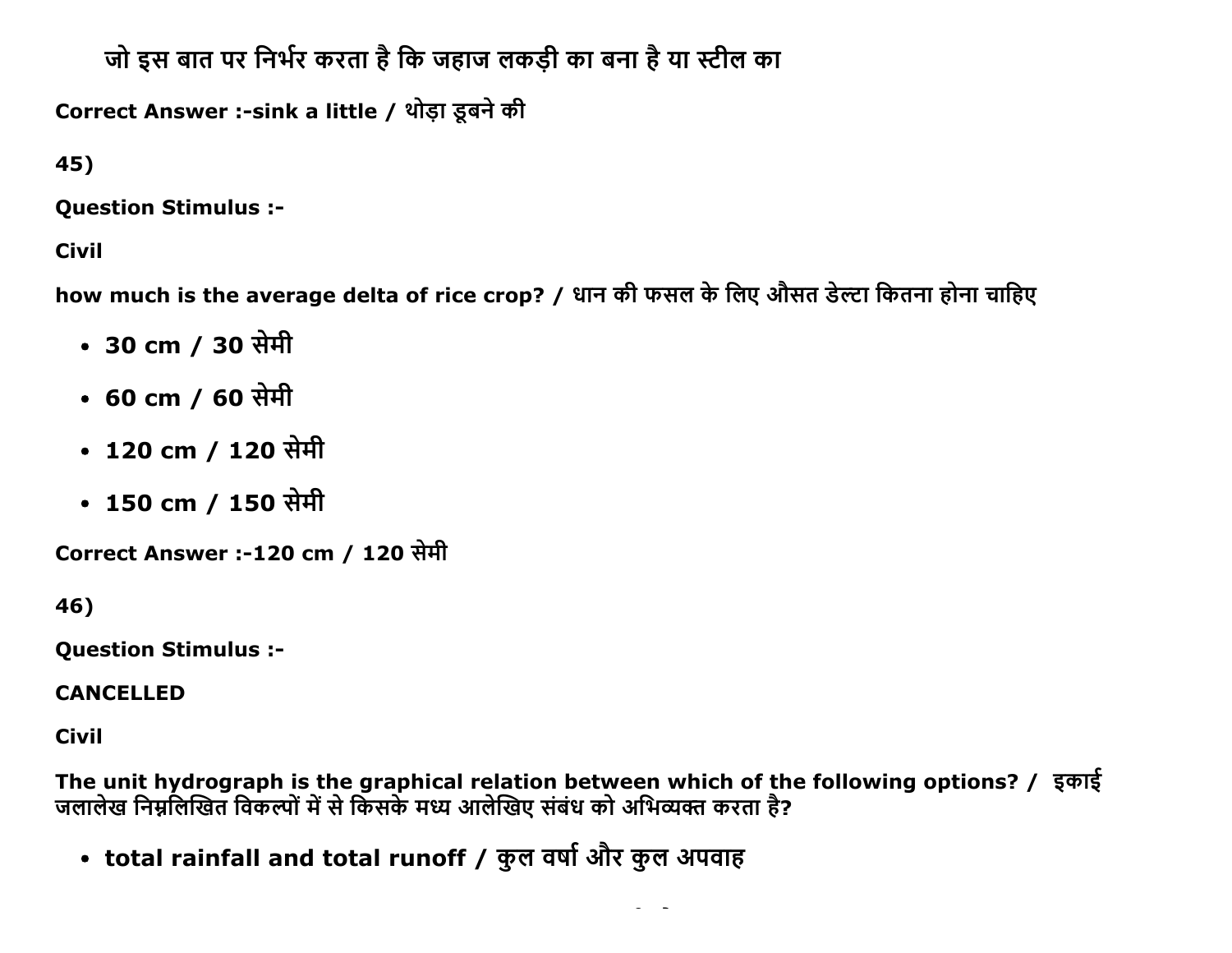- total rainfall and the direct runoff / कुल वर्षा और प्रत्यक्ष अपवाह
- effective rainfall and the total runoff / प्रभावी वर्षा और कुल अपवाह
- effective rainfall and the direct runoff / प्रभावी वर्षा और प्रत्यक्ष अपवाह

Correct Answer :-effective rainfall and the direct runoff / प्रभावी वर्षा और प्रत्यक्ष अपवाह

47)

**Question Stimulus :-**

**Civil** 

Killing of tissue from air pollutant is called / वायु प्रदूषकों के कारण ऊतकों के मरने की घटना को क्या कहा जाता है

- Necrosis / परिगलन
- Chlorosis / क्लोरोसिस
- Abscission / अपच्छेदन
- Epinasty / एपिनास्टी

Correct Answer :-Necrosis / परिगलन

48)

**Question Stimulus :-**

**Civil** 

The strength of a butt weld is: / एक बट वेल्ड की शक्ति है:

• about 70 to 90 percent of the main member / मुख्य सदस्य का लगभग 70 से 90 प्रतिशत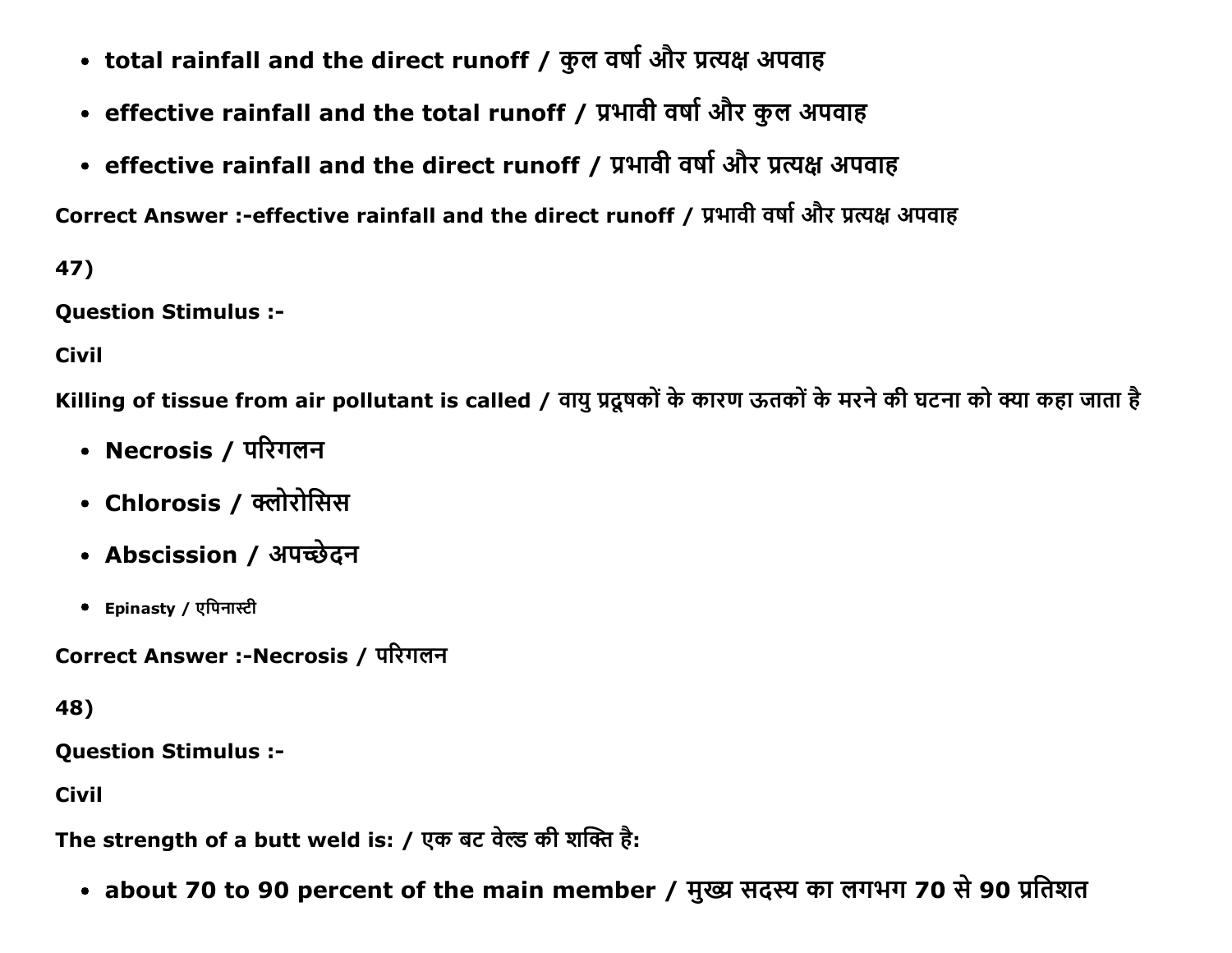- equal to that of the main member / मुख्य सदस्य के बराबर
- equal to or more than that of the main member / मुख्य सदस्य के समान या अधिक
- more than that of the main member / मुख्य सदस्य की तुलना में अधिक

Correct Answer :-equal to or more than that of the main member / मुख्य सदस्य के समान या अधिक

49)

**Question Stimulus :-**

**Civil** 

What is open cross staff used for setting out? / स्थापित करने के लिए उपयोग किया जाने वाला खुला पार स्टाफ क्या है?

- long offsets / लंबा समायोजन
- short offsets / लघु समायोजन
- oblique offsets / परोक्ष समायोजन
- None of these / इनमें से कोई नहीं

Correct Answer :-long offsets / लंबा समायोजन

50)

**Question Stimulus :-**

**Civil** 

What does the horizontal acceleration due to earthquake results in? / भूकंप के परिणाम के कारण क्षैतिज त्वरण क्या करता है?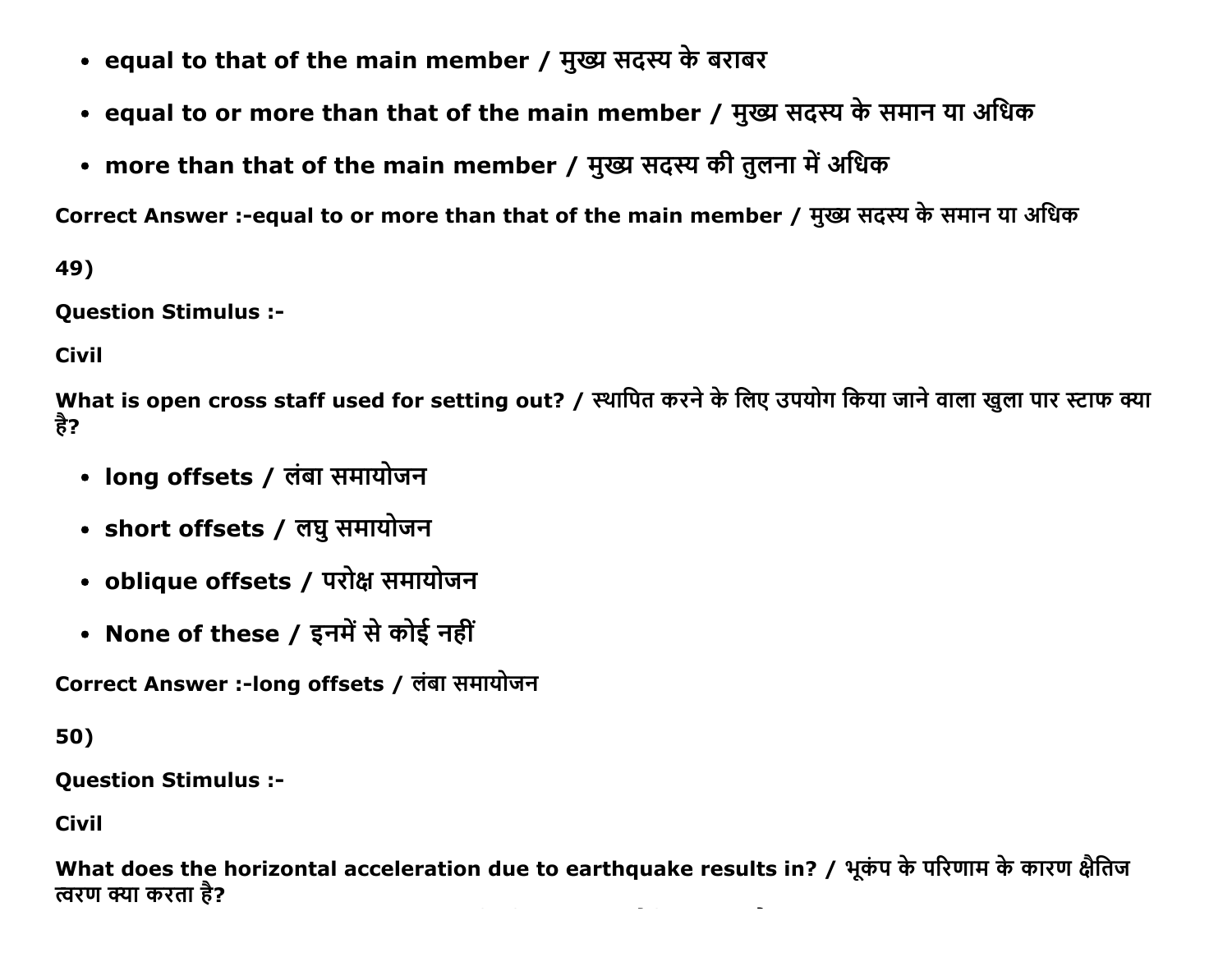- hydrodynamic pressure / द्रवगतिकीय दबाव आरोपित करता है
- inertia force into the body of the dam / बांध के शरीर बल आघूर्ण उत्पन्न करता है
- both [1] and [2] / दोनों [1] और [2]
- None of these / उपरोक्त में से कोई नहीं

```
Correct Answer :-both [1] and [2] / दोनों [1] और [2]
```
51)

**Question Stimulus :-**

**Civil** 

What is the durability of concrete is proportional to? / कंक्रीट के स्थायित्व के लिए क्या आनुपातिक है?

- sand content / रेत सामग्री
- water cement ratio / पानी सीमेंट अनुपात
- aggregate ratio / गिट्टी का अनुपात
- cement aggregate ratio / गिट्टी सीमेंट का अनुपात

Correct Answer :- cement aggregate ratio / गिट्टी सीमेंट का अनुपात

52)

**Question Stimulus :-**

**Civil** 

According to the maximum strain energy theory, yield locus is: / अधिकतम तनाव ऊर्जा सिद्धांत के अनुसार,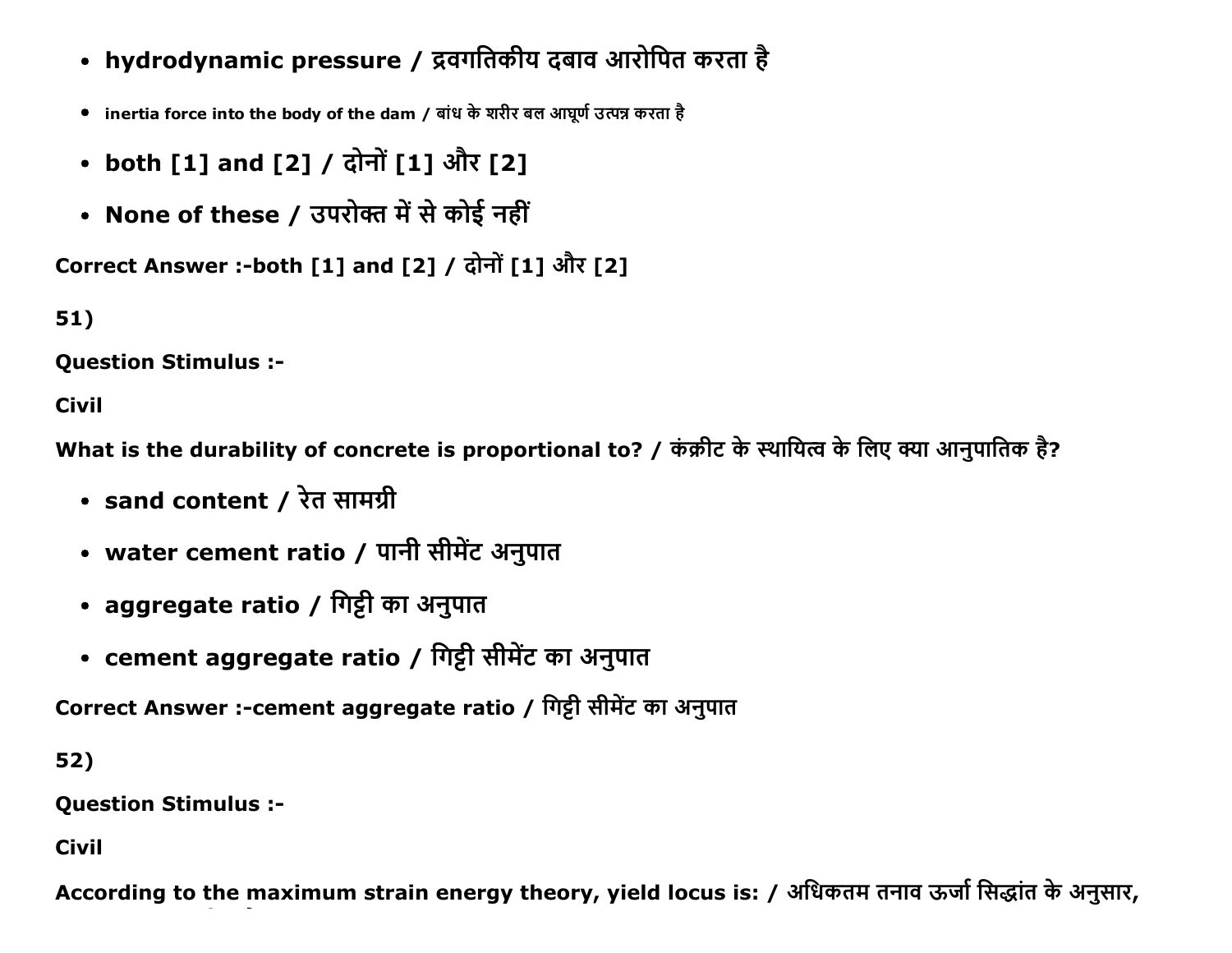उत्पादन बिन्द्रपथ होता है:

- a rectangle / एक आयत
- a circle / एक वृत्त
- a hexagon / एक षट्भुज
- an ellipse / एक दीर्घ वृत्त

Correct Answer :-an ellipse / एक दीर्घ वृत्त

53)

**Question Stimulus :-**

**Civil** 

What is the unit of intrinsic permeability? / आंतरिक पारगम्यता की इकाई क्या है?

- cm / सेमी
- $cm<sup>2</sup> /  $\pi$$
- $cm/day / \n{  $\hat{H}H$  /  $\hat{G}T$$
- None of these / इनमें से कोई नहीं

Correct Answer :-cm<sup>2</sup> / सेमी<sup>2</sup>

54)

**Question Stimulus :-**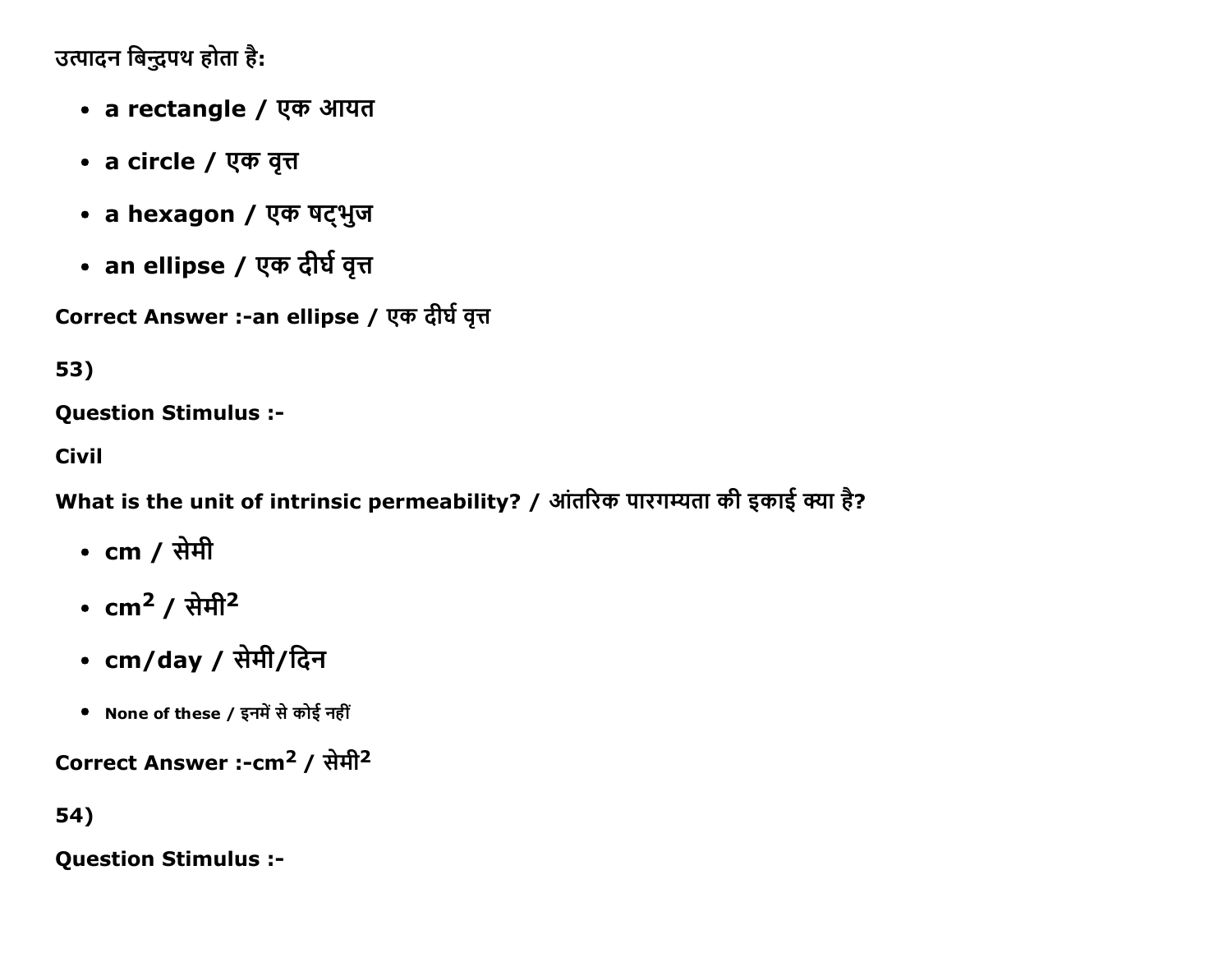# **Civil**

The shift of the transition curve of radius 300 m and length 48 m is / 300 मीटर त्रिज्या और 48 मीटर लंबाई वाले पारगमन (संक्रमण) वक्र में परिवर्तन होगा

- 0.32 m / 0.32 मीटर
- 0.42 m / 0.42 मीटर
- $0.52 \text{ m}$  /  $0.52 \text{ H}$ टर
- 0.62 m / 0.62 मीटर

Correct Answer :- 0.32 m / 0.32 मीटर

```
55)
```
**Question Stimulus :-**

#### **CANCELLED**

Civil

What does the area under stress strain curve represent? / प्रतिबल विकृति वक्र के अंतर्गत क्षेत्र किसका प्रतिनिधित्व करता है?

- breaking strength of material / सामग्री की तोड़ने की शक्ति
- toughness of material / सामग्री की मजबूती
- hardness of material / सामग्री की कठोरता
- energy required to cause failure / विफलता के लिए आवश्यक ऊर्जा

Correct Answer :-energy required to cause failure / विफलता के लिए आवश्यक ऊर्जा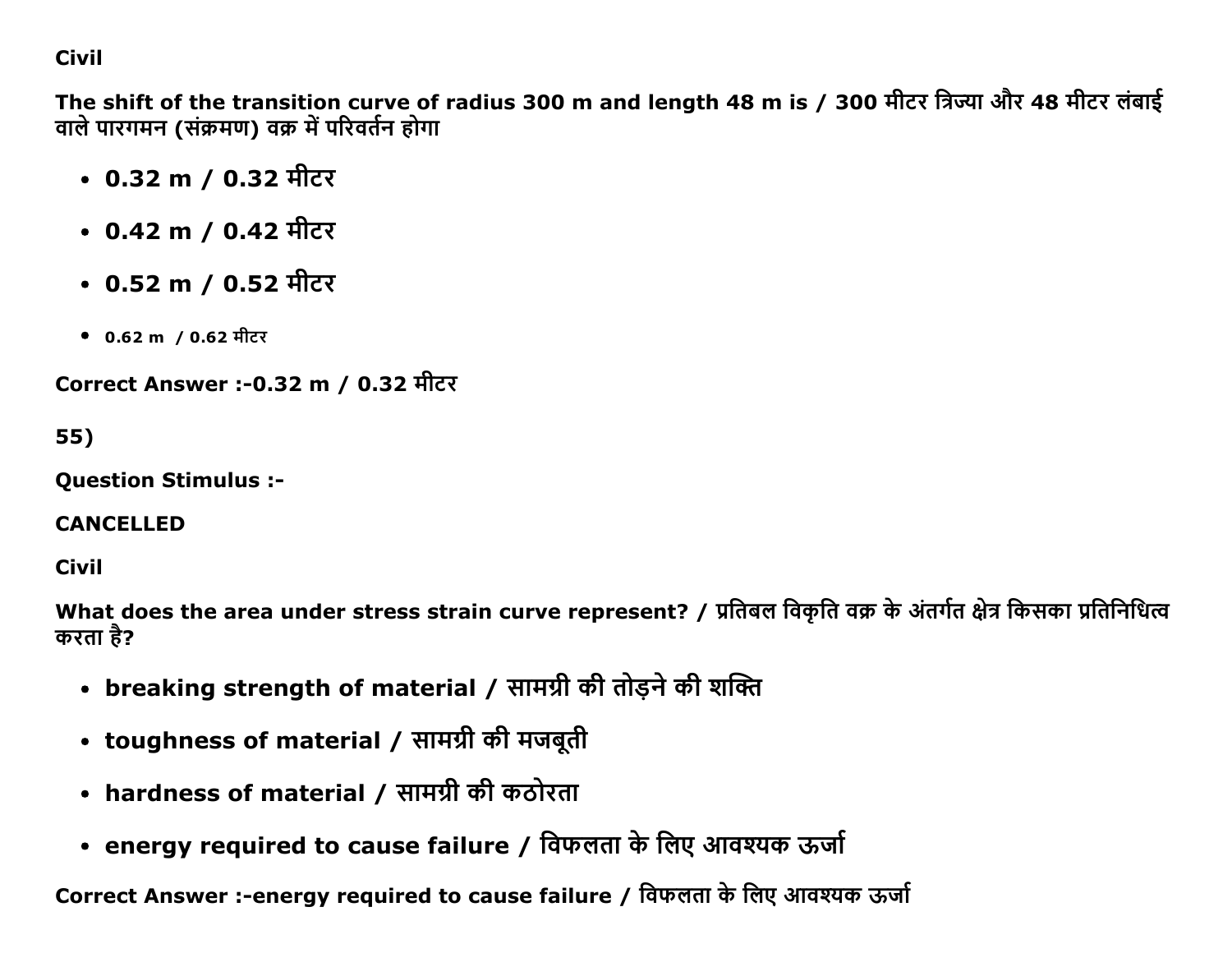56)

Question Stimulus :

Civil

At what distance does the centre of solid hemisphere, with radius 'r', lie on the central radius? / त्रिज्या 'आर', वाले ठोस गोलाद्धे का केंद्र केंद्रीय त्रिज्या पर कितनी दूरी पर रहता है,?

- $5r/4$  from the plane base / तल के आधार से 5आर / 4
- 3r/8 from the plane base / तल आधार से 3आर/ 8
- 8r/3 from the plane base / तल आधार से 8आर/ 3
- none of these / उपरोक्त में से कोई नहीं

Correct Answer :-3r/8 from the plane base / तल आधार से 3आर/ 8

57)

Question Stimulus :

Closed contours with higher value inside represents a / अंदर उच्च मान के साथ बंद परिरेखा किसका प्रतिनिधित्व करती है

- depression / अवनमन
- hill /  $\overline{q}$  varigh
- plain surface / समतल सतह
- None of these / उपरोक्त में से कोई नहीं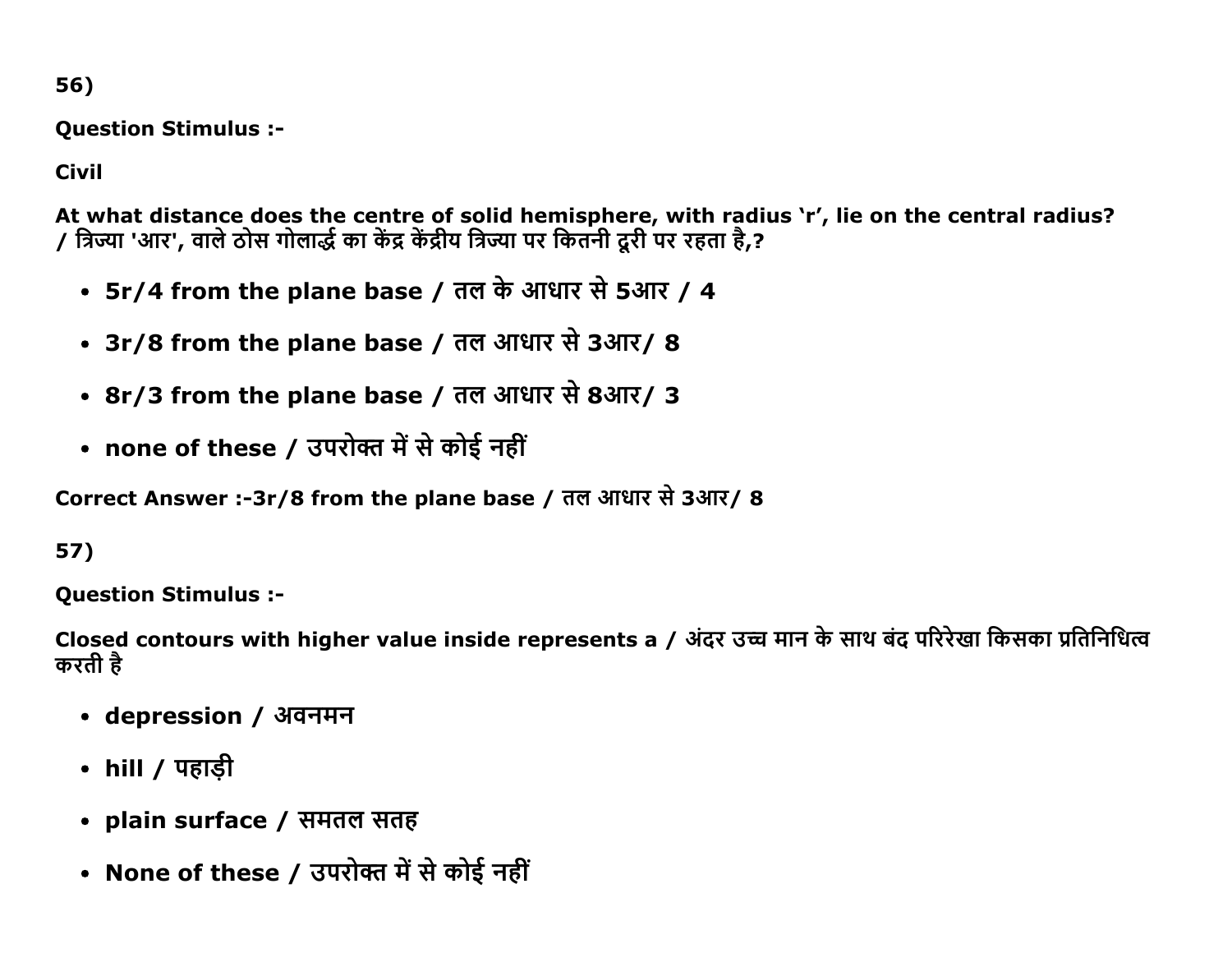Correct Answer :-hill / पहाड़ी

58)

Question Stimulus :

CANCELLED

Civil

Which of the following beam is likely to have point of contra-flexure? / निम्नलिखित बीम में से किसमें कॉण्टाफ्लेक्चर होने की संभावना है?

- cantilever beam / भुजोत्तोलक बीम
- simply supported beam / सामान्य रूप से समर्थित बीम
- beam with overhangs / छज्जे के साथ बीम
- beam fixed at both ends / दोनों सिरों पर नियत बीम

Correct Answer :-beam with overhangs / छज्जे के साथ बीम

59)

Question Stimulus :

Civil

In a statically indeterminate structure, the formation of first plastic hinge will reduce the number of redundancy by how much? / एक स्थिर रुप से अनिश्चित संरचना में, पहले प्लास्टिक कब्जा के निर्माण के परिणामस्वरूप कितनी अतिरिक्तता कम हो जाएगी?

5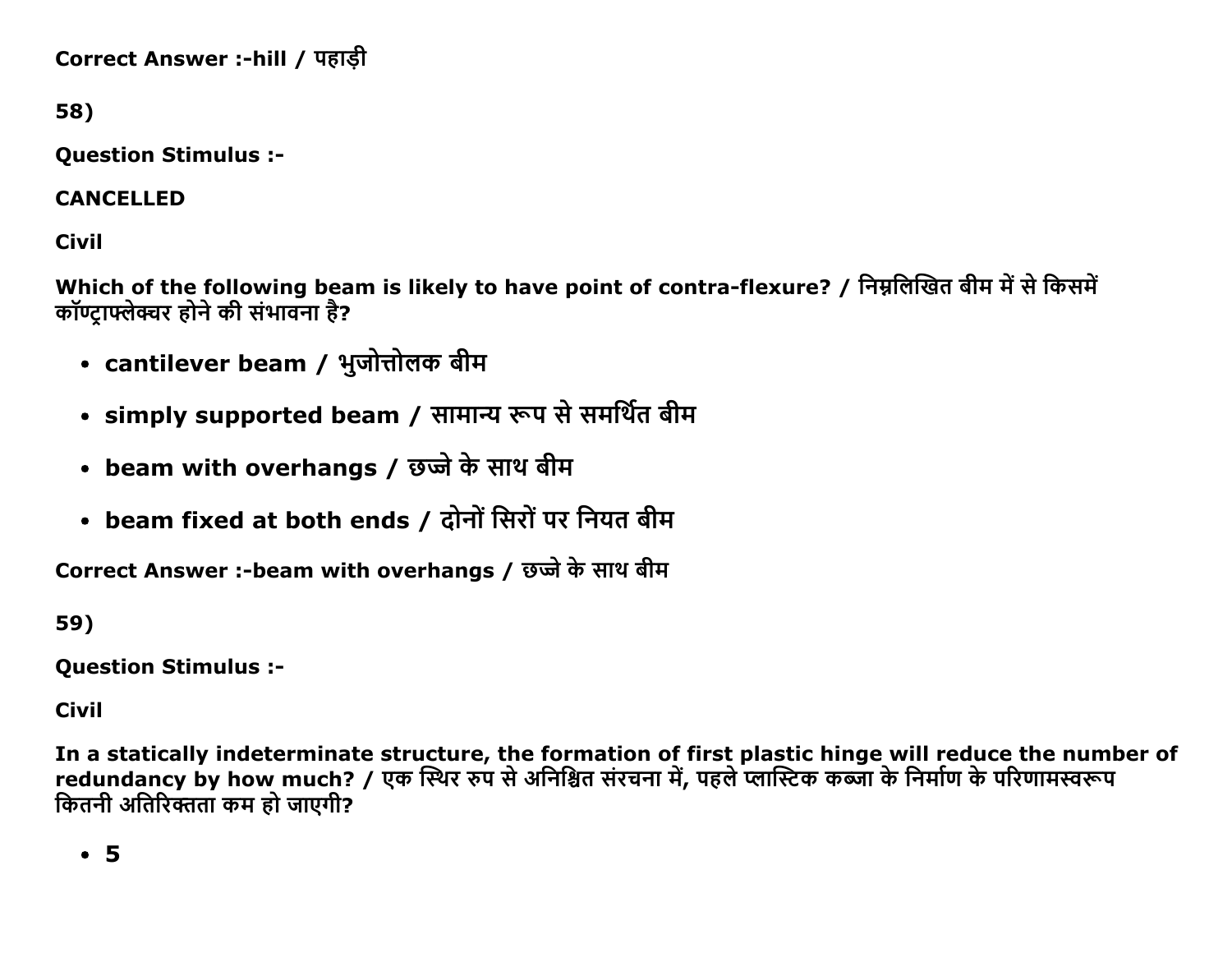- $\cdot$  1
- $\cdot$  2
- $3$

**Correct Answer:-1** 

60)

**Question Stimulus :-**

**Civil** 

How does the negative skin friction on a pile under vertical compressive load act? / ऊर्ध्वाधर सम्पीड़क भार के अधीन एक ढेर पर नकारात्मक त्वचा घर्षण कैसे काम करता है?

- downward and increases the load carrying capacity of the pile / नीचे की ओर और ढेर के भार वहन करने की क्षमता बढ़ जाती है
- downward and reduces the load carrying capacity of the pile / नीचे की ओर और ढेर के भार वहन करने की क्षमता कम हो जाती है
- upward and increases the load carrying capacity of the pile / ऊपर की ओर और ढेर के भार वहन करने की क्षमता बढ़ जाती है
- downwards and maintains the same load carrying capacity of the pile / नीचे की ओर और ढेर के समान भार वहन करने की क्षमता को बनाए रखता है

Correct Answer :-downward and reduces the load carrying capacity of the pile / नीचे की ओर और ढेर के भार वहन करने की क्षमता कम हो जाती है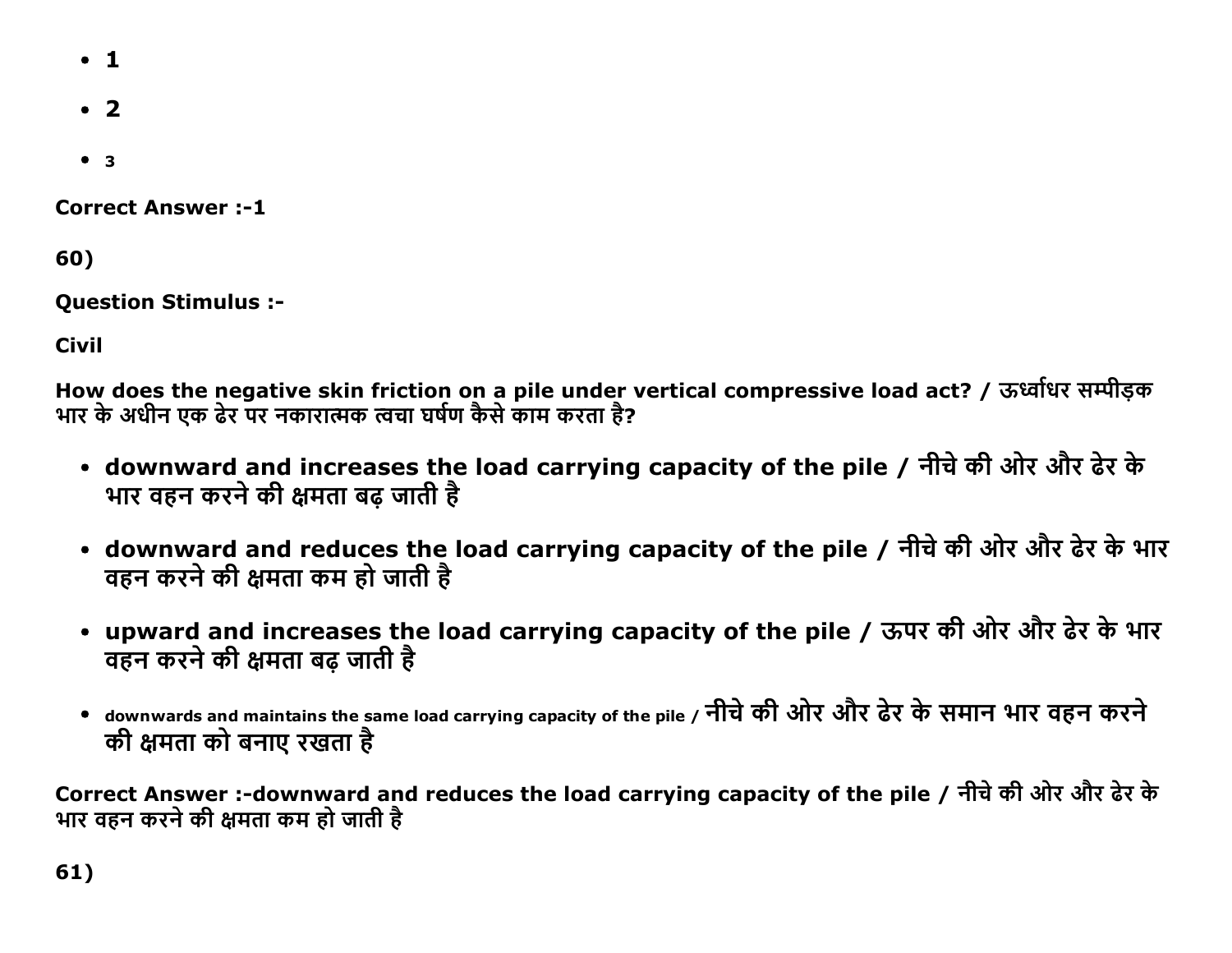#### Question Stimulus :

Civil

Contour interval on map sheet denotes / मानचित्र पत्रक पर परिरेखा का अंतराल दर्शाता है

- Vertical distance of contour lines above the datum plane / आधार सतह से ऊपर समोच्च रेखाओं की ऊर्ध्वाधर दूरी
- Vertical distance between two successive contour lines / लगातार दो परिरेखाओं के बीच ऊर्ध्वाधर दूरी
- slope distance between two successive contour lines / लगातार दो परिरेखाओं के बीच ढाल की दुरी
- horizontal distance between two successive contour lines / लगातार दो परिरेखाओं के बीच क्षैतिज दूरी

Correct Answer :-Vertical distance between two successive contour lines / लगातार दो परिरेखाओं के बीच ऊर्ध्वाधर दरी

62)

Question Stimulus :

CANCELLED

Civil

What is the relation between moment and curvature at the plastic hinge? / प्लास्टिक के कब्जे पर आघूर्ण और वक्रता के बीच क्या संबंध है?

• linear / रैखिक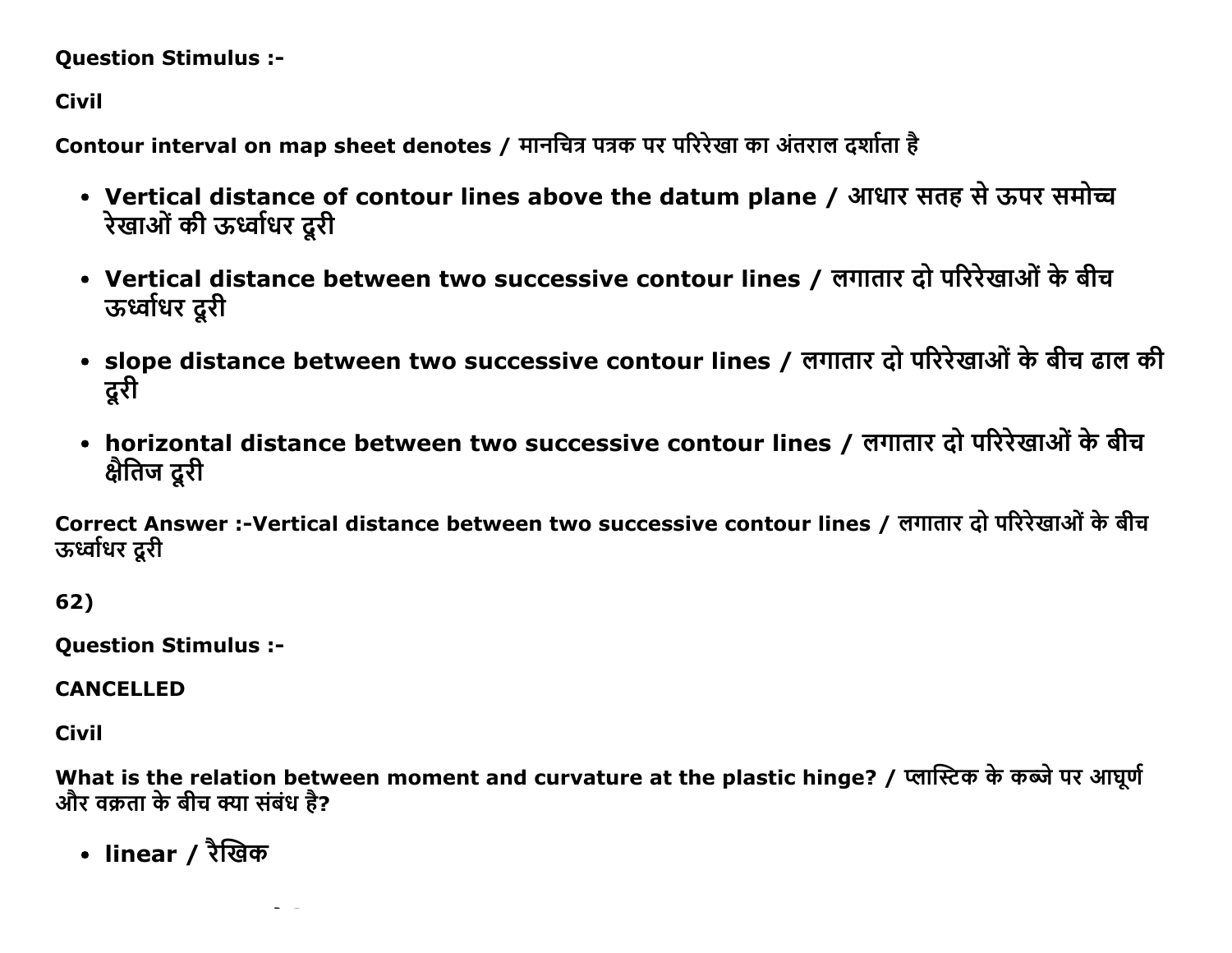- not linear / अरैखिक
- curvature is constant for all moments / वक्रता सभी आघूर्ण पर नियत रहेगी
- None of these / इनमें से कोई नहीं

Correct Answer :-None of these / इनमें से कोई नहीं

63)

**Question Stimulus :-**

**Civil** 

A simply supported beam of span 'I' carries a uniformly distributed load of 'w' kg/m. What is the magnitude of concentrated load to be applied at the centre of this beam which would produce the same deflection as the uniformly distributed load? / पाट (स्पैन) 'एल' वाला एक सामान्य समर्थित बीम 'डब्ल्यू'<br>किलोग्राम / मीटर के समरूप वितरित भार को सहन करता है। इस बीम के केंद्र पर आरोपित होने वाले केंद्रित भार का परिमाण होगा जो उतने ही झुकाव का उत्पादन करेगा जितना समरूप तरीके से वितरित किया गया भार करता है?

- 3wl/8 / 3 डब्ल्यूएल / 8
- wl/2 / डब्ल्युएल / 2
- 5wl/8 / 5 डब्ल्युएल / 8
- 7wl/8 / 7 डब्ल्युएल / 8

Correct Answer :-5wl/8 / 5 डब्ल्यूएल / 8

64)

**Question Stimulus :-**

**CANCELLED**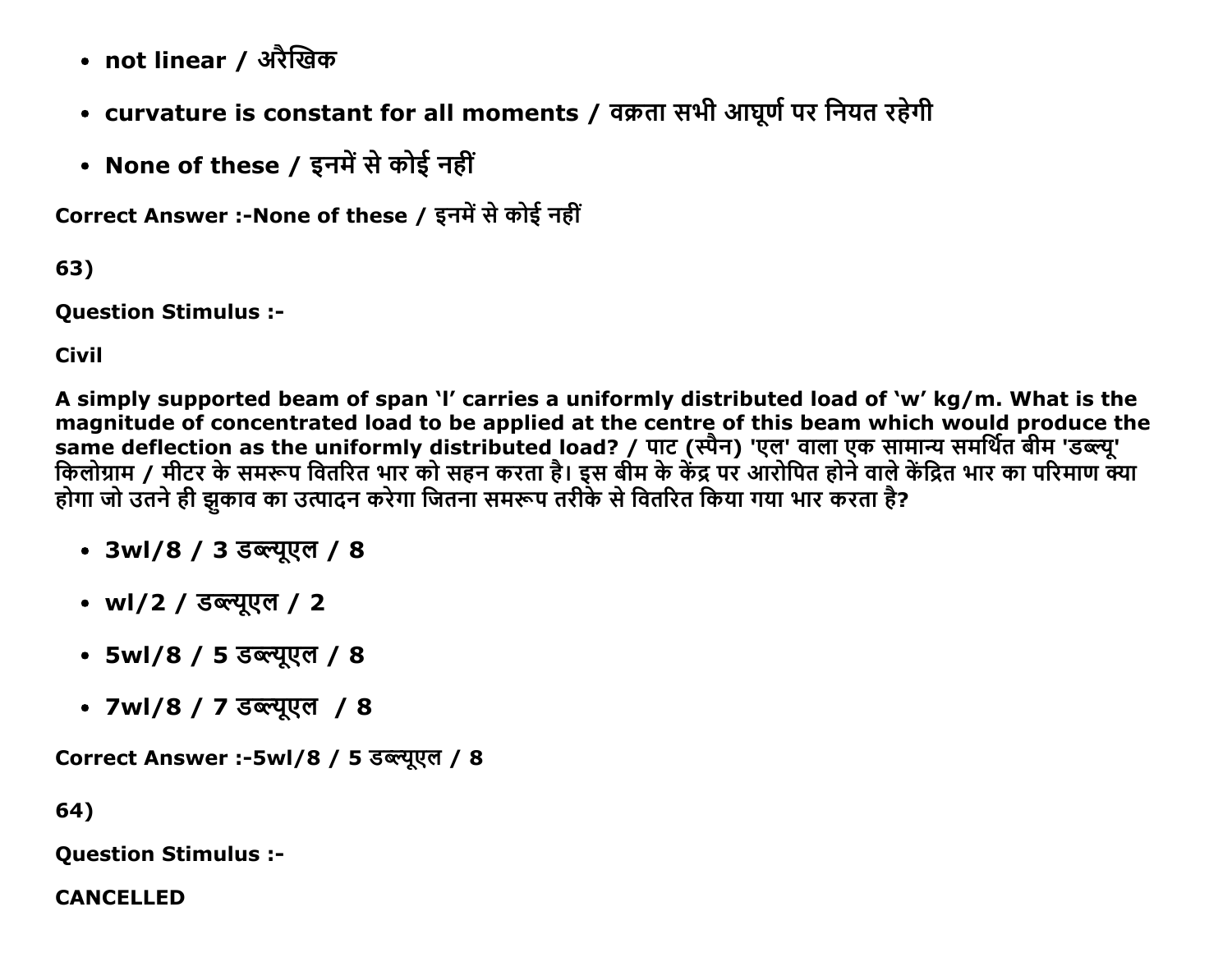# **Civil**

Which source of water among the following is not a surface source? / निम्नलिखित में से कौन सा जल स्रोत एक सतही स्रोत नहीं है?

- Springs / झरना
- Wells / कुऑ
- Lakes / झील
- None of these / इनमें से कोई नहीं

Correct Answer :-Lakes / झील

65)

**Question Stimulus :-**

**Civil** 

When a member is subjected to axial tensile load, what is the greatest normal stressequal to ? / जब<br>एक सदस्य अक्षीय तन्य भार के अधीन होता है, सबसे बड़ी सामान्य तनाव के बराबर क्या होता है?

- half the maximum shear stress / अधिकतम अपरुपण प्रतिबल का आधा
- maximum shear stress / अधिकतम अपरुपण प्रतिबल
- twice the maximum shear stress / अधिकतम अपरुपण प्रतिबल का दोगुना
- None of these / उपरोक्त में से कोई नहीं

Correct Answer :-twice the maximum shear stress / अधिकतम अपरुपण प्रतिबल का दोगुना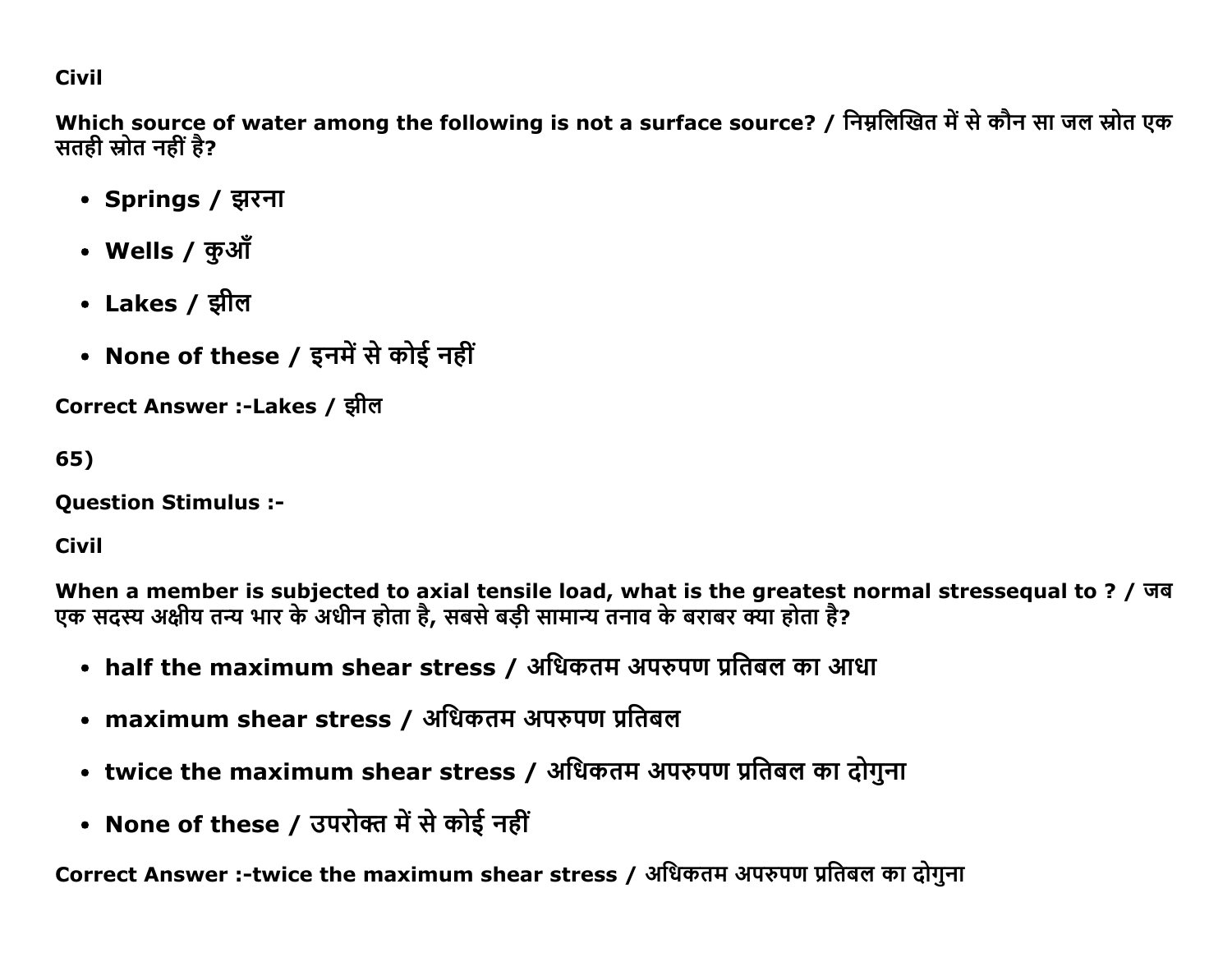66)

**Question Stimulus :-**

**Civil** 

The percentage of the total sediment flow depositing in the reservoir, is called as / जलाशय में जमा कल तलछट प्रवाह के प्रतिशत को क्या कहा जाता है?

- capacity inflow ratio / क्षमता प्रवाह अनुपात
- sediment co-efficient / तलछट गुणांक
- trap efficiency / जाल दक्षता
- displacement efficiency / विस्थापन दक्षता

Correct Answer :-trap efficiency / जाल दक्षता

67)

**Question Stimulus :-**

**Civil** 

What is the purpose of reinforcement in prestressed concrete? / पूर्व प्रतिबलन ठोस में प्रबलन का उद्देश्य क्या है

- to provide adequate bond stress / पर्याप्त बंध तनाव उपलब्ध कराना
- to resist tensile stresses / तन्यता प्रतिबल का विरोध करना
- to impart initial compressive stress in concrete / ठोस में प्रारंभिक सम्पीड़क तनाव प्रदान करना
- All of these / उपरोक्त सभी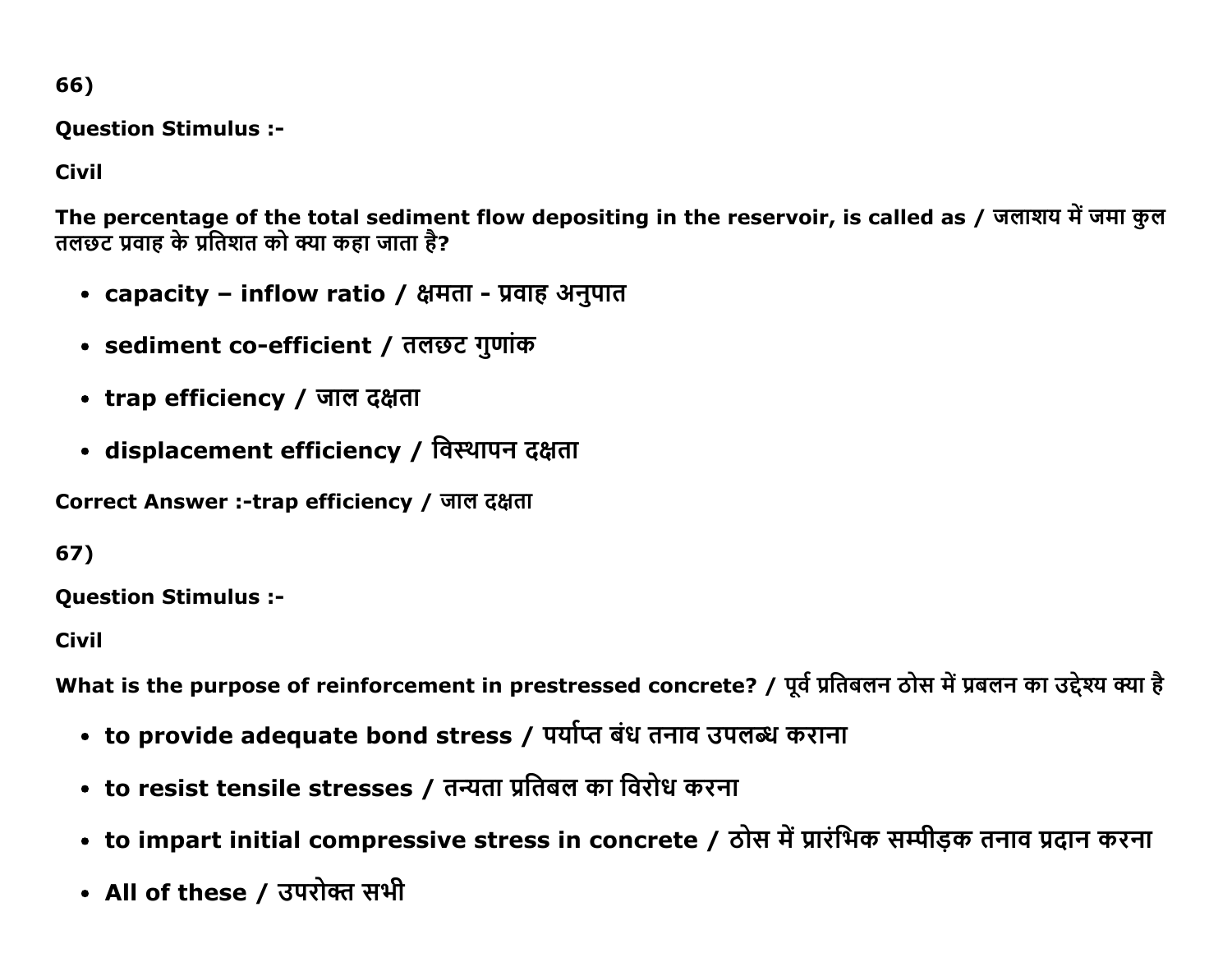Correct Answer :-to impart initial compressive stress in concrete / ठोस में प्रारंभिक सम्पीडक तनाव प्रदान करना

68)

Question Stimulus :

Civil

In the conventional prestressing, what happens to the diagonal tension in concrete? / पारंपरिक पूर्व-बलाघातित स्थिति में, ठोस में विकर्ण तनाव का क्या होता है?

- increases / बढ जाता है
- decreases / कम हो जाता है
- does not change / परिवर्तन नहीं होता है
- may increase or decrease / बढ़ या कम हो सकता है

Correct Answer :-decreases / कम हो जाता है

69)

Question Stimulus :

Civil

If the area of plane surface is 'A', ' ' is the depth of centroid of the plane area below the liquid free surface, then what is the hydrostatic pressure on a plane surface is equal to? / यदि सतह का क्षेत्रफल 'ए' है, और 'एच' ` ' तरल मुक्त सतह के नीचे सतह क्षेत्र के केन्द्रक की गहराई है, तब एक सतह पर जलस्थैतिक दबाव किसके बराबर होगा?

 $\omega Ah$ 

 $\omega A\bar{h} \sin^2 \theta$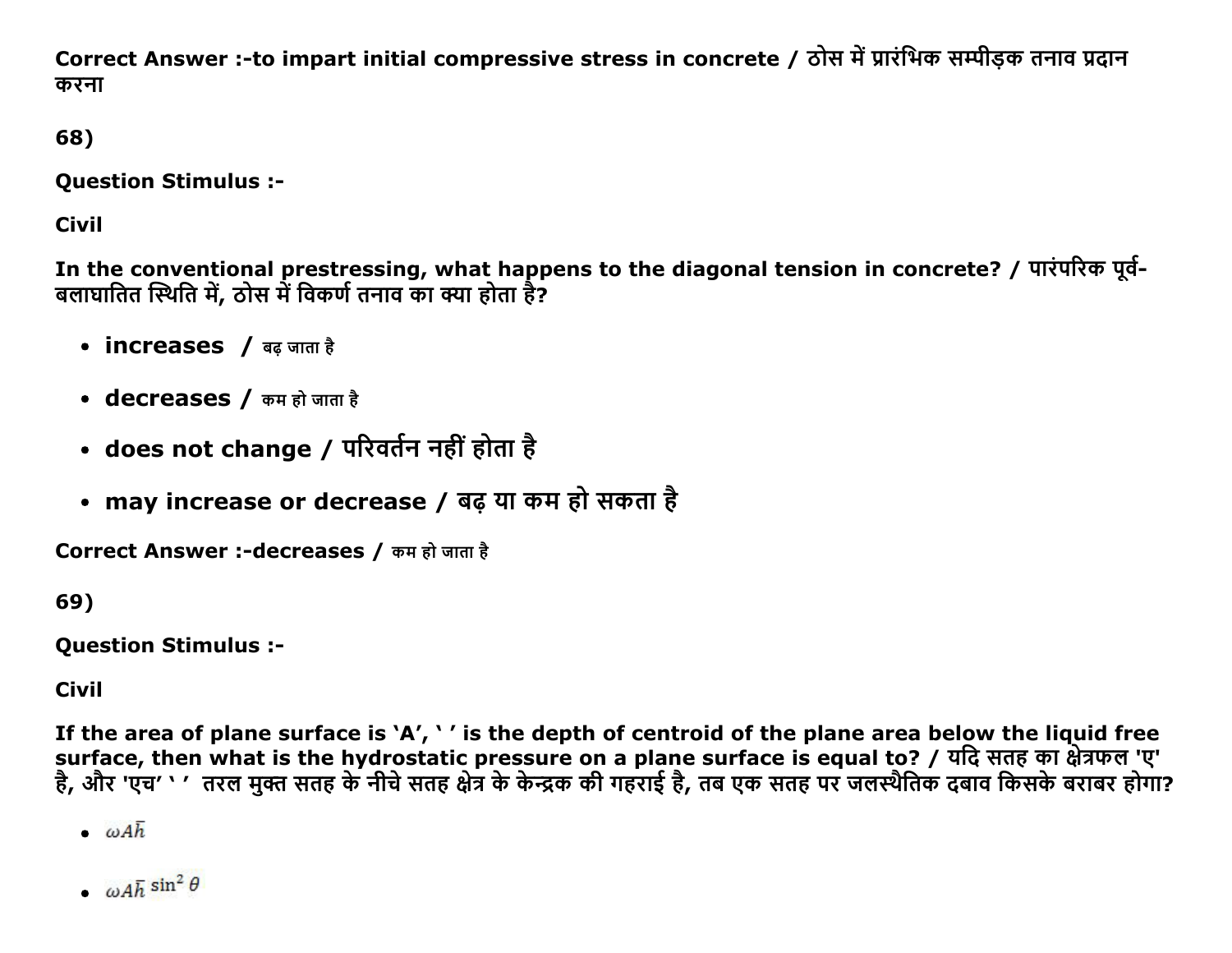$\frac{\omega A \overline{h}}{2}$ 

- 
- $\omega A \overline{h} \sin \theta$

**Correct Answer:**- $\omega A\bar{h}$ 

70)

**Question Stimulus :-**

**Civil** 

The load on a lintel is assumed as uniformly distributed, if the masonry above it, is upto a height of\_\_\_\_\_\_\_\_\_\_\_\_\_\_\_\_\_\_\_\_\_\_\_/ एक सरदल (चौखट) पर भार को समरूप तरीके से वितरित हुआ माना जाता है, तब जब इसके ऊपर चिनाई,<br>की ऊंचाई \_\_\_\_\_\_\_\_\_\_\_\_\_\_\_\_\_\_\_\_तक होती है।

- the effective span / प्रभावी पाट तक
- 1.25 times the effective span / प्रभावी पाट के 1.25 गुने तक
- 1.4 times the effective span / प्रभावी पाट के 1.4 गुने तक
- 2.5 times the effective span / प्रभावी पाट के 2.5 गुने तक

Correct Answer :-1.25 times the effective span / प्रभावी पाट के 1.25 गुने तक

 $71)$ 

**Ouestion Stimulus :-**

**Civil** 

From the following options, what is the value of Coefficient of percolation? / निम्नलिखित विकल्पों में से, अंतःस्त्रवण गुणांक का मान क्या है?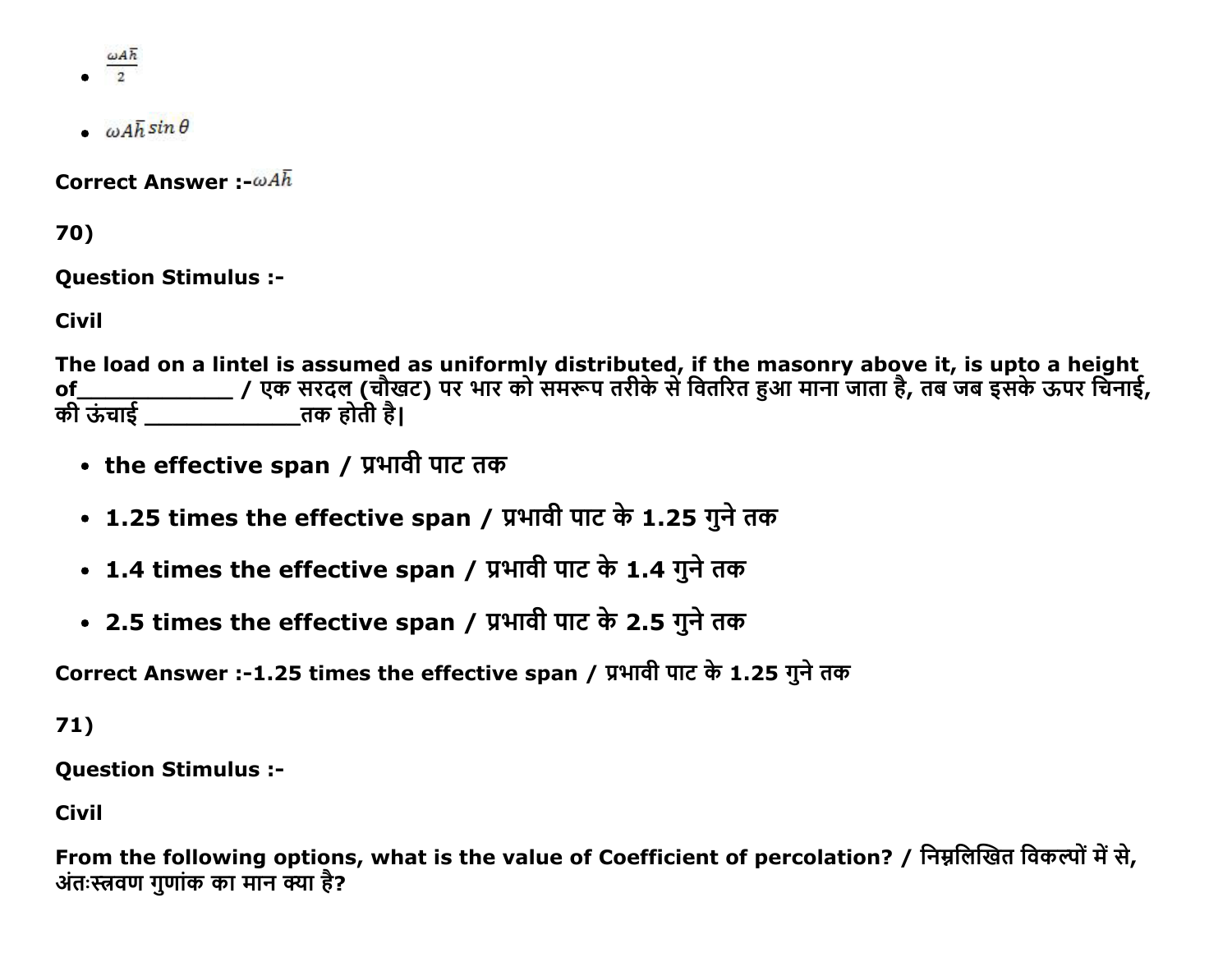- less than the coefficient of permeability / पारगम्यता के गुणांक से कम
- equal to the coefficient of permeability / पारगम्यता के गुणांक के बराबर
- greater than the coefficient of permeability / पारगम्यता के गुणांक से अधिक
- none of these / इनमें से कोई नहीं

Correct Answer :-greater than the coefficient of permeability / पारगम्यता के गुणांक से अधिक

72)

**Ouestion Stimulus :-**

**Civil** 

The coarse grained soils will lie on boundary classification, when they have which of the percentage सीमा वर्गीकरण पर मोटे कणों वाली मिट्टी स्थित होगी, जब उसके बारीक का प्रतिशत होगा? of fine  $/$ 

- 1% to 10% / 1% से 10%
- 10% to 20% / 10% से 20%
- 5% to 12% / 5% से 12%
- 12% to 20% / 12% से 20%

Correct Answer :-5% to 12% / 5% से 12%

73)

**Question Stimulus :-**

**Civil**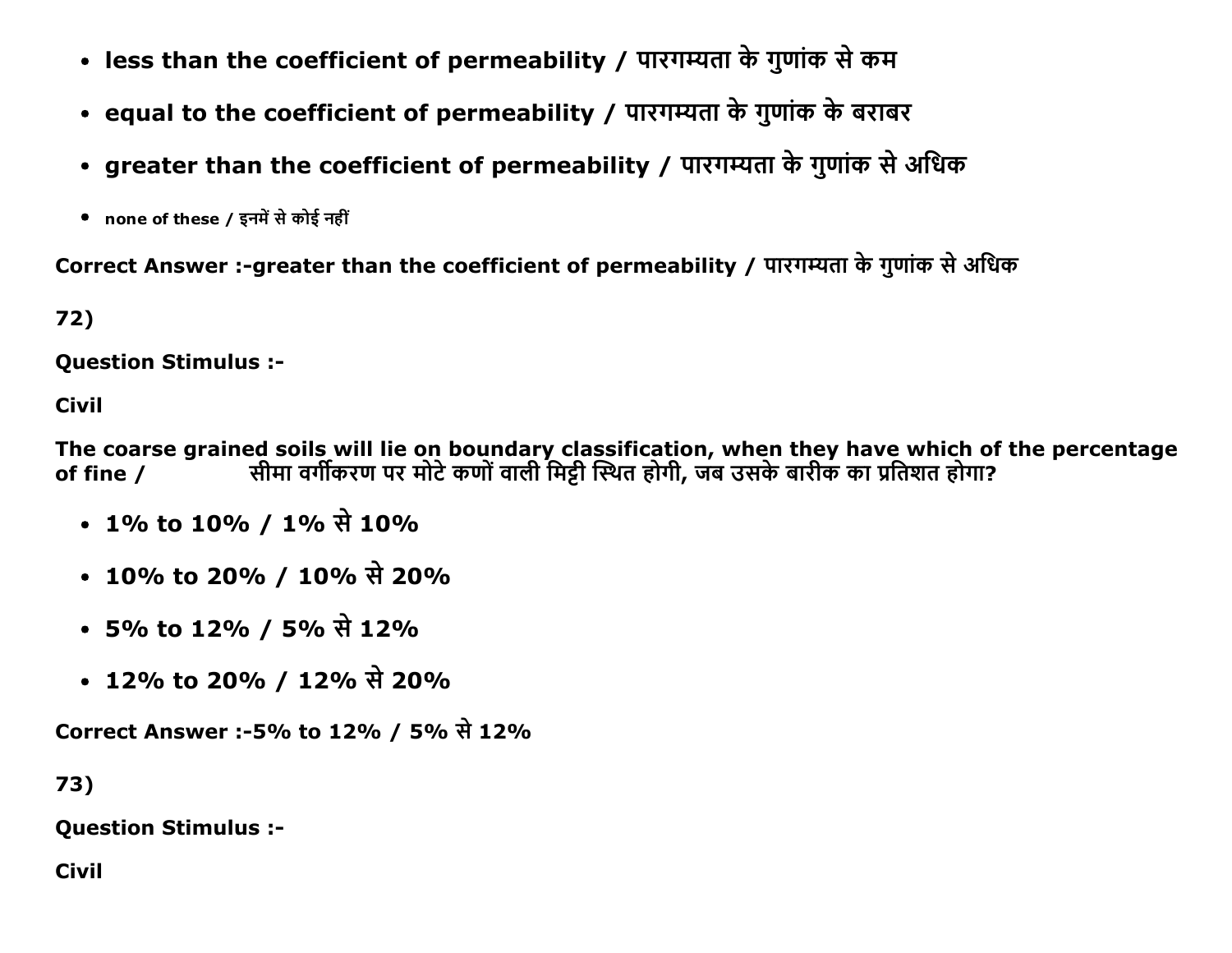In the Terzaghi's theory of one dimensional consolidation, what is assumed? / तेर्ज़ाघी एक आयामी समेकन सिद्धांत में, क्या मान लिया जाता है?

- soil particles are compressible / मिट्टी के कण संपीदनीय हैं
- soil is non-homogenous / मिट्टी विजातीय है
- coefficient of volume change is not constant / आयतन परिवर्तन का गुणांक स्थिर नहीं है
- compression is one-dimensional / संपीड़न एक आयामीय है

Correct Answer :-compression is one-dimensional / संपीडन एक आयामीय है

74)

Question Stimulus :

Civil

What is the diameter of the column head supporting a flat slab? / सपाट स्लैब को सहारा देने वाले एक स्तंभ के सिरे का व्यास क्या होगा?

- $\cdot$  0.25 times the span / पाट का 0.25 गुना
- 2.5 times the diameter of the column / स्तंभ के व्यास का 2.5 गुना
- 4 times the diameter of the column / स्तंभ के व्यास का 4 गुना
- $\cdot$  0.5 times span / पाट का 0.5 गुना

Correct Answer :-0.25 times the span / पाट का 0.25 गुना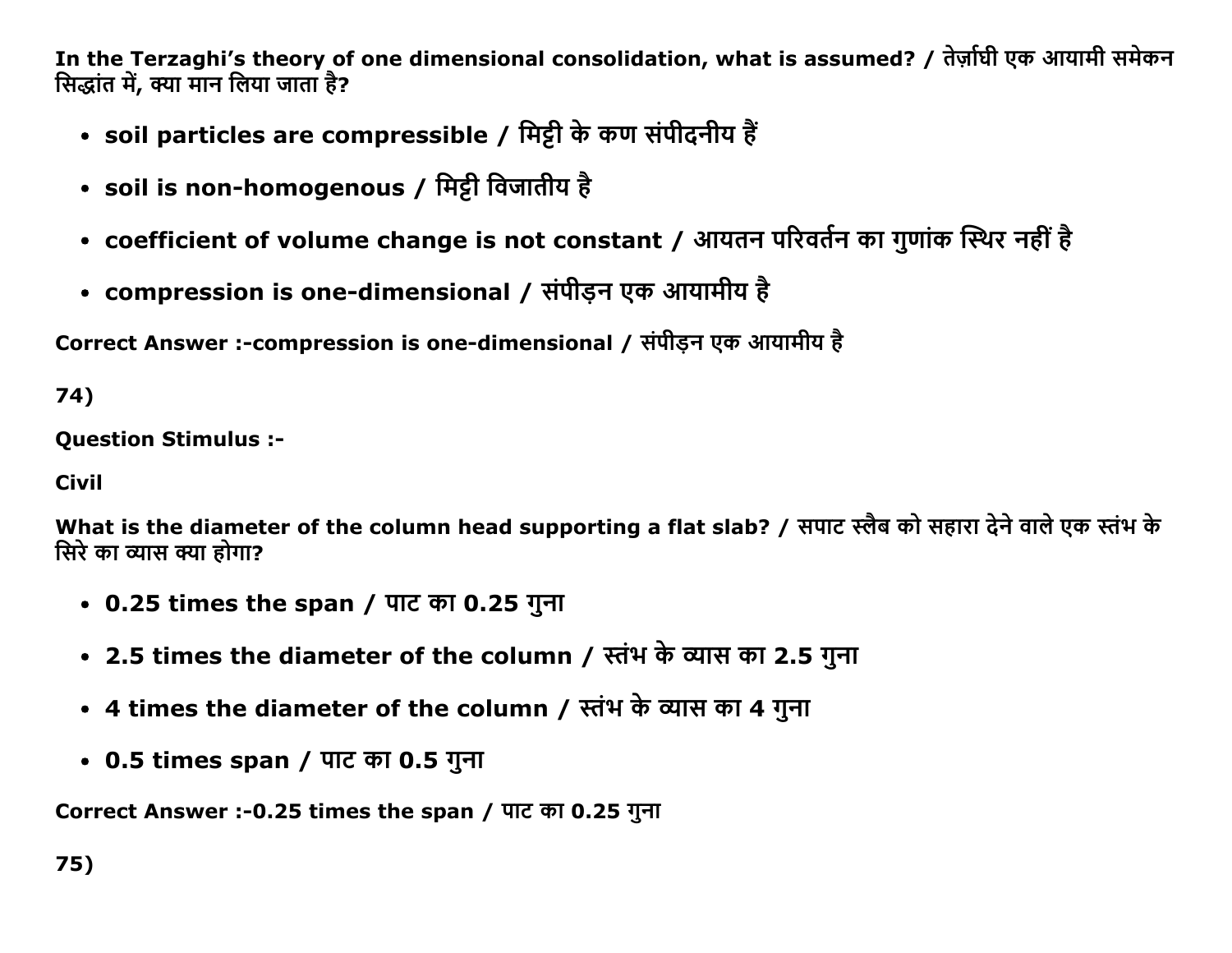#### **Question Stimulus :-**

# **Civil**

What is the Young's modulus of elasticity for a perfectly rigid body? / एक पूर्ण ठोस पिंड के लिए प्रत्यास्थता का यंग मापांक क्या होगा?

- zero / शून्य
- unity / इकाई
- infinity / अनन्त
- None of these / उपरोक्त में से कोई नहीं

Correct Answer :-infinity / अनन्त

```
76)
```
**Question Stimulus :-**

**Civil** 

In the design of prestressed concrete structures, which of the following limit states will come under the limit states of serviceability? / पूर्व-बलाघातित ठोस संरचनाओं के डिजाइन में, निम्नलिखित में कौन-सी सीमित अवस्था उपयोगिता के सीमित अवस्था के अंतर्गत आती है?

- Flexure and cracking / मोड़ और दरार
- Deflection and cracking / विक्षेपण और दरार
- Shear, deflection and cracking / अपरूपण, विक्षेपन और दरार
- Shear and deflection / अपरूपण और विक्षेपण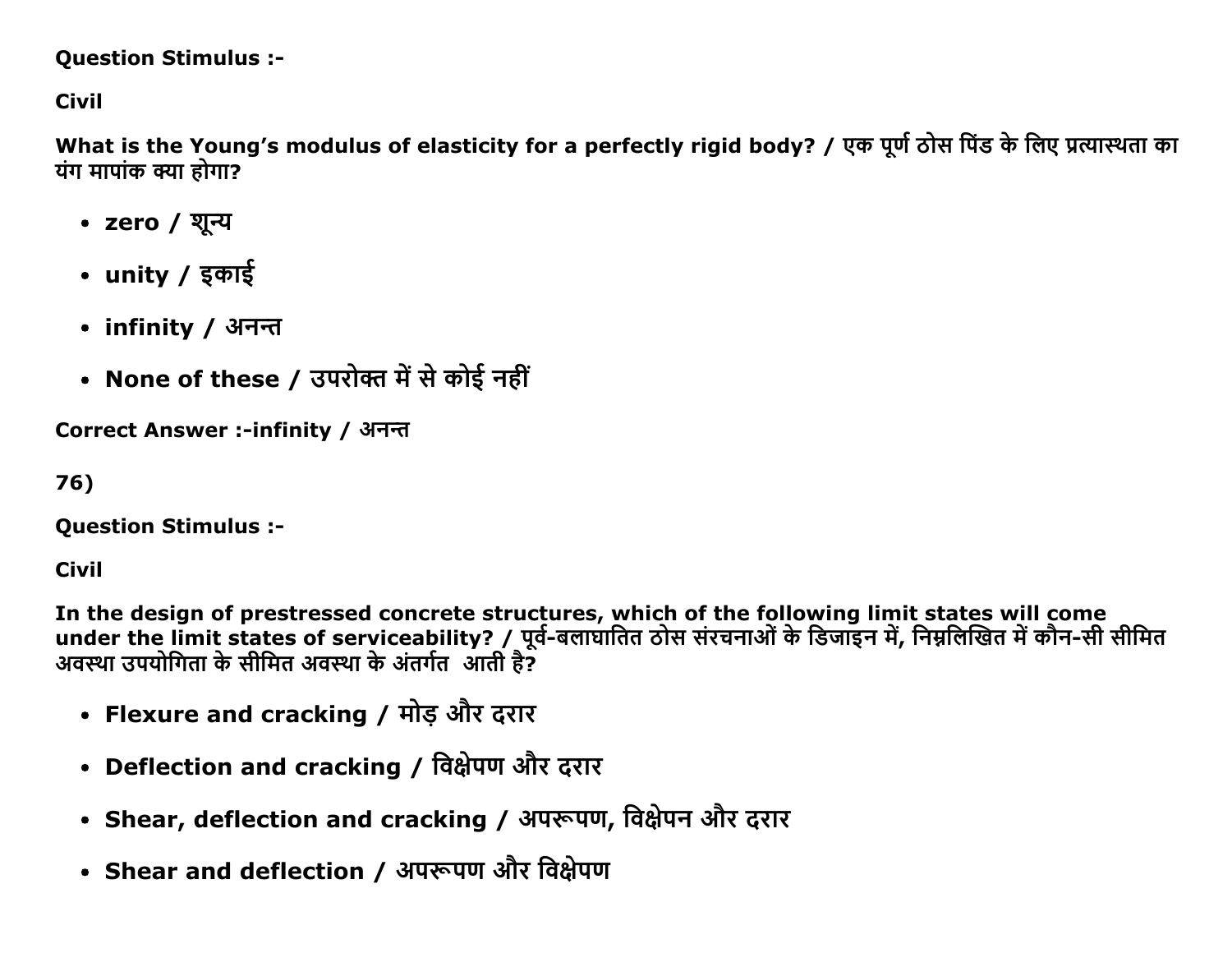Correct Answer :-Deflection and cracking / विक्षेपण और दरार

77)

Question Stimulus :

Civil

What happens when Lime is added to water or waste water? / क्या होता है जब चुने को पानी या गंदे पानी में मिलाया जाता है?

- destabilise colloidal oil and organic emulsion suspensions / कोलाइडयन तेल और कार्बनिक पायस निलंबन को अस्थिर करता है
- assist precipitation of metals as hydroxides by lowering their pH / उनकी पीएच कम करके हाइडॉक्साइड के रूप में धातुओं के अवक्षेपण में सहायता करता है
- remove calcium hardness / कैल्शियम की कठोरता को दूर करता है
- convert calcium carbonate to calcium bicarbonate / कैल्शियम कार्बोनेट को कैल्शियम बाइकारबोनेट में परिवर्तित करता है

Correct Answer :-destabilise colloidal oil and organic emulsion suspensions / कोलाइडयन तेल और कार्बनिक पायस निलंबन को अस्थिर करता है

78)

Question Stimulus :

Civil

Which of the following statements is correct? / निम्नलिखित कथनों में से कौन सही है?

A. The only water which can be obtained from the aquifer is that which will flow by gravity / क. जलभूत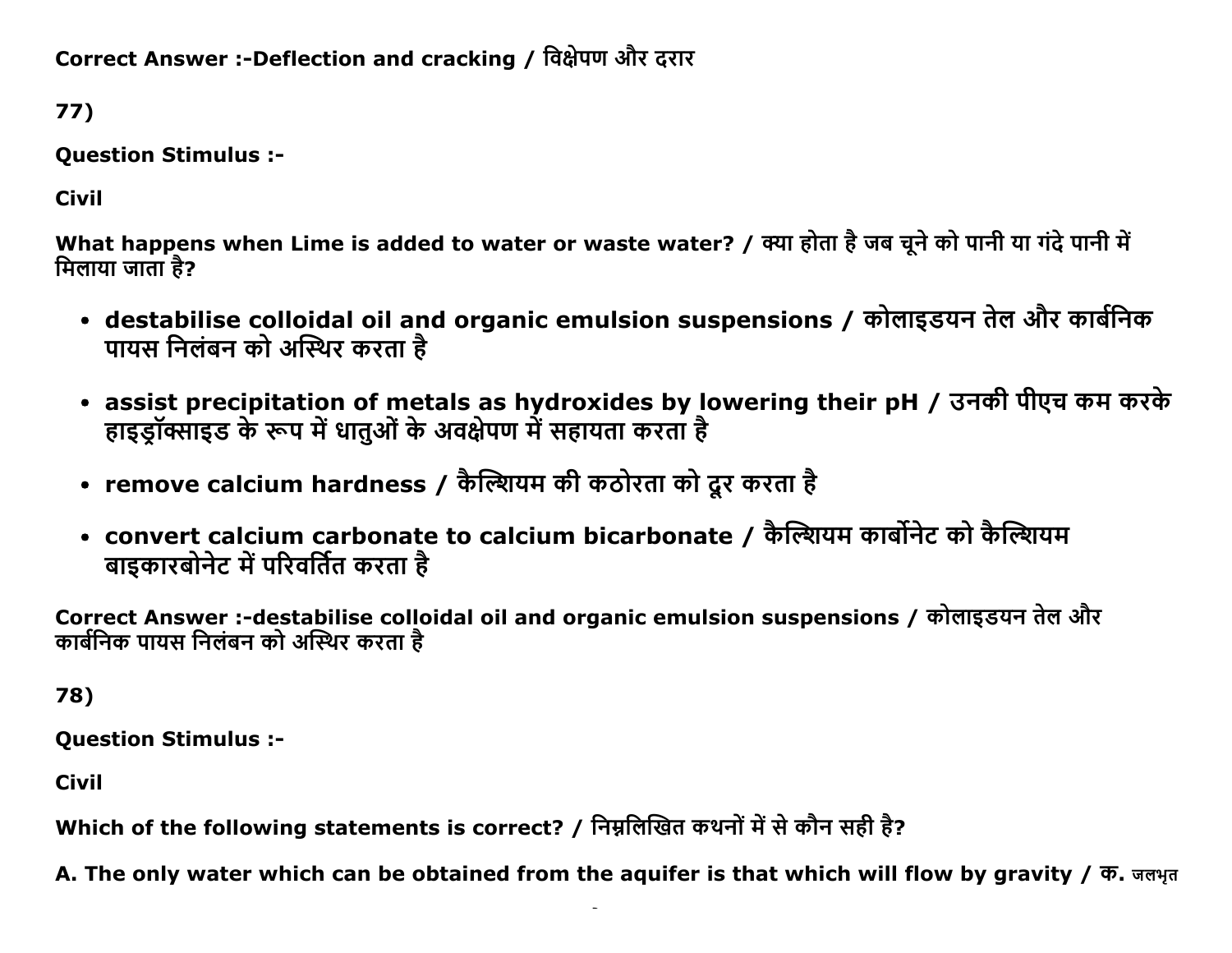से केवल वही पानी प्राप्त किया जा सकता है जो गरूत्वाकर्षण शक्ति से प्रवाहित होता **है** 

B. A high porosity indicates that an aquifer will yield large volumes of water to well / ख. एक उच्च सरंध्रता इस तथ्य का संकेत करता है कि एक जलभत कएं में विशाल परिमाण में पानी उत्पादित करेगा

C. Aquifuge is an impermeable formation which neither contains water nor transmits any water / **ग.** जलरोधी स्तर एक अपारगम्य निर्माण जिसमें न तो कोई पानी उपस्थित रहता है और न कोई पानी संचरित होता **है** 

- Only A  $\prime$  केवल क
- Only B / केवल ख
- Only  $C / \overline{\phi}$ वल ग
- A, B and C / क, ख और ग

Correct Answer :-A, B and C / क, ख और ग

79)

**Question Stimulus :-**

**Civil** 

A channel of bed slope 0.0001 carries a discharge of 10  $m^3$ /sec, when the depth of flow is 1.2 m. What is the discharge carried by this channel at the same depth of flow, if the slope is increased to 0.0009? / 0.0001 बिस्तर ढलान वाला एक चैनल, 10 मीटर<sup>3</sup>/ सेकंड से पानी मुक्त करता है, जब प्रवाह की गहराई 1.2 मीटर होती है। यदि ढलान में 0.0009 की वृद्धि कर दी जाती है, तो उसी गहराई पर इस चैनल द्वारा प्रवाह का परिमाण कितना होगा?

- 90 m<sup>3</sup>/sec / 90 मीटर<sup>3</sup>/ सेकंड
- 30 m<sup>3</sup>/sec / 30 मीटर<sup>3</sup>/ सेकंड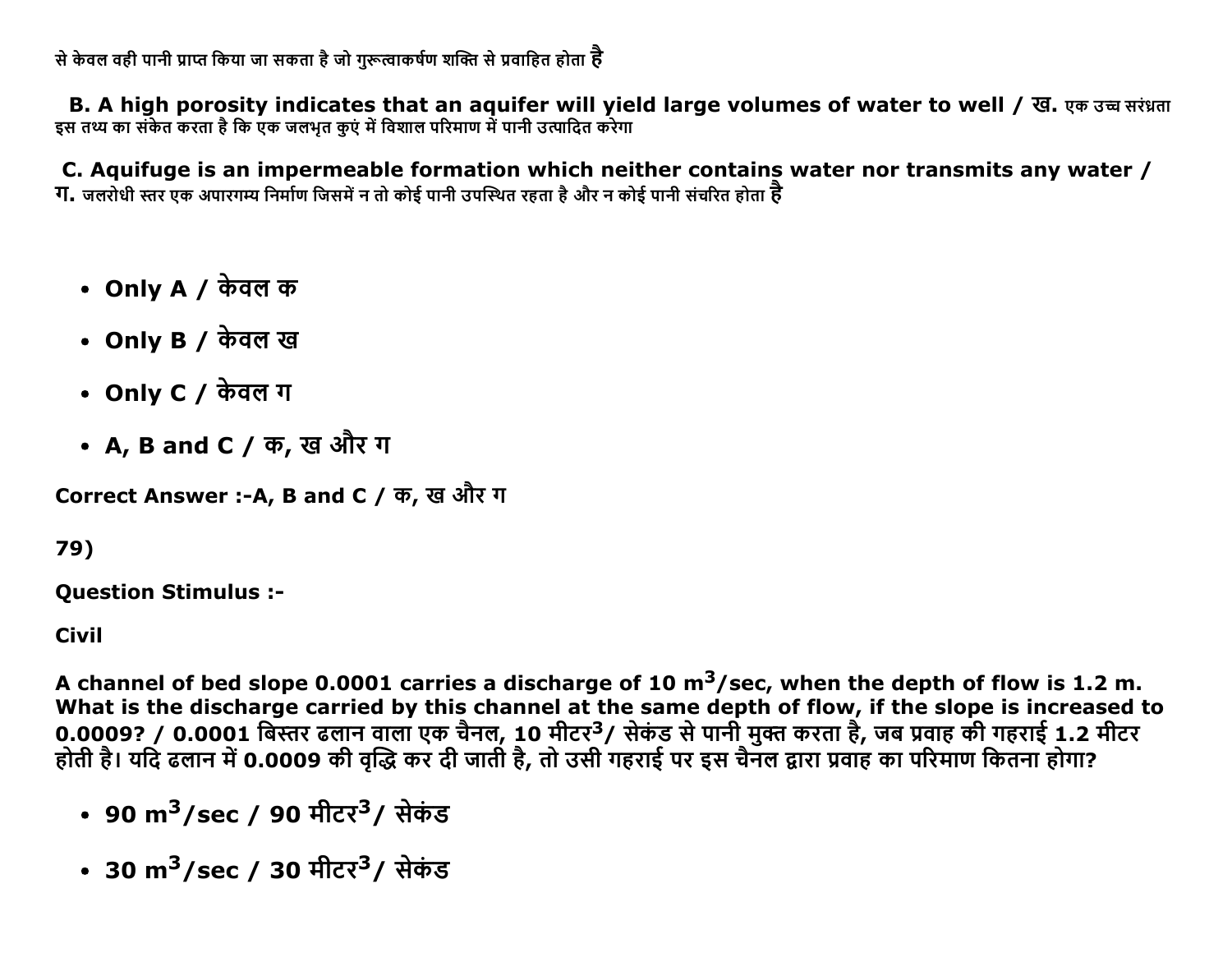- 60 m<sup>3</sup>/sec / 60 मीटर<sup>3</sup>/ सेकंड
- 15 m<sup>3</sup>/sec / 15 मीटर<sup>3</sup>/ सेकंड

Correct Answer :-30 m<sup>3</sup>/sec / 30 मीटर<sup>3</sup>/ सेकंड

80)

**Question Stimulus :-**

**Civil** 

कितना होगा?

- bending moment and shear / बंकन आघूर्ण और अपरुपण
- bending moment and torsion / बंकन आघूर्ण और विमोटन
- shear and torsion / अपरुपण और विमोटन
- bending moment, shear and torsion / बंकन आघूर्ण, अपरुपण और विमोटन

Correct Answer :-bending moment, shear and torsion / बंकन आघूर्ण, अपरुपण और विमोटन

81)

**Question Stimulus :-**

**Civil** 

If the depth of the section of an upper column is much smaller than the lower column, then: / यदि एक स्तंभ के ऊपरी खंड की गहराई छोटे स्तंभ की तुलना में काफी छोटी होती है, तब: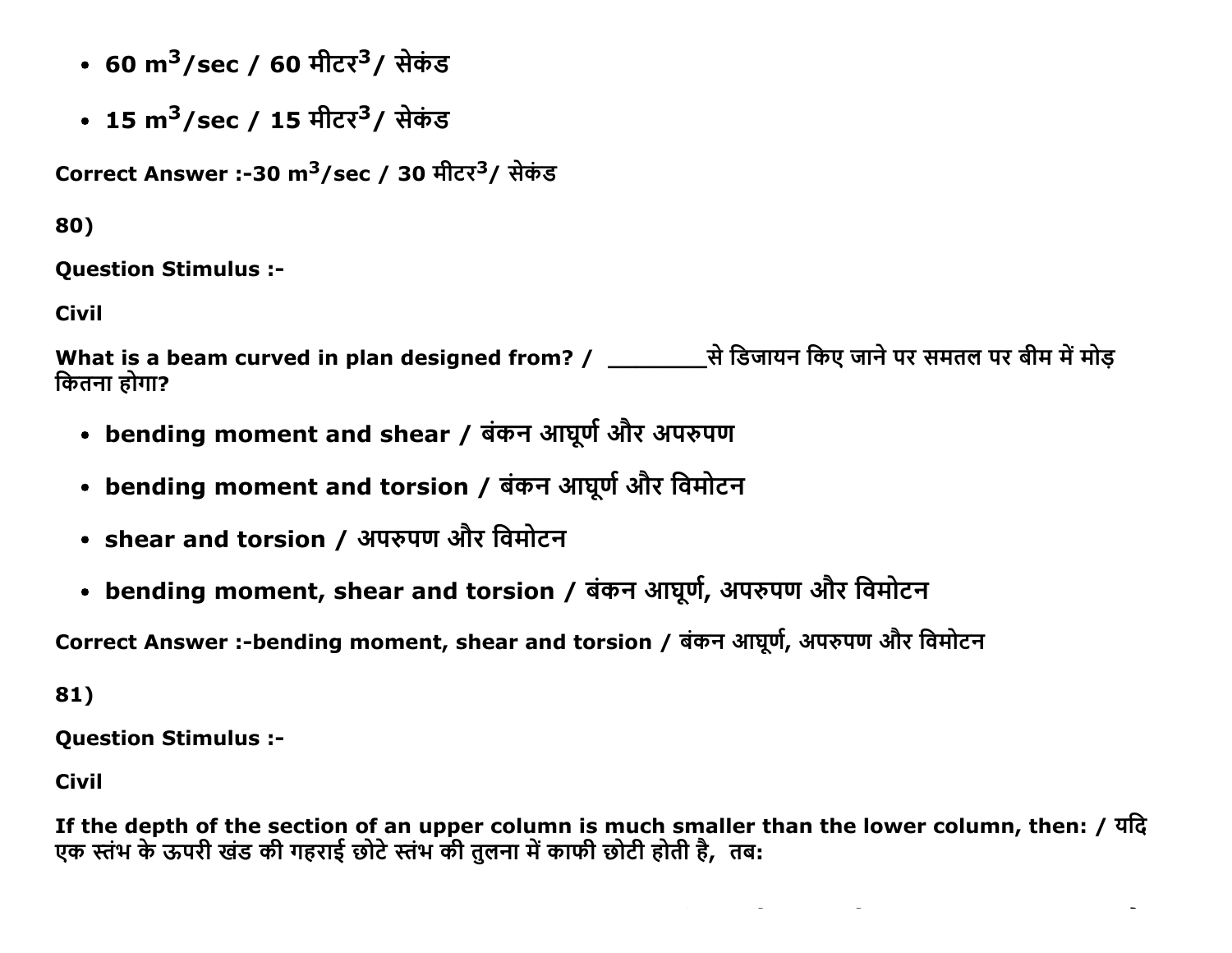- filler plates are provided with column spice / फिलर प्लेट स्तंभ जोड़ पर उपलब्ध कराया जाता है
- bearing plates are provided with column spice / बेअरिंग प्लेट स्तंभ जोड़ पर उपलब्ध कराया जाता है $\,$
- neither filler nor bearing plates are provided with column spice / न तो फिलर प्लेट और न बेअरिंग प्लेट स्तंभ जोड पर उपलब्ध कराया जाता है
- filler and bearing plates are provided with column spice / फिलर प्लेट और बेअरिंग प्लेट स्तंभ जोड पर उपलब्ध कराया जाता है

Correct Answer :-filler and bearing plates are provided with column spice / फिलर प्लेट और बेअरिंग प्लेट स्तंभ जोड पर उपलब्ध कराया जाता है

82)

Question Stimulus :

Civil

What causes the corrosion in concrete sewers? / कंक्रीट की नाली में जंग लगने का क्या कारण है?

- septic conditions / सेप्टिक की स्थिति
- dissolved oxygen / घुला हुआ ऑक्सीजन
- chlorine / क्लोरीन
- nitrogen / नाइट्रोजन

Correct Answer :-septic conditions / सेप्टिक की स्थिति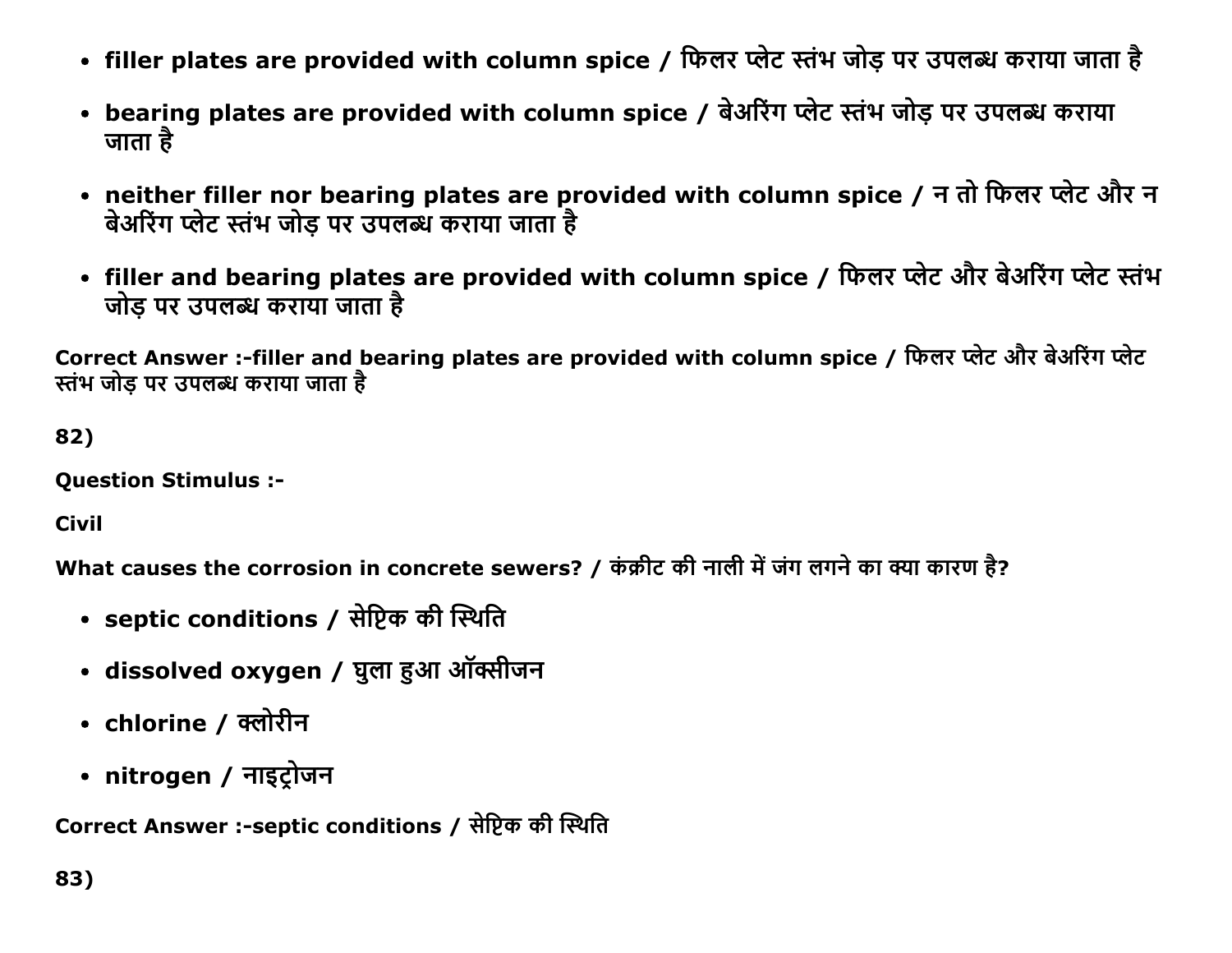#### **Question Stimulus :-**

**Civil** 

What is the value of allowable compressive stress under concentrated load in brick masonry as compared to uniform load conditions? / ईंट की चिनाई में समरूप भार की स्थितियों की तुलना में एक सकेंद्रित भार के अधीन समरूप भार के लिए संपीडक प्रतिबल का मान क्या होगा?

- same as / समान
- less than / कम
- 25% more than / 25% अधिक
- 50% more than / 50% अधिक

Correct Answer :-50% more than / 50% अधिक

84)

**Ouestion Stimulus :-**

**Civil** 

The stress, which is responsible for retaining water in a capillary tube above the free water surface of the water body in which the capillary tube is inserted, is called the / तनाव, जो जल निकाय में प्रविष्ट कराए<br>गए केशनली में मुक्त जल सतह से ऊपर जल को बनाए रखने के लिए उत्तरदायी है, उसे क्या कहा जाता है

- Capillary compression / केशिकीय संपीड़न
- Capillary tension / केशिकीय तनाव
- Capillary pore pressure / केशिकीय रंध्र दबाव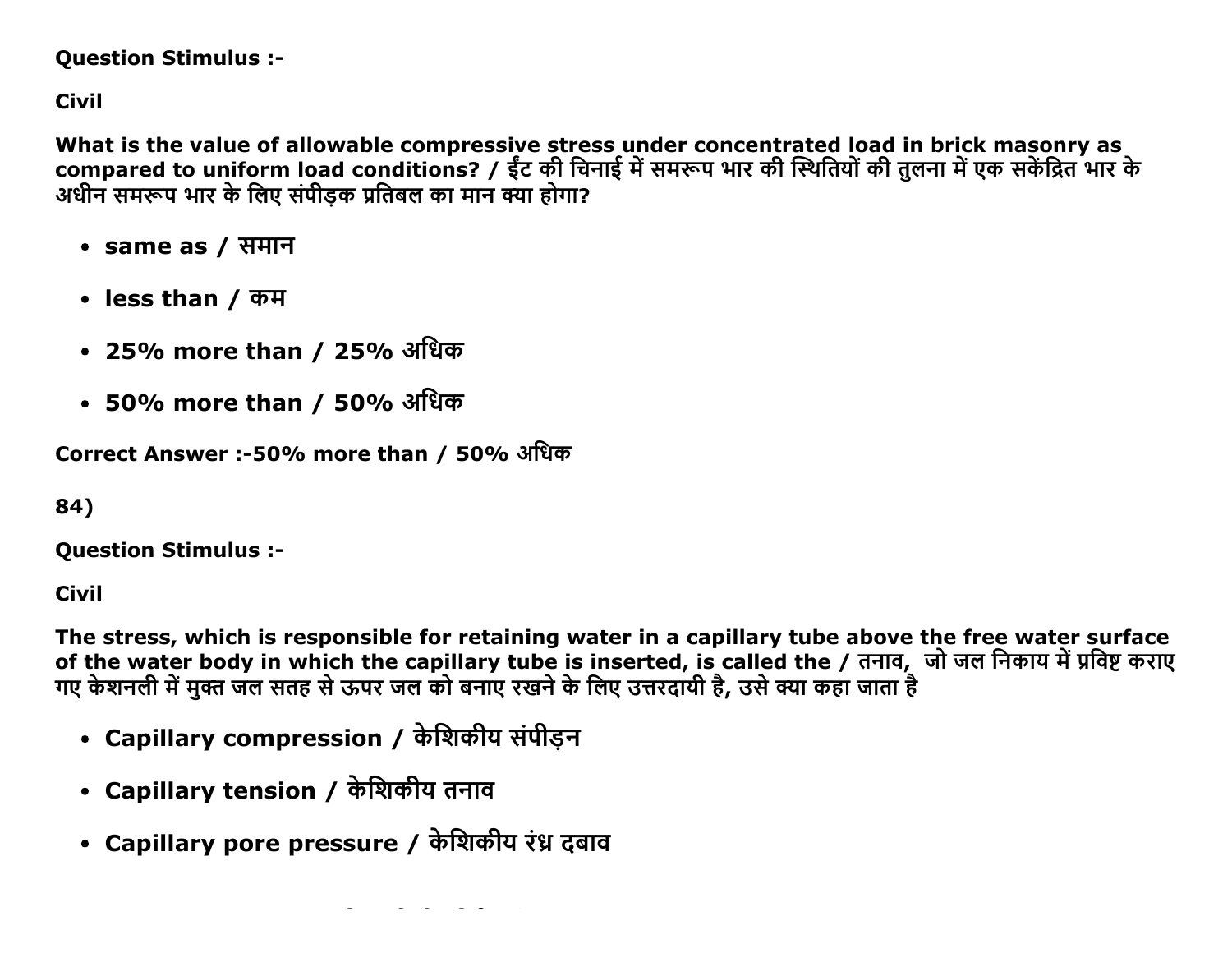• None of these / उपरोक्त में से कोई नहीं

Correct Answer :-Capillary tension / केशिकीय तनाव

85)

**Question Stimulus :-**

**Civil** 

What is the best pH range suited for most of bacteria? / अधिकांश जीवाणुओं के लिए सर्वश्रेष्ठ उपयुक्त पीएच सीमा क्या है?

- 1 to 2 / 1 से 2
- 6.5 7 / 6.5 से 7
- $.7/7$
- 7 to 10 / 7 से 10

Correct Answer :-6.5 - 7 / 6.5 से 7

86)

**Question Stimulus :-**

Civil

- gain of strength of soil with passage of time after it has been remoulded / समय बीतने के साथ मिट्टी की शक्ति में वृद्धि जब इसे तैयार किया जाता है
- loss of strength of soil with passage of time after it has been remoulded / समय बीतने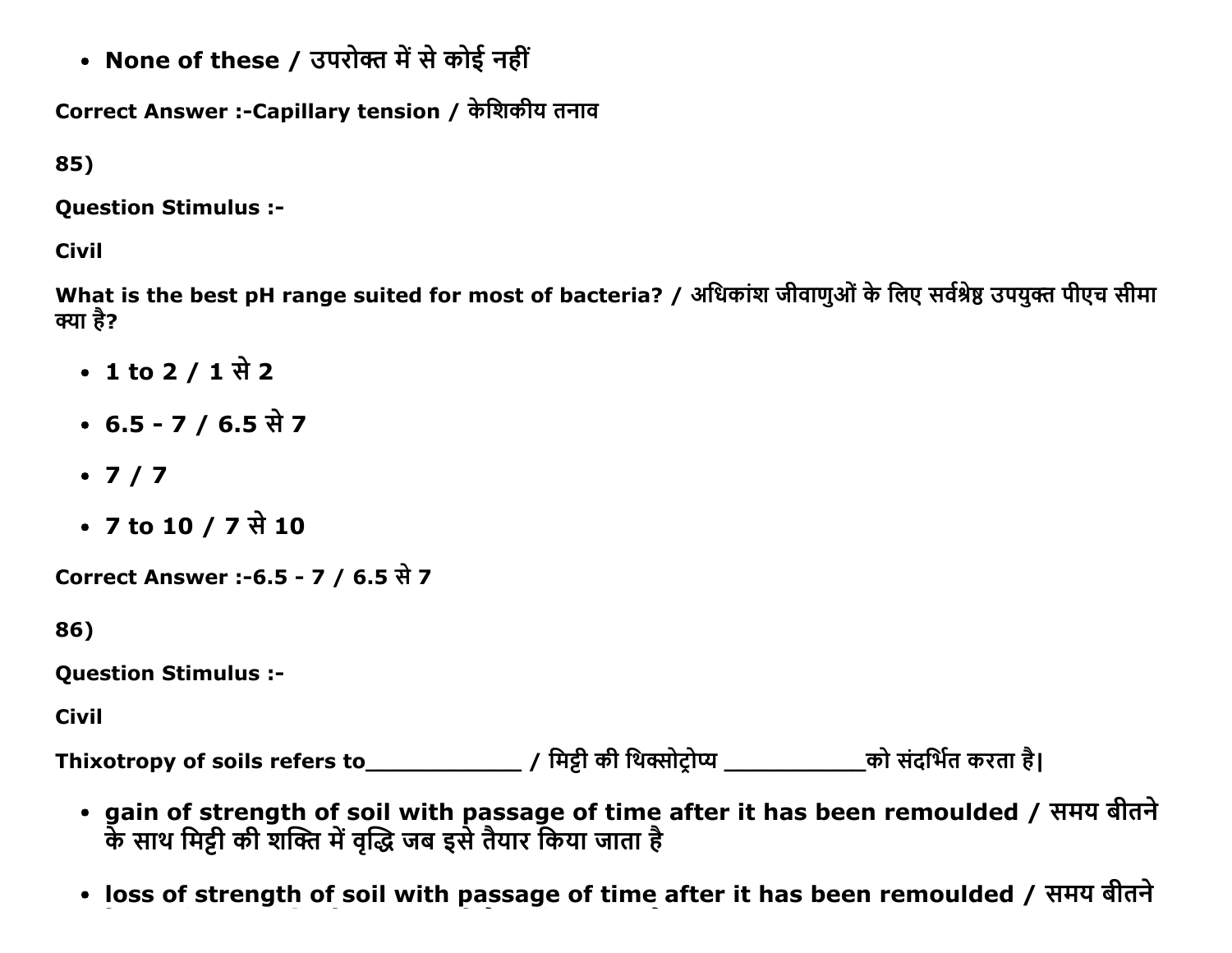के साथ मिट्टी की शक्ति में कमी जब इसे तैयार किया जाता है

- thickening of soil particles with water / पानी डालने के साथ मिट्टी के कणों का मोटा होता जाना
- none of these / उपरोक्त में से कोई नहीं

Correct Answer :-gain of strength of soil with passage of time after it has been remoulded / समय बीतने के साथ मिट्टी की शक्ति में वृद्धि जब इसे तैयार किया जाता है

87)

**Question Stimulus :-**

**Civil** 

If the pH value of sewage is 7, it is a\_\_\_\_\_\_ / यदि सीवेज का पीएच मान 7 है, तो यह \_\_\_\_\_\_ है।

- acidic / अम्लीय
- alkaline / क्षारीय
- neutral / उदासीन
- None of these / इनमें से कोई नहीं

Correct Answer :-neutral / उदासीन

88)

**Question Stimulus :-**

**Civil** 

Surface tension of water / पानी का पृष्ठ तनाव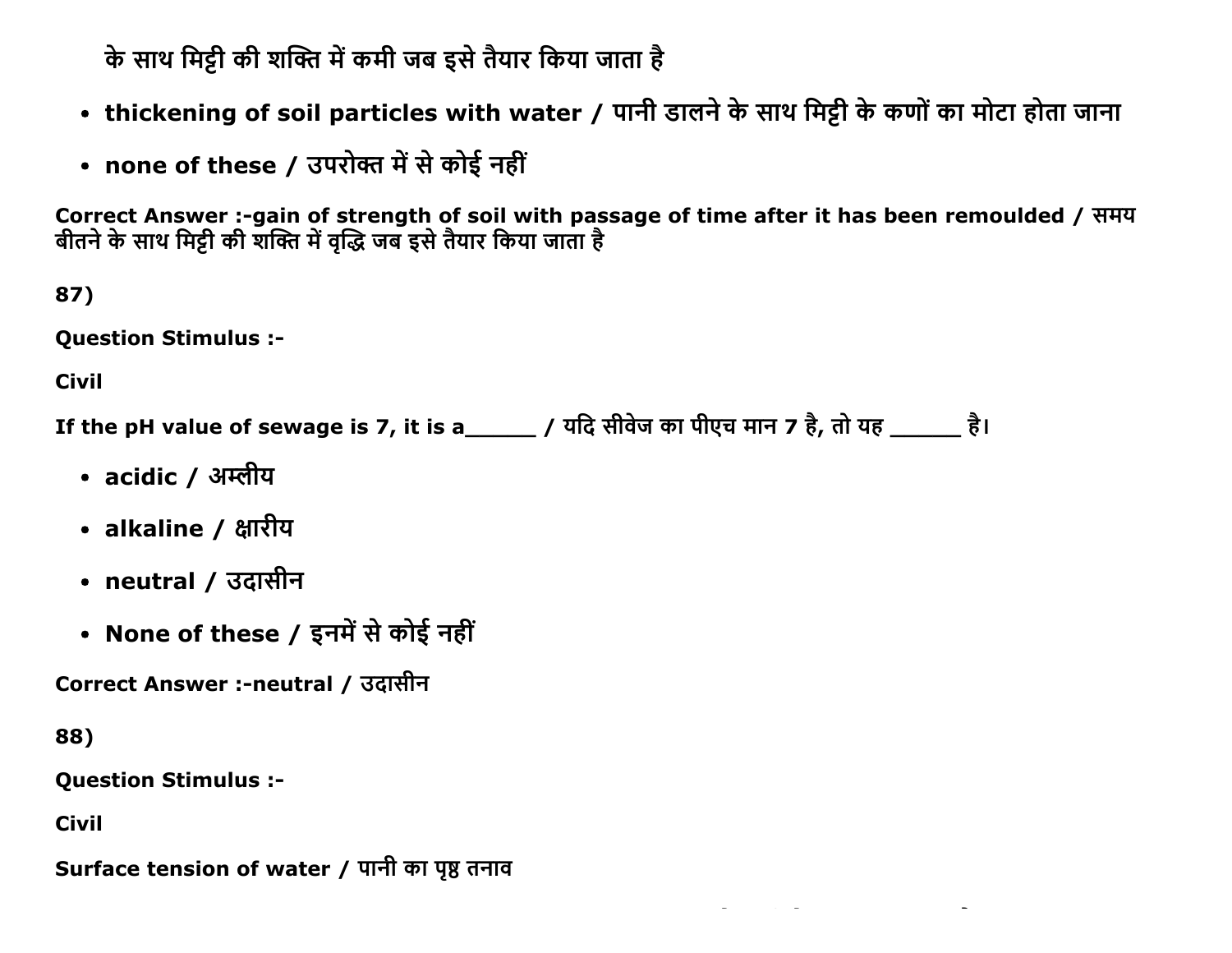- increases with decrease in temperature / तापमान में कमी के साथ बढ़ जाता है
- decreases with decrease in temperature / तापमान में कमी के साथ कम हो जाता है
- independent of temperature / तापमान से स्वतंत्र रहता है
- None of these / इनमें से कोई नहीं

Correct Answer :-increases with decrease in temperature / तापमान में कमी के साथ बढ जाता है

89)

**Question Stimulus :-**

**Civil** 

A solid circular cylinder and a hollow circular cylinder have an internal diameter 'D' and have the same cross sectional area. Then what is the ratio of the moment of inertia of the hollow cylinder to र समार्ग के उन्हें पर कारण में कहा गया है। कहा कि समार्थ का समार्थ के लिए साथ का आंतरिक व्यास 'डी' है और उनका<br>अनुभागीय क्षेत्र समान है। तब ठोस बेलन पर खोखले बेलन के जड़त्व आघूर्ण का अनुपात कितना होगा?

 $\cdot$  2

- $\bullet$  3
- $\bullet$  4
- $\cdot$  8

**Correct Answer:-3** 

90)

**Question Stimulus :-**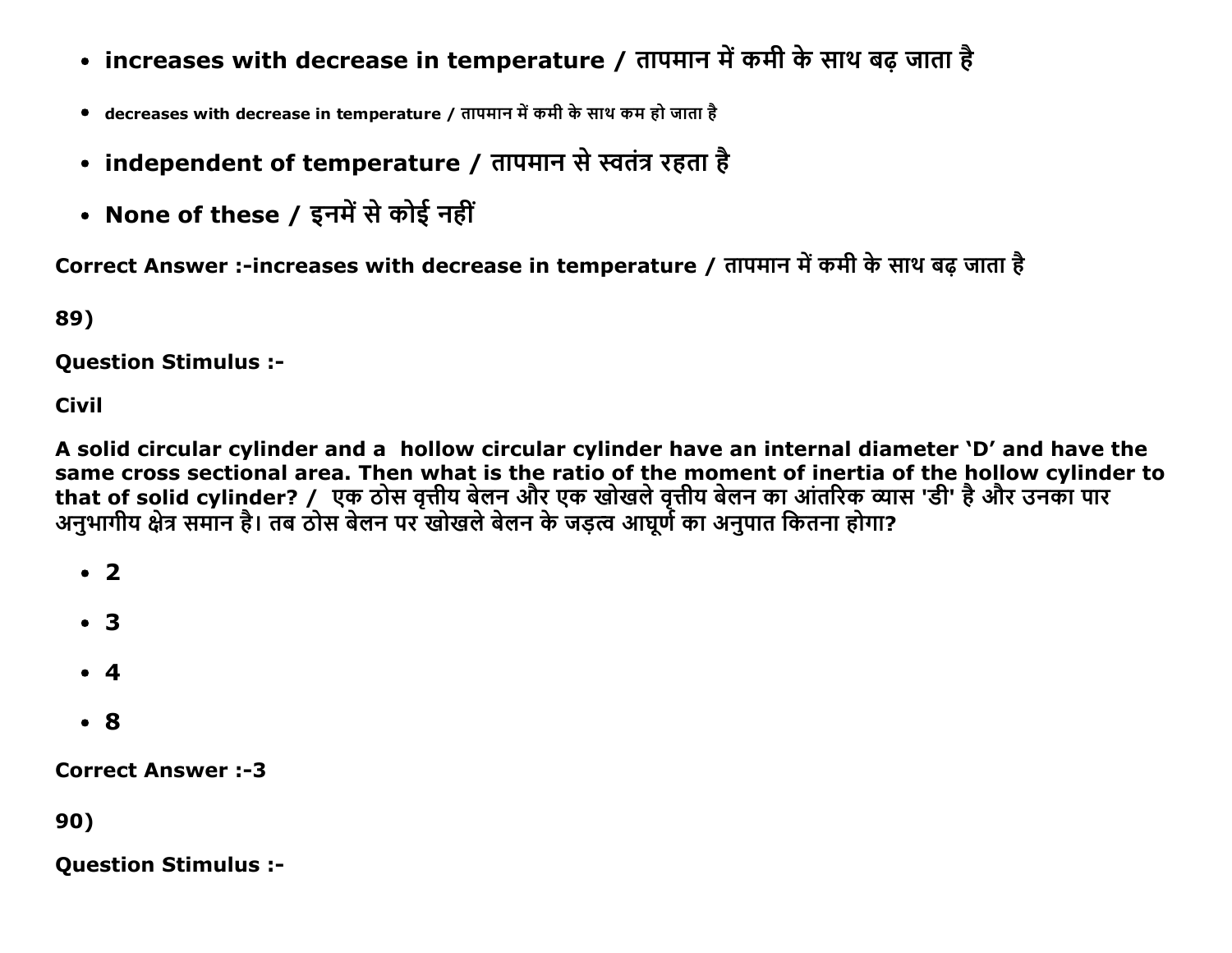## **CANCELLED**

## **Civil**

Placing of concrete should preferably be done at a temperature of / कंक्रीट रखने का कार्य अधिमानतः किस तापमान पर किया जाना चाहिए

- $10^0C / 10^0$  सी
- 20<sup>0</sup>C / 20<sup>0</sup> सी
- $27\pm2^0$ C /  $27\pm2^0$ सी
- 32<sup>0</sup>C / 32<sup>0</sup> सी

Correct Answer :-32<sup>0</sup>C / 32<sup>0</sup> सी

91)

**Question Stimulus :-**

**Civil** 

When is a sprinkler irrigation system suitable? / एक फव्वारा सिंचाई प्रणाली कब उपयुक्त होती है?

- the land gradient is steep and the soil is easily erodible / जब भूमि की ढाल खड़ी होती है और मिट्टी आसानी से क्षरण का शिकार हो सकता है
- the soil is having low permeability / जब मिट्टी की पारगम्यता कम होती है
- the water table is low / जब जलस्तर निम्न होता है
- the crops to be grown have deep roots / जब उगाने वाले फसलों की जड़े गहराई तक जाती है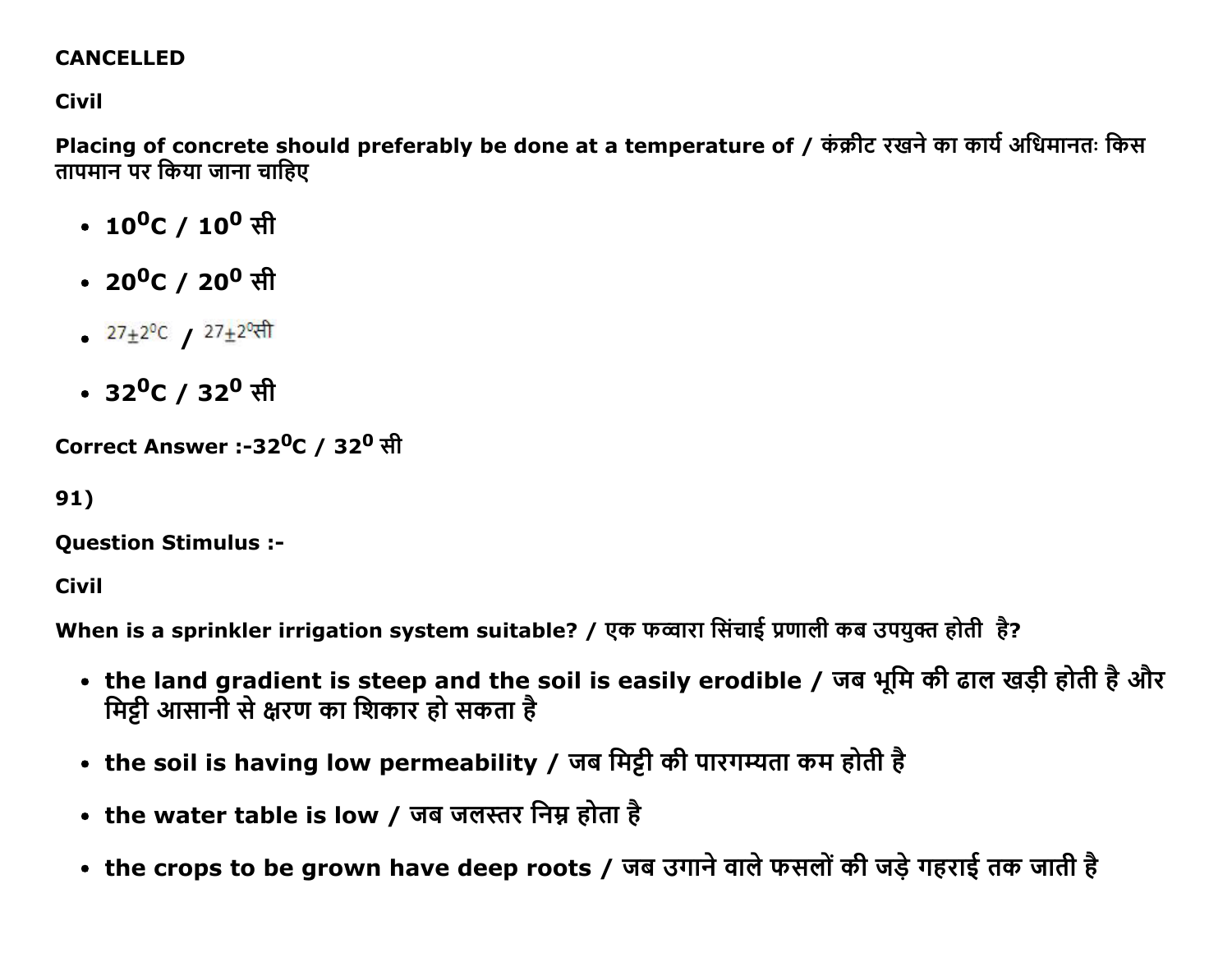Correct Answer :-the land gradient is steep and the soil is easily erodible / जब भूमि की ढाल खड़ी होती है और मिट्टी आसानी से क्षरण का शिकार हो सकता है

92)

Question Stimulus :

Civil

What is the appropriate percentage of water in sewage? / मल में पानी का उचित प्रतिशत क्या है?

- $\cdot$  90% / 90%
- $\cdot$  89% / 89%
- $\cdot$  99.9% / 99.9%
- 59.99% / 59.99%

Correct Answer :99.9% / 99.9%

93)

Question Stimulus :

Civil

As compared to gravity dam, what do earthen dams require? / गुरुत्वाकर्षण बांध की तुलना में, मिट्टी के बांधों के लिए किसकी आवश्यकता होती है?

- sound rock foundation / पत्थर के मजबूत नींव
- less skilled labour / कम कुशल श्रम
- skilled labour / कुशल श्रम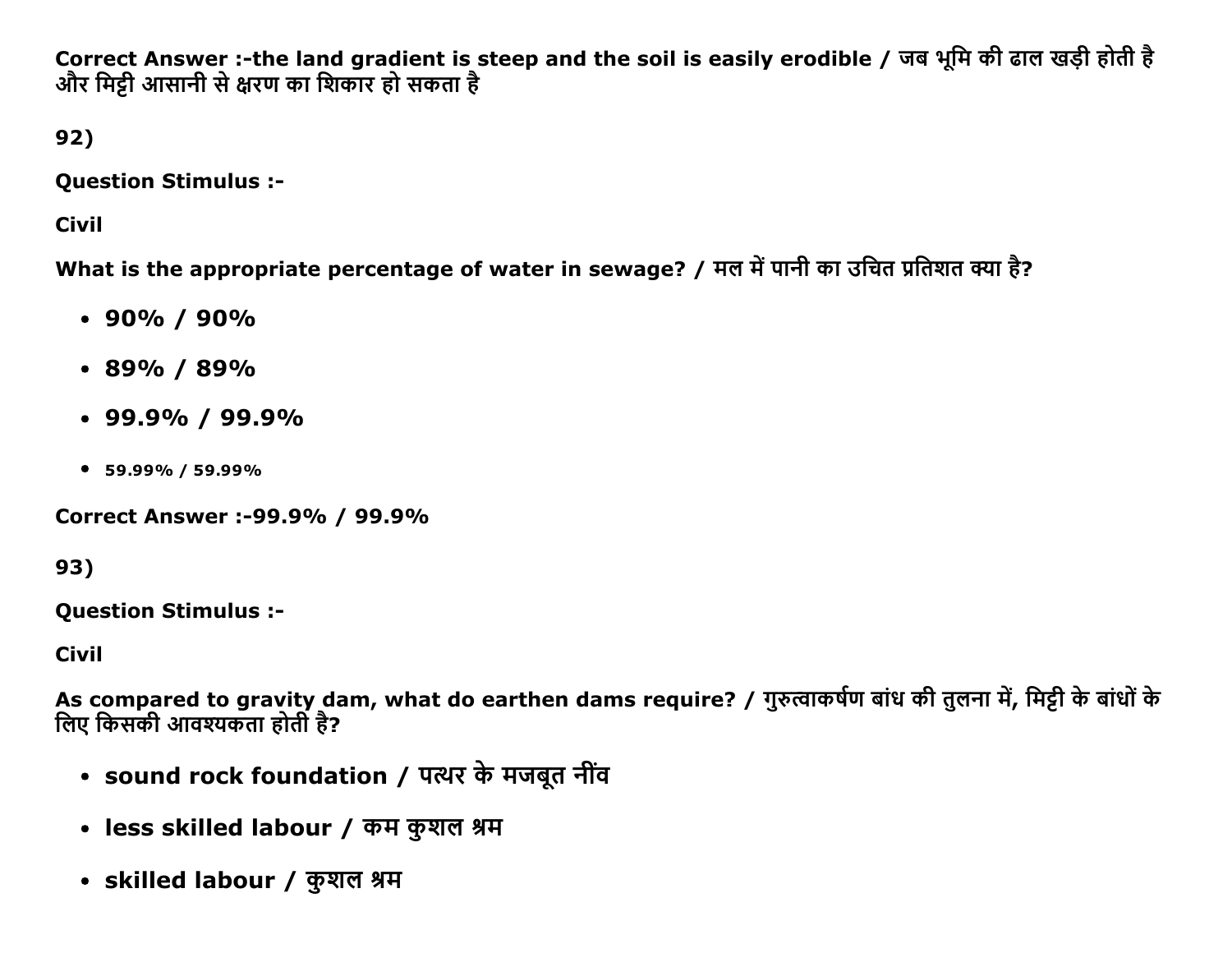• more cost / अधिक लागत

Correct Answer :-less skilled labour / कम कुशल श्रम

94)

Question Stimulus :

Civil

In a tension splice the number of rivets carrying calculated shear stress through a packing greater than 6 mm thick, is to be increased by 2.5% for each \_\_\_\_\_\_\_\_\_ thickness of packing. / एक तनाव खड मं, 6 मिमी से अधिक मोटी एक पैकिंग के माध्यम से परिकलित अपरुपण प्रतिबल को ले जाने के लिए, प्रत्येक \_\_\_\_\_\_\_\_ पैकिंग की मोटाई के लिए कीलक की संख्या में 2.5% की वृद्धि की जानी चाहिए।

- 1 mm / 1 मिमी
- $\cdot$  1.5 mm / 1.5 मिमी
- 2 mm / 2 मिमी
- 2.5 mm / 2.5 मिमी

Correct Answer :-2 mm / 2 मिमी

95)

Question Stimulus :

Civil

A turbine runs at 500 r.p.m. when working under a head of 16 metres. If the head falls to 4 metres, then what is the new speed in r.p.m.? / 16 मीटर के हेड के नीचे कार्य करते हुए एक टरबाइन 500 आर.पी.एम पर परिचालित होता है। यदि हैंड 4 मीटर की दूरी पर गिरता है, तो आर.पी.एम में नई गति क्या होगी?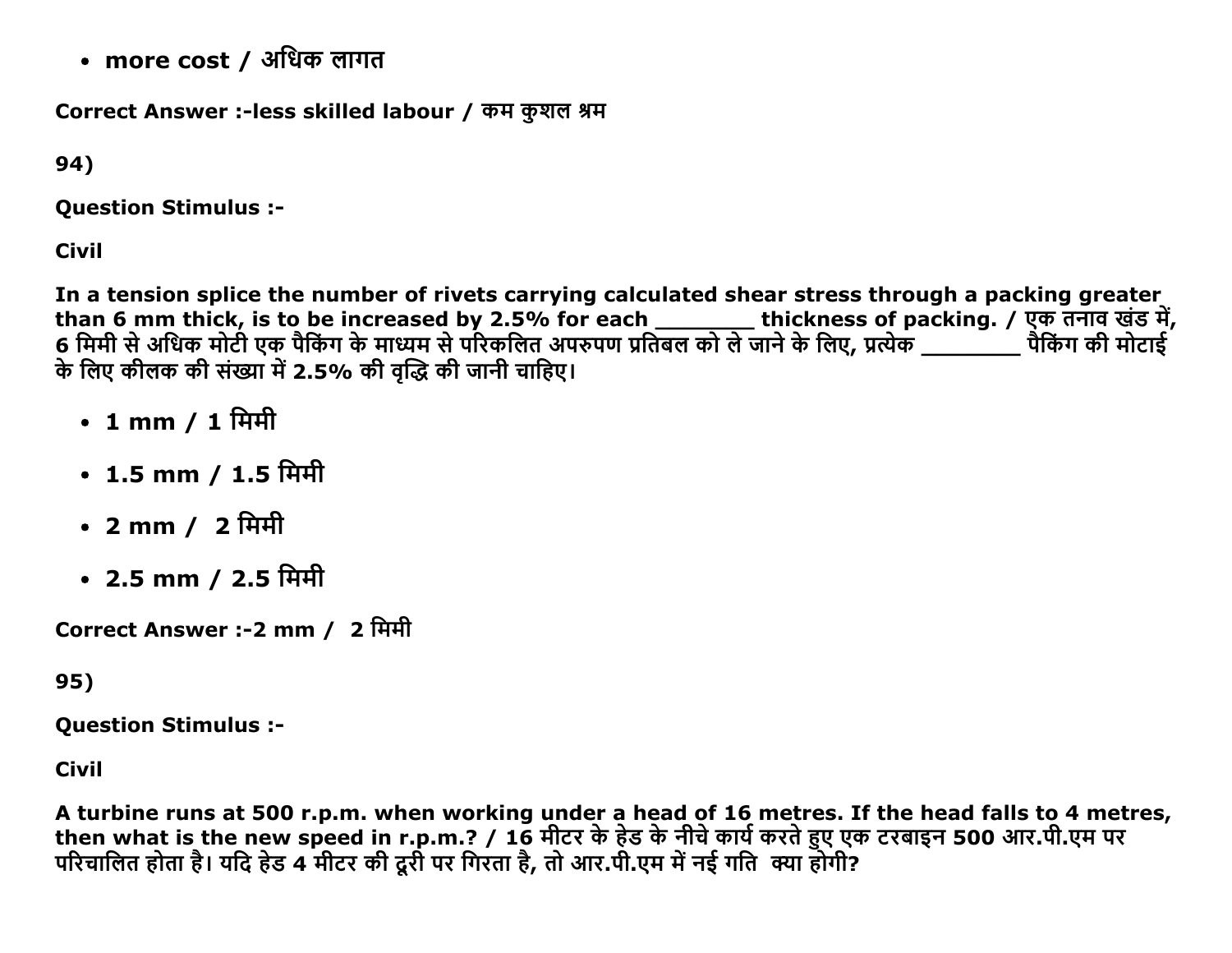- $130$
- $205$
- $250$
- $-450$

**Correct Answer:-250** 

96)

**Question Stimulus :-**

**Civil** 

"Economical height of a dam" is that height, for which the / "एक तटबंध की किफायती ऊँचाई" वह ऊँचाई है, जिसके लिए

- cost per unit of storage is minimum / भंडारण की प्रति इकाई लागत न्यूनतम होती है
- benefit cost ratio is maximum / लाभ लागत का अनुपात अधिकतम होता है
- net benefits are maximum / शुद्ध लाभ अधिकतम होता है
- None of these / इनमें से कोई नहीं हैं

Correct Answer :-cost per unit of storage is minimum / भंडारण की प्रति इकाई लागत न्यूनतम होती है

97)

**Question Stimulus :-**

**Civil**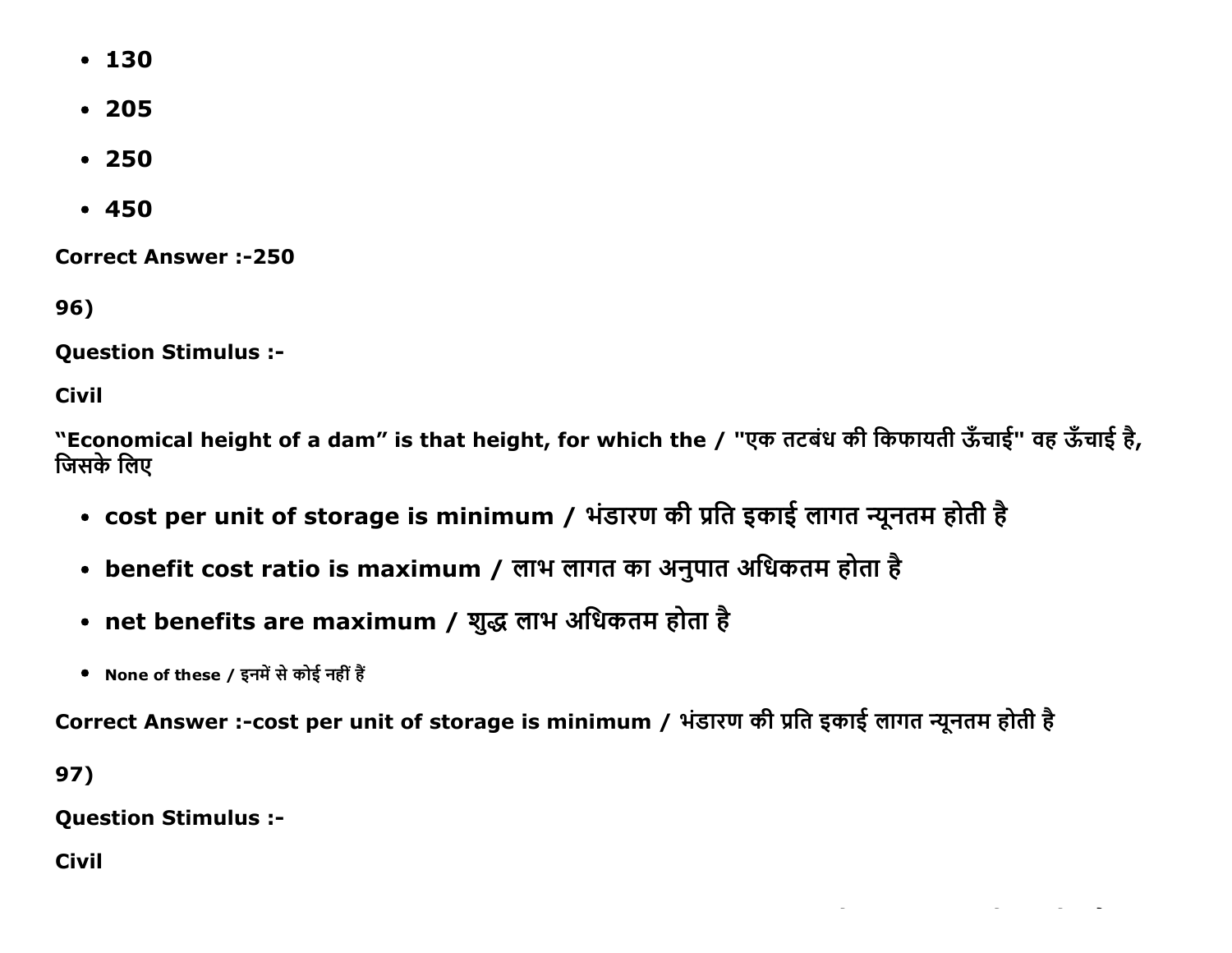What happens in a `Bank Storage' in a dam reservoir? / एक बांध जलाशय में एक 'तट संचय' में क्या होता है?

- increases the computed reservoir capacity / जलाशय की अभिकलन क्षमता बढ़ जाती है
- decreases the computed reservoir capacity / जलाशय की अभिकलन क्षमता कम हो जाती है
- sometimes increases and sometimes decreases the computed reservoir capacity / जलाशय की अभिकलन क्षमता कभी-कभी बढ़ जाती है और कभी-कभी कम हो जाती है
- has no effect on the computed reservoir capacity / जलाशय की अभिकलन क्षमता पर कोई प्रभाव नहीं पडता है

Correct Answer :-increases the computed reservoir capacity / जलाशय की अभिकलन क्षमता बढ़ जाती है

98)

**Question Stimulus :-**

**Civil** 

Name the type of surveying in which the curvature of the earth is taken into account. / उस सर्वेक्षण का नाम बताएं जिसमें पृथ्वी की वक्रता को ध्यान में रखा जाता है ।

- Geodetic surveying / भूगणितीय सर्वेक्षण
- Plane surveying / समतल सर्वेक्षण
- Preliminary surveying / प्रारंभिक सर्वेक्षण
- Topographical surveying / स्थलाकृतिक सर्वेक्षण

Correct Answer :-Geodetic surveying / भूगणितीय सर्वेक्षण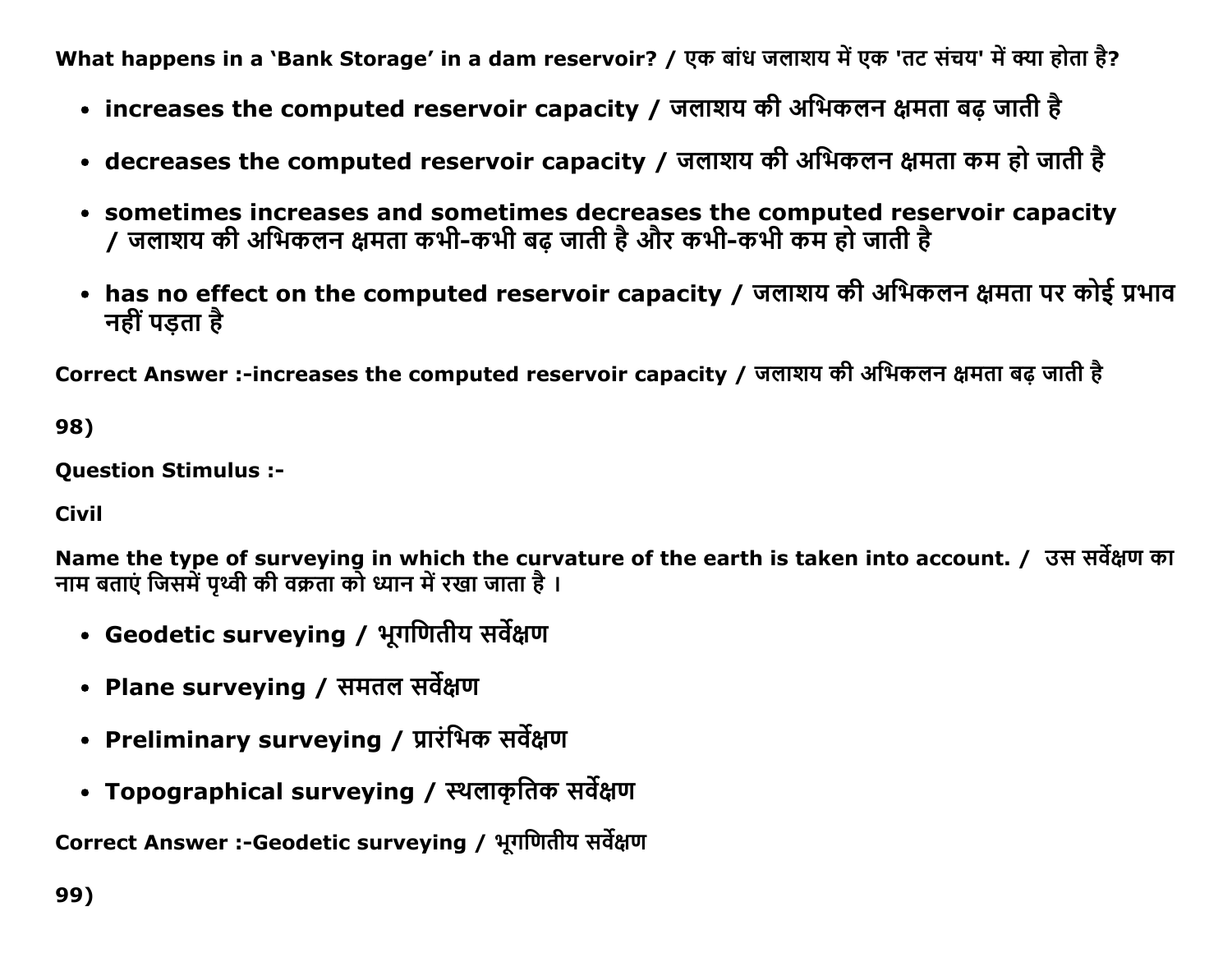## **Question Stimulus :-**

**Civil** 

A column has effective length L, when both ends are fixed. What will be the new effective length if one end become hinged? / जब एक स्तंभ के दोनों सिरों को ठीक कर दिया जाता है तो उनकी प्रभावी लंबाई एल होती है। नई प्रभावी लंबाई क्या होगी यदि एक सिरे को कब्जे पर अटका दिया जाता है?

- L / एल
- $0.5L / 0.5$  एल
- 1.41L / 1.41 एल
- 2L / 2 एल

Correct Answer :-1.41L / 1.41 एल

100)

**Ouestion Stimulus :-**

**Civil** 

In case of two way slab, the limiting deflection of the slab is / दो-तरफ़ा स्लैब की स्थिति में, स्लैब के नीचे का सीमित झकाव होता है

- primarily a function of the long span / मुख्य रूप से लंबे पाट (स्पैन) का कार्य
- primarily a function of the short span / मुख्य रूप से छोटे पाट (स्पैन) का कार्य
- independent of long or short span / लंबे या छोटे पाट (स्पैन) से स्वतंत्र
- dependent on both long and short spans / लंबे और छोटे पाट (स्पैन) दोनों पर निर्भर करता है